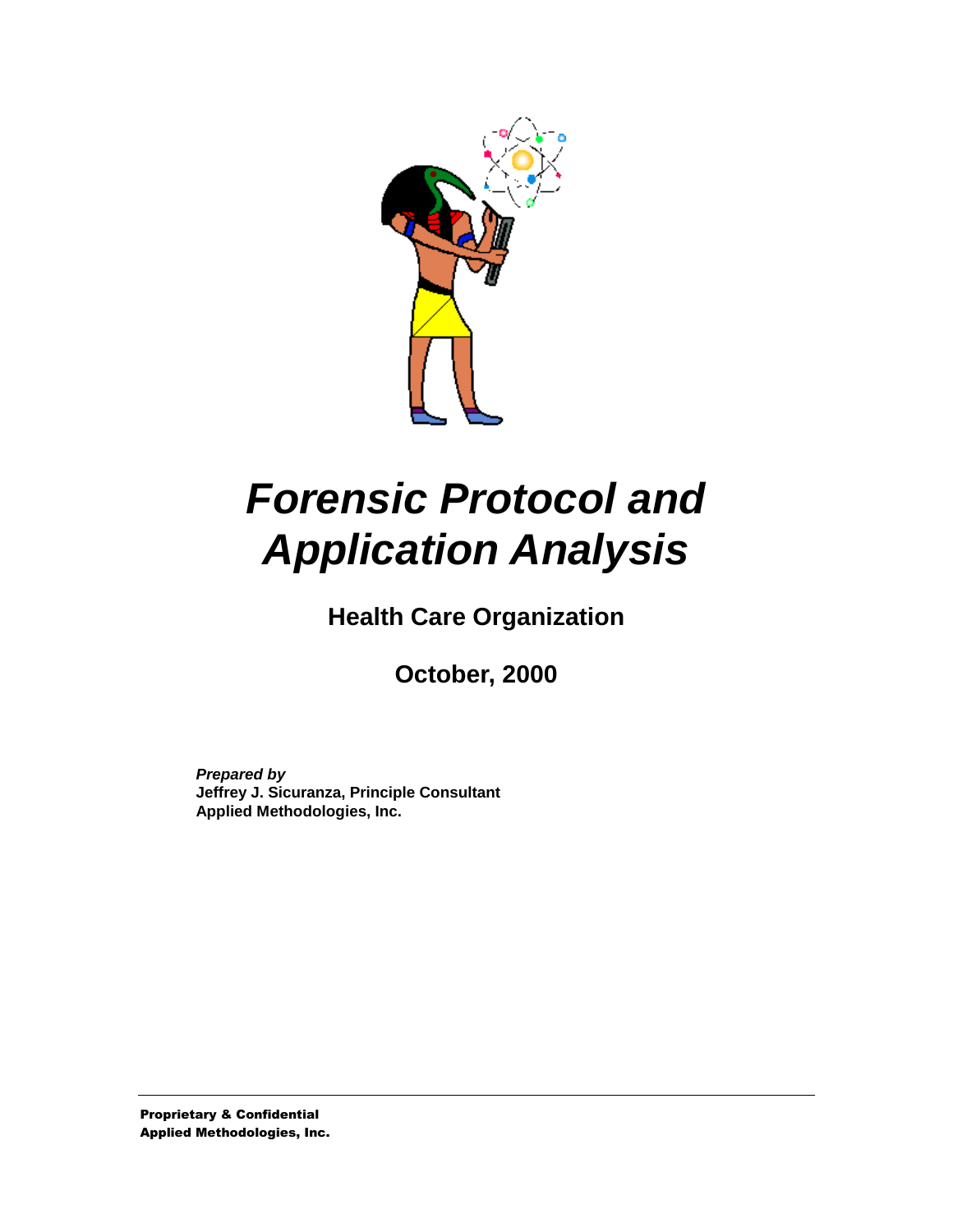This report is an unpublished work containing proprietary information. It is not to be disclosed in whole or in part without the express written authorization of Health Care Co.and Applied Methodologies, Inc.

AMI would like to thank the following HEALTH CARE CO. personnel for their assistance during this project

Names not listed.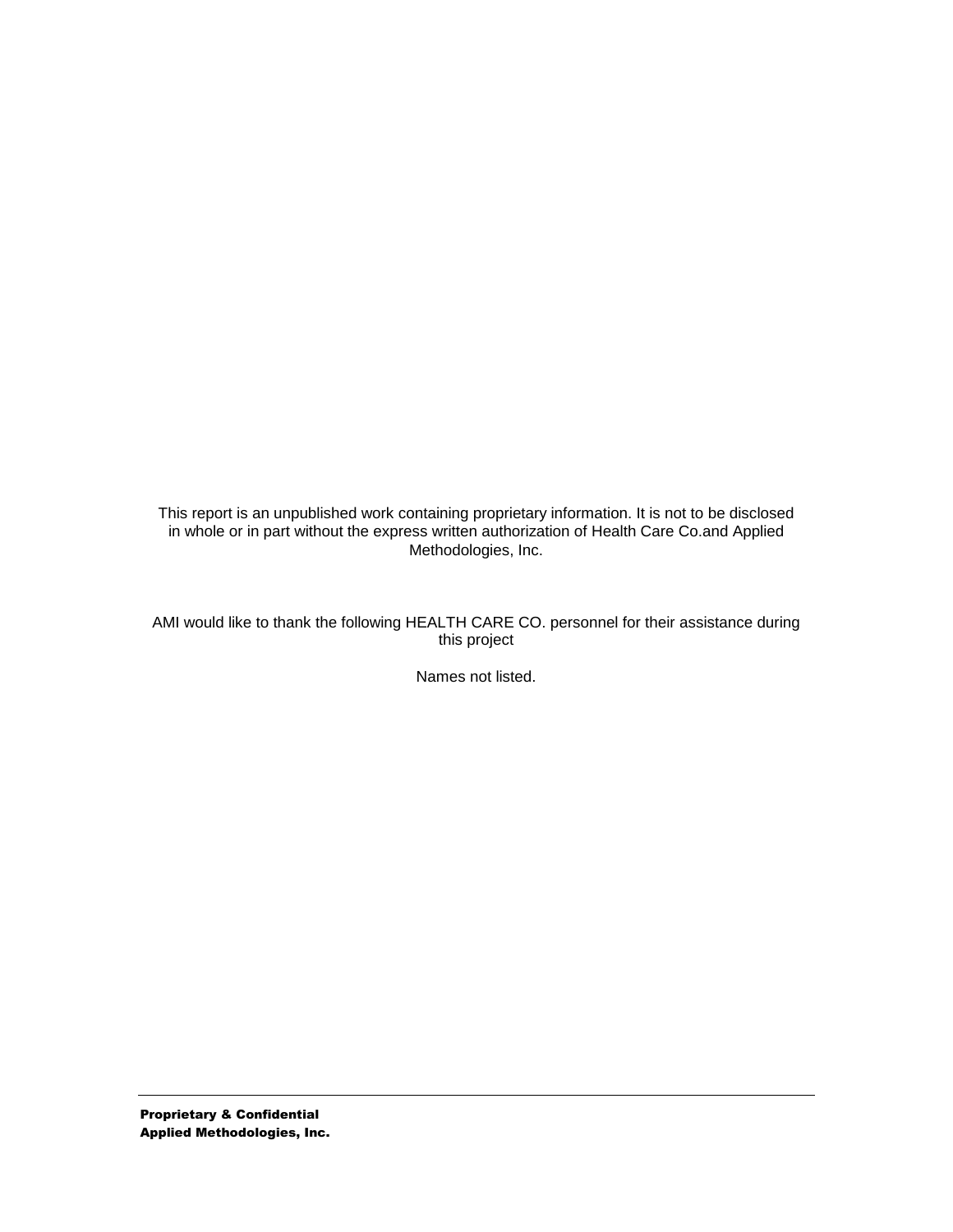# **Table of Contents**

| <b>APPENDICES: ANALYSIS STATISTICS, GRAPHS AND SUPPLEMENTAL INFORMATION 62</b> |  |
|--------------------------------------------------------------------------------|--|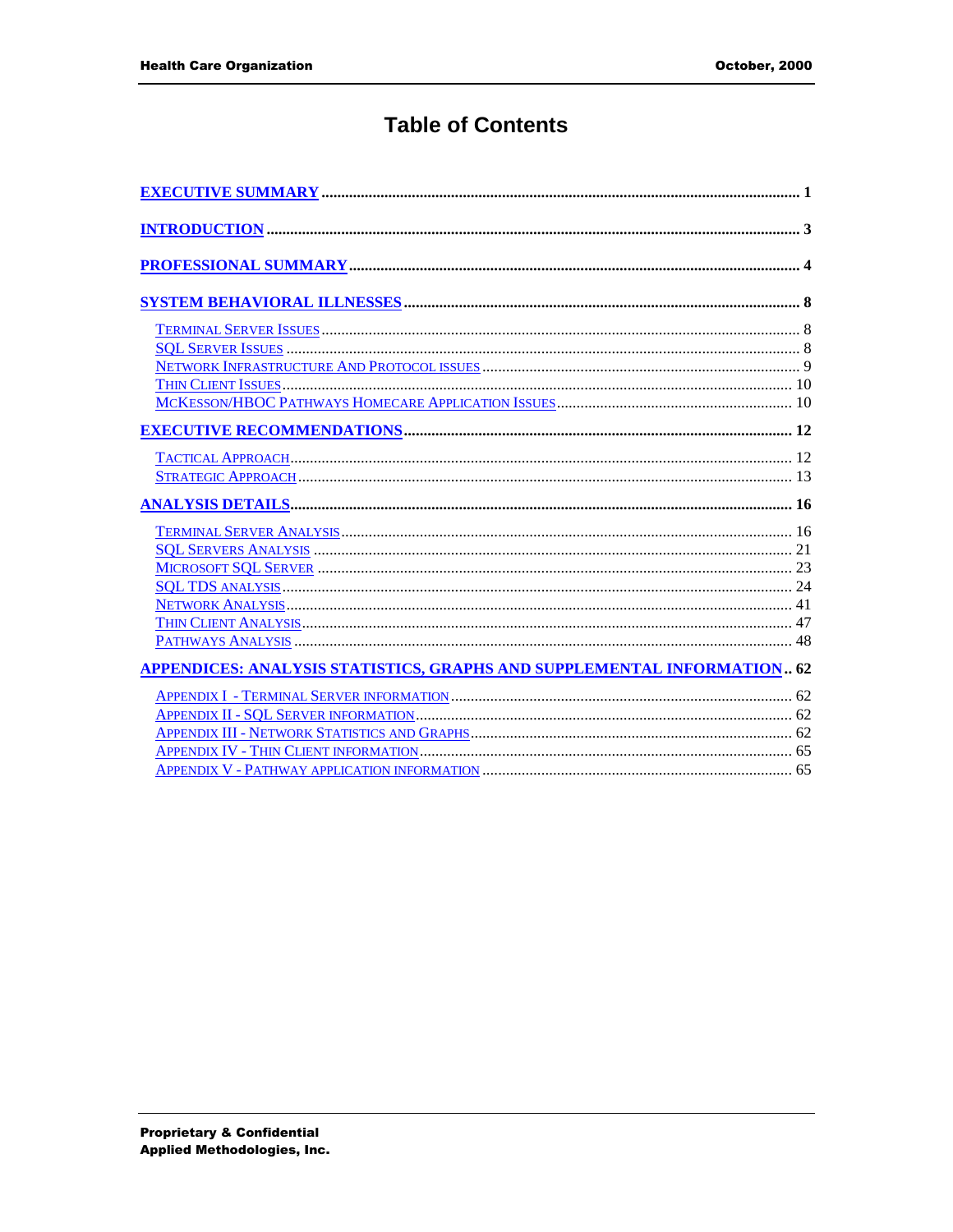# Executive Summary

HEALTH CARE CO. is currently experiencing significant performance problems relating to its Pathways application system. This system is built on a myriad of components that provides access to 700 plus users to process claim and visit transactions. An impact in performance and reliability does have a profound impact on HEALTH CARE CO.'s revenue generating capabilities. In light of Newsday's 10/17/00 article of a HEALTH CARE CO. net loss in its second quarter, having a system currently performing in a less than optimal manner does not help HEALTH CARE CO. achieve optimal revenue returns in future quarters.

There is not any one component that is causing the system to respond in a sluggish manner but the culmination of many parts reaching their limits at this current scale. The Pathways application was never intentionally designed to support this many users. Since HEALTH CARE CO. is HBOC's largest customer this behavior is a natural progression of growth. The application was not designed to handle this volume of traffic and user activity as evident with the frequent runtime and time-out errors occurring during the use of many applications functions, some examples are Billing and Intake FastPad. Reporting takes over four to sixteen hours at times for reports to be processed. The user interface is inconsistent leading users to believe there is an application timeout just because of the lack of a system busy indicator in some functions. The application also has functions that can execute a "runaway" query that keeps the user's session busy for over five minutes and results in additional overhead on the server components. The application, based on the number of executable code modules, indicates that it was designed to run locally on PC or from a local server in each branch. However, with HEALTH CARE CO.'s user population this footprint would prove too costly of an approach. Since this application has limited distributed scaling capabilities the use of Terminal Servers and Thin Clients must be used to provide access to the application.

To mask the inherent problems with the Pathways application HEALTH CARE CO. must surround the application with server hardware, software and network bandwidth just to provide a basic level of access to the end users. This is a classic example of architecting around an application as opposed to the preferable approach of the application, network and server components scaling in tandem.

Since the application uses several protocols to communicate (one efficient and one a legacy based protocol that is inefficient) with servers, and requires the loading and unloading of many separate application modules, the application is very difficult to scale. Also, the application was written in a programming language mostly suited to prototyping and smaller niche applications thus making it inflexible. The application requires the use of a standard LAN and departmental level grade server and operating system platform to distribute it's functions to end users. However, the volume metrics of transactions noted currently shows that HEALTH CARE CO. is experiencing mission critical level volume. HEALTH CARE CO.'s claim/visit volume is mission critical caliber but the Pathways application system does not scale to that level.

The application does provide the business logic and functionality necessary for HEALTH CARE CO. to function and be competitive in their industry. The users like the application and it has helped HEALTH CARE CO. to manage its business. However, this functionality combined with the transaction volume and growth scale plus the inherent system's platform liabilities is causing a ceiling of acceptable operating behavior to be reached much sooner than expected.

The Terminal Servers are experiencing high levels of utilization from the execution of multiple copies of Pathways and this results in bottlenecks at these servers thus, resulting in the users poor response time. The SQL servers are over burdened with disk activity and database operations. The network component is not an issue and adding any additional bandwidth cannot help mask these issues. The server and operating system components are not rated for mission critical level reliability and flexibility. Frequent hard disk problems have plagued the replication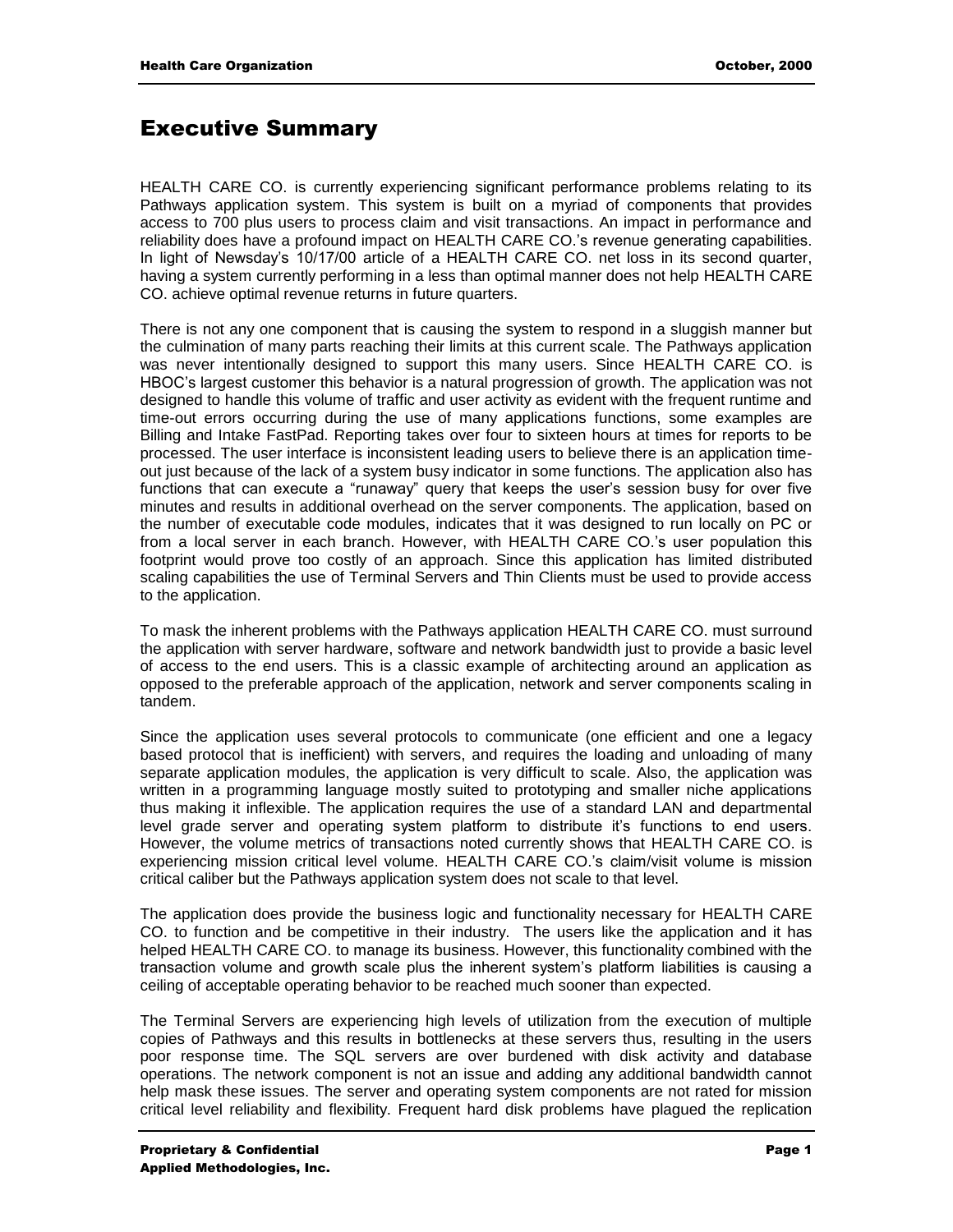server during AMI's visit causing a system process to be turned off and handled manually during non-production periods.

HEALTH CARE CO. is currently in a quandary, how to scale as the transaction volume grows. For this reason HEALTH CARE CO. must continually scale horizontally, by adding more Terminal and SQL servers, and scale vertically by increasing the CPU, BUS and DISK I/O performance for each server to mask the application's processing overhead.

A tactical position would be to continue in this matter if the cost of this activity, which could occur annually, depending on HEALTH CARE CO.'s revenue goals, does not increase the cost of doing business to the point where revenue is absorbed by any associated outage and scaling costs or lost by limited capability to handle additional volumes of claims/visits.

A strategic position would require HEALTH CARE CO. to examine a different application platform utilizing mission critical caliber technologies. This would position HEALTH CARE CO. for increased flexibility in terms of service levels for users, system/data integrity and claim/visit volume growth. A financial analysis should be performed to forecast the cost of performing ongoing tactical activities versus the overall cost to position HEALTH CARE CO. for a strategic solution. Considering that the application is roughly three years old will the current vendor scale the application to HEALTH CARE CO.'s needs? Such questions need to be answered, for the longer this situation continues the current platform may be deemed legacy in several years and at that point HEALTH CARE CO. would have no choice but to implement a strategic solution anyway. Additional details regarding tactical and strategic recommendations are provided in the section titled Executive Recommendations.

Please refer to the Professional Summary for additional details of the issues discussed here and the detailed sections on statistics and trends.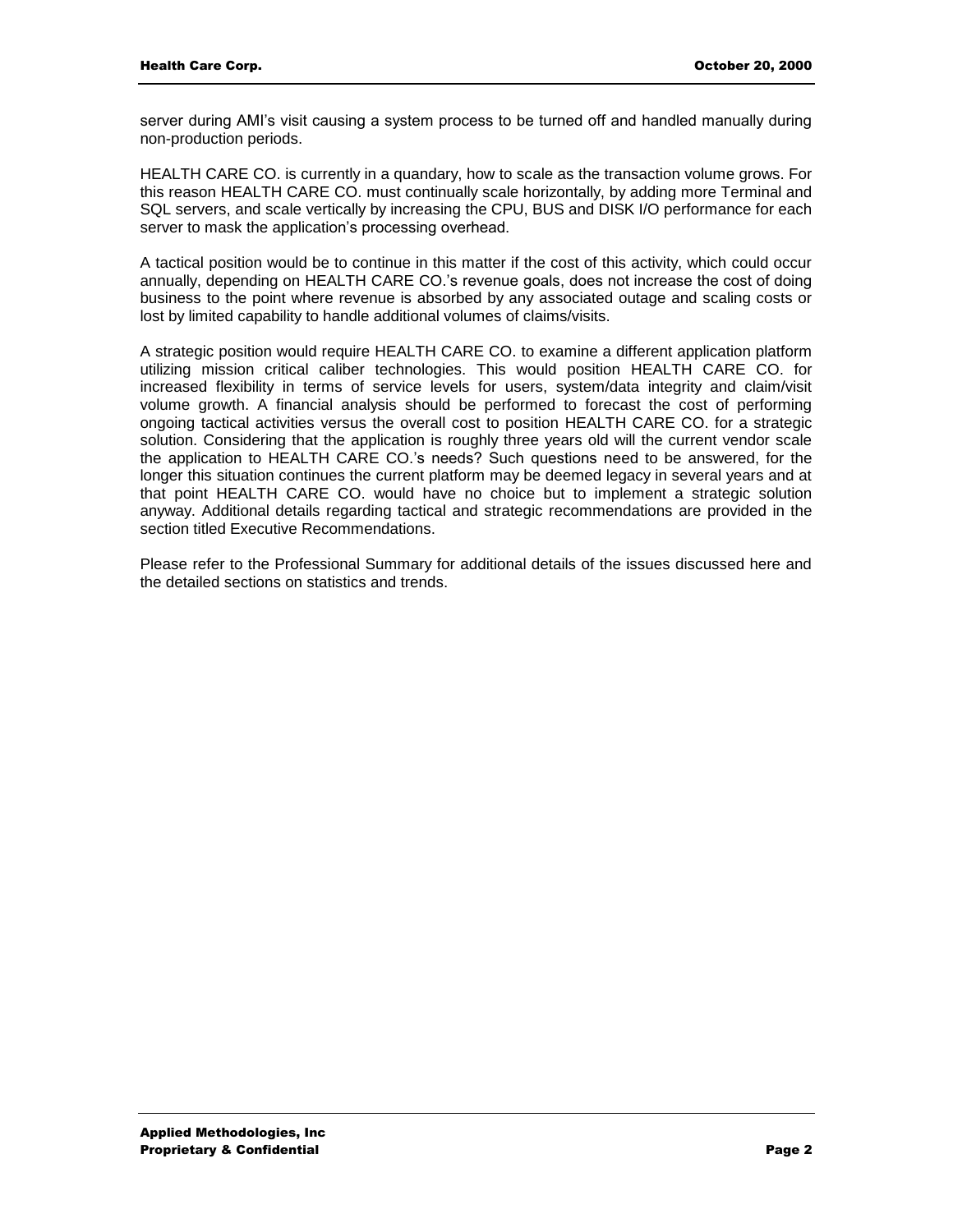# Introduction

Health Care Corp. (HEALTH CARE CO.) utilizes a proprietary application system across its WAN and LAN to service the organization and it's customers. This application system, called Pathways, is an encompassing system that includes payroll, general accounting and the specific functions for medical patient claims processing. The application requires the service of a Microsoft SQL Server back-end database and is thus considered a two-tier Client Server system. The second tier, the client component, is distributed to remote end users via Microsoft Windows Terminal Server and Thin Client hardware technology. All of the server components are located at the client's headquarters in Lake Success New York. There are 700+ users connected to Pathways daily and the application is a critical component of HEALTH CARE CO.'s business operations. The client has been experiencing intermittent performance issues in the Pathway system. These performance issues have various symptoms ranging from sporadic slowdown of application functions to all users and all application functions responding in a sluggish manner.

HEALTH CARE CO.'s Information Systems department has requested Applied Methodologies, Inc. (AMI) to perform a forensic network and application traffic analysis to uncover any network or application related issues that may provide some direction toward redressing the Pathway performance behavior. This analysis will cover many components required to transport Pathway data to and from a user. Network traffic and application protocols will be reviewed for their performance considerations. Application and Terminal Servers will be analyzed for their sizing structure in relation to overall response time. It is AMI's goal to identify the areas across the different technical disciplines that could be improved in terms of better application performance. AMI will attempt to uncover as much tangible information so an answer(s) or a direction towards a resolution can be reared. HEALTH CARE CO. can utilize this information in regards to tactical and strategic decisions regarding the Pathway application. Certain application functions and business areas or relationships of the application presence my not be covered due to time constraints such as printing, reporting, NCFE and HBOC.

AMI performed the following tasks over the past three weeks, starting on October 1, 2000:

- 1. Conduct interviews with key support personnel to understand the functional components and symptoms of the Pathway system.
- 2. Perform a basic traffic analysis and baseline of the Headquarters LAN (Local Area Network) and WAN (Wide Area Network) segments.
- 3. Investigate general health of the Network and it's infrastructure components.
- 4. Investigate MS Terminal Server performance and operating characteristics.
- 5. Investigate the Thin Client performance options and general operation.
- 6. Investigate SQL server data transport operation and efficiency through forensic protocol analysis and server inspection.
- 7. Perform packet traces to understand the mechanics of the application's use over a network and to uncover any areas for possible improvement in any of the following technical disciplines that make up this system: the network, database, Terminal Server, Thin Client and application system.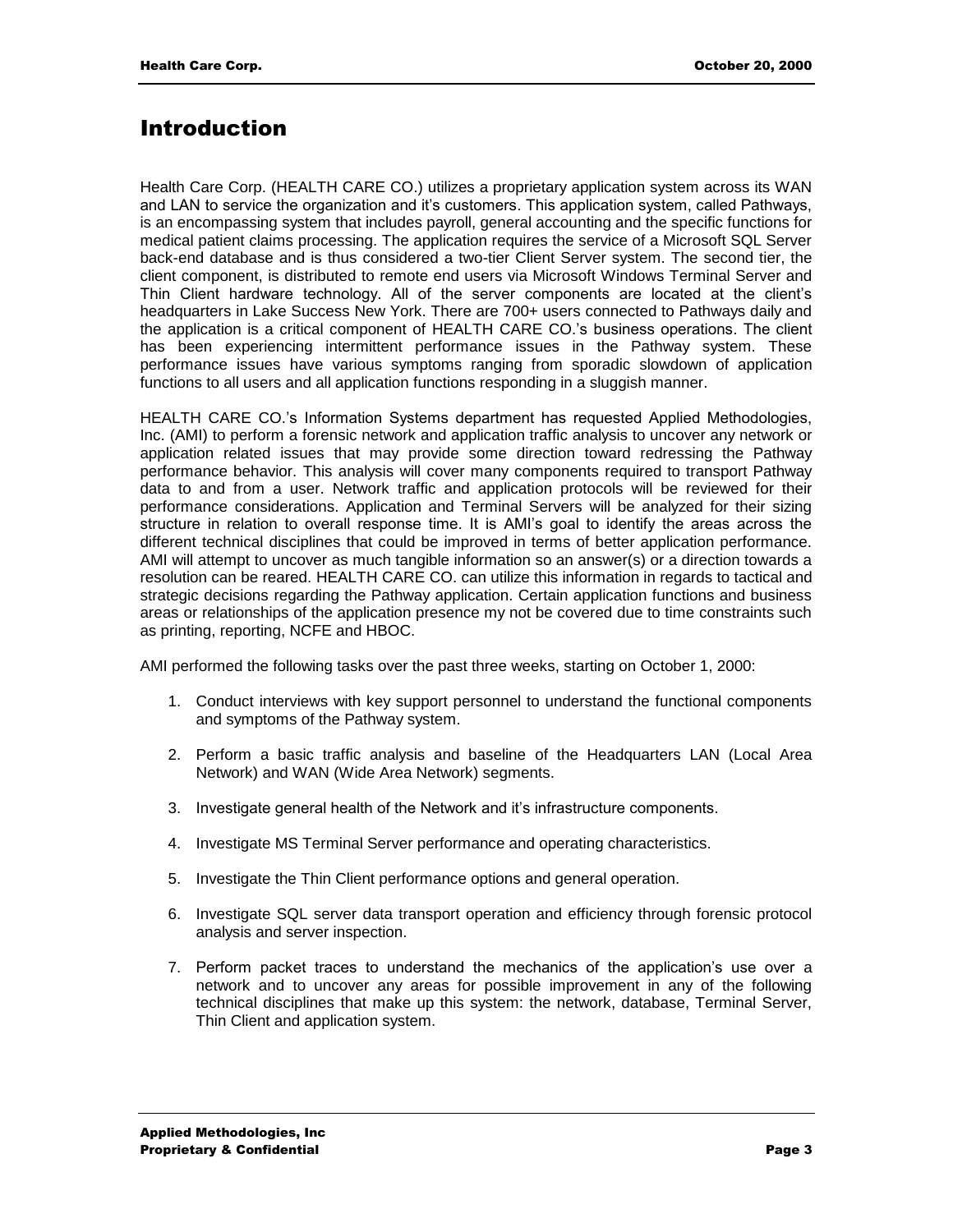# Professional Summary

AMI has reviewed the components of the Pathways system as a whole and the analysis of the information reviewed provided some new information and confirmed other facts of the behavior of the entire system. When AMI states "system" it is referring to all of the elements that comprise the system to deliver the Pathway application to end-users.

- Microsoft Terminal Servers
- Microsoft SQL Servers
- Network Infrastructure and protocols
- Thin Clients
- Pathway Application modules

To understand some of the illnesses of this system the reader must have a basic understanding of HEALTH CARE CO.'s system architecture and understand the basic flow of a typical transaction. Below is a summarized view of the HEALTH CARE CO. system architecture.

HEALTH CARE CO. utilizes the components listed above to provide access to the Pathways application modules so end users can process patient claim and visit information in greater volume and ease.

The Microsoft SQL server is the component that utilizes a standard Relational Database Management System (RDBMS) that contains all of a patient's claim and visit information in various tables consisting of rows and columns of specific data for each patient. All of the critical data that calculations are performed against, accounting, General Ledger, Payroll and patient data reside in these tables. There are three primary SQL servers called SBDBMS 1, 2 and 3 that the end users, via the Pathways application modules running on Terminal Servers, obtain their data from.

Another SQL server called SBDBMSCONS or CONS receives data replicated from the other SBDBMS servers. CONS is a critical component that ties all of the relational data from the other three SQL servers and is used as a back up of data, data integrity, reporting and inter application query engine when applicable.

The Terminal Servers establish a connection with the SQL servers for data retrieval to the Pathway application module user sessions. Queries built from the use of Pathway application modules are sent to the SQL sever for processing. The SQL server will respond to the Terminal Server and a user's Pathway application module with the appropriate data. The Terminal Server will then process and present (send) the screen result of the application module to the user's Thin Client. All of the Pathway application modules are executed on the Terminal Server. Multiple copies of the Pathway application are executed via profiles for user connections. As each user from a Thin Client logs into a Terminal Server he/she is allowed access to the applications that meet their user ID profile. For example, a typical user will have access to the Pathway application and maybe MS Word or Excel. As of this writing there are 15 Terminal Servers in use with an average of 40-55 Thin Client connections to each one. The Terminal Servers are configured to automatically balance the number of Thin Client user connections attaching to them. An upper limit of 100 Thin Client user connections per server at any one time is allowed.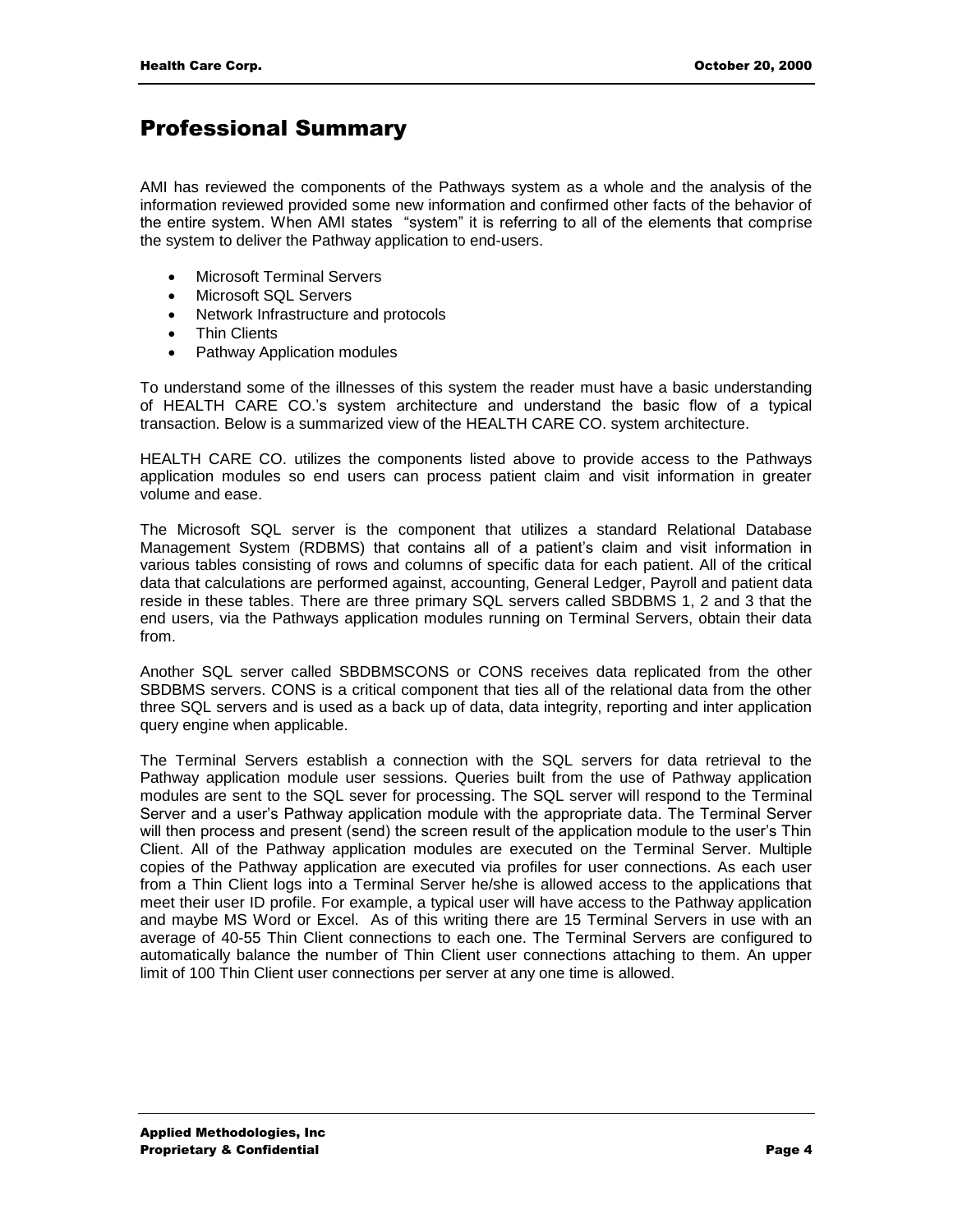Thin Client technology enables end users to have access to applications and resources remotely without the size of a full desktop PC. The Thin Client is essentially a scaled down PC without a hard drive. It utilizes a 486-based processor, standard RAM, VGA video and Ethernet network controller to communicate to a remote Terminal Server. The Thin Client utilizes a scaled down operating system with the capability to connect to a Terminal Server. The server can be located locally in the user's office or remotely in a different office location altogether. The user will log into a remote Terminal Server, establish as session, and access the Windows Operating System (OS) and applications just as if he/she were actually at the Terminal Server or had the OS and applications loaded locally on a PC. The applications will utilize the processor, memory and disk capacity on the Terminal Server. The user only receives a screen copy of what is happening on the server. Each user is allocated memory from a pool on the Terminal Server. The disk and processors of the Terminal Server are shared amongst all Thin Clients. Multiple Thin Clients can run multiple of copies of the same application repeatedly.

The use of the Thin Client reduces the overall cost of support and remote administration. Thin Client PCs are small in footprint and can be easily swapped out. The Thin Client will automatically discover Terminal Servers and establish a session when the user is ready to work. The Thin Client and Terminal Server architecture basically provides legacy host type of communication and deployment of an application to a large scale of users. The Thin Client architecture efficiently utilizes bandwidth over slower speed WAN links to remote offices by sending only screen information in small data packets and simplifies the distribution and changes of application software, for only changes or updates to the application are made at the Terminal Server.

In retrospect one would ask why not load the Pathways application on a PC or "Fat Client"? A Fat Client is a fully configured PC with a hard disk included and Windows Operating system installed locally that requires daily support, larger, more costly, WAN links to support the transfer of the application data, application or OS updates, driver files and remote control services for service personnel to assist users. The Pathway application is designed to run on a Fat Client but for a significantly smaller user base then HEALTH CARE CO. supports. The answer to the question posted earlier is due to Pathways many different application modules and support files to load, maintain and upgrade. Utilizing Fat Clients in every office location would prove too costly and cumbersome from an Information Systems administrative approach.

Whether each local Fat Client had the Pathways modules loaded, or loaded them from a local or remote server would increase the cost of hardware, software, network bandwidth and infrastructure support significantly to what it is currently.

The network infrastructure components that tie all of the above server components mentioned thus far comprises of high speed Ethernet switches in the Lake Success home office to link the Terminal Servers and the SQL servers together. The Terminal and SQL servers utilize a 100Mbs full duplex, non-shared pipe to and from the Ethernet switch. The Switch has a backbone of 3.2 Gigabits of bandwidth available for each of the 100Mbs Terminal or SQL servers to commentate between. WAN routers with multiple Frame-Relay links ranging from 56 to 256kbs of bandwidth provide the circuits to each remote office. Each remote office has a router to complete the Frame Relay link and a hub that supports shared 10Mbs of bandwidth to anywhere from 3 to 33 Thin Client users. The following diagram outlines the basic architecture for the transaction flow: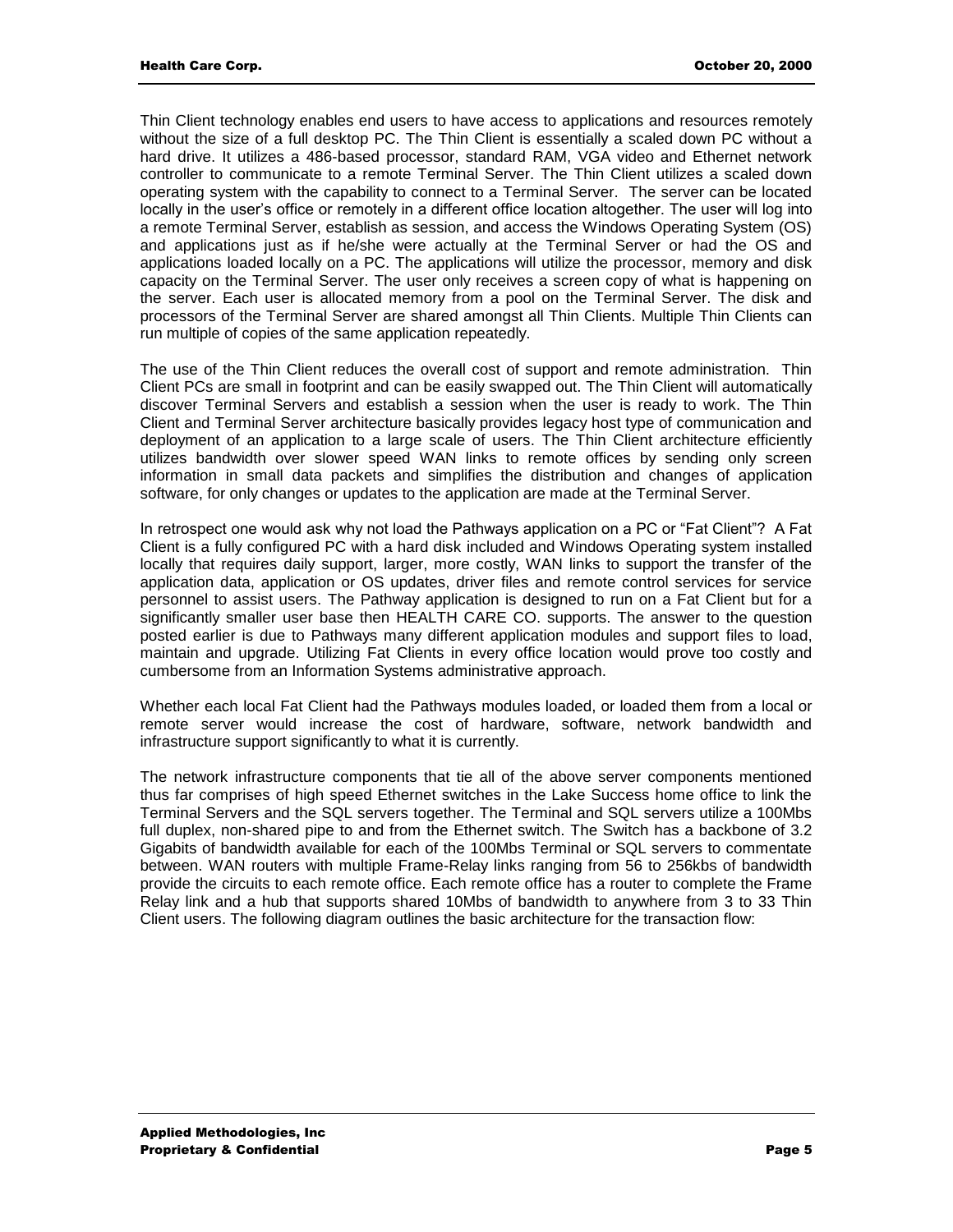

The following list of steps below illustrates the basic mechanics of a typical Pathways transaction.

#### **When a user at a remote location wants to use Pathways he/she will:**

- 1. Turn on their Thin Client.
- 2. The user selects the published application.
- 3. All of the Terminal Servers shall respond.
- 4. The first one to respond, ideally the least utilized, to the Thin Client is the one that the Thin Client will use. In this example Terminal Server # 1 will be used.
- 5. The Thin Client user will be presented with a Windows NT log on screen. Remember, the log on screen is actually running at the Terminal Server and not the Thin Client.
- 6. The Thin Client user will enter their User ID and password.
- 7. The Thin Client user will then be presented with a Windows NT based desktop with icons for the Pathway application pointing to one of the three production SQL servers.
- 8. The user clicks on the Pathway Icon for SBDBMS1(a Production server), for example, and is then presented with the Pathway log-on screen. Remember that Pathways is being loaded on the Terminal Server. Only the application screens are sent over the WAN to the Thin Client user.
- 9. The user is authenticated and is presented with the Pathway toolbar.

#### **Using Pathway to obtain some information patient information:**

- 1. The user will, for example, select Intake Fast Pad to find a patient.
- 2. The Terminal Server will load up the Intake Fast Pad application module and send the screen to the user.
- 3. The user will put in some information to query or search for all patients named "Smith".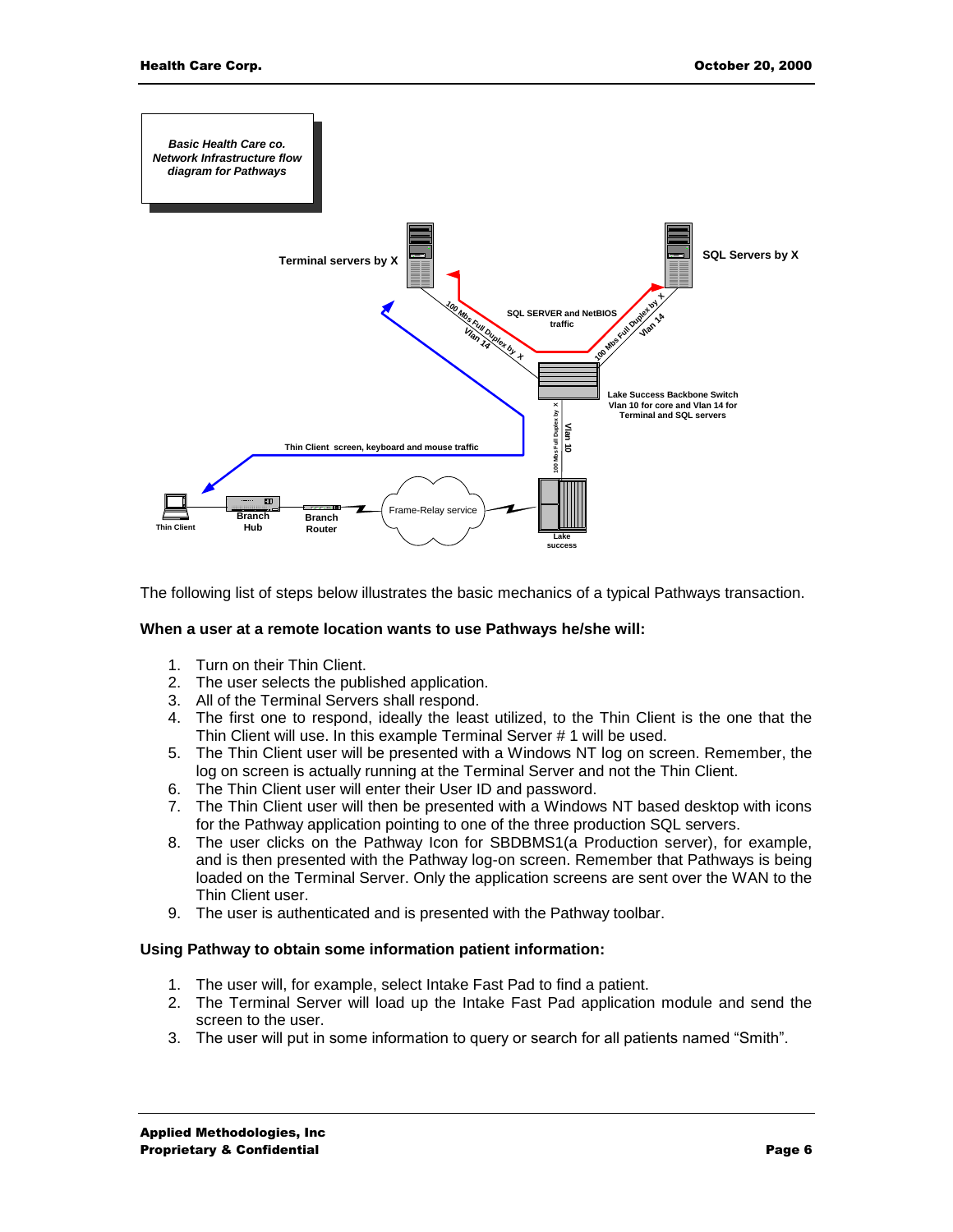#### **When the user presses the search button the following will occur:**

- The Fast Pad application will create the query and send it out of the Terminal Server over the switched network to the SQL server.
- The SQL server will parse the query, look up the information and return the data back to the user's session application module on the Terminal Server.
- The Terminal Server will process and send the screen of information to the Thin Client user.

Therein lies the problem users are experiencing. There are many different points in this system where a transaction can become delayed. These delays result in the symptoms that users are experiencing. Some of the symptoms include:

- **1. Poor response time from application users receiving an hourglass and waiting too often for simple tasks to complete.**
- **2. Sluggish navigation through Pathway screens.**
- **3. Run time and overflow errors.**
- **4. Long report and Gen-transaction generation cycles.**
- **5. Users unable to determine application behavior.**
- **6. Server hardware errors, thus causing loss of capability to some of the application functions.**
- **7. Other, normal operating behavior being perceived as a problem.**

The symptoms listed above are present because this is a classic result of an application designed for a smaller number of users and was never meant to scale to this level of users.

The following section will provide a summarized view of the illness pertaining to each component. Details of each component's behavior and findings are in Analysis Details section following this next section.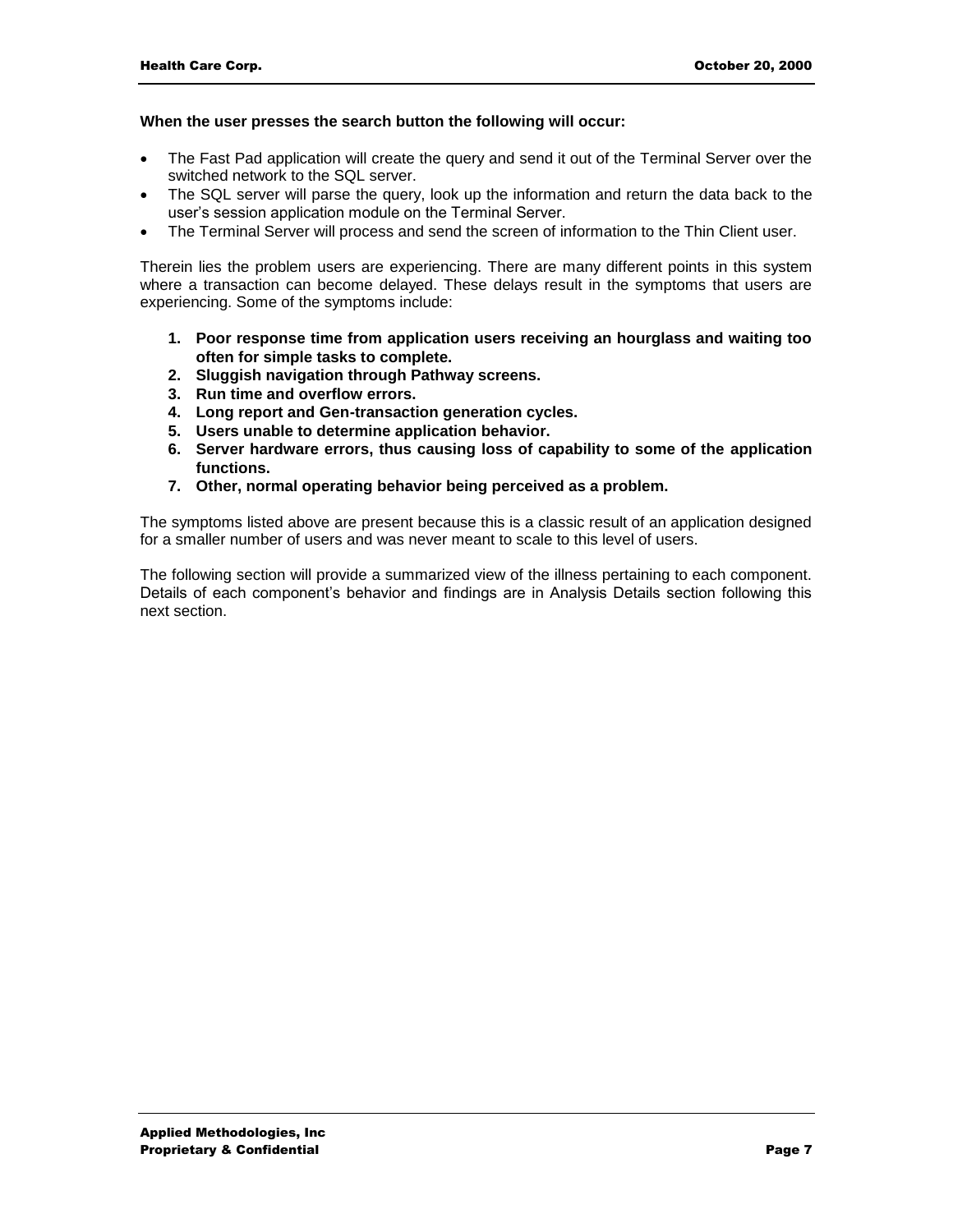# System Behavioral Illnesses

# Terminal Server Issues

Remember the basic transaction mechanics outlined in the previous section? Picture that transaction and many thousands of others in a variety of complexity occurring incessantly with all of the work the current SQL servers and Terminal Servers have to perform. The Terminal Servers have the following responsibilities:

- Handling Terminal Server tasks
- Handling Thin Client connections
- SQL client to server communication ODBC overhead
- Printing
- Application hosting and executing multiple copies of the same Pathway application modules per user

All of this occurring in and out of one network interface. The ironic fact in this situation is that the network performance is exceptional and bandwidth is plentiful.

The delays users are experiencing is from the high CPU utilization resulting from constant Pathway application modules and support files being loaded. A direct correlation to high CPU utilization and application load was noted during the analysis. The asymmetrical operation of the four processors is also evident. The CPUs frequently peak at 100% and can average 60% during the business day. The processors are not utilized in tandem, meaning that one processor can spike at 100% while another is at 70% as opposed to all processors running at 50%. This activity may be due to Windows NT's method of managing multiple processors efficiently.

AMI, in conjunction with HEALTH CARE CO. IT staff conducted several experiments to qualify and clarify the performance issues. Please refer to the Terminal Server Analysis subsection under the Analysis Details section of this report for detailed findings and recommendations.

# SQL Server Issues

The SQL servers have the following responsibilities:

- SQL Server engine and query processing
- SQL server connections to Terminal Servers and ODBC overhead
- Replication to other servers CONS
- SMB files copies/reads to and from the server
- Execution of stored procedures and repeated cursors
- **Backups**

Again, all of this is occurring out of one network interface. But the network performance and available bandwidth to handle the data to and from other servers is exceptional.

The delays the users are experiencing are also the result of the SQL servers, SBDBMS 1 through 3, and the CONS server experiencing high utilization levels as the transaction volume increases. AMI has noted that SQL Server engine activity does correlates to high CPU utilization. The Disk I/O read/write times are very high and also correlate to high utilization levels. Network I/O does spike to high levels but there is no regular correlation to CPU and Disk usage levels.

The extremely large tables are not properly normalized which results in delays from long unneeded table searches. Replication functions and file copy/reads to other servers during a transaction add to the overall delay in a completed transaction. Transaction dependencies from a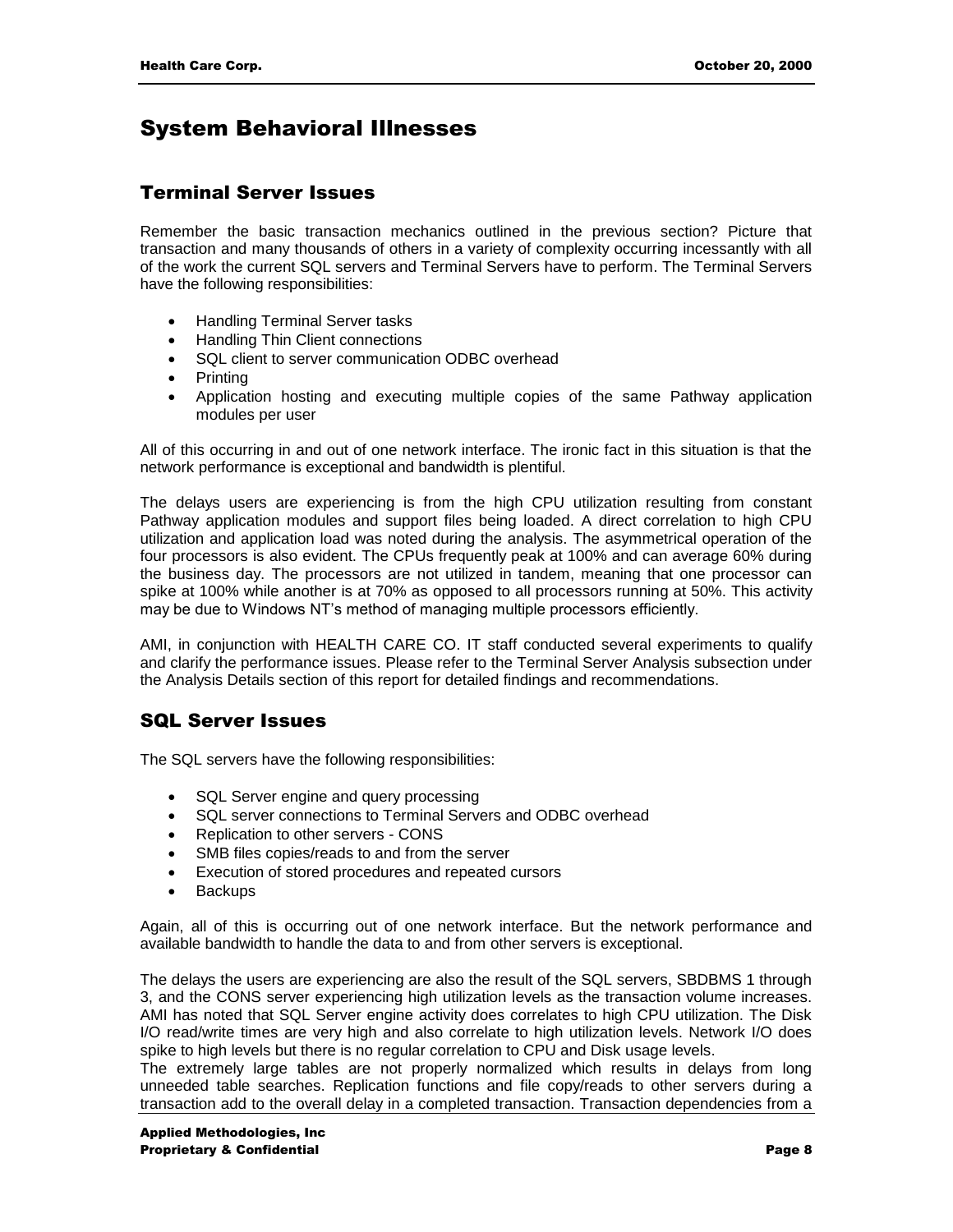SBDBMS (1-3) server to the CONS server also result in a delay if there is a problem in any of the components in between. CONS has been experiencing disk I/O problems over the past week resulting in replication services to be turned off and reports to be delayed.

AMI, in conjunction with HEALTH CARE CO. IT staff analyzed the traffic patterns and conducted several experiments to qualify and clarify the performance issues. Please refer to the SQL Server Analysis subsection under the Analysis Details section of this report for detailed findings and recommendations.

### Network Infrastructure And Protocol issues

In light of the Terminal and SQL server's obvious illnesses the network infrastructure as a whole is running exceptionally well. This is evident in the sub second transmission of packets between SQL and Terminal Servers and Terminal Servers and Thin Clients.

The effective use of a sliding window in TCP/IP is present. For example when the Terminal Server sends a query for some data, SQL server will send 5 packets in a row, stuffed to their maximum size, with data before the Terminal will send an acknowledgment. This is in contrast to other networks that use an inefficient ping-pong method; that for every packet sent an acknowledgment must be seen before another packet can be sent. The ping-pong affect is not apparent on the HEALTH CARE CO. network backbone that hosts the SQL and Terminal Servers. These servers are utilizing large packets and windowing properly.

The WAN links also are very efficient. The packet response times are sub second. Since only screen information is sent, the behavior is quite different and results in the use of a ping-pong method. For every mouse move and keystroke on the Thin Client, traffic will be generated. These packets sizes are very small and the transmissions behavior is similar to Legacy SNA type of sessions. The utilization of the router and switches that make up the communication components of this system all report extremely low levels of utilization and latency if any at times. Bandwidth is plentiful in the home office, remote sites and on the WAN links. A periodic spike in utilization may appear on a WAN circuit, especially a smaller one (32Kbs), however this does not happen very often.

There was one issue noted regarding the presence of Zero Window activity on the SQL/Terminal Server backbone segment. The Zero Window is a result of a server or workstation advertising back to its communication peer that it does not have any additional buffer space to receive any packets. This function essentially throttles back any excessive transmission by a single peer. This activity was noted heavily from the entire Terminal Server farm, thus indicating that they were being over burdened with data volume from the SQL servers. The ramification here is that the Zero Window processing can cause unneeded CPU processing on the Terminal Servers and may result in extra network traffic. The network components can handle it but the servers cannot. During the second week of AMI's visit a configuration change was applied to all of the Servers to increase the window buffer size. Since that change very little if any Zero Window activity has been detected.

The encapsulated NetBIOS protocol is present on the SQL/Terminal Servers and is used by both types of servers for file copying and reading. The Pathway application does utilize this protocol as well for some of its functions. NetBIOS is an older, less efficient protocol, and does not lend itself well to larger networks with tremendous volume metrics of data. More details regarding this issue are covered in the Analysis Details section of this report

Please refer to the diagram at the beginning of the Professional Summary section regarding the network infrastructure when necessary.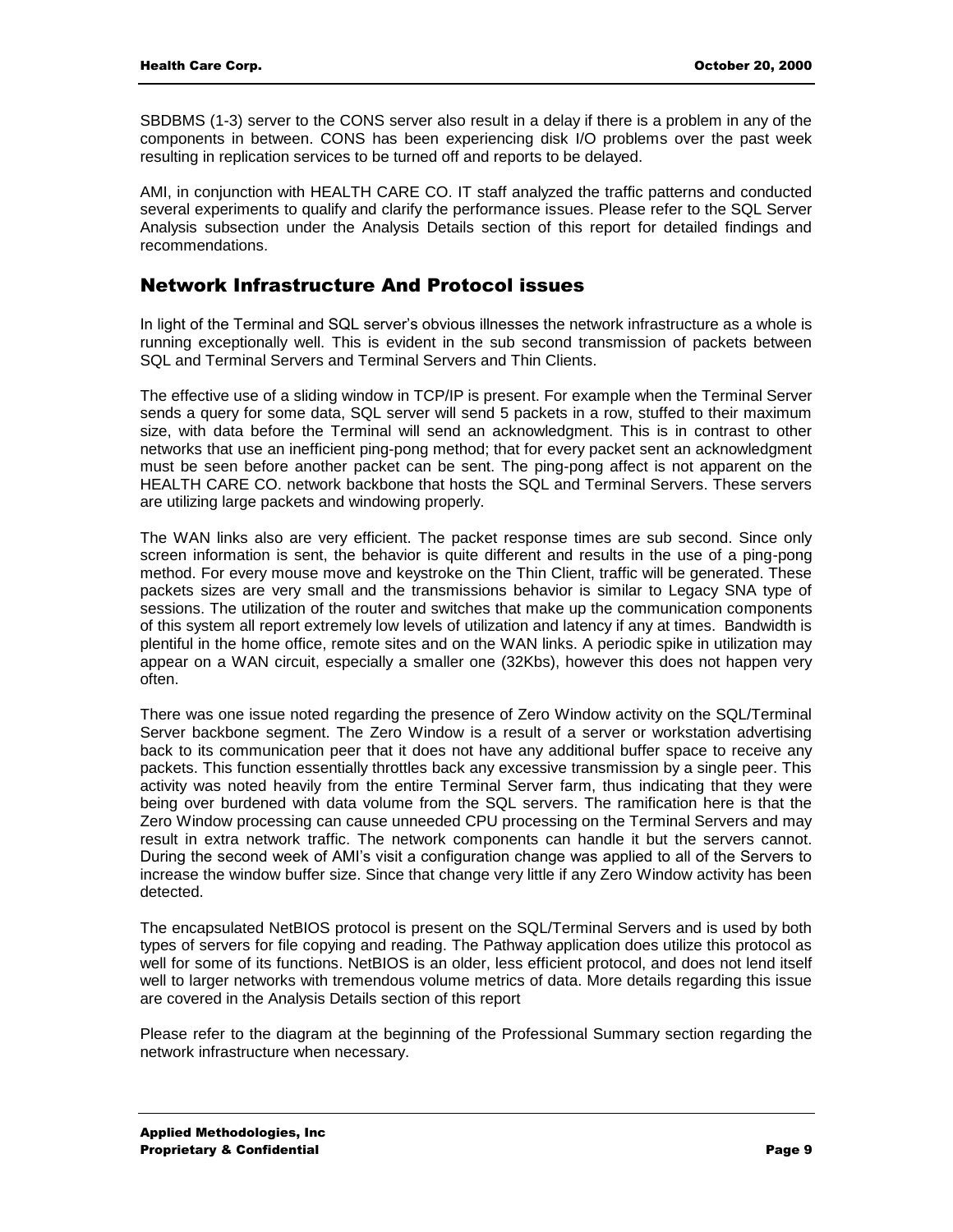The network Core segment that links the SQL/Terminal Server segment to the segment with the WAN router for remote office communication maintains very low latency and utilization levels.

The network operates in a resilient manner that is flexible and conducive to the needs of the Pathways application system. There are some additional tuning options from a networking standpoint on the Terminal and SQL servers that can be utilized. However, these options may marginally help and just further mask the overall problem of which is the servers acting as the bottleneck points in this system.

For specific details of HEALTH CARE CO. network components, other findings, and operational statistics and tuning options please refer to the Network Analysis subsection under the Analysis Details section of this report for detailed findings and recommendations.

# Thin Client Issues

AMI has not noted any significant issues relating to Thin Client operation other then the occasional system failure that result in the Thin Client being replaced with a spare in the remote office. The Performance and network analysis show very efficient use of bandwidth and excellent response times over the WAN between Thin Clients and Terminal Servers. The use of a smaller receive window (1K) was observed but this is appropriate due to the smaller sizes of the packets transmitted and received from the Terminal Servers. There are tuning options on the Thin Client to enhance network performance. However these enhancements are not currently needed.

For specific details of HEALTH CARE CO. Thin Client component utilization statistics and tuning options please refer to the Thin Client Analysis subsection under the Analysis Details section of this report for detailed findings and recommendations.

### McKesson/HBOC Pathways Homecare Application Issues

The Pathway application may have never intentionally been designed for this scale of users. Interviews conducted with IS personnel reveled that HEALTH CARE CO. is the largest customer using Pathways. Many of the other customers are much smaller in user population and claim processing or visit volume. To achieve some form of usability for 700+ personnel, multiple servers are required to handle the transaction manipulation and the presentation services to end users.

If necessary, please refer to the diagram at the beginning of the Professional Summary section regarding the network infrastructure and application flow when necessary.

AMI has experience first hand performance problems impacting users ability to complete their jobs. These problems were mainly the result of the sheer volume of transactions combined with multiple bottlenecks at the SQL Servers and Terminal Servers. The application also does not efficiently utilize SMP based systems, network bandwidth and user interface controls. Internal sources of HEALTH CARE CO. have stated that this application is written in Visual Basic. The application utilizes ODBC on a Microsoft NT 4.0 platform for the Database and presentation services. A combination of efficient SQL Server transport protocol and inefficient use of encapsulated NetBIOS protocols add to the general illness encountered. If the internal sources are correct, this may be an issue. The Visual Basic language is traditionally used as an application prototyping tool or to develop small niche applications. It is also used in all Microsoft products for inter object and application scripting/automation. For example MS Word and Excel use Visual Basic as their scripting languages. The end users experience cryptic "runtime" and "overflow" error messages sent down to them from the Terminal Servers.

Runaway queries can be executed by accident to cause the user to sit and wait for the completion or an overflow error to appear. Sometimes the user will not even get an hourglass depicting wait time and the user perceives the unresponsive action at that time as the system being frozen. This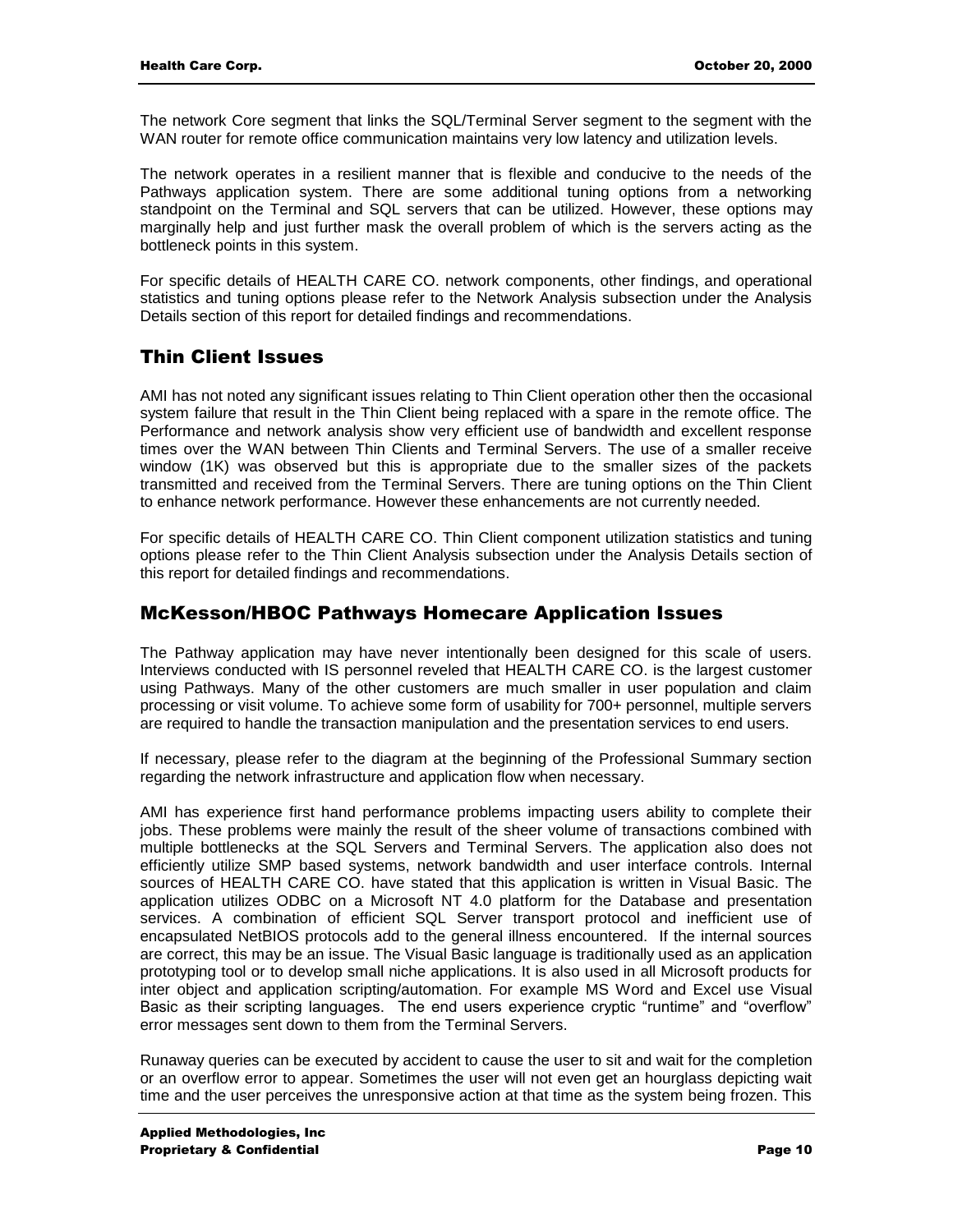results in the user opening yet an additional instance of the Pathways application thus causing additional CPU overhead on the Terminal Servers.

HEALTH CARE CO. transactions volumes are mission critical caliber, thus requiring an application system utilizing a programming language, hardware and software platform to support such current and future volume metrics.

The application does provide the business logic and functionality necessary for HEALTH CARE CO. to function and be competitive in their industry. The users like the application and it can helped HEALTH CARE CO. to grow its business. However, this functionality combined with the transaction volume and growth scale and inherent system's platform liabilities is causing a ceiling of acceptable operating behavior to be reached much sooner than expected.

Experiments and analysis conducted by AMI and HEALTH CARE CO. staff confirms the behavior of the application. Details of the findings and recommendation regarding these experiments are included in the Pathway Analysis subsection of the Analysis Details section.

The use of Terminal Servers and Thin Clients by HEALTH CARE CO. is a sound approach and may be the only viable way to provide access to the Pathway application today. However, the application system, as a whole, is not sized to handle the volume of claim/visit processing today. This is evident in the daily reports from users with complaints of poor response times and IS activities to keep the system running. When performing the analysis AMI frequently received the following statement from different users and support personnel regarding Pathways *"It isn't just one (application) function that is slow, it seems to be everywhere".* The application system as a whole comprises of the following elements, SQL server 7 RDBMS servers, Terminal Servers, Thin Client user computers, Network Infrastructure and the Pathway application modules. AMI has experienced the same performance behavior during it's testing of some of the system's elements. Direct correlations have been found to the loading of Pathway modules, increased disk I/O, excessive query activity and general volume activity to degrade the CPU performance on the SQL and Terminal Servers thus resulting in delays and performance issues that affect the users.

The operating system platform itself is another example. HEALTH CARE CO. has grown to mission critical levels of transaction volume. The Windows NT 4.0 operating system, which is only four years old, and the current class of IBM Netfinity servers do not comprise a mission critical quality compared to other systems of similar transaction volume and importance that AMI has experienced in use at similar sized companies. With the advent of Windows 2000, NT version 4 will soon become of legacy status and support options may decrease.

The above statements were confirmed by conducting several experiments that are outlined in more detailed in the Analysis Details section following this one.

Couple the inherent hardware sizing issues with the questionable RDBMS table management, Cursor use, stored procedure issues, plus Pathway application code errors and the use of different protocols some efficient and others inefficient for transaction completion, comprise a system that will behave in a sluggish manner, thus making it difficult for HEALTH CARE CO. IT staff to enforce any quality based Service Levels Agreements, maintain, administer, support and most importantly scale this system.

Overall the, Server components, Operating system and Pathway application modules do not lend themselves very gracefully to this scale of users and mission critical status. Unfortunately it is the Pathway application that dictates the direction of components to be used. The result is a system with limited application flexibility and scalability options.

The following section outlines the major overall recommendations that HEALTH CARE CO. should consider.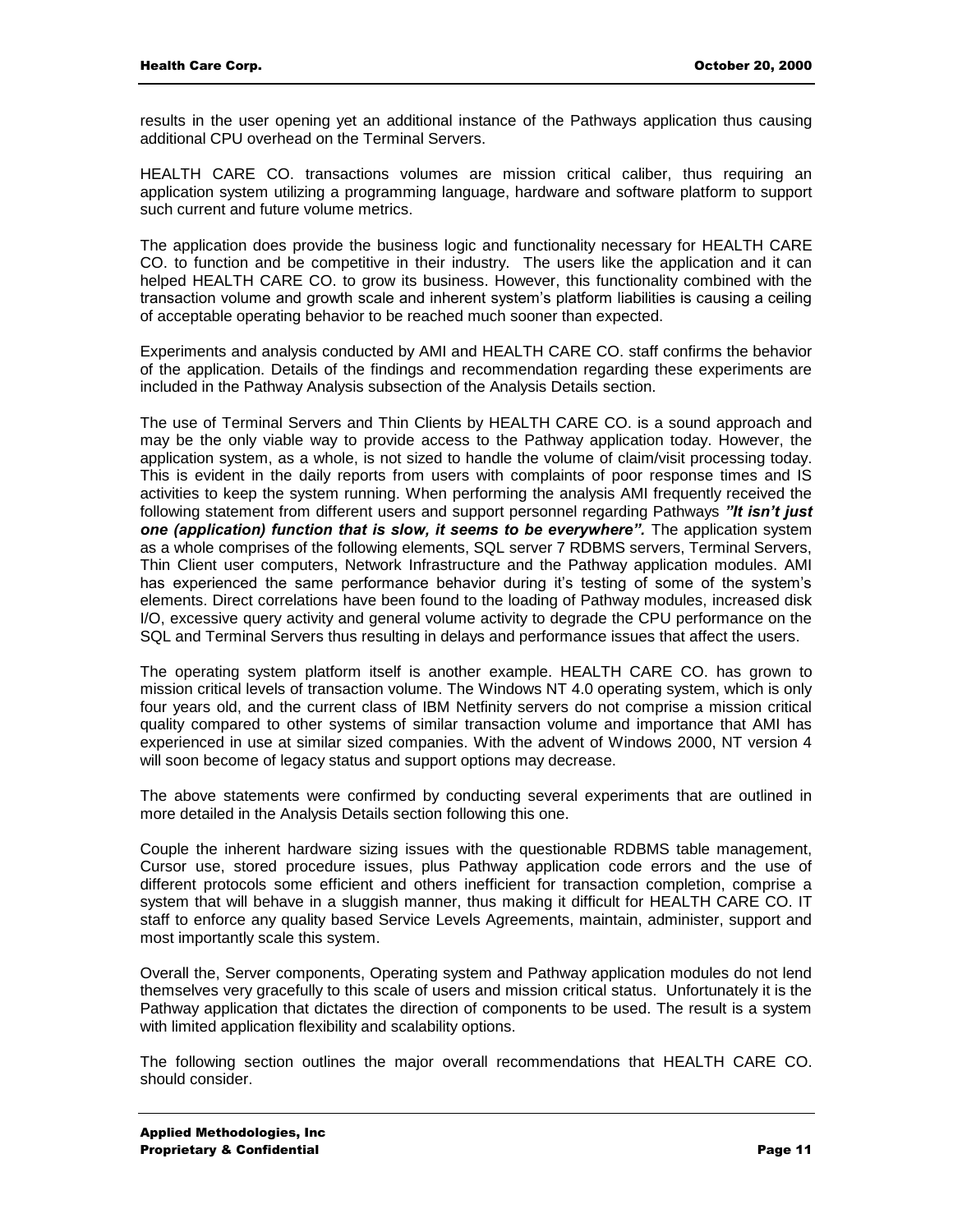# Executive Recommendations

HEALTH CARE CO. has two major directions it can take in moving forward, tactical and strategic

# Tactical Approach

The tactical direction is comprised of two parts that can be used together:

1). Use of the recommendations outlined in the remaining sections of this report to provide any relief possible.

2). Continue to scale this system by adding more hardware and software to it.

The second part of the tactical direction is one that HEALTH CARE CO. must heavily consider for it may have a significant financial impact and burden on the organization depending on the organizations future growth plans.

By scaling AMI infers the method of scaling in a horizontal manner by adding more terminal and SQL servers and vertically by increasing the number of CPUs, speed of the CPUs, size and speed of the disk storage subsystem, and overall server hardware and operating system. Basically, what this means is to add more hardware to support the number of users and transaction volumes or to mask or redress the issues listed earlier by throwing hardware and software technology at the overall system to make it appear that it can be supported.

HEALTH CARE CO. can add additional Terminal Servers and reduce the number of users per Terminal Servers to provide some level of consistent response time to the end user. Adding additional SQL servers may help as well but may also increase the complexity of the SQL transaction dependencies and add more reliance on the replication server. For HEALTH CARE CO. to determine what is an acceptable level of performance with room to grow some tests must conducted.

For example HEALTH CARE CO. can take one new or existing Terminal Server and start it with 10 users. Have those users only run on that server for a week and note their performance results. If positive, add another 5 or 10 and repeat the test for another week. HEALTH CARE CO. can continue this test until the users start to notice a slight degradation in performance that is consistent and conclusive. Let's say that the performance degradation is at 30 users. HEALTH CARE CO. can then size the Terminal Server hardware/software platform to optimally support 30 and scale to a maximum of 40 users per Terminal Server. For 700 users this would mean 23 Terminal Servers.

The network currently has the bandwidth to support this approach but additional options such as adding a second network adapter in each Terminal Server, to handle the Thin Client Traffic and another to handle the SQL server traffic may reduce the CPU burden on packet processing, especially if these network interfaces have integrated processors.

The same approach would apply to the SQL servers as well. However, the use of a Storage area Network (SAN) for optimized data retrieval, management and recovery should be considered. A SAN can off load some of the SQL servers burden of Disk I/O and provide improved reliability and scalability then what is available at HEALTH CARE CO. today. The SAN must be able to integrate with the Windows NT 4.0 platform for this to be effective.

The scaling of the servers could possibly include the migration to Windows 2000 data-center and SQL server 2000. These platforms may provide improved performance and reliability. However, these options must be thoroughly tested, for both platforms are less than a year old.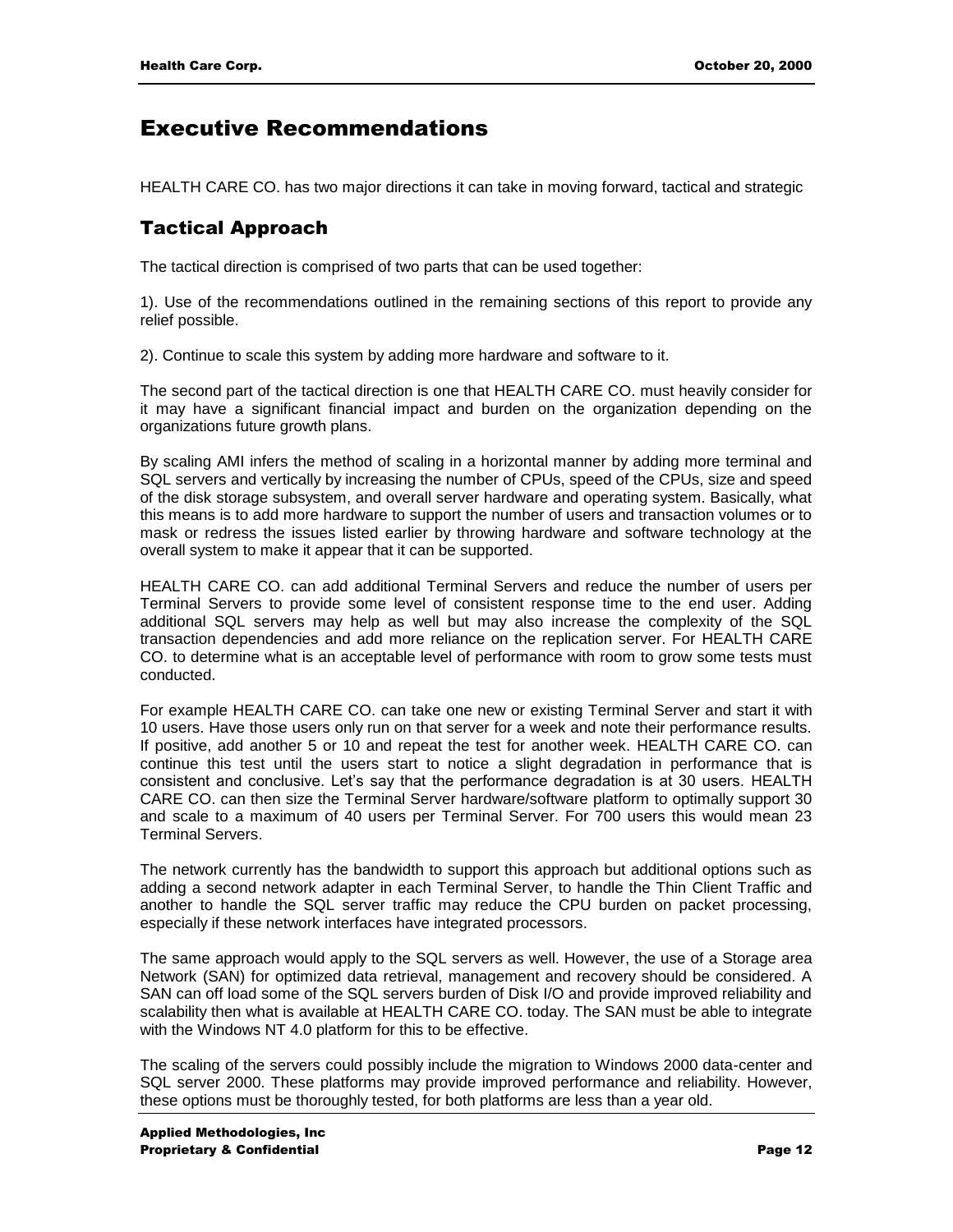Remember scaling horizontally and vertically will not address any of the Pathway application code issues or RDBMS table or query issues. This approach just masks the underlying platform based problems.

HEALTH CARE CO. can use this approach if they know for certain that they will only reach a static amount of claim/visit volume per year or can forecast their business growth by claim/visit volume in three to five years. For example if HEALTH CARE CO. knows that today it is handling 10 million claim/visits and that equates to X amount of revenue per year and expect to double that each year for two years and then they expect the volume to stay, let's say 60 million claim/visits, at a consistent level for three years following the doubling years, then this tactical approach can be used to provide the service levels to support such growth. However if HEALTH CARE CO. cannot predict, forecast or just wants to obtain as much growth as possible in terms of handling claims/visits then this approach is very costly, for HEALTH CARE CO. may be upgrading servers, operating systems and other components every year to maintain a decent level of service to the end users.

**This direction provides the following benefits:**

- **Provides some quick relief to the end users.**
- **Utilizes known platform elements.**
- **Depending on claim/visit to revenue futures - may just require a one-time cost for a single scale horizontally and vertically.**
- **Easy to implement.**

**This direction provides the following negatives:**

- **Extremely costly depending on how far and how often HEALTH CARE CO. is required to scale before losing revenue due to inability to handle claim/visit volume.**
- **Increases the complexity of the system especially from the SQL server, data integrity and replication perspective.**
- **Difficult to manage and may become overwhelming.**
- **Additional reliance on non-mission critical rated elements.**
- **Begins to expand exponentially and can reach a point of no return for cost and administration burden.**

For HEALTH CARE CO. to scale such a limited system they must surround the application with many expensive server hardware and operating systems components to compensate for the scalability limitations.

### Strategic Approach

The strategic direction involves additional planning and a clear understanding of the company direction in processing additional claims/visits to rear higher revenues.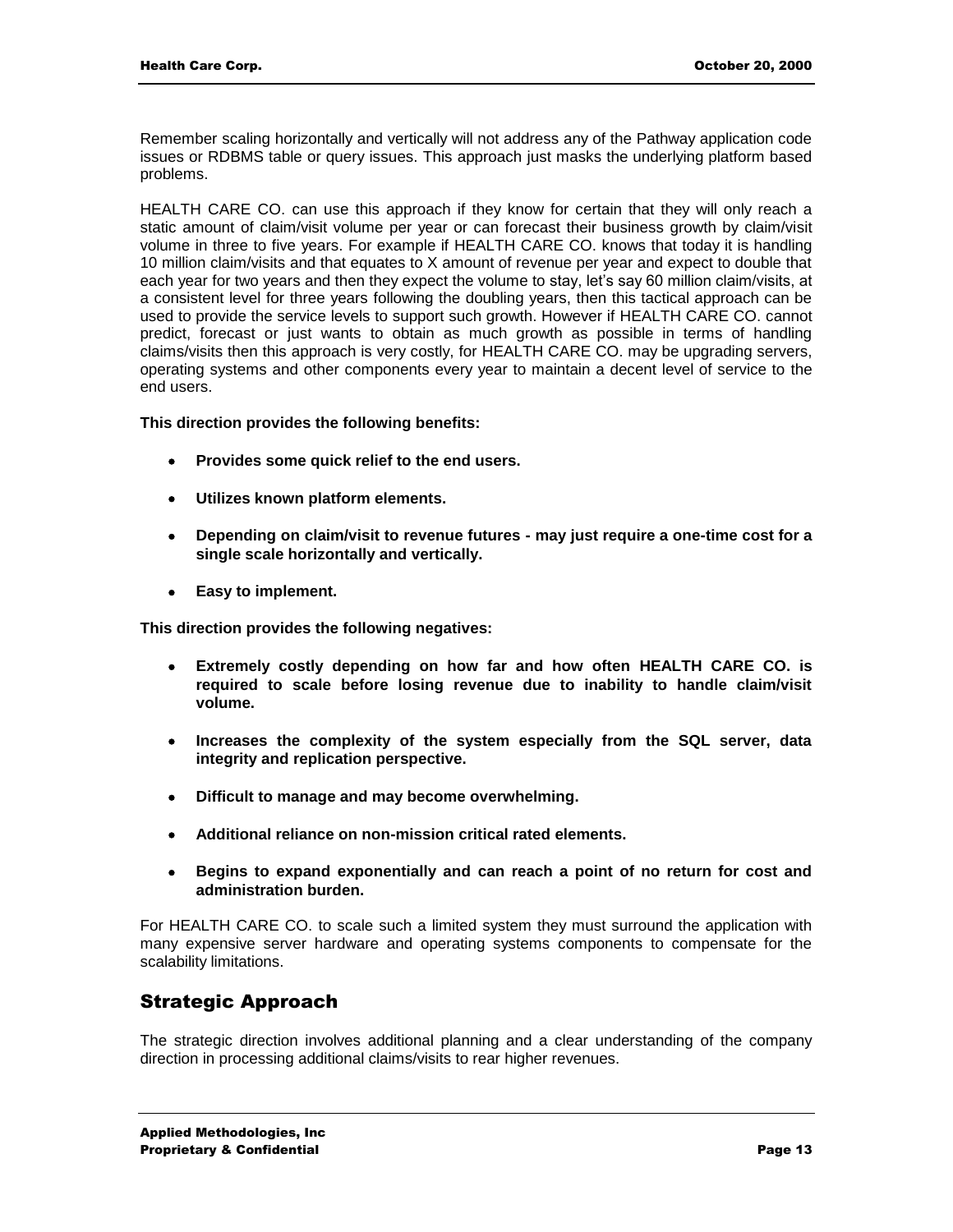If for example the company's goal is to reach one billion claim/visits in 5 years and maintain that level of processing while experiencing revenue growth and industry prominence then HEALTH CARE CO. should consider moving this system to a platform more conducive to this goal.

This may mean having the application re-written or developed in-house using languages that are traditionally used in mission critical applications such as C++. This will provide HEALTH CARE CO. the flexibility to scale this application in any manner and provide platform independence. The application can be compiled for a UNIX or NT environment. Also, the re-coding can provide the flexibility to be WEB based or traditional three-tier client server.

Another possibility is the use of an Enterprise Resource Planning system (ERP) to handle the accounting, human resources and payroll functions. This may be possible right out of the box with Oracle or SAP products and then code only the unique clinical claim/visit transaction modules to interface.

The use of a mission critical level back-end RDBMS platform, such as Oracle, to provide TPC-C quality level of performance with superior fault tolerance and scaling options should be considered.

Moving the system to a UNIX platform will provide mission critical data handling and program execution resilience required for such volume. Utilizing UNIX based hardware platforms from IBM, SUN or HP will provide the disk and physical resiliency of the components plus achieve true SMP perforce and scalability.

The use of a SAN to provide high levels of tolerance and flexibility for data stored outside of the servers physical chassis should also be researched.

The actions listed above better position HEALTH CARE CO. for the future. The initial expenditure may be exorbitant for the hardware and software, man hours of labor, plus the annual cost may increase for additional personnel (programmers if written in house, UNIX administrators and Oracle DBAs) but this may pale in comparison of the expense of maintaining the current system for the next five years or the possibility of the lost revenue due to the inability to handle claim/visit volume over a certain threshold.

Another approach is the possibility of outsourcing the application. However this direction requires careful research and is beyond the scope of this report.

#### **The benefits of this approach is:**

- **Positions HEALTH CARE CO. for future volume and revenue.**
- **Increases IT asset valuations for newer, mainstream, more adaptable technology is now in house.**
- **Provides HEALTH CARE CO. the ability to scale easily.**
- **Reduces complexity based on the development cycle and may possibility lead to a system that is easier to manage and administer.**
- **Increased flexibility and resiliency is available.**
- **Consistent Service Levels can now be maintained for end users.**
- **Can be Internet ready.**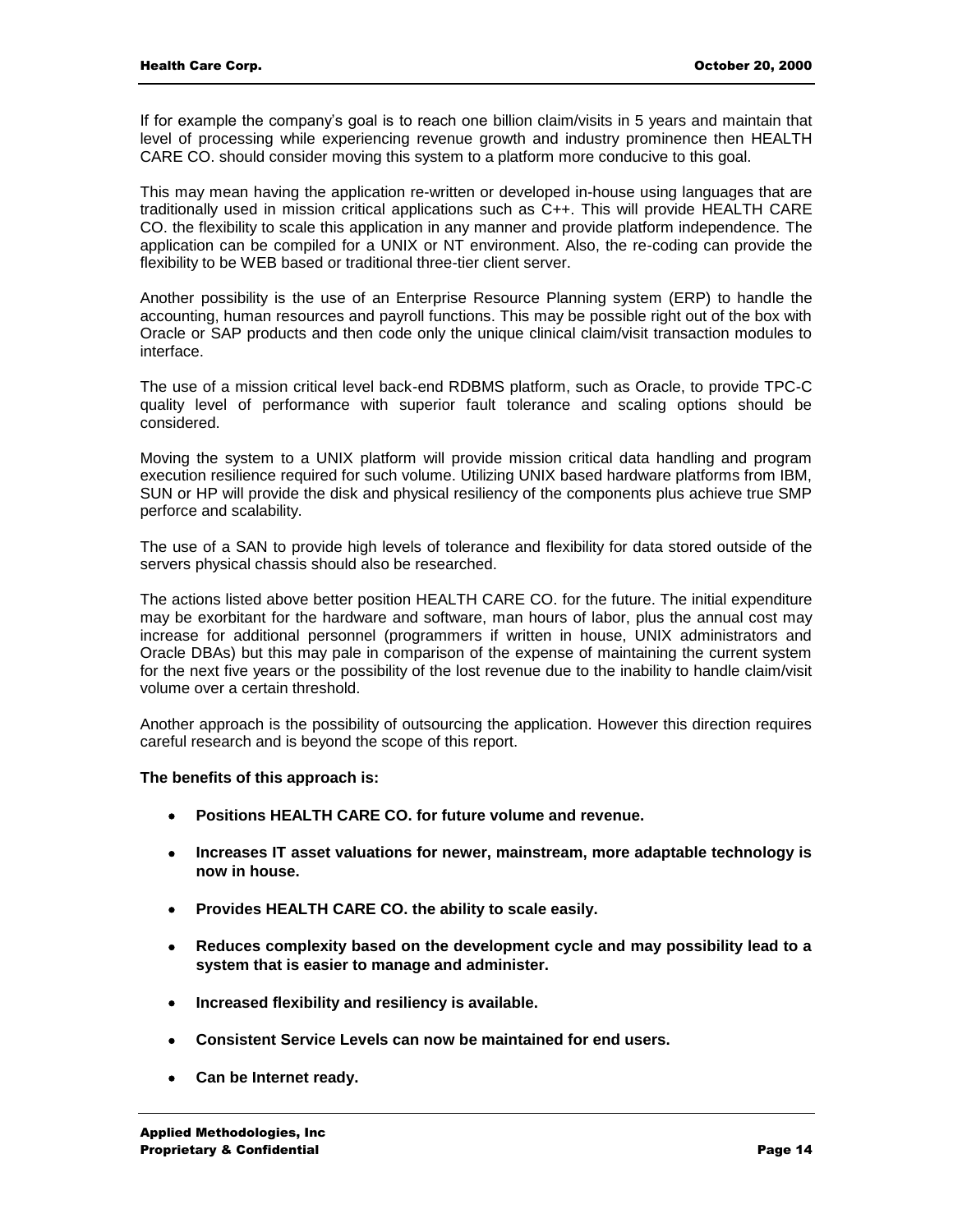**The negatives of this approach is:**

- **If HEALTH CARE CO. sees no further growth in the next five years or has no plans to grow significantly then the cost of this approach will outweigh it's benefits quickly.**
- **HEALTH CARE CO. may be able to "get by" on a tactical solution if the solution is not too costly.**

It is recommended that HEALTH CARE CO. partake in the exercise of just pricing out what a strategic solution would cost to get HEALTH CARE CO. into that position and compare it annually to the tactical costs to determine a point of no return from a tactical cost perspective and start applying funds to a strategic approach.



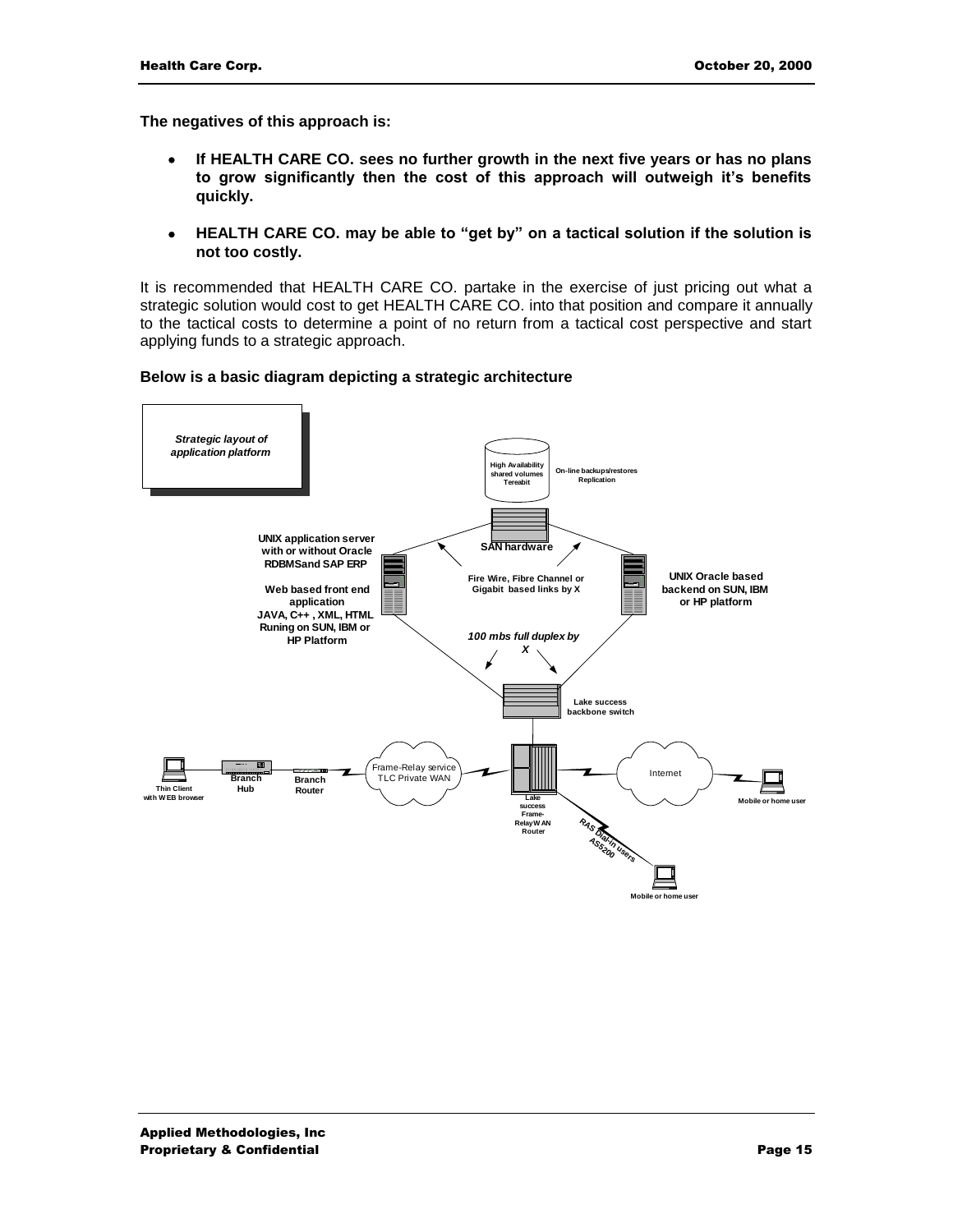# Analysis Details

This section will outline the specific findings and recommendations for each finding. The recommendations can be implemented independently or in conjunction with each other. It is advised that if a recommendation is applied to the current system only one recommendation at a time be executed to easily determine a change in operational behavior.

# Terminal Server Analysis

The operational behavior of the Terminal Servers is adequate to support anywhere from 1 to 40 Thin Clients users on average. However, as stated in the Professional Summary the Terminal Servers do experience high levels of utilization due to the loading and execution of Pathway application code. This is especially obvious when the user count reaches into the fifties.

The Standard HEALTH CARE CO. Terminal Server Platform consists of IBM Netfinity 7000 servers comprising of four Intel Pentium II 400Mhz Xeon microprocessors, 2 gigabytes of Ram and an 8 gigabyte hard disk partitioned into two volumes. The servers are utilizing Windows NT 4.0 with Service Pack 5. The Pathway application modules, published application profiles, Citrix Metframe software and Windows Terminal Server applications all reside on each Terminal Server. The 2 gigabytes of RAM is used in an open pool for each Thin Client user session and applications are executed under each session. A pair of Compaq PL1600R 6/500 based Terminal Servers with a similar configuration are also in place but these servers handle fewer Thin Clients than their IBM counterparts. As of this writing HEALTH CARE CO. utilizes 14 such servers to support their Thin Client population. These servers are backed up every evening and transactions logs are backed up every three hours. As of this writing the Terminal Server information was gathered during the week of 10/9. Additional IBM based Terminal Servers have been added since with increased overall processing capacity. AMI did not review these servers. Since the majority of the servers are of the IBM Netfinity 7000 quad 400Mhz class, all experiments conducted and trends reviewed were performed against these units.

The Terminal Servers utilize Network interface adapters form IBM and Intel. Some of the drivers are at different versions on the Terminal Servers:

Terminal Servers with IBM EtherJet 10/100 PCI interface MAC OUI 00-04-AC

SBTSE 1,2,4,5,6,7,8,9,10,13,15 all interfaces are utilizing an NDIS 4 compliant driver IBMFENT.SYS and the version is 3.36.10 except for SBTSE 1 and 4 their driver would not be displayed in the Network Neighborhood properties indicating a different version.

Terminal Servers with Intel Pro 100 interface MAC OUI 00-90-27

SBTSE 3

Terminal Servers with NetFlex 3 Net Intelligent Dual 10/100 interfaces MAC OUI 00-80-5F Driver version 2.26.00

SBTSE 12 Driver version 4.25

Terminal Servers with NetFlex 3 Net Intelligent Dual 10/100 interfaces MAC OUI 00-80-C7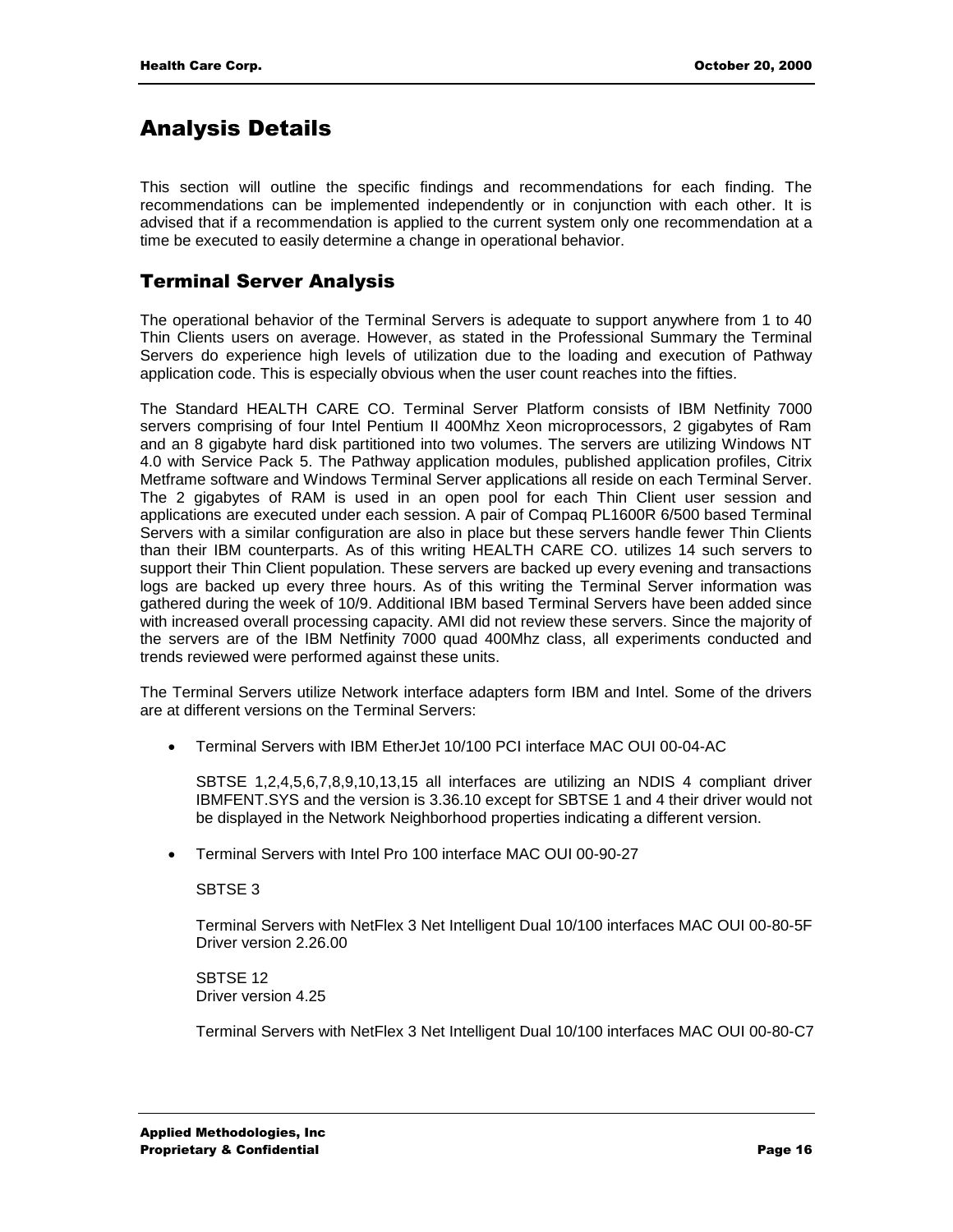SBTSE 11 Driver version 4.25

The ODBC driver is setup for a connection pooling time-out of 60.

As stated previously in the Executive Summary these Terminal Servers have many responsibilities:

- Handling Terminal Server tasks.
- Handling Thin Client connections.
- SQL client to server communication ODBC overhead.
- Printing.
- Application hosting and executing multiple copies of the same Pathway application modules per user.

The following trends have been observed during the analysis period and are consistent across all Terminal Servers.

AMI used the PERFMON utility to gather a basic set of statistics and by using the utility's graphing capability was able to notice trends in real time. Due to the busy nature of the servers and the production status no logging of the statistics was performed. Only the trends observed in real time, on the screen, were noted at different intervals over the course of a week.

#### **The PERFMON objects used were as follows:**

% Processor - Amount of time the processor was busy

% User - User mode for application code executing. The time the processor spent handling code execution % Disk Time - The time the disk was busy servicing read/write requests

% Committed Bytes in use - Percentage of memory in use from the overall pool

Bytes Total/Sec - Total Network Send and Receive traffic

It was often observed that the quad 400Mhz Xeon processor do not operate in a fully symmetrical manner. One processor may reach 100% utilization while another is at 70% and the remaining two at 50%. This may be due to Windows NT 4.0 ability to efficiently distribute the processor load evenly. There were also instances when all processors would be synchronized. When AMI refers to CPU utilization below it is referring to all four CPUs being used.

These Terminal Servers are experiencing high levels of CPU utilization for access at the direct console of a server is sluggish at times.

AMI observed that the Disk wait and I/O time does not correlate to high levels of CPU utilization. Or, High CPU utilization and poor/sluggish performance is not a result of disk I/O activity.

The Network traffic utilization infrequently does correlate with the processor utilization levels but this is not often enough to alone cause the high CPU utilization observed. Network traffic may peak at 8mbs a second into and from the interface but at 100 Mbs full duplex, this activity can be seen as 8% maximum utilization in any given direction. The average network I/O is around 2Mbs per Terminal Server.

The memory utilization usually sits at around 40%. Meaning that 40% of the 2 gigabytes is allocated on average to support the Terminal functions listed earlier. There was no correlation to high CPU utilization and increased memory usage.

The amount of open files remains constant and does not fluctuate. There was no correlation to open files and high CPU utilization as well.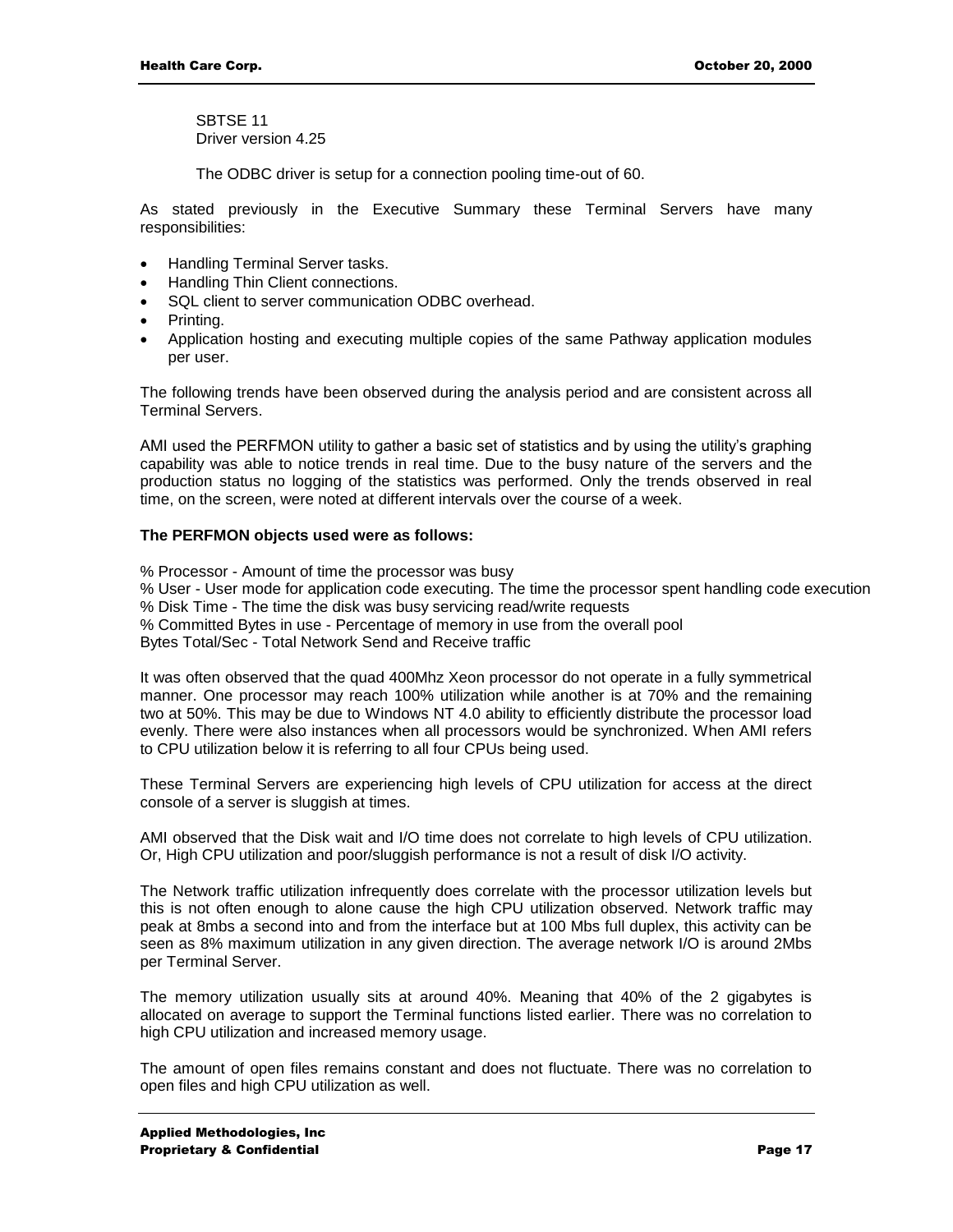There was a direct correlation to the CPU utilization and the execution of user programs. User programs are application code being executed, such as the Pathways.exe and PWHC.exe plus associated RPT, INP, OCX and any DLLs. This shows us that all four CPUs are very busy just running each Thin Client user's application code. The usage will cause all four processor to sit at 100% utilization for several seconds and sometimes all four processors are averaging 70%. This behavior results in the users complaints of poor performance and sluggish application navigation especially for module loading and screen presentation to the Thin Client user.

Several experiments were performed to validate that the high levels of utilization are a direct result of Pathways application code execution.

A test was performed using a Fat Client to access the patient data from the SQL server SBDBMS3. The Fat Client and SBDBMS3 server resided on the same segment. The Fat Client was used to eliminate the Terminal Server form the transaction path and see if a major difference in performance was noted. Also, to actually see the Pathway application modules run in an isolated single session manner. The Pathways software was loaded on the Fat Client thus eliminating the use of the Terminal Server. A side-by-side comparison was performed between this Fat Client and a Thin Client setup in the home office. The Fat Client would sometimes outperform the Thin Client but other times the Thin Client would present screens faster. Just loading the Pathway modules on the Fat Client resulted in the Fat Client reaching over 70% CPU utilization.

Sometimes the delay was due to the loading of modules and sometimes to dependent SQL activity required before the module is loaded. Otherwise any wait on the Fat Client was from the database server. When the Thin Client did out perform the Fat Client on module loading this may have been because the Fat Client is a basic Pentium class machine with only 64 Mb of RAM and the Terminal Server is utilizing 4 400Mhz processors with 2 Gbs of RAM. The Terminal Server hosting the test Thin Client's session may have been slightly less utilized at the moment of the comparison and edged out the Fat Client. This shows that even executed locally the Pathway application modules have a significant impact to performance without any Terminal Server overhead. Now scale this performance behavior to the Terminal Server thus acting like a major Fat Client but utilizing more processors, memory and disk and running the same instance 40 to 60 times for 60 Thin Clients.

Another test conducted was to further qualify the impact application code execution has on a Terminal Server. An early morning test was conducted against the Terminal Server to determine the impact. A production caliper Terminal Server was isolated to one Thin Client user connection. The Thin Client initiated one session of Pathways and some basic transactions were executed. Loading of the Billing module alone resulted in a sustained 30% CPU utilization for all four processors for three seconds. Other functions ranged in the 25 to 40 percent range and the processor was usually tied up for over 3 seconds. This is just one user on a Terminal Server and the response was barely adequate. We executed the blank Intake FastPad, which is an application quirk that results in a full table scan of every patient's name returned if the search field is left blank. Many users execute this by accident thus causing unneeded processing on both the Terminal and SQL servers. The results were all four processors did sustain 40% utilization for over 5 seconds. When we terminated the function it was noted that that we were exited from Pathways application but the traffic still remained on the network from the SQL server.

Performing a search in the Billing Process again alone caused the four processors to hit 40% utilization for an average of 5 seconds.

Performing a search in Customer Maintenance process caused only one processor to spike to 30% utilization for 3 seconds.

This final test was not really a planned test but just a confirmation of the volume and sizing issues currently experienced with this system. The Columbus Day and Jewish Holiday on October  $9<sup>th</sup>$ .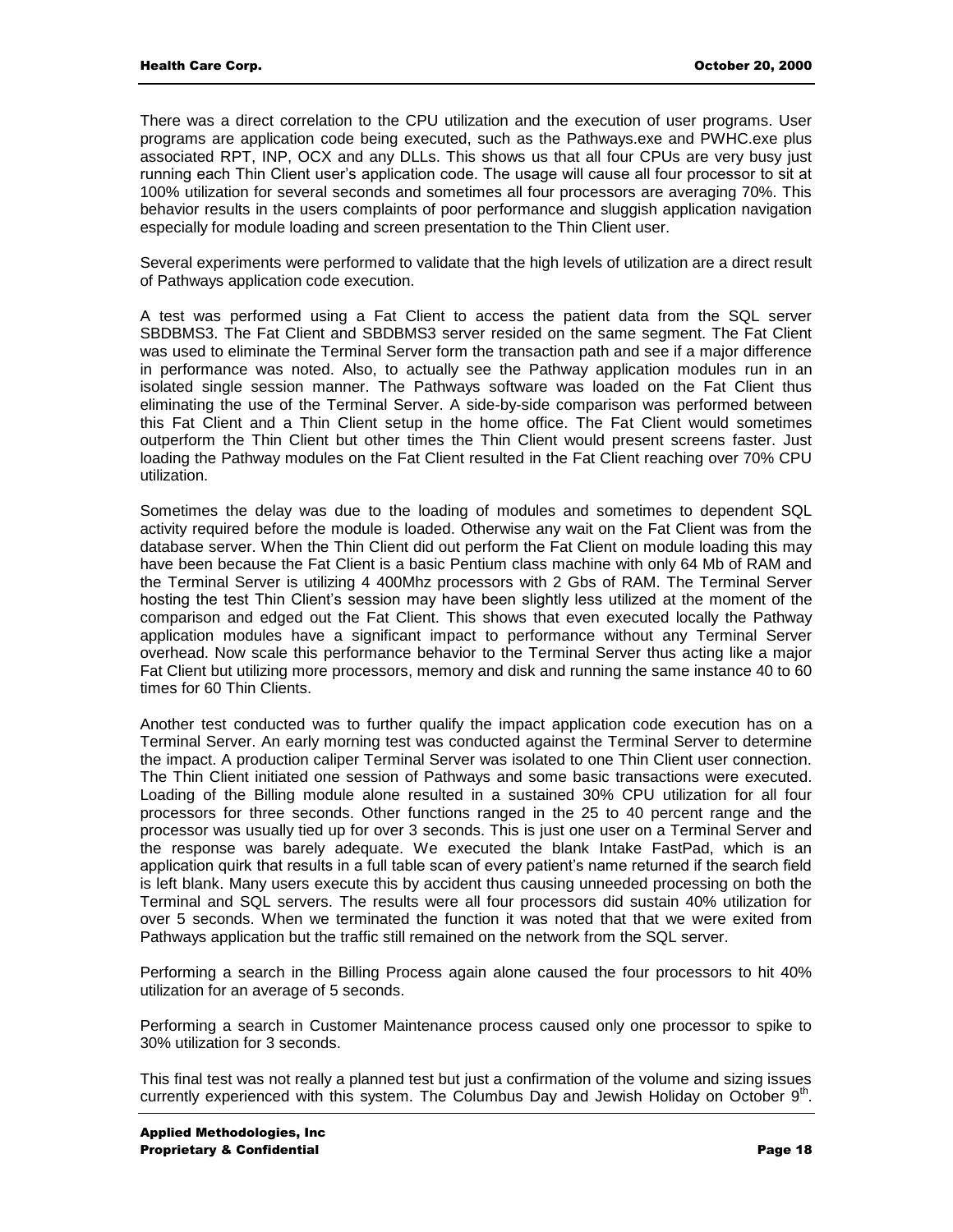Resulted in less users on the system altogether due to the holidays. The overall response of the system improved and users were reporting, "The system was flying today". This event alone shows that with fewer users per Terminal Server the system performs to a level of user satisfaction.

**Recommendation:** Reduce the number of users on each Terminal Server. Please refer to the Executive Recommendations section for details.

**Recommendation:** Integrate NICs with on board CPUs to lighten the burden of the four Xeon processors when network traffic needs to be processed. Even though the correlation to network traffic and high CPU utilization were infrequent, the advent of the Zero Window issue, outlined in the next section, and just the processing requirements of the IP stack from the sheer volume of data the Terminal Servers must handle, off loading or mitigating any CPU cycles to a separate processor on the NIC could provide some relief.

**Recommendation:** Investigate the use of adding a second NIC. By adding two NICs in each server one to handle the Thin Client Terminal traffic and another to handle the SQL server traffic may slightly improve overall response performance on the Terminal Server. Since the network bandwidth is not an issue no changes are required here. This recommendation may provide some relief but mask the overall issue of too many instances of application code being executed per Terminal Server. The use of routing between the NICs or other methods of directing or balancing the specific traffic to a specific NIC must also be considered. The use of the previous recommendation should also be considered. See the network diagram below for an example:



be resolved with the advent of new adapters or new servers if those options are exercised.

**Recommendation:** Experiment and possibly implement the following Network adapter tuning options. Some of these tuning options may be used to reduce the CPU time required to process packets. It may result in less efficient use of the NIC, but if the NIC is handling the traffic well the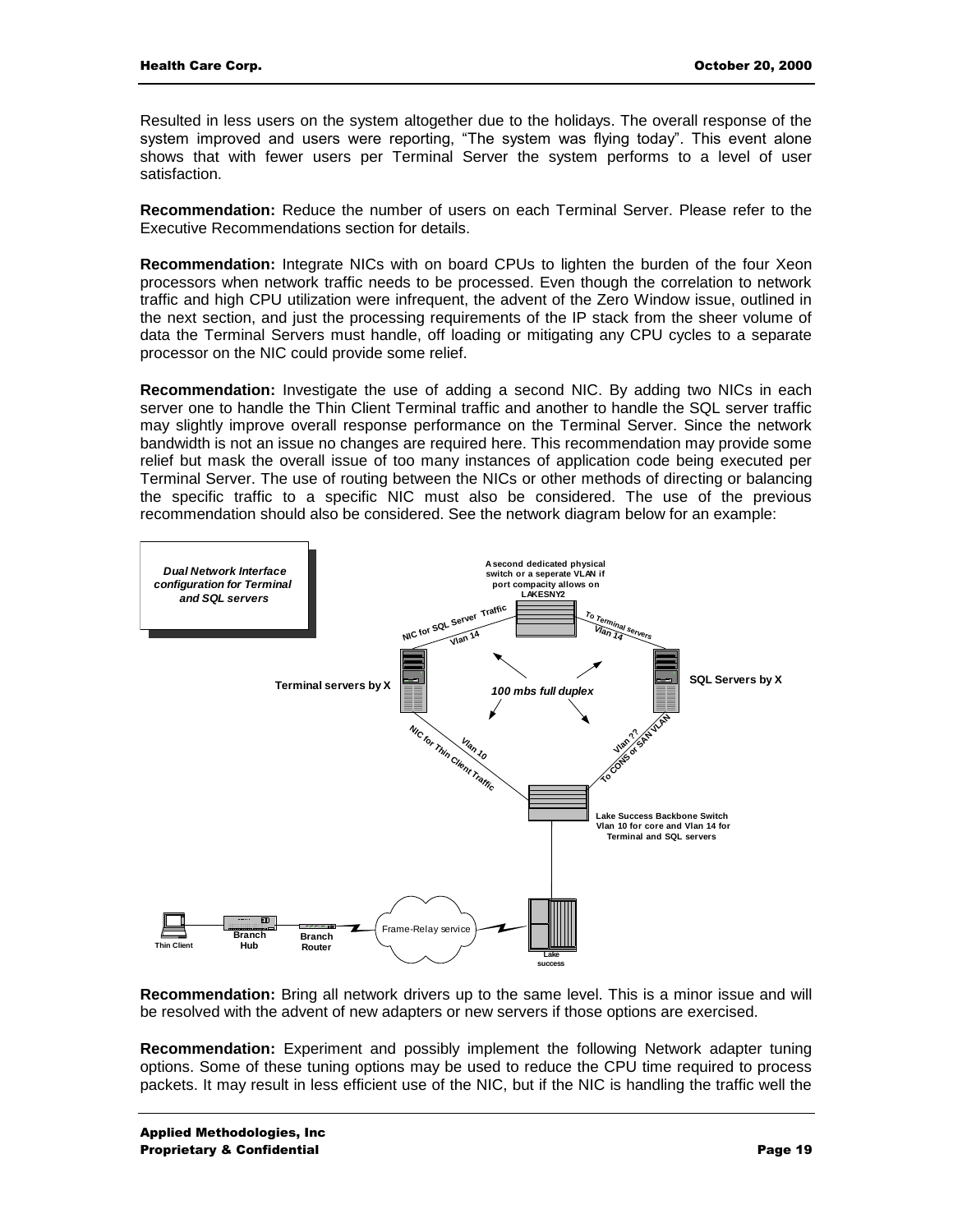reduced processor overhead may provide a little relief. These tuning options pertain to the IBM EtherJet interfaces only.

#### **Adaptive Performance Tuning**

Sets the number of frames the adapter receives before triggering an interrupt. Under normal operation, the adapter generates an interrupt every time a frame is received. Reducing the number of interrupts improves CPU utilization.

Move the slider to Max Adapter Bandwidth to generate one interrupt per frame. This increases adapter bandwidth, but may reduce CPU utilization, slowing your computer. Move the slider toward Max CPU Utilization to increase the number of frames the adapter receives before generating an interrupt. This improves CPU utilization, but may reduce adapter bandwidth. The default setting works well for most computers.

#### **Adaptive Technology**

Recommended value = On

This parameter either enables or disables the Adaptive Technology performance enhancement feature. To enable the feature, click ON. To disable the feature, click OFF. For best performance and maximum CPU utilization, leave this parameter ON.

#### **Adaptive Transmit Threshold**

Recommended value = 16

Specifies the number of bytes before the PCI adapter empties its internal transmit FIFO onto the wire. The value is multiplied by 8 to produce the number of bytes. For example, if Transmit Threshold = 200, the number of bytes is 1600. This is greater than the maximum packet size for Ethernet. Consequently, the adapter won't attempt early transmits. Although this is the safest setting, the best performance is achieved when the threshold parameter is as low as possible (without producing under runs).

To experiment, set the parameter to 16 and then incrementally increase it if performance drops significantly.

Note: Don't set the transmit threshold parameter below 200 for computers with multiple bus mastering cards, or computers with otherwise high latency.

#### **Coalesce Buffers**

Recommended value  $= 8$ 

Specifies the number of memory buffers available to the driver in case the driver runs out of available Map Registers. This buffer area is also used when a packet consists of many fragments. If no coalesce buffers or map registers are available, the driver will be forced to queue the packet for later transmission. The preferred method of transmitting data is to use map registers since it's the most efficient method.

#### **Coalesce buffers range: 1-32 PCI Bus Efficiency**

When enabled, causes all transmit packets to be coalesced into a single buffer before being sent to the network card. Because the entire frame requires only one PCI transaction, the PCI bus is more efficient but transmit time is slightly longer.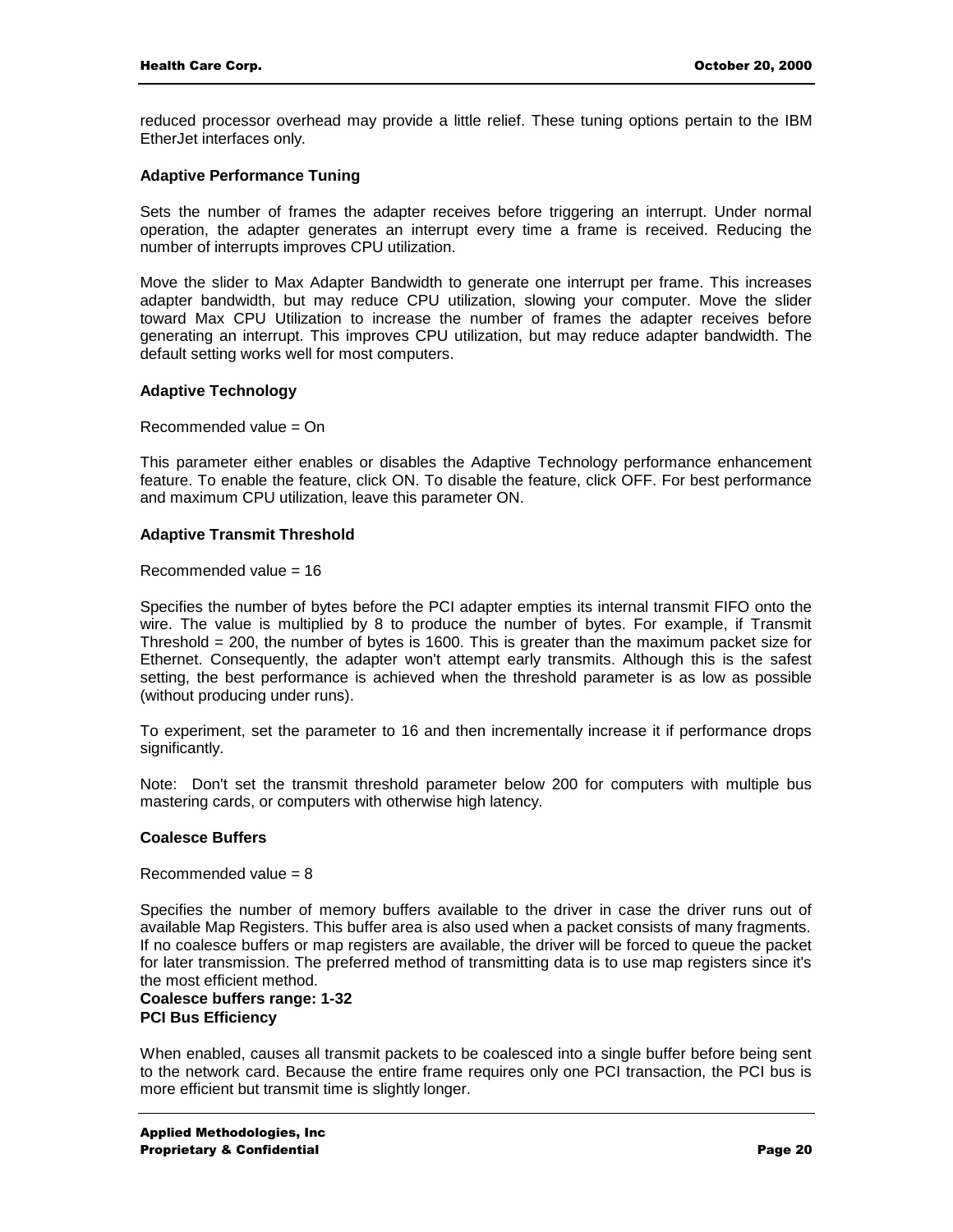When disabled, the packets are not coalesced, and each packet requires several PCI transactions. The PCI Bus is less efficient, but transmit time is faster.

#### **Receive Buffers**

Recommended value = 32

Specifies the number of buffers used by the driver when copying data to the protocol memory.

In high network load situations, increasing receive buffers can increase performance. The tradeoff is that this also increases the amount of system memory used by the driver.

If too few receive buffers are used, performance will suffer. If too many receive buffers are used, the driver will unnecessarily consume memory resources.

Receive Buffers range: 1-1024

#### **Transmit Control Blocks**

Recommended value = 16

Specifies how many transmit control blocks the driver allocates for adapter use. This directly corresponds to how many outstanding packets the driver can have in its "send" queue.

If too few transmit control blocks are used, performance will suffer. If too many transmit control blocks are used, the driver will unnecessarily consume memory resources.

Transmit Control Blocks range: 1-80

**Recommendation**: ODBC retry wait time. Experiment with this option to see if longer or shorter waiting periods affect overall performance in any way.

### SQL Servers Analysis

The SQL servers analyzed were SBDBMS 1, 2, 3 and SBDBMS CONS, for these servers provide all of the company and patient data to the Terminal Servers, which ultimately gets sent to the Thin Client users. These servers also utilize Window NT 4.0 with service pack 5 as the operating platform and Microsoft SQL server 7.0 as the RDBMS engine. These Servers are also IBM Netfinity Class similar to the Terminal Servers but with larger disk and memory capacity. The servers also employ the use of IBM EtherJet 10/100 PCI interfaces. However, there are different versions of the driver installed.

SBSBMS1: Driver information not recovered from network neighborhood properties tab. This suggests an older driver.

SBDBMS2: IBMFENT.SYS version 3.36.10

SBDBMSCONS: IBMFENT.SYS version 4.02.27

SBDBMS3: Uses an Intel Pro 100 Intelligent Server interface. Driver version 2.26

It was observed during the week of 10/9 that there were some noticeable trends and correlations regarding the operational behavior of these servers. All of the servers with the exception of CONS exhibit similar trends. CONS is excluded because it has and still is as of this writing experiencing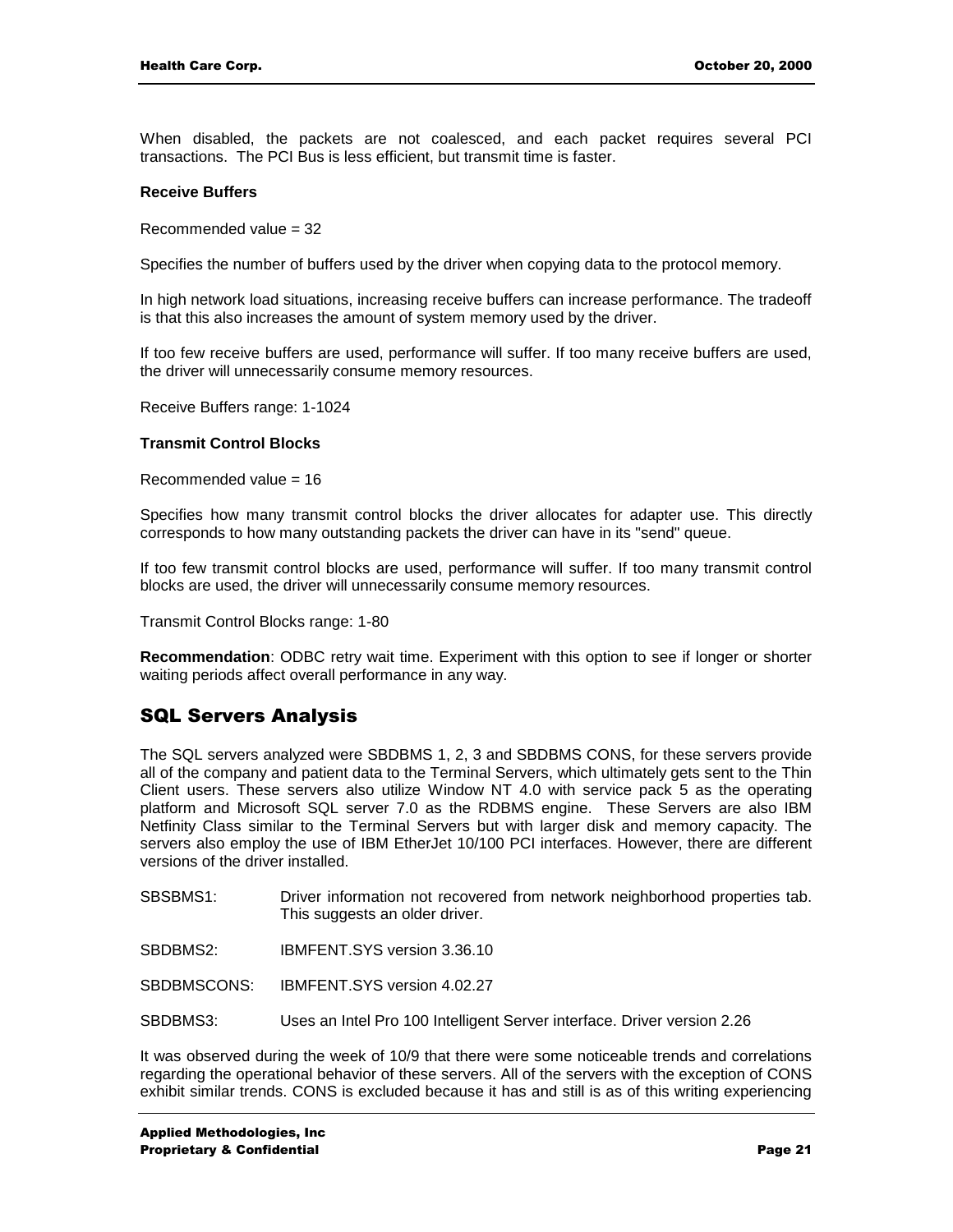disk failures so replication has been turned off thus changing the landscape of it's normal operating behavior.

AMI used the PERFMON utility to gather a basic set of statistics and by using the utilitie's graphing capability was able to notice trends in real time. Due to the busy nature of the servers and the production status no logging of the statistics was performed. Only the trends observed in real time on the screen were noted at different intervals over the course of a week.

#### **The PERFMON objects used were as follows:**

% Processor - Amount of time the processor was busy % User - User mode for application code executing. The time the processor spent handling code execution % Disk Time - The time the disk was busy servicing read/write requests % Committed Bytes in use - Percentage of memory in use from the overall pool Bytes Total/Sec - Total Network Send and Receive traffic

It was often observed that the quad 400Mhz Xeon processor do not operate in a fully symmetrical manner. One processor may reach 100% utilization while another is at 70% and the remaining two at 50%. This may be due to Windows NT 4.0 ability to efficiently distribute the processor load evenly. There were also instances when all processors would be synchronized. When AMI refers to CPU utilization below it is referring to all four CPUs being used.

SBDBMS 1,2 and 3 all maintain on average 40% of the 2.3 gigabytes of RAM is allocated to the Operating system and SQL Server engine functions.

CPU, disk and application server code all correlate when high CPU utilization levels are experienced. The application code represented is the SQL Server engine. When the SQL engine is busy the utilization will also increase. The Disk I/O also does cause the CPU to reach very high levels of utilization. However, the majority of the correlation to high CPU utilization is derived from the SQL server engine with the disk I/O coming in a close second. The Network processing does not correlate in any significant way to higher CPU utilization. The Network traffic will spike and a slight correlation with the CPU will appear but this does not happen often enough to cause a severe performance issue. A majority of the time the Network traffic is low when the CPU is reaching high levels of utilization.

#### SBDBMS1 Trends

The CPU and SQL Server Engine code always correlate to high utilization. Averages were noted around 50% with sustained rates over 5 seconds to 80%. The disk activity was low compared to the CPU and did not constitute any significant increase to CPU utilization. The Network activity also is low and does not correlate to any high CPU activity. The maximum I/O of network traffic noted was 1mbs per second or 1% of the 100 MB full duplex link in any direction.

#### SBDBMS2

The CPU and SQL Server Engine code always correlate to high utilization. Averages were noted around 70% with sustained rates over 10 seconds to 100%. The disk activity was high compared to the other SQL servers. The disk busy time did correlate to CPU at times and on it's own without any correlation to the CPU would average 48% and reach a sustained maximum of 100% for over 10 seconds.

The Network activity also is low and does not correlate to any high CPU activity. The maximum I/O of network traffic noted was 2mbs per second or 2% of the 100 MB full duplex link in any direction.

#### SBDBMS3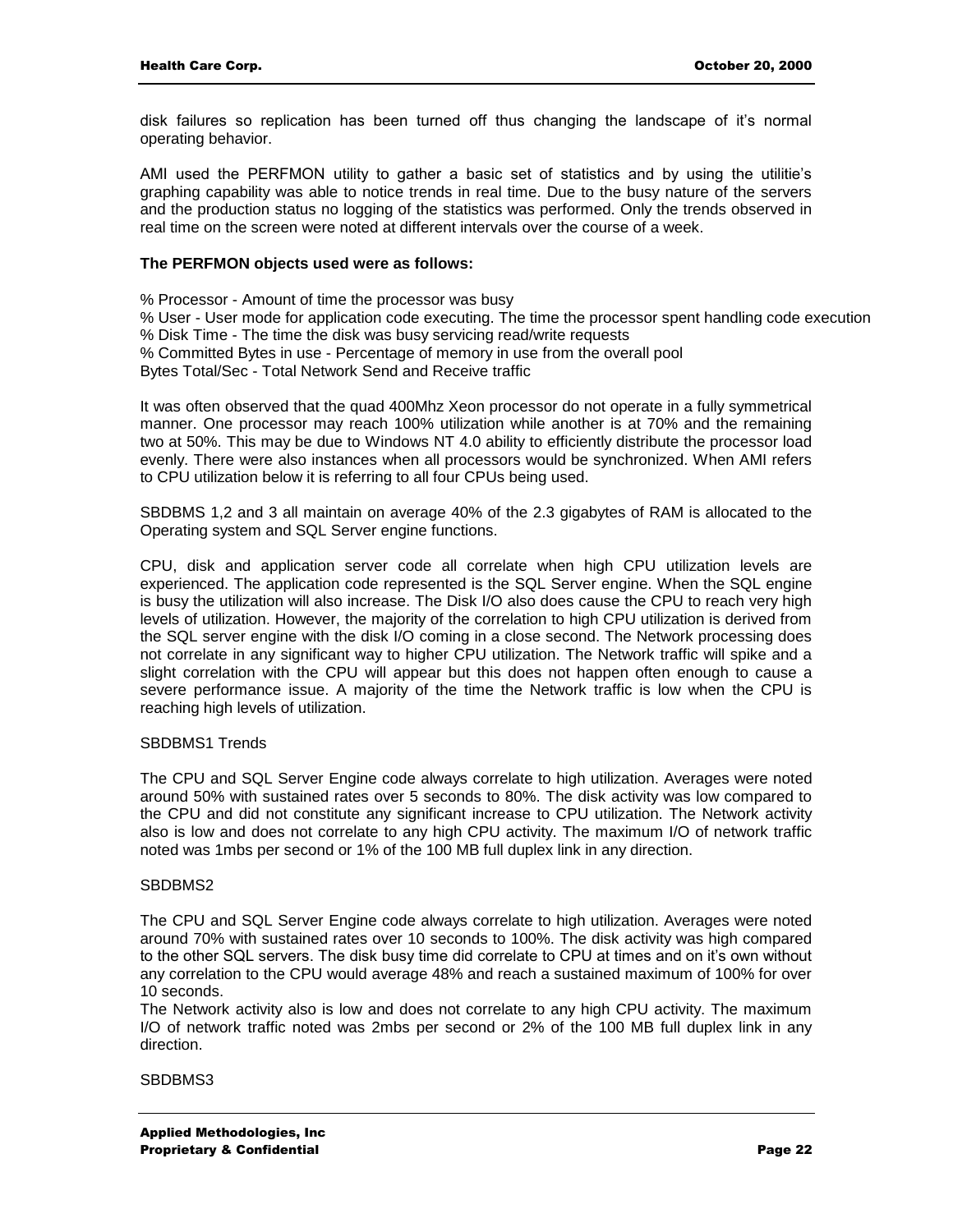The CPU and SQL Server Engine code always correlate to high utilization. Averages were noted around 50% with sustained rates over 5 seconds to 80%. The disk activity was low compared to the CPU and did not constitute any significant increase to CPU utilization. The Network activity also is low and does not correlate to any high CPU activity. The maximum I/O of network traffic noted was 2mbs per second or 2% of the 100 MB full duplex link in any direction.

### Microsoft SQL Server

The servers run SQL Server 7.00.0721 and are running on service pack 1. It was disclosed to AMI from HEALTH CARE CO. personnel that service pack 2 could not be used with the current version of the application. There were many questions still open regarding the operating characteristics of the servers for the HEALTH CARE CO. staff does have some access to the SQL servers but not full DBA level access. There is no officially defined HEALTH CARE CO. DBA to answer questions relating to the operation behavior of the database. What was derived form the HEALTH CARE CO. personnel is as follows:

The table sizes are very large and not efficiently normalized plus there are many inefficient Join operations for manually produced reports.

The largest and most popular tables in use and slowest to scan are as follows:

**TRASVC 2+million entries set to VARCHAR 250 columns TRAART SVC TRABIL TRAPAY**

The use of Stored procedures (Transact SQL), triggers and constraints are employed to offload application logic from the application.

Cursors are used often causing considerable overhead on the SQL Server Engine. Whether these were intentional in the application design or an afterthought remains to be answered.

The application function's buttons, LOV, and keystrokes by the end user build queries dynamically.

There are some distributed queries for NCFE but that information is beyond the scope of this current paper.

The Indices types, Clustered, Non-clustered and Unique could not be characterized as to which types are in use and are considered by HEALTH CARE CO. personnel as not used efficiently.

The use of an array size function could not be answered. An array size is a tuning function that causes the database engine to stuff as much into a packet as possible before sending a packet of data thus making efficient use of the network medium. The traffic characteristics outlined in the Network section of this report does show an efficient use of the network medium from the SQL servers. However an array size function could be referenced in an application on a transaction basis and be changed dynamically making the application behave better or worse depending on the function.

ODBC was recommended by HBOC as opposed to RPC or Native TDS access.

The replication services from SBDBMS 1,2 and 3 to CONS are Transactional based. Meaning for each transaction to a SBDBMS 1, 2 or 3 server a two phase commit type of transaction will occur to write the data for integrity purposes to the CONS server, thus making CONS the single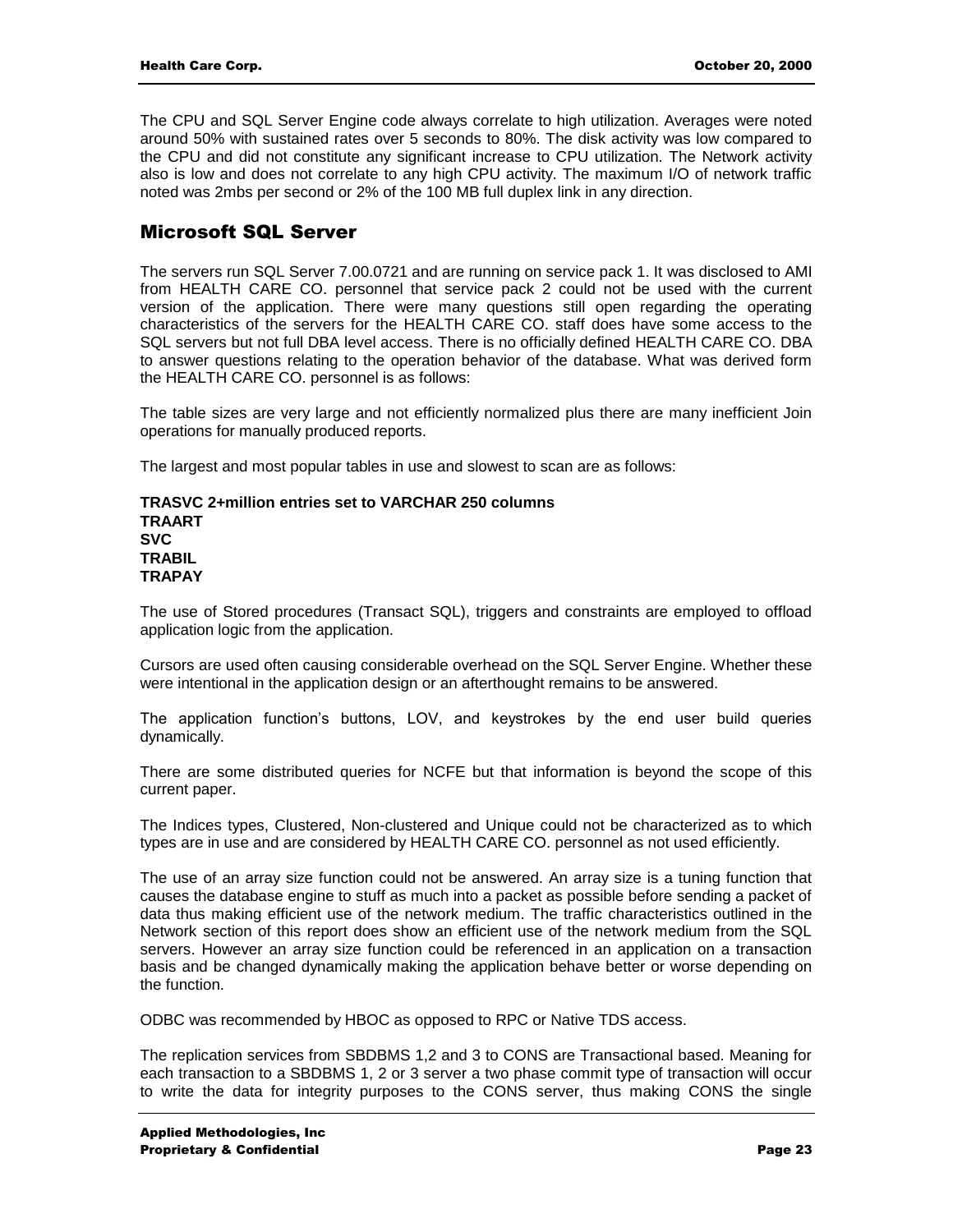repository for data integrity and history. The payroll and customer reports tables also reside on CONS plus hold other important tables for joins and queries from the other SBDBMS servers. There could be a performance issue especially in relation to sizing and scaling if the transaction from an SBDBMS server is perceived slower due to the processing at CONS. This delay could be felt all the way back to the Thin Client user. This activity however was never verified for CONS has been experiencing disk problems during AMI's visit and replication was turned off.

It was disclosed to AMI from HEALTH CARE CO. personnel that the row level locking is not dynamic. Page level locking is not used.

HEALTH CARE CO. could not answer if the use of Multiphase Query optimizer is employed on the SQL servers.

As you can see HEALTH CARE CO. has their hands tied in their ability to effectively manage, scale or tune the SQL server engine to optimize its performance. Some of the performance issues could be remedied by the proper normalization of tables, tighter stored procedure code and optimizing of cursors and queries. HBOC technical personnel handle these responsibilities currently.

# SQL TDS analysis

SQL Server utilizes a protocol called TDS for Tabular Data Stream protocol and is used by SQL server to efficiently manage streams of data returned from table scans over a network. The Agilent Advisor was used to monitor TDS traffic on Vlan 14 to characterize its transmission behavior.

Tabular Data Stream (TDS) is the data stream protocol used by SQL Server to transfer requests and responses between the client and the server. TDS is a logical data stream protocol and must be supported by a physical network interprocess communication mechanism (IPC). The Net-Library architecture provides a method of sending TDS across a physical network connection, and it provides a transparent interface to DB-Library for C.

The Agilent Advisor's analysis of the SQL traffic uncovered the following:

The TDS (Tabular Data Stream): Excessive Data Rate from Server message is a WARNING event. System administrators want to know when a large amount of data is being served by their databases. This is seen because of the sheer volume of transactions occurring on Vlan 14. The Excessive Data Rate from Server message occurs when a number of bytes that exceeds a userdefined threshold value are transmitted from the MS SQL/Sybase server during a sample period.

The TDS (Tabular Data Stream): Excessive Transaction Rate message is a WARNING event. System administrators want to know when a large number of requests are being made of their servers. Again, this is seen because of the sheer volume of transactions occurring on Vlan 14. The Excessive Transaction Rate message occurs when a number of transactions that exceeds a user-defined threshold value are made of a MS SQL/Sybase server during a sample period.

The TDS (Tabular Data Stream): Excessive Transaction Rate message is a WARNING event. System administrators want to know when a large number of requests are being made of their servers. The Excessive Transaction Rate message occurs when a number of transactions that exceeds a user-defined threshold value are made of a MS SQL/Sybase server during a sample period.

The above warning events are of informational nature. Use this information to determine how to upgrade/optimize your networked MS SQL/Sybase applications and servers based on the volume metrics of data being transmitted.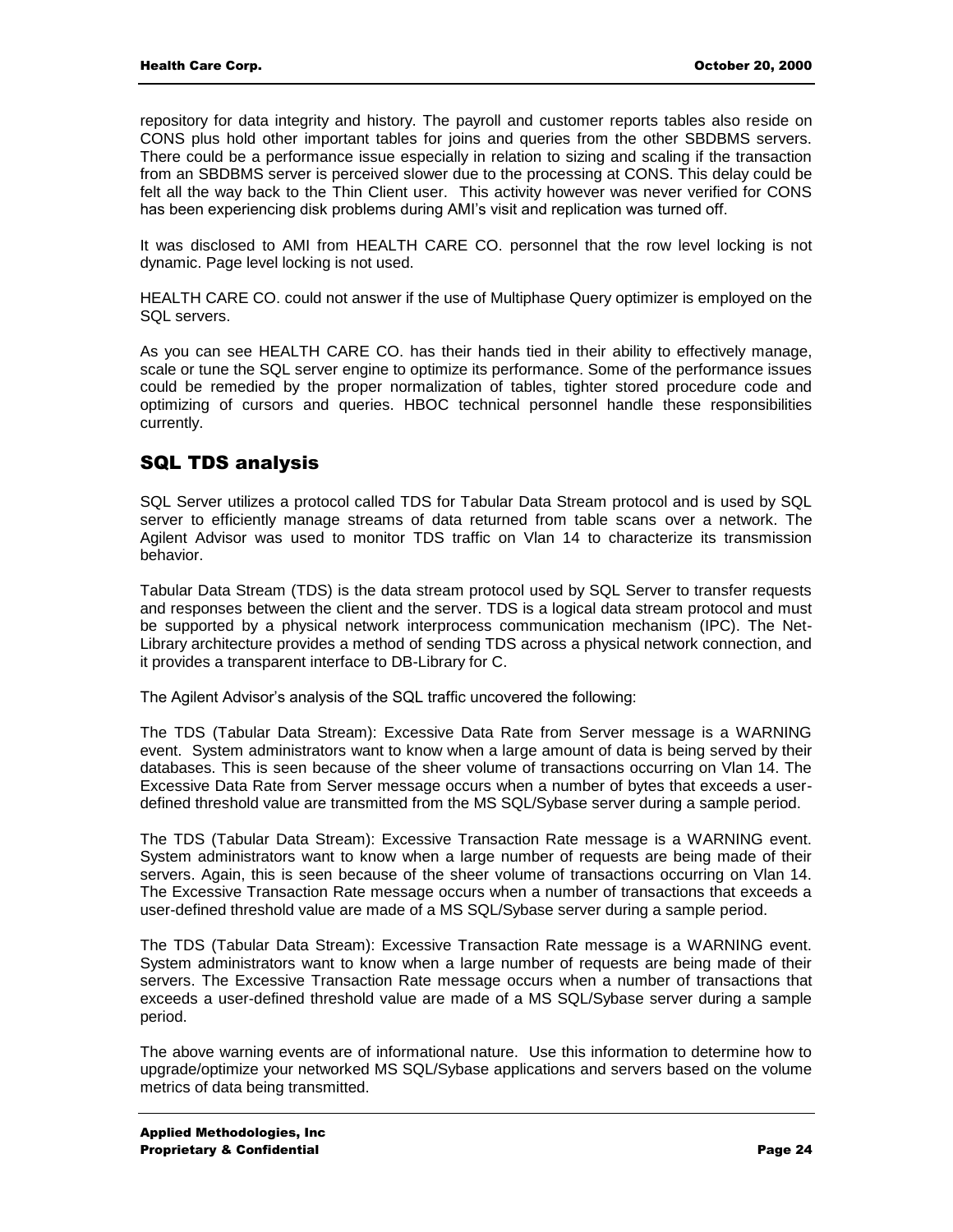The TDS (Tabular Data Stream): Excessive Urgent Data Percentage message is a WARNING event. A TDS frame that contains information that is considered urgent could be interesting to a database administrator (D.B.A.) or network administrator.

The Excessive Urgent Data Percentage message occurs when a TDS frame with the **TDS\_BUF\_URGENT** bits set in the **MsgType** field. Determine the nature of the data contained within the TDS packet marked urgent and determine what the cause of the urgency is. These Urgent messages are used often and may be causing unneeded SQL server engine overhead resulting in higher CPU utilizations. This could be caused by the priority these TDS messages have over normal messages. AMI did not have the time to quantify and categorize which application functions are using the Urgent Data messages to determine if some function do or do not need to utilize it. However some of the more common messages from one Terminal Server to a SQL serve were repeated often is as follows:

```
IP: Source address = 129.1.14.10
IP: Destination address = 129.1.14.31
------------ TDS Header ------------
TDS: Message Type = Packet Contains An Urgent Tokenized TDS Request (16)
TDS: Status = 0x01TDS: .... 0... No Event Notification
TDS: .... .0.. No Attention Request
TDS: .... ..0. No Attention Acknowledge
TDS: .... ...1 Last Buf In Req Or Resp
TDS: Buffer Length = 0x0103
TDS: Channel = 0 \times 0000TDS: Packet = 1
TDS: Window = 0
TDS: Byte Order Unknown; Using LE
TDS: TDS Token Type = Unknown (0xFB)
TDS: 251 Bytes Of Data
fb 00 00 00 53 00 42 00 54 00 53 00 45 00 32 00 ....S.B. T.S.E.2.
                            50 00 57 00 48 00 43 00 55 00 53 00 45 00 52 00 P.W.H.C. U.S.E.R.
80 a5 51 a5 20 a5 b1 a5 41 a5 41 a5 f1 a5 52 00 ...Q. ... A.A...R.<br>65 00 66 00 65 00 72 00 65 00 6e 00 63 00 65 00 e.f.e.r. e.n.c.e.
                             65 00 6e 00 63 00 65 00 e.f.e.r. e.n.c.e.
45 00 64 00 69 00 74 00 6f 00 72 00 73 00 62 00 E.d.i.t. o.r.s.b.
64 00 62 00 6d 00 73 00 32 00 4f 00 44 00 42 00 d.b.m.s. 2.O.D.B.
43 00 70 00 77 00 68 00 63 00 70 00 72 00 6f 00 C.p.w.h. c.p.r.o.<br>64 00 30 00 32 00 4e 54 4c 4d 53 53 50 00 01 00 d.0.2.NT LMSSP...
64 00 30 00 32 00 4e 54 4c 4d 53 53 50 00 01 00
00 00 07 b2 00 00 0d 00     0d 00 26 00 0 00 06 00        ......... ..&......
06 00 20 00 00 00 53 42 54 53 45 3F 53 54 41 46 ....SB HEALTH CO 46 42 55 49 4c 44 45 52 53 11 4f f4 6b S.O.k
46 42 55 49 4c 44 45 52 53 11 4f f4 6b S.O.k
```
#### Other TDS Urgent messages between other Terminal and SQL servers contained:

| 01 00 00 53 00 42 00    |  |  |  | 54 00 53 00 45 00 33 00<br>$\ldots$ S.B. T.S.E.3.  |  |
|-------------------------|--|--|--|----------------------------------------------------|--|
| 50 00 57 00 48 00 43 00 |  |  |  | 55 00 53 00 45 00 52 00<br>P.W.H.C. U.S.E.R.       |  |
| 80 a5 51 a5 20 a5 b1 a5 |  |  |  | 41 a5 41 a5 f1 a5 50 00<br>$.0.$ $.1.$ $A.A.$ $P.$ |  |
| 77 00 48 00 63 00 20 00 |  |  |  | 2d 00 20 00 50 00 77 00                            |  |
| 48 00 63 00 2e 00 45 00 |  |  |  | 58 00 45 00 20 00 28 00<br>H.C. E. X.E. .          |  |
| 50 00 61 00 74 00 68 00 |  |  |  | 77 00 61 00 79 00 73 00<br>P.a.t.h. w.a.y.s.       |  |
| 20 00 48 00 6f 00 6d 00 |  |  |  | 65 00 63 00 61 00 72 00<br>$.H. \circ.m.$ e.c.a.r. |  |
| 65 00 20 00 4d 00 65 00 |  |  |  | 6e 00 75 00 29 00 53 00<br>e. . M.e. n.u. ) . S.   |  |
| 42 00 44 00 42 00 4d 00 |  |  |  | 53 00 32 00 4f 00 44 00<br>B.D.B.M. S.2.O.D.       |  |
| 42 00 43 00 4e 54 4c 4d |  |  |  | 53 53 50 00 01 00 00 00<br>B.C.NTLM SSP            |  |
| 07 b2 00 00 0d 00 0d 00 |  |  |  | 26 00 00 00 06 00 06 00<br>. &                     |  |
| 20 00 00 00 53 42 54 53 |  |  |  | 4F 33 53 54 31 46 46 42<br>SBTS E3HELTHO           |  |
| 55 49 4c 44 45 52 53 26 |  |  |  | $11 \div 7$ $8a$<br>CORPS&                         |  |

And:

Applied Methodologies, Inc Proprietary & Confidential **Proprietary & Confidential**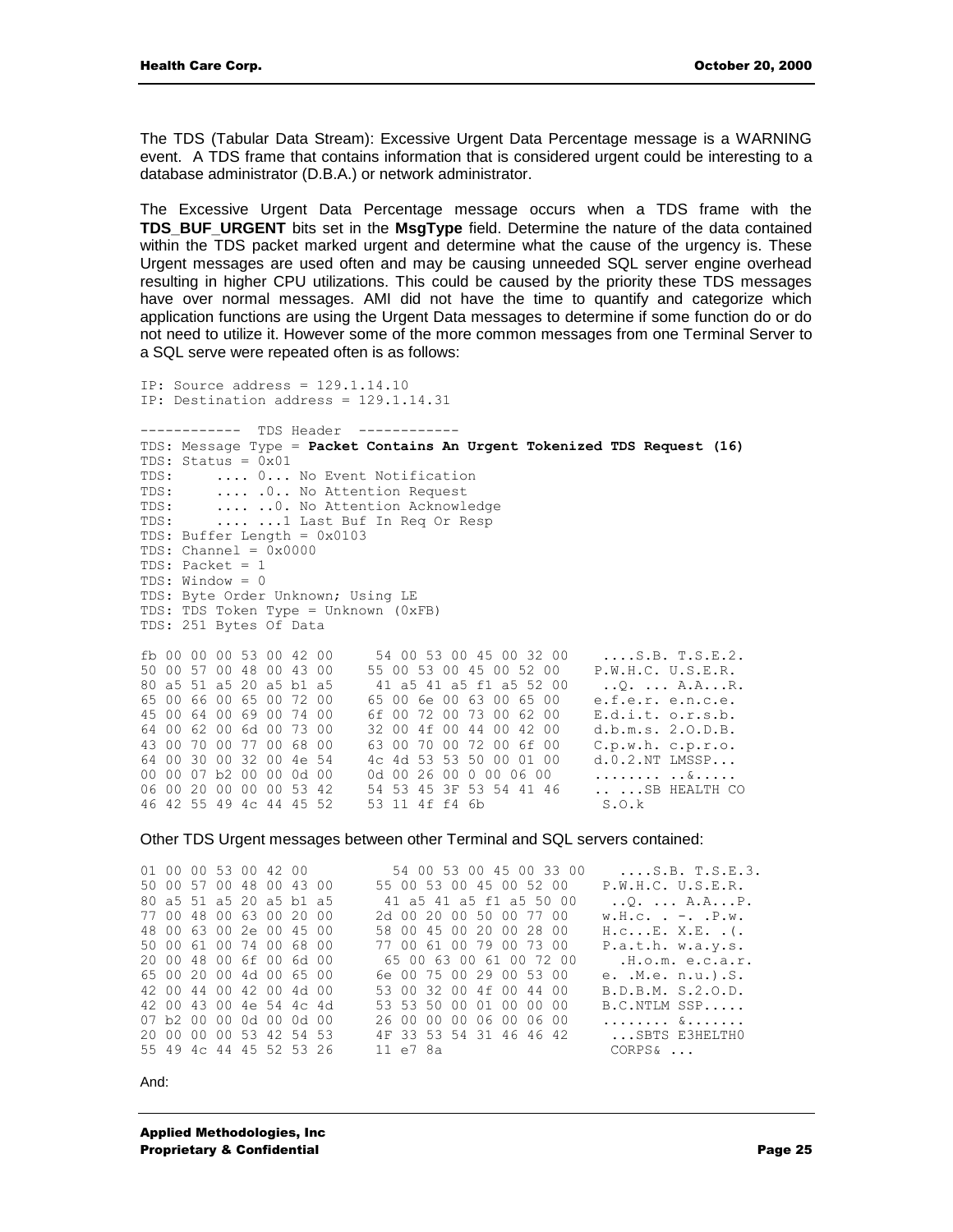| f7 00 00 00 53 00 42 00 |  |  |  | 54 00 53 00 45 00 35 00 | $\ldots$ S.B. T.S.E.5.  |
|-------------------------|--|--|--|-------------------------|-------------------------|
| 50 00 57 00 48 00 43 00 |  |  |  | 55 00 53 00 45 00 52 00 | P.W.H.C. U.S.E.R.       |
| 80 a5 51 a5 20 a5 b1 a5 |  |  |  | 41 a5 41 a5 f1 a5 50 00 | $.0.$ $.1.$ $A.A.$ $P.$ |
| 57 00 48 00 43 00 20 00 |  |  |  | 2d 00 20 00 50 00 61 00 | $W.H.C. --. P.a.$       |
| 74 00 53 00 75 00 6d 00 |  |  |  | 53 00 42 00 44 00 42 00 | t.S.u.m. S.B.D.B.       |
| 4d 00 53 00 35 00 4f 00 |  |  |  | 44 00 42 00 43 00 70 00 | M.S.5.0. D.B.C.p.       |
| 77 00 68 00 63 00 70 00 |  |  |  | 72 00 6f 00 64 00 30 00 | w.h.c.p. r.o.d.0.       |
| 33 00 4e 54 4c 4d 53 53 |  |  |  | 50 00 01 00 00 00 07 b2 | 3. NTLMSS P             |
| 00 00 0d 00 0d 00 26 00 |  |  |  | 00 00 F6 00 06 00 20 00 | . &                     |
| 00 00 53 42 54 53 45 35 |  |  |  | 53 34 41 46 42 42 55 49 | SBTSE5 HELTHCO.         |
| 4c 44 45 52 53 7c 52 5b |  |  |  | 35                      | LDERSIRI 5              |

Large queries are often used for application functions. The performance affect that these queries have on the parsing engine remains to be categorized. The queries are sometimes continued in three to five packets and an example is shown below.

Also, it was noted that the use of a period delimiter in the packets is present in all of the query packets and sometimes in the data packets. This period delimiter may not be required and is wasting precious space in a packet especially for the larger queries where the SQL server has to spend time parsing the queries. If eliminating the periods can reduce a typical query packet from 3 packets to 2 some efficiency is gained. This gain can be exponential when the number of transactions increases. The network does have the capacity to handle the current situation easily, however the focus here is less work to be done on the SQL servers. If the periods are required for application functionality then no action is required. An example of a query and response is shown

The following is a query from Intake Fast Pad search, for customer Smith sent from a Terminal Server session:

| Packet #1: |                 |  |                      |                         |                |    |          |  |                         |                      |                                                   |
|------------|-----------------|--|----------------------|-------------------------|----------------|----|----------|--|-------------------------|----------------------|---------------------------------------------------|
|            |                 |  |                      | 00 90 27 11 51 1b 00 80 |                |    |          |  | 5f bd b7 ca 08 00 45 00 |                      | $\ldots$ ' $\Omega \ldots$ _ $\ldots$ $\ldots$ E. |
|            |                 |  |                      | 05 dc f8 81 40 00 80 06 |                |    |          |  | dd 82 81 01 0e f5 81 01 |                      | . @                                               |
|            |                 |  |                      | 0e 20 06 f1 05 99 20 83 |                |    |          |  | bb 4e 37 ef f6 e7 50 10 |                      | $\ldots$ N7 P.                                    |
|            |                 |  |                      | 1d 63 ca b0 00 00 03 00 |                |    |          |  | 10 00 00 00 01 00 0d 00 |                      | . C.                                              |
|            | 73 00           |  |                      | 70 00 5f 00 63 00       |                |    |          |  | 75 00 72 00 73 00 6f 00 |                      | s.p. .c. u.r.s.o.                                 |
|            |                 |  |                      | 72 00 6f 00 70 00 65 00 |                |    |          |  | 6e 00 00 00 00 01 38 00 |                      | $r.o.p.e. n. \ldots 8.$                           |
|            |                 |  |                      | 00 00 00 00 00 e7 0e 18 |                |    |          |  | 0e 18 53 00 45 00 4c 00 |                      | S.E.L.                                            |
|            | 45 00           |  | 43 00 54 00          | 20 00                   |                |    |          |  | 45 00 6e 00 74 00 49 00 |                      | E.C.T. . E.n.t.I.                                 |
|            |                 |  |                      | 44 00 2e 00 4e 00 61 00 |                |    |          |  | 6d 00 53 00 74 00 72 00 |                      | DN.a. m.S.t.r.                                    |
|            |                 |  |                      | 2c 00 20 00 45 00 6e 00 |                |    |          |  | 74 00 49 00 44 00 2e 00 |                      | $, \ldots$ E.n. t. I.D                            |
|            | $4c$ 00         |  |                      | 73 00 74 00 4e 00       |                |    |          |  | 61 00 6d 00 2c 00 20 00 |                      | $L.s.t.N. a.m.$ , .                               |
|            | 45 00           |  |                      | 6e 00 74 00 49 00       |                |    |          |  | 44 00 2e 00 46 00 73 00 |                      | E.n.t.I. DF.s.                                    |
|            | 74 00           |  |                      | 4e 00 61 00 6d 00       |                |    |          |  | 2c 00 20 00 45 00 6e 00 |                      | $t.N.a.m.$ , $E.n.$                               |
|            |                 |  |                      | 74 00 49 00 44 00 2e 00 |                |    |          |  | 49 00 44 00 2c 00 20 00 |                      | t.I.D I.D.,                                       |
|            |                 |  |                      | 45 00 6e 00 74 00 49 00 |                |    |          |  | 44 00 2e 00 43 00 61 00 | E.n.t.I. DC.a.       |                                                   |
|            |                 |  |                      | 74 00 2c 00 20 00 45 00 |                |    |          |  | 6e 00 74 00 49 00 44 00 |                      | t., E. n.t. I.D.                                  |
|            |                 |  |                      | 2e 00 45 00 78 00 74 00 |                |    |          |  | 49 00 44 00 2c 00 20 00 |                      | $\ldots$ E.x.t. I.D.,                             |
|            |                 |  |                      | 45 00 6e 00 74 00 49 00 |                |    |          |  | 44 00 2e 00 4f 00 72 00 | E.n.t.I. DO.r.       |                                                   |
|            | 67 00           |  |                      | 53 00 79 00 73 00       |                |    |          |  | 2c 00 20 00 45 00 6e 00 |                      | $q.S.y.S.$ , $\ldots$ E.n.                        |
|            |                 |  |                      | 74 00 49 00 44 00 2e 00 |                |    |          |  | 45 00 6e 00 74 00 53 00 |                      | t. I.D E.n.t.S.                                   |
|            | 79 00           |  |                      | 73 00 2c 00 20 00       |                | 45 |          |  | 00 6e 00 74 00 44 00    |                      | y.s., E.n.t.D.                                    |
|            |                 |  |                      | 65 00 6d 00 2e 00 53 00 |                |    |          |  | 73 00 6e 00 2c 00 20 00 |                      | $e.mS.$ s.n.,                                     |
| 45         | 00 <sub>o</sub> |  |                      | 6e 00 74 00 44 00       |                | 65 |          |  | 00 6d 00 2e 00 44 00    | E.n.t.D. e.m. D.     |                                                   |
|            | 6f 00           |  |                      | 62 00 2c 00 20 00       |                | 45 |          |  | 00 6e 00 74 00 44 00    |                      | o.b., E.n.t.D.                                    |
|            | 65 00           |  |                      | 6d 00 2e 00 53 00       |                | 65 |          |  | 00 78 00 20 00 46 00    |                      | $e.m.$ $S.$ $e.X.$ $.F.$                          |
|            |                 |  | 52 00 4f 00 4d 00 20 |                         | 0 <sub>0</sub> | 45 |          |  | 00 6e 00 74 00 49 00    | R.O.M. . E.n.t.I.    |                                                   |
|            | 44 00           |  |                      | 20 00 4c 00 45 00       |                | 46 | 00 54 00 |  | 20 00 4a 00             |                      | D. .L.E. F.T. .J.                                 |
|            | 4f 00           |  |                      | 49 00 4e 00 20 00       |                | 45 |          |  | 00 6e 00 74 00 44 00    |                      | $0.I.N.$ . $E.n.t.D.$                             |
|            | 65 00           |  |                      | 6d 00 20 00 4f 00       |                |    |          |  | 4e 00 20 00 45 00 6e 00 |                      | e.m. . O. N. . E.n.                               |
|            |                 |  |                      | 74 00 49 00 44 00 2e 00 |                |    |          |  | 45 00 6e 00 74 00 53 00 | t.I.D E.n.t.S.       |                                                   |
|            | 79 00           |  |                      | 73 00 20 00 3d 00       |                |    |          |  | 20 00 45 00 6e 00 74 00 | $V.S. . =. . E.n.t.$ |                                                   |
|            | 44 00           |  |                      | 65 00 6d 00 2e 00       |                | 45 |          |  | 00 6e 00 74 00 53 00    |                      | D.e.m E.n.t.S.                                    |
|            | 79 00           |  |                      | 73 00 20 00 57 00       |                | 48 |          |  | 00 45 00 52 00 45 00    |                      | $V.S.$ $W.$ $H.E.R.E.$                            |
|            |                 |  |                      | 20 00 45 00 6e 00 74 00 |                |    |          |  | 49 00 44 00 2e 00 54 00 |                      | .E.n.t. I.DT.                                     |

Applied Methodologies, Inc Proprietary & Confidential Page 26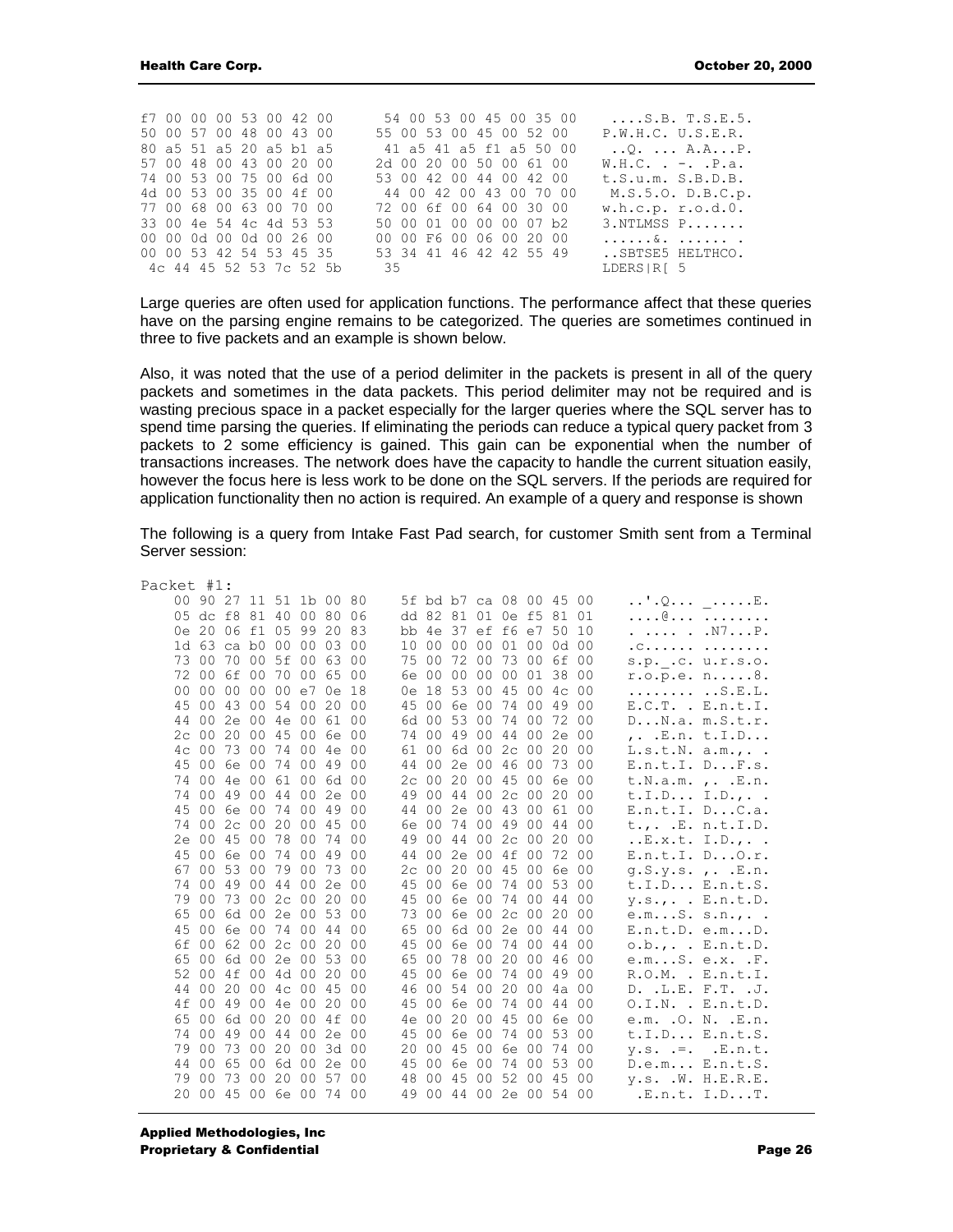| 79 00 70 00 20 00 3d 00<br>20 00 41 00 4e 00<br>49 00 44 00 2e 00 4f 00<br>73 00 20 00 49 00 4e 00<br>33 00 2c 00 34 00 2c 00<br>32 00 30 00 2c 00 32 00<br>$2c$ 00<br>32 00<br>35 00 2c 00 32 00 36 00<br>32 00 38 00 2c 00 32 00<br>2c 00 33 00 6A 00 2c 00<br>33 00 2c 00 33 00 34 00<br>33 00<br>2c 00 33 00 39 00 2c 00<br>6A 00 2c 00 34 00 32 00<br>34 00 34 00 2c 00 34 00<br>2c 00 34 00 37 00 2c 00<br>39 00 2c 00<br>35 00 32 00 2c 00 35 00<br>2c 00 35 00 35 00 2c 00<br>37 00 2c 00 35 00 38 00<br>36 00 30 00 2c 00 36 00<br>36 00<br>$2c$ 00<br>35 00 2c 00 36 00 36 00<br>36 00 38 00 2c 00 36 00<br>2c 00 37 00 6A 00 2c 00<br>33 00 2c 00 37 00 34 00<br>37 00<br>2c 00 37 00 39 00 2c 00<br>6A 00 2c 00 38 00 32 00<br>38 00 34 00 2c 00 38 00<br>2c 00 38 00 37 00 2c 00<br>39 00 2c 00<br>39 00 32 00 2c 00 39 00<br>2c 00 39 00 35 00 2c 00<br>37 00 2c 00 39 00 38 00<br>6A 00 30 00 30 00 2c 00<br>2F 00<br>31 00<br>31 00 2F 00 34 00 2c 00<br>31 00 2F 00 37 00 2c 00<br>31 00 2F 00 39 00 2c 00<br>31 00<br>31 00<br>31 00<br>31 00 31 00 35 00 2c 00<br>31 00 31 00 37 00 2c 00<br>31 00<br>31 00 32 00 31 00 2c 00<br>31 00 32 00 33 00 2c 00<br>31 00 32 00 35 00 2c 00 | 44<br>- 00<br>33 00 2c 00<br>36 00 2c 00 33 00<br>35 00<br>30 00<br>33 00 2c 00<br>36 00 2c 00 37 00<br>39 00<br>30 00<br>32 00 2c 00<br>31 00 31 00 2c 00<br>33 00 2c 00<br>31 00 39 00 2c 00 | 20 00 27 00 50 00 27 00<br>20 00 45 00 6e 00<br>72 00 67 00 53 00 79 00<br>20 00 28 00 6A 00 2c 00<br>35 00 2c 00 36 00 2c 00<br>6A 00 2c 00 32 00 32 00<br>32 00<br>34 00 2c 00 32 00<br>2c 00 32 00 37 00 2c 00<br>39 00 2c 00 33 00 30 00<br>33 00 32 00 2c 00 33 00<br>2c 00 33 00 35 00 2c 00<br>37 00 2c 00<br>33 00<br>34 00 30 00 2c 00 34 00<br>2c 00 34 00 33 00 2c 00<br>35 00 2c 00 34 00 36 00<br>34 00 38 00 2c 00 34 00<br>2c 00 35 00 6A 00 2c 00<br>33 00 2c 00 35 00 34 00<br>35 00 36 00 2c 00 35 00<br>2c 00 35 00 39 00 2c 00<br>6A 00 2c 00 36 00 32 00<br>34 00 2c 00 36 00<br>36 00<br>2c 00 36 00 37 00 2c 00<br>39 00 2c 00 37 00 30 00<br>37 00 32 00 2c 00 37 00<br>2c 00 37 00 35 00 2c 00<br>37 00 2c 00<br>37 00<br>38 00 30 00 2c 00 38 00<br>2c 00 38 00 33 00 2c 00<br>35 00 2c 00 38 00 36 00<br>38 00 38 00 2c 00 38 00<br>39 00<br>6A 00 2c 00<br>$2c$ 00<br>33 00 2c 00 39 00 34 00<br>39 00 36 00 2c 00 39 00<br>2c 00 39 00 39 00 2c 00<br>31 00 2F 00 31 00 2c 00<br>2F 00<br>33 00 2c 00<br>31 00<br>31 00 2F 00 35 00 2c 00<br>31 00 2F 00 38 00 2c 00<br>31 00 31 00 2F 00 2c 00<br>31 00 31 00 32 00 2c 00<br>31 00<br>34<br>31 00<br>31 00 31 00 36 00 2c 00<br>31 00 31 00<br>38<br>31 00 32 00 2F 00 2c 00<br>31 00 32 00 32 00 2c 00<br>31 00 32 00 34 00 2c 00<br>31 00 32 00 36 00 2c 00 | $\cdot$ '.P.'.<br>$y.p. =.$<br>74 00<br>.A.N.D.<br>.E.n.t.<br>I.DO. r.q.S.y.<br>$s. I.N.$ $(0.1.7)$<br>3.7.4.7.5.7.6.7.<br>2.0., .2.1., .2.2.<br>7.2.3.7.2.4.7.2.<br>$1, .2.6.$ , $.2.7.$<br>2.8.7.2.9.7.3.0.<br>7.3.1.7.1.2.7.3.<br>3.7.3.4.7.3.5.7.<br>$3.6.$ , $3.7.$ , $3.8.$<br>38 00<br>7.3.9.7.4.0.7.4.<br>1., .4.2., .4.3., .<br>4.4.7.4.5.7.4.6.<br>7.4.7.7.4.8.7.4.<br>9.7.5.0.7.5.1.7.<br>$5.2.$ , .4. $3.$ , .5.4.<br>7.5.5.7.5.6.7.5.<br>7.7.5.8.7.5.9.7.<br>6.0., 6.1., 6.2.<br>7.6.3.7.6.4.7.6.<br>5.7.6.6.7.7.7.<br>$6.8.$ , $6.9.$ , $7.0.$<br>7.7.1.7.7.2.7.7.<br>3.7.7.4.7.7.5.7.<br>$7.6.$ , $7.7.7.7.8.$<br>38 00<br>7.7.9.7.8.0.7.8.<br>$1., .8.2.$ , $8.3.,.$<br>8.4., .8.8., .8.6.<br>7.8.7.7.8.8.7.8.<br>0., .9.0., .9.1.,.<br>9.2., .9.3., .9.4.<br>, .9.5., .9.6., .9.<br>7.7.9.8.7.9.9.7.<br>1.0.0., . 1.0.1., .<br>1.0.2., . 1.0.3., .<br>$1.0.4.$ , $1.0.5.$ , .<br>1.0.7., . 1.0.8., .<br>1.0.9., 1.1.0.,<br>1.1.1., . 1.1.2., .<br>00 2c 00<br>1.1.3., . 1.1.4., .<br>1.1.5., . 1.1.6., .<br>002c00<br>1.1.7., . 1.1.8., .<br>$1.1.9.$ , $1.2.0.$ , .<br>1.2.1., . 1.2.2., .<br>1.2.3., . 1.2.4., .<br>1.2.5., . 1.2.6., . |  |
|--------------------------------------------------------------------------------------------------------------------------------------------------------------------------------------------------------------------------------------------------------------------------------------------------------------------------------------------------------------------------------------------------------------------------------------------------------------------------------------------------------------------------------------------------------------------------------------------------------------------------------------------------------------------------------------------------------------------------------------------------------------------------------------------------------------------------------------------------------------------------------------------------------------------------------------------------------------------------------------------------------------------------------------------------------------------------------------------------------------------------------------------------------------------------------------------------------|------------------------------------------------------------------------------------------------------------------------------------------------------------------------------------------------|---------------------------------------------------------------------------------------------------------------------------------------------------------------------------------------------------------------------------------------------------------------------------------------------------------------------------------------------------------------------------------------------------------------------------------------------------------------------------------------------------------------------------------------------------------------------------------------------------------------------------------------------------------------------------------------------------------------------------------------------------------------------------------------------------------------------------------------------------------------------------------------------------------------------------------------------------------------------------------------------------------------------------------------------------------------------------------------------------------------------------------------------------------------------------------------------------------------------------------------------------------------------------------------------------------------------------------------------|------------------------------------------------------------------------------------------------------------------------------------------------------------------------------------------------------------------------------------------------------------------------------------------------------------------------------------------------------------------------------------------------------------------------------------------------------------------------------------------------------------------------------------------------------------------------------------------------------------------------------------------------------------------------------------------------------------------------------------------------------------------------------------------------------------------------------------------------------------------------------------------------------------------------------------------------------------------------------------------------------------------------------------------------------------------------------------------------------------------------------------------------------------|--|
| 31 00 32 00 37 00 2c 00<br>31 00 32 00 39 00 2c 00<br>31 00 33 00 31 00 2c 00<br>31 00 33 00 33 00 2c 00<br>31 00 33 00 35 00 2c 00<br>31 00 33 00 37 00 2c 00<br>31 00 33 00 39 00 2c 00<br>31 00 34 00 31 00 2c 00<br>31 00 34 00 33 00 2c 00<br>31 00 34 00 35 00 2c 00<br>31 00 34 00 37 00 2c 00<br>31 00 34 00 39 00 2c 00<br>31 00 35 00 31 00 2c 00                                                                                                                                                                                                                                                                                                                                                                                                                                                                                                                                                                                                                                                                                                                                                                                                                                            |                                                                                                                                                                                                | 31 00 32 00 38 00 2c 00<br>31 00 33 00 2F 00 2c 00<br>31 00 33 00 32 00 2c 00<br>31 00 33 00 34 00 2c 00<br>31 00 33 00 36 00 2c 00<br>31 00 33 00 38 00 2c 00<br>31 00 34 00 2F 00 2c 00<br>31 00 34 00 32 00 2c 00<br>31 00 34 00 34 00 2c 00<br>31 00 34 00 36 00 2c 00<br>31 00 34 00 38 00 2c 00<br>31 00 35 00 2F 00 2c 00<br>31 00 95 d6 ca 3b                                                                                                                                                                                                                                                                                                                                                                                                                                                                                                                                                                                                                                                                                                                                                                                                                                                                                                                                                                                       | 1.2.7., . 1.2.8., .<br>$1.2.9.$ , $1.3.0.$ , .<br>1.3.1., . 1.3.2., .<br>1.3.3., . 1.3.4., .<br>1.3.5., . 1.3.6., .<br>1.3.7., . 1.3.8., .<br>$1.3.9.$ , $1.4.0.$ , .<br>1.4.1., . 1.4.2., .<br>1.4.3., . 1.4.4., .<br>$1.4.5.$ , $1.4.6.$ , .<br>1.4.7., . 1.4.8., .<br>$1.4.9.$ , $1.5.0.$ , .<br>1.5.1., . 1. ;                                                                                                                                                                                                                                                                                                                                                                                                                                                                                                                                                                                                                                                                                                                                                                                                                                         |  |
| Packet #2<br>00 90 27 11 51 1b 00 80<br>05 dc f9 81 40 00 80 06<br>0e 20 06 f1 05 99 20 83                                                                                                                                                                                                                                                                                                                                                                                                                                                                                                                                                                                                                                                                                                                                                                                                                                                                                                                                                                                                                                                                                                             |                                                                                                                                                                                                | 5f bd b7 ca 08 00 45 00<br>dc 82 81 01 0e f5 81 01<br>c1 02 37 ef f6 e7 50 10                                                                                                                                                                                                                                                                                                                                                                                                                                                                                                                                                                                                                                                                                                                                                                                                                                                                                                                                                                                                                                                                                                                                                                                                                                                               | $\ldots$ ' $\cdot$ Q $\ldots$ _ $\ldots$ $\ldots$ E.<br>. @                                                                                                                                                                                                                                                                                                                                                                                                                                                                                                                                                                                                                                                                                                                                                                                                                                                                                                                                                                                                                                                                                                |  |

Applied Methodologies, Inc **Proprietary & Confidential** <br> **Page 27**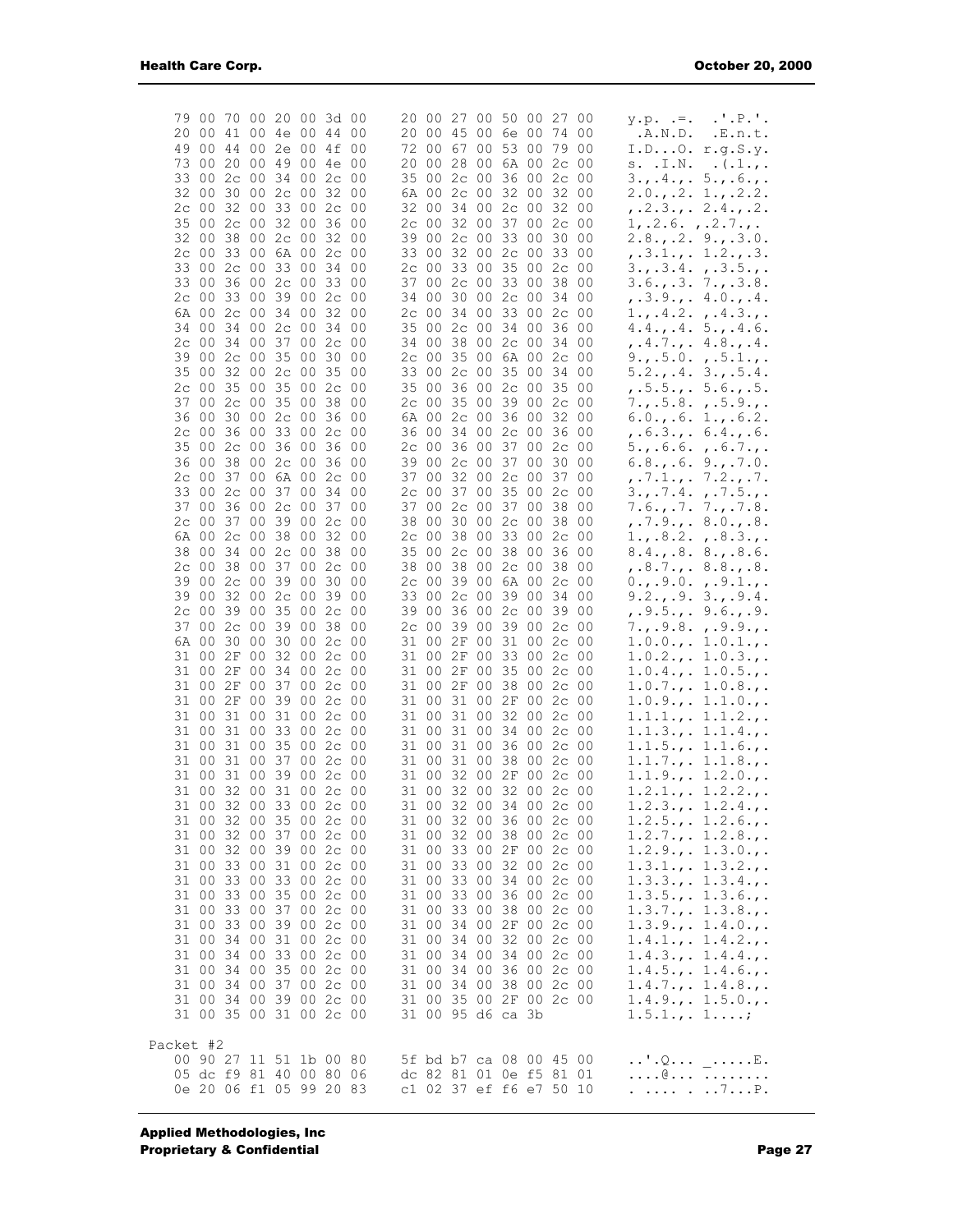| 79 31 00 00 35<br>1d 63<br>2c 00<br>31<br>33 00<br>2c 00<br>31<br>35 00<br>$2c$ 00<br>31 00<br>37 00<br>$2c$ 00<br>31<br>39<br>00<br>31 00<br>$2c$ 00<br>31 00<br>$2c$ 00<br>31<br>33<br>00<br>2c 00<br>31<br>36 00<br>2c 00<br>31<br>31 00<br>$2c$ 00<br>33<br>00<br>31<br>35 00<br>$2c$ 00<br>31 00<br>$2c$ 00<br>37<br>00<br>31<br>2c 00<br>31<br>39<br>00<br>$2c$ 00<br>31<br>31 00<br>$2c$ 00<br>33 00<br>31<br>35 00<br>$2c$ 00<br>31 00<br>$2c$ 00<br>37<br>00<br>31<br>2c 00<br>31<br>39<br>00<br>2c 00<br>31<br>31 00<br>$2c$ 00<br>33 00<br>31<br>31 00<br>35 00<br>$2c$ 00<br>$2c$ 00<br>31<br>37<br>00<br>2c 00<br>32<br>39<br>00<br>$2c$ 00<br>32<br>31 00<br>$2c$ 00<br>32<br>33 00<br>2c 00 32 00<br>35 00<br>$2c$ 00<br>32<br>37<br>00<br>2c 00<br>32<br>39<br>00<br>$2c$ 00<br>32<br>31 00<br>$2c$ 00<br>32 00<br>33 00<br>2c 00 32 00<br>35 00<br>$2c$ 00<br>32<br>37<br>00<br>$2c$ 00<br>32<br>39<br>00<br>$2c$ 00<br>32<br>31 00<br>$2c$ 00<br>32 00<br>33 00<br>35 00<br>$2c$ 00<br>$2c$ 00<br>32<br>37<br>00<br>$2c$ 00<br>32<br>39<br>00<br>$2c$ 00<br>32<br>31 00<br>$2c$ 00<br>32<br>33 00<br>$2c$ 00<br>32 00<br>35<br>00<br>2c 00<br>32<br>37<br>00<br>2c 00<br>32<br>39<br>00<br>$2c$ 00<br>32<br>31 00<br>2 <sub>c</sub><br>32<br>33<br>00<br>00<br>35 00 2c 00 32 00 34<br>37 00 2c 00 32 00 34 00<br>39 00 2c 00 32 00 35 00<br>31 00 2c 00 32 00 35<br>33 00 2c 00 32 00 35 00<br>35 00 2c 00 32 00 35 00<br>37 00 2c 00 32 00 35 00<br>39 00 2c 00 32 00 36 00<br>31 00 2c 00 32 00 36 00<br>33 00 2c 00 32 00 36 00<br>35 00 2c 00 32 00 36 00<br>37 00 2c 00 32 00 36 00<br>39 00 2c 00 32 00 37<br>31 00 2c 00 32 00 37 00<br>33 00 2c 00 32 00 37<br>35 00 2c 00 32 00 37 | - 00<br>00<br>-35<br>00<br>00<br>34<br>35<br>00<br>00<br>36<br>00<br>35<br>00<br>38<br>00<br>36<br>00<br>00<br>00<br>7в.<br>36<br>00<br>32<br>36<br>00<br>00<br>34<br>37<br>00<br>00<br>00<br>7в<br>37<br>00<br>00<br>32<br>37<br>00<br>00<br>34<br>37<br>00<br>37<br>00<br>00<br>38<br>38<br>00<br>00<br>00<br>7в<br>38<br>00<br>00<br>32<br>38<br>00<br>00<br>34<br>-38<br>00<br>38<br>00<br>00<br>38<br>39<br>00<br>00<br>00<br>7в<br>39<br>00<br>00<br>32<br>00<br>39<br>00<br>34<br>39<br>00<br>39<br>00<br>00<br>38<br>7B<br>00<br>00<br>00<br>7в<br>00<br>7В<br>00<br>32<br>00<br>7В<br>00<br>34<br>7В<br>00<br>7B<br>00<br>00<br>38<br>31<br>00<br>00<br>00<br>7В<br>31<br>00<br>00<br>32<br>31<br>00<br>34<br>31<br>00<br>31<br>00<br>00<br>38<br>32<br>00<br>00<br>00<br>7В<br>32<br>00<br>00<br>32<br>-32<br>00<br>34<br>32 00 32 00<br>32<br>00<br>00<br>38<br>33<br>00<br>00<br>00<br>7в<br>33<br>00<br>00<br>32<br>00<br>33<br>00<br>00<br>34<br>00<br>-33<br>00<br>33<br>00<br>00<br>38<br>00<br>34<br>00<br>00<br>00<br>7в<br>34<br>00<br>00<br>32<br>00<br>00<br>34<br>00<br>34<br>00<br>- 00<br>36<br>- 00<br>00<br>00<br>00 | 32 00 2c 00 31 00 35 00<br>2c 00<br>31<br>00<br>35<br>00<br>$2c$ 00<br>31<br>-35<br>00<br>00<br>2c 00<br>31 00<br>-35<br>00<br>$2c$ 00<br>31 00<br>36<br>- 00<br>00 2c 00<br>31 00<br>36 00<br>00 2c 00<br>31<br>00<br>36 00<br>$2c$ 00<br>31<br>00<br>37<br>00<br>00 2c 00<br>31 00<br>37 00<br>00 2c 00<br>31 00<br>37<br>00<br>36 00 2c 00<br>31 00 37<br>00<br>00 2c 00<br>31<br>00<br>37<br>00<br>$2c$ 00<br>31<br>00<br>38<br>00<br>00 2c 00<br>31 00<br>38<br>0 <sup>0</sup><br>00 2c 00<br>31 00<br>38<br>- 00<br>36 00 2c 00<br>31 00<br>38 00<br>00 2c 00<br>-31<br>00<br>38<br>00<br>$2c$ 00<br>31<br>00<br>39<br>00<br>00 2c 00<br>31 00<br>39<br>00<br>00 2c 00<br>31 00<br>39<br>00<br>36 00 2c 00<br>31 00<br>39<br>00<br>00 2c 00<br>31<br>00<br>39 00<br>$2c$ 00<br>32<br>7В<br>00<br>- 0 0<br>00 2c 00<br>32 00<br>7В<br>- 00<br>00 2c 00<br>32 00<br>7B 00<br>32 00<br>36 00 2c 00<br>7B 00<br>00 2c 00<br>32<br>00<br>7B 00<br>$2c$ 00<br>32<br>31<br>00<br>00<br>00 2c 00<br>32 00<br>31 00<br>00 2c 00<br>32 00<br>31 00<br>36 00 2c 00 32 00 31 00<br>00 2c 00<br>32<br>00<br>31<br>00<br>$2c$ 00<br>32<br>32<br>00<br>00<br>00 2c 00<br>32 00<br>32<br>- 00<br>00 2c 00<br>32 00<br>32 00<br>36 00 2c 00 32 00 32 00<br>00 2c 00<br>32<br>00<br>32 00<br>$2c$ 00<br>32<br>00<br>33<br>00<br>$2c$ 00<br>32<br>00<br>33<br>00<br>$2c$ 00<br>32<br>33<br>00<br>00<br>32 00<br>36 00 2c 00<br>33 00<br>$2c$ 00<br>32<br>00<br>33<br>00<br>$2c$ 00<br>32<br>00<br>34<br>00<br>$2c$ 00<br>32<br>00<br>34<br>00<br>$2c$ 00<br>32<br>34<br>00<br>00<br>00 2c 00 32 00 34 00<br>38 00 2c 00 32 00 34 00<br>7B 00 2c 00 32 00 35 00<br>32 00 2c 00 32 00 35 00<br>34 00 2c 00 32 00 35 00<br>36 00 2c 00 32 00 35 00<br>38 00 2c 00 32 00 35 00<br>7B 00 2c 00 32 00 36 00<br>32 00 2c 00 32 00 36 00<br>34 00 2c 00 32 00 36 00<br>36 00 2c 00 32 00 36 00<br>38 00 2c 00 32 00 36 00<br>7B 00 2c 00 32 00<br>37 00<br>32 00 2c 00 32 00 37 00<br>34 00 2c 00 32 00<br>37 00<br>36 00 2c 00 32 00 37 00 | .cyl. .5. 2., .1.5.<br>3., .1.5.4., .1.5.<br>5., .1.5. 6., .1.5.<br>7., .1.5.8., .1.5.<br>9., .1.6. 0., .1.6.<br>1., .1.6. 2., .1.6.<br>3.7.1.6.4.7.1.6.<br>$6., .1.7.$ $0., .1.7.$<br>1., .1.7. 2., .1.7.<br>3., .1.7.4., .1.7.<br>5., .1.7.<br>6., .1.7.<br>7.7.1.7.8.7.1.7.<br>9., .1.8. 0., .1.8.<br>1., .1.8. 2., .1.8.<br>3., .1.8.4., .1.8.<br>5., .1.8.<br>6., .1.8.<br>7., .1.8.8., .1.8.<br>9.7.1.9.0.7.1.9.<br>1., .1.9. 2., .1.9.<br>3., .1.9.4., .1.9.<br>5., .1.9.<br>6.7.1.9.<br>7., .1.9.8., .1.9.<br>9.7.2.0.0.7.2.0.<br>1., .2.0. 2., .2.0.<br>3.7.2.0.4.7.2.0.<br>5., .2.0.<br>6.7.2.0.<br>7.7.2.0.8.7.2.0.<br>9.7.2.1.0.7.2.1.<br>1., .2.1. 2., .2.1.<br>3.7.2.1.4.7.2.1.<br>5., .2.1.<br>6.7.2.1.<br>7.7.2.1.8.7.2.1.<br>9.7.2.2.0.7.2.2.<br>1., .2.2. 2., .2.2.<br>3.7.2.2.4.7.2.2.<br>5., .2.2.<br>6.7.2.2.<br>7.7.2.2.8.7.2.2.<br>9.7.2.3.0.7.2.3.<br>1., .2.3. 2., .2.3.<br>3.7.2.3.4.7.2.3.<br>5., .2.3.<br>6.7.2.3.<br>7.7.2.3.8.7.2.3.<br>9.7.2.4.0.7.2.4.<br>1., .2.4. 2., .2.4.<br>3.7.2.4.4.7.2.4.<br>5., .2.4.6., .2.4.<br>7.7.2.4.8.7.2.4.<br>9.7.2.5.0.7.2.5.<br>1., .2.5. 2., .2.5.<br>3.7.2.5.4.7.2.5.<br>5., .2.5. 6., .2.5.<br>7.7.2.5.8.7.2.5.<br>9.7.2.6.0.7.2.6.<br>1., .2.6. 2., .2.6.<br>3.7.2.6.4.7.2.6.<br>5., .2.6.6., .2.6.<br>7.7.2.6.8.7.2.6.<br>9.7.2.7.0.7.2.7.<br>1., .2.7. 2., .2.7.<br>3.7.2.7.4.7.2.7.<br>5., .2.7.6., .2.7. |
|----------------------------------------------------------------------------------------------------------------------------------------------------------------------------------------------------------------------------------------------------------------------------------------------------------------------------------------------------------------------------------------------------------------------------------------------------------------------------------------------------------------------------------------------------------------------------------------------------------------------------------------------------------------------------------------------------------------------------------------------------------------------------------------------------------------------------------------------------------------------------------------------------------------------------------------------------------------------------------------------------------------------------------------------------------------------------------------------------------------------------------------------------------------------------------------------------------------------------------------------------------------------------------------------------------------------------------------------------------------------------------------------------------------------------------------------------------------------------------------------------------------------------------------------------------------------------------------------------------------------------------------------------------------------------------------------------------------|------------------------------------------------------------------------------------------------------------------------------------------------------------------------------------------------------------------------------------------------------------------------------------------------------------------------------------------------------------------------------------------------------------------------------------------------------------------------------------------------------------------------------------------------------------------------------------------------------------------------------------------------------------------------------------------------------------------------------------------------------------------------------------------------------------------------------------------------------------------------------------------------------------------------------------------------------------------------------------------------------------------------------------------------------------------------------------------------------------------------------------------------|------------------------------------------------------------------------------------------------------------------------------------------------------------------------------------------------------------------------------------------------------------------------------------------------------------------------------------------------------------------------------------------------------------------------------------------------------------------------------------------------------------------------------------------------------------------------------------------------------------------------------------------------------------------------------------------------------------------------------------------------------------------------------------------------------------------------------------------------------------------------------------------------------------------------------------------------------------------------------------------------------------------------------------------------------------------------------------------------------------------------------------------------------------------------------------------------------------------------------------------------------------------------------------------------------------------------------------------------------------------------------------------------------------------------------------------------------------------------------------------------------------------------------------------------------------------------------------------------------------------------------------------------------------------------------------------------------------------------------------------------------------------------------------------------------------------------------------------------------------------------------------------------------------------------------------------------------------------------------------------------------------------------|-------------------------------------------------------------------------------------------------------------------------------------------------------------------------------------------------------------------------------------------------------------------------------------------------------------------------------------------------------------------------------------------------------------------------------------------------------------------------------------------------------------------------------------------------------------------------------------------------------------------------------------------------------------------------------------------------------------------------------------------------------------------------------------------------------------------------------------------------------------------------------------------------------------------------------------------------------------------------------------------------------------------------------------------------------------------------------------------------------------------------------------------------------------------------------------------------------------------------------------------------------------------------------------------------------------------------------------------------------------------------------------|
| 37 00 2c 00 32 00 37<br>39 00 2c 00 32 00 38<br>31 00 2c 00 32 00 38 00<br>33 00 2c 00 32 00 38 00<br>35 00 2c 00 32 00 38 00                                                                                                                                                                                                                                                                                                                                                                                                                                                                                                                                                                                                                                                                                                                                                                                                                                                                                                                                                                                                                                                                                                                                                                                                                                                                                                                                                                                                                                                                                                                                                                                  | 00<br>00                                                                                                                                                                                                                                                                                                                                                                                                                                                                                                                                                                                                                                                                                                                                                                                                                                                                                                                                                                                                                                                                                                                                       | 38 00 2c 00 32 00 37 00<br>7B 00 2c 00 32 00<br>38<br>00<br>32 00 2c 00 32 00 38 00<br>34 00 2c 00 32 00<br>38 00<br>36 00 2c 00 32 00 38 00                                                                                                                                                                                                                                                                                                                                                                                                                                                                                                                                                                                                                                                                                                                                                                                                                                                                                                                                                                                                                                                                                                                                                                                                                                                                                                                                                                                                                                                                                                                                                                                                                                                                                                                                                                                                                                                                           | 7.7.2.7.8.7.2.7.<br>9.7.2.8.0.7.2.8.<br>1., .2.8. 2., .2.8.<br>3.7.2.8.4.7.2.8.<br>5., .2.8. 6., .2.8.                                                                                                                                                                                                                                                                                                                                                                                                                                                                                                                                                                                                                                                                                                                                                                                                                                                                                                                                                                                                                                                                                                                                                                                                                                                                              |

Applied Methodologies, Inc Proprietary & Confidential **Proprietary & Confidential**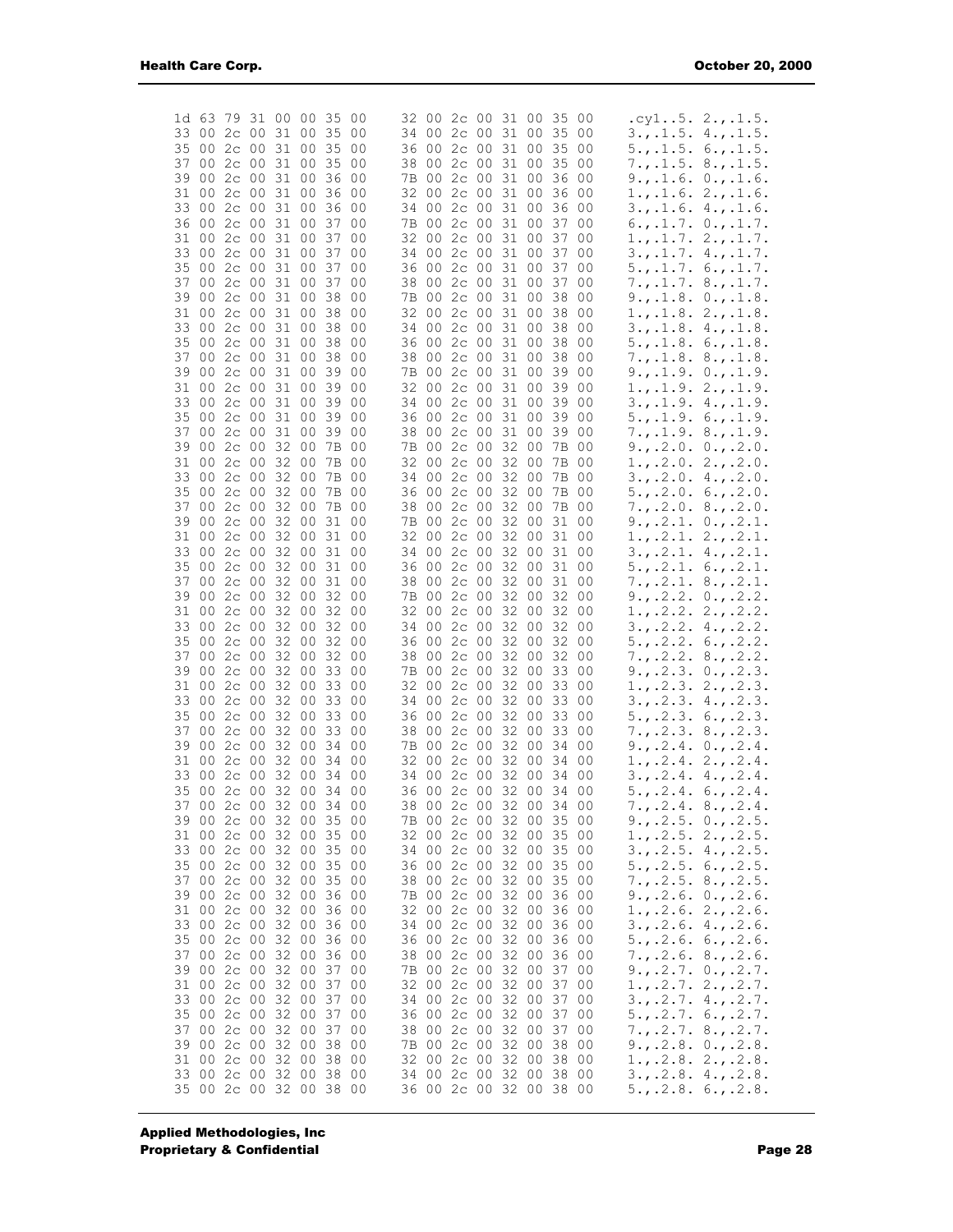|           | 37 00 2c 00 32 00 38 00<br>39 00 2c 00 32 00 39 00<br>31 00 2c 00 32 00 39 00<br>33 00 2c 00 32 00 39 00<br>35 00 2c 00 32 00 39 00<br>37 00 2c 00 32 00 39 00<br>39 00 2c 00 33 00 7B 00<br>31 00 2c 00<br>33 00 2c 00 33 00<br>35 00 2c 00 33 00<br>37 00 2c 00 33 00<br>39 00 2c 00 33 00 31 00<br>31 00 2c 00<br>33 00 2c 00 33 00 31 00<br>35 00 2c 00 33 00 31 00<br>37 00 2c 00 33 00 31 00<br>39 00 2c 00 33 00 32 00<br>31 00 2c 00<br>33 00 2c 00 33 00 32 00<br>35 00 2c 00 33 00 32 00<br>37 00 2c 00 33 00 32 00<br>39 00 2c 00 33 00 33 00<br>31 00 2c 00<br>33 00 2c 00 33 00<br>35 00 2c 00 33 00 33 00<br>37 00 2c 00 33 00 33 00                                                                                                                                                                                                                         |                                  | 33 00 | 7B 00<br>7B 00<br>7B 00<br>7B 00<br>33 00 31 00<br>33 00 32 00<br>33 00 33 00<br>33 00                                                                                                       |  |       |  | 7B 00 2c 00 33 00<br>32 00 2c 00 33 00<br>34 00 2c 00 33 00<br>36 00 2c 00 33 00<br>34 00 2c 00 33 00<br>38 00 a8 91 d8 64 | 38 00 2c 00 32 00 38 00<br>7B 00 2c 00 32 00 39 00<br>32 00 2c 00 32 00 39 00<br>34 00 2c 00 32 00 39 00<br>36 00 2c 00 32 00 39 00<br>38 00 2c 00 32 00 39 00<br>7B 00<br>7B 00<br>7B 00<br>7B 00<br>38 00 2c 00 33 00 7B 00<br>7B 00 2c 00 33 00 31 00<br>32 00 2c 00 33 00 31 00<br>34 00 2c 00 33 00 31 00<br>36 00 2c 00 33 00 31 00<br>38 00 2c 00 33 00 31 00<br>7B 00 2c 00 33 00 32 00<br>32 00 2c 00 33 00 32 00<br>32 00<br>36 00 2c 00 33 00 32 00<br>38 00 2c 00 33 00 32 00<br>7B 00 2c 00 33 00 33 00<br>32 00 2c 00 33 00 33 00<br>34 00 2c 00 33 00 33 00<br>36 00 2c 00 33 00 33 00                                                                                                                                                                                                                                                                                                                                                                                                                                                    | 7.7.2.8.8.7.2.8.<br>9.7.2.9.0.7.2.9.<br>1., .2.9. 2., .2.9.<br>3.7.2.9.4.7.2.9.<br>5., .2.9.6., .2.9.<br>7.7.2.9.8.7.2.9.<br>9.7.3.0.0.7.3.0.<br>1., .3.0. 2., .3.0.<br>3., .3.0.4., .3.0.<br>5., .3.0.6., .3.0.<br>7., .3.0.8., .3.0.<br>9.7.3.1.0.7.3.1.<br>1., .3.1. 2., .3.1.<br>3.7.3.1.4.7.3.1.<br>5., .3.1.6., .3.1.<br>7.7.3.1.8.7.3.1.<br>9.7.3.2.0.7.3.2.<br>1., .3.2. 2., .3.2.<br>3.7.3.2.4.7.3.2.<br>5., .3.2.6., .3.2.<br>7.7.3.2.8.7.3.2.<br>9.7.3.3.0.7.3.3.<br>1., .3.3.2., .3.3.<br>3.7.3.3.4.7.3.3.<br>5., .3.3.6., .3.3.<br>7.7.3.3.8d                                                                                                                                                                                                                                                                                                                                                                                                        |
|-----------|----------------------------------------------------------------------------------------------------------------------------------------------------------------------------------------------------------------------------------------------------------------------------------------------------------------------------------------------------------------------------------------------------------------------------------------------------------------------------------------------------------------------------------------------------------------------------------------------------------------------------------------------------------------------------------------------------------------------------------------------------------------------------------------------------------------------------------------------------------------------------|----------------------------------|-------|----------------------------------------------------------------------------------------------------------------------------------------------------------------------------------------------|--|-------|--|----------------------------------------------------------------------------------------------------------------------------|----------------------------------------------------------------------------------------------------------------------------------------------------------------------------------------------------------------------------------------------------------------------------------------------------------------------------------------------------------------------------------------------------------------------------------------------------------------------------------------------------------------------------------------------------------------------------------------------------------------------------------------------------------------------------------------------------------------------------------------------------------------------------------------------------------------------------------------------------------------------------------------------------------------------------------------------------------------------------------------------------------------------------------------------------------|-------------------------------------------------------------------------------------------------------------------------------------------------------------------------------------------------------------------------------------------------------------------------------------------------------------------------------------------------------------------------------------------------------------------------------------------------------------------------------------------------------------------------------------------------------------------------------------------------------------------------------------------------------------------------------------------------------------------------------------------------------------------------------------------------------------------------------------------------------------------------------------------------------------------------------------------------------------------|
| Packet #3 | 00 90 27 11 51 1b 00 80<br>04 c0 fa 81 40 00 80 06<br>0e 20 06 f1 05 99 20 83<br>1d 63 d3 ab 00 00 2c 00<br>33 00 34 00<br>33 00 34 00<br>33 00 34 00 34 00 2c 00<br>33 00 34 00 36 00 2c 00<br>33 00 34 00 38 00 2c 00<br>33 00 35 00<br>33 00<br>33 00<br>33 00 35 00 36 00 2c 00<br>33 00 35 00<br>33 00 36 00<br>33 00<br>33 00<br>33 00 36 00 36 00 2c 00<br>33 00 36 00 38 00 2c 00<br>33 00 37 00 7B 00 2c 00<br>33 00 37 00 32 00 2c 00<br>33 00 37 00 34 00 2c 00<br>33 00 37 00 36 00 2c 00<br>33 00 37 00 38 00 2c 00<br>33 00 38 00 7B 00 2c 00<br>33 00 38 00 32 00 2c 00<br>33 00 38 00 34 00 2c 00<br>33 00 38 00 36 00 2c 00<br>33 00 38 00 38 00 2c 00<br>33 00 39 00 7B 00 2c 00<br>33 00 39 00 32 00 2c 00<br>33 00 39 00 34 00 2c 00<br>33 00 39 00 36 00 2c 00<br>33 00 39 00 38 00 2c 00<br>34 00 7B 00<br>34 00<br>34 00<br>34 00 7B 00 36 00 2c 00 | 35 00<br>35 00<br>36 00<br>36 00 |       | 7B 00 2c 00<br>32 00 2c 00<br>7B 00 2c 00<br>32 00 2c 00<br>34 00 2c 00<br>38 00 2c 00<br>7B 00 2c 00<br>32 00 2c 00<br>34 00 2c 00<br>7B 00 2c 00<br>7B 00 32 00 2c 00<br>7B 00 34 00 2c 00 |  | 33 00 |  |                                                                                                                            | 5f bd b7 ca 08 00 45 00<br>dc 9e 81 01 0e f5 81 01<br>c6 b6 37 ef f6 e7 50 18<br>33 00 33 00 39 00 2c 00<br>33 00 34 00 31 00 2c 00<br>33 00 34 00 33 00 2c 00<br>33 00 34 00 35 00 2c 00<br>33 00 34 00 37 00 2c 00<br>33 00 34 00 39 00 2c 00<br>33 00 35 00 31 00 2c 00<br>33 00 35 00 33 00 2c 00<br>33 00 35 00 35 00 2c 00<br>33 00 35 00 37 00 2c 00<br>33 00 35 00 39 00 2c 00<br>33 00 36 00 31 00 2c 00<br>33 00 36 00 33 00 2c 00<br>36 00 35 00 2c 00<br>33 00 36 00 37 00 2c 00<br>33 00 36 00 39 00 2c 00<br>33 00 37 00 31 00 2c 00<br>33 00 37 00 33 00 2c 00<br>33 00 37 00 35 00 2c 00<br>33 00 37 00 37 00 2c 00<br>33 00 37 00 39 00 2c 00<br>33 00 38 00 31 00 2c 00<br>33 00 38 00 33 00 2c 00<br>33 00 38 00 35 00 2c 00<br>33 00 38 00 37 00 2c 00<br>33 00 38 00 39 00 2c 00<br>33 00 39 00 31 00 2c 00<br>33 00 39 00 33 00 2c 00<br>33 00 39 00 35 00 2c 00<br>33 00 39 00 37 00 2c 00<br>33 00 39 00 39 00 2c 00<br>34 00 7B 00 31 00 2c 00<br>34 00 7B 00 33 00 2c 00<br>34 00 7B 00 35 00 2c 00<br>34 00 7B 00 37 00 2c 00 | $\ldots$ ' $\Omega \ldots$ $\ldots$ .<br>. @<br>$.c. \ldots, .3.3.9.$<br>3.4.0., . 3.4.1., .<br>$3.4.2.$ , $3.4.3.$ , .<br>$3.4.4.$ , $3.4.5.$ , .<br>$3.4.6.$ , $3.4.7.$ , .<br>$3.4.8.$ , $3.4.9.$ , .<br>3.5.0., .3.5.1., .<br>$3.5.2.$ , $3.5.3.$ , .<br>$3.5.4.$ , $3.5.5.$ , .<br>$3.5.6.$ , $3.5.7.$ , .<br>$3.5.8.$ , $3.5.9.$ , .<br>3.6.0., . 3.6.1., .<br>$3.6.2.$ , $3.6.3.$ , .<br>$3.6.4.$ , $3.6.5.$ , .<br>$3.6.6.$ , $3.6.7.$<br>$3.6.8.$ ,. $3.6.9.$ ,.<br>3.7.0., . 3.7.1., .<br>$3.7.2.$ , $3.7.3.$ , .<br>$3.7.4.$ , $3.7.5.$ , .<br>$3.7.6.$ , $3.7.7.$ , .<br>3.7.8., . 3.7.9., .<br>3.8.0., . 3.8.1., .<br>$3.8.2.$ , $3.8.3.$ , .<br>3.8.43.8.5<br>$3.8.6.$ , $3.8.7.$ , .<br>$3.8.8.$ , $3.8.9.$ , .<br>3.9.0., . 3.9.1., .<br>$3.9.2.$ , $3.9.3.$ , .<br>$3.9.4.$ , $3.9.5.$ , .<br>$3.9.6.$ , $3.9.7.$ , .<br>3.9.8., . 3.9.9., .<br>4.0.0., 4.0.1.,<br>$4.0.2.$ , $4.0.3.$ , .<br>$4.0.4.$ , $4.0.5.$ , .<br>$4.0.6.$ , $4.0.7.$ , . |

Applied Methodologies, Inc **Proprietary & Confidential Page 29**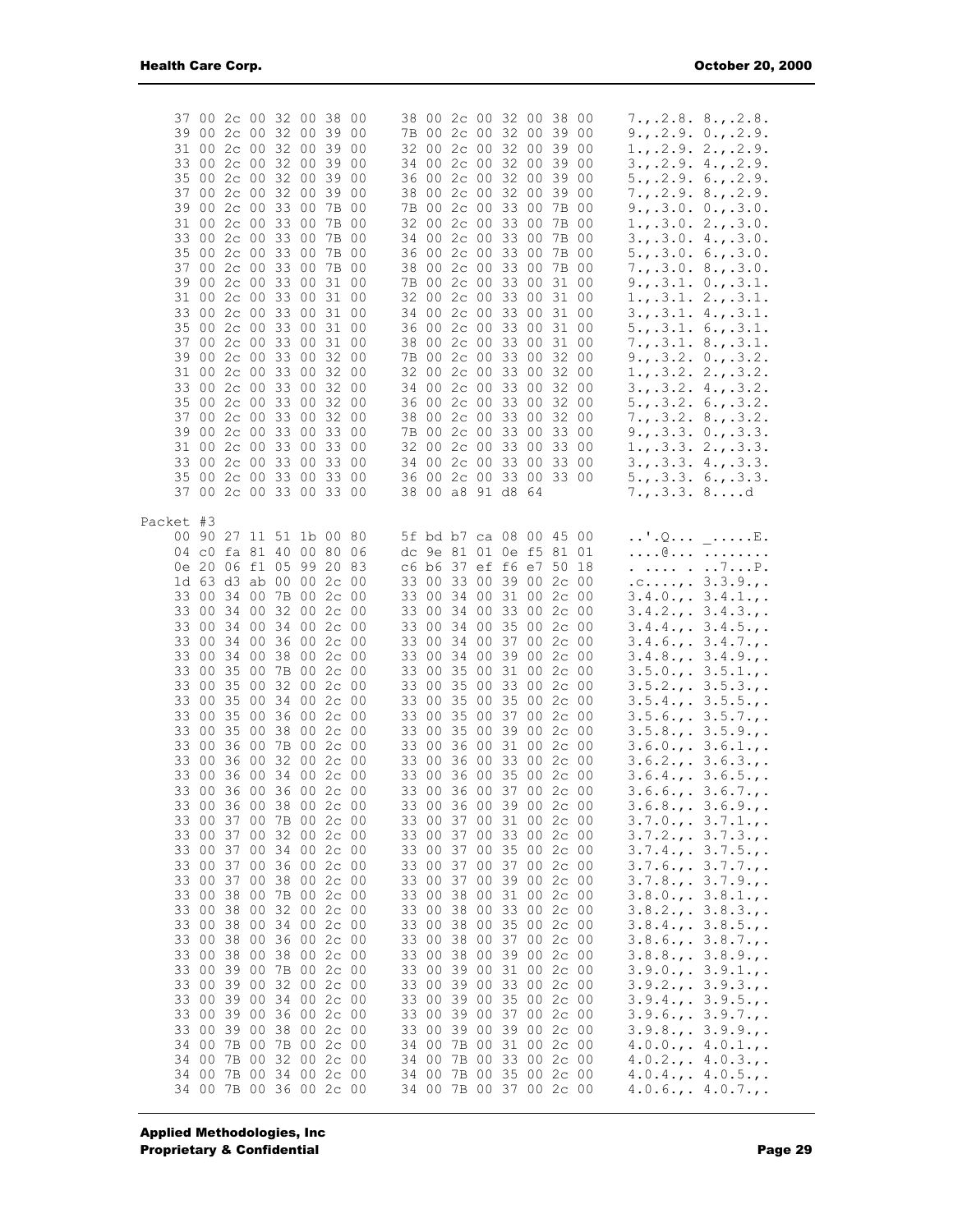|           | 34 00 7B 00 38 00 2c 00<br>34 00 31 00<br>34 00 31 00 32 00 2c 00<br>34 00 31 00 34 00 2c 00<br>34 00 31 00 36 00 2c 00<br>34 00 31 00 38 00 2c 00<br>34 00 32 00<br>34 00 32 00 32 00 2c 00<br>34 00 32 00 34 00 2c 00<br>34 00 32 00 36 00 2c 00<br>34 00 32 00 38 00 2c 00<br>34 00 33 00<br>34 00 33 00 32 00 2c 00<br>34 00 33 00 34 00 2c 00<br>34 00 33 00 36 00 2c 00<br>34 00 33 00 38 00 2c 00<br>34 00 34 00<br>34 00 34 00 32 00 2c 00<br>34 00 35 00 31 00 2c 00<br>34 00 35 00 33 00 2c 00<br>34 00 35 00 35 00 2c 00<br>34 00 35 00<br>34 00 35 00 39 00 2c 00<br>34 00 36 00 31 00 2c 00<br>34 00 36 00 33 00 2c 00<br>34 00 36 00 35 00 2c 00<br>34 00 36 00<br>34 00 36 00 39 00 2c 00<br>34 00 37 00 31 00 2c 00<br>34 00 37 00 33 00 2c 00<br>34 00 37 00 35 00 2c 00<br>34 00 37 00<br>34 00 37 00 39 00 2c 00<br>34 00 38 00 31 00 2c 00<br>34 00 38 00 33 00 2c 00<br>34 00 38 00 35 00 2c 00<br>34 00 38 00<br>34 00 38 00 39 00 2c 00<br>34 00 39 00 31 00 2c 00 |  |  | 7B 00 2c 00<br>7B 00 2c 00<br>7B 00 2c 00<br>7B 00 2c 00<br>37 00 2c 00<br>37 00 2c 00<br>37 00 2c 00<br>37 00 2c 00 |  |  |  | 34 00 7B 00 39 00 2c 00<br>34 00 31 00 31 00 2c 00<br>34 00 31 00 33 00 2c 00<br>34 00 31 00 35 00 2c 00<br>34 00 31 00 37 00 2c 00<br>34 00 31 00 39 00 2c 00<br>34 00 32 00 31 00 2c 00<br>34 00 32 00 33 00 2c 00<br>34 00 32 00 35 00 2c 00<br>34 00 32 00 37 00 2c 00<br>34 00 32 00 39 00 2c 00<br>34 00 33 00 31 00 2c 00<br>34 00 33 00 33 00 2c 00<br>34 00 33 00 35 00 2c 00<br>34 00 33 00 37 00 2c 00<br>34 00 33 00 39 00 2c 00<br>34 00 34 00 31 00 2c 00<br>34 00 35 00 7B 00 2c 00<br>34 00 35 00 32 00 2c 00<br>34 00 35 00 34 00 2c 00<br>34 00 35 00 36 00 2c 00<br>34 00 35 00 38 00 2c 00<br>34 00 36 00 7B 00 2c 00<br>34 00 36 00 32 00 2c 00<br>34 00 36 00 34 00 2c 00<br>34 00 36 00 36 00 2c 00<br>34 00 36 00 38 00 2c 00<br>34 00 37 00 7B 00 2c 00<br>34 00 37 00 32 00 2c 00<br>34 00 37 00 34 00 2c 00<br>34 00 37 00 36 00 2c 00<br>34 00 37 00 38 00 2c 00<br>34 00 38 00 7B 00 2c 00<br>34 00 38 00 32 00 2c 00<br>34 00 38 00 34 00 2c 00<br>34 00 38 00 36 00 2c 00<br>34 00 38 00 38 00 2c 00<br>34 00 39 00 7B 00 2c 00<br>34 00 39 00 32 00 8e f0 | 4.0.8., 4.0.9.,<br>4.1.0., .4.1.1., .<br>4.1.2., . 4.1.3., .<br>$4.1.4.$ , $4.1.5.$ , .<br>$4.1.6.$ , $4.1.7.$ , .<br>4.1.8., . 4.1.9., .<br>4.2.0., . 4.2.1., .<br>$4.2.2.$ , $4.2.3.$ , .<br>$4.2.4.$ , $4.2.5.$ , .<br>$4.2.6.$ , $4.2.7.$ , .<br>4.2.8., 4.2.9.,<br>4.3.0., 4.3.1.,<br>4.3.2., . 4.3.3., .<br>$4.3.4.$ , $4.3.5.$ , .<br>$4.3.6.$ , $4.3.7.$ , .<br>4.3.8., . 4.3.9., .<br>4.4.0., . 4.4.1., .<br>$4.4.2.$ , $4.5.0.$ , .<br>$4.5.1.$ , $4.5.2.$ , .<br>4.5.3., . 4.5.4., .<br>$4.5.5.$ , $4.5.6.$ , .<br>$4.5.7.$ , $4.5.8.$ , .<br>$4.5.9.$ , $4.6.0.$ , .<br>$4.6.1.$ , $4.6.2.$ , .<br>$4.6.3.$ , $4.6.4.$ , .<br>$4.6.5.$ , $4.6.6.$ , .<br>$4.6.7.$ , $4.6.8.$ , .<br>$4.6.9.$ , $4.7.0.$ , .<br>4.7.1., . 4.7.2., .<br>$4.7.3.$ , $4.7.4.$ , .<br>$4.7.5.$ , $4.7.6.$ , .<br>$4.7.7.$ , $4.7.8.$ , .<br>$4.7.9.$ , $4.8.0.$ , .<br>4.8.1., . 4.8.2., .<br>4.8.3., . 4.8.4., .<br>$4.8.5.$ , $4.8.6.$ , .<br>$4.8.7.$ , $4.8.8.$ , .<br>$4.8.9.$ , $4.9.0.$ , .<br>4.9.1., . 4.9.2 |
|-----------|-------------------------------------------------------------------------------------------------------------------------------------------------------------------------------------------------------------------------------------------------------------------------------------------------------------------------------------------------------------------------------------------------------------------------------------------------------------------------------------------------------------------------------------------------------------------------------------------------------------------------------------------------------------------------------------------------------------------------------------------------------------------------------------------------------------------------------------------------------------------------------------------------------------------------------------------------------------------------------------------|--|--|----------------------------------------------------------------------------------------------------------------------|--|--|--|-------------------------------------------------------------------------------------------------------------------------------------------------------------------------------------------------------------------------------------------------------------------------------------------------------------------------------------------------------------------------------------------------------------------------------------------------------------------------------------------------------------------------------------------------------------------------------------------------------------------------------------------------------------------------------------------------------------------------------------------------------------------------------------------------------------------------------------------------------------------------------------------------------------------------------------------------------------------------------------------------------------------------------------------------------------------------------------------|--------------------------------------------------------------------------------------------------------------------------------------------------------------------------------------------------------------------------------------------------------------------------------------------------------------------------------------------------------------------------------------------------------------------------------------------------------------------------------------------------------------------------------------------------------------------------------------------------------------------------------------------------------------------------------------------------------------------------------------------------------------------------------------------------------------------------------------------------------------------------------------------------------------------------------------------------------------------------------------------------------------|
| Packet #4 | 1f 04<br>00 90 27 11 51 1b 00 80<br>05 dc fb 81 40 00 80 06<br>0e 20 06 f1 05 99 20 83<br>1d 63 42 85 00 00 03 01<br>34 00 39 00 33 00 2c 00<br>34 00 39 00 35 00 2c 00<br>34 00 39 00 37 00 2c 00<br>34 00 39 00 39 00 2c 00<br>35 00 7B 00 31 00 2c 00<br>35 00 7B 00 33 00 2c 00<br>35 00 7B 00 35 00 2c 00<br>35 00 7B 00 37 00 2c 00<br>35 00 7B 00 39 00 2c 00<br>35 00 31 00 31 00 2c 00<br>35 00 31 00 33 00 2c 00<br>35 00 31 00 35 00 2c 00<br>35 00 31 00 37 00 2c 00<br>35 00 31 00 39 00 2c 00<br>35 00 32 00 31 00 2c 00<br>35 00 32 00 33 00 2c 00<br>35 00 32 00 35 00 2c 00<br>35 00 32 00 37 00 2c 00<br>35 00 32 00 39 00 2c 00<br>35 00 33 00 31 00 2c 00                                                                                                                                                                                                                                                                                                             |  |  |                                                                                                                      |  |  |  | 5f bd b7 ca 08 00 45 00<br>da 82 81 01 0e f5 81 01<br>cb 4e 37 ef f6 e7 50 10<br>08 5f 00 00 02 00 2c 00<br>34 00 39 00 34 00 2c 00<br>34 00 39 00 36 00 2c 00<br>34 00 39 00 38 00 2c 00<br>35 00 7B 00 7B 00 2c 00<br>35 00 7B 00 32 00 2c 00<br>35 00 7B 00 34 00 2c 00<br>35 00 7B 00 36 00 2c 00<br>35 00 7B 00 38 00 2c 00<br>35 00 31 00 7B 00 2c 00<br>35 00 31 00 32 00 2c 00<br>35 00 31 00 34 00 2c 00<br>35 00 31 00 36 00 2c 00<br>35 00 31 00 38 00 2c 00<br>35 00 32 00 7B 00 2c 00<br>35 00 32 00 32 00 2c 00<br>35 00 32 00 34 00 2c 00<br>35 00 32 00 36 00 2c 00<br>35 00 32 00 38 00 2c 00<br>35 00 33 00 7B 00 2c 00<br>35 00 33 00 32 00 2c 00                                                                                                                                                                                                                                                                                                                                                                                                                      | $\ddot{\phantom{0}}$<br>$\ldots$ ' $\cdot$ Q $\ldots$ _ $\ldots$ $\ldots$ . E.<br>. @<br>$\ldots$ . $\ldots$ $\ldots$ $\mathbb{N}^7 \ldots \mathbb{P}$ .<br>$\cdot$ cB $\cdot$ $\ldots$ .<br>4.9.3., . 4.9.4., .<br>$4.9.5.$ , $4.9.6.$ , .<br>$4.9.7.$ , $4.9.8.$ , .<br>$4.9.9.$ , $5.0.0.$ , .<br>5.0.1., .5.0.2., .<br>5.0.3., . 5.0.4., .<br>5.0.5., .5.0.6., .<br>$5.0.7.$ , $5.0.8.$ , .<br>$5.0.9.$ , $5.1.0.$ , .<br>5.1.1., . 5.1.2., .<br>$5.1.3.$ , $5.1.4.$ , .<br>5.1.5., .5.1.6., .<br>5.1.7., . 5.1.8., .<br>$5.1.9.$ , $5.2.0.$ , .<br>5.2.1., .5.2.2., .<br>5.2.3., . 5.2.4., .<br>5.2.5., . 5.2.6., .<br>$5.2.7.$ , $5.2.8.$ , .<br>$5.2.9.$ , $5.3.0.$ , .<br>5.3.1., .5.3.2., .                                                                                                                                                                                                                                                                                                         |

Applied Methodologies, Inc Proprietary & Confidential **Proprietary & Confidential**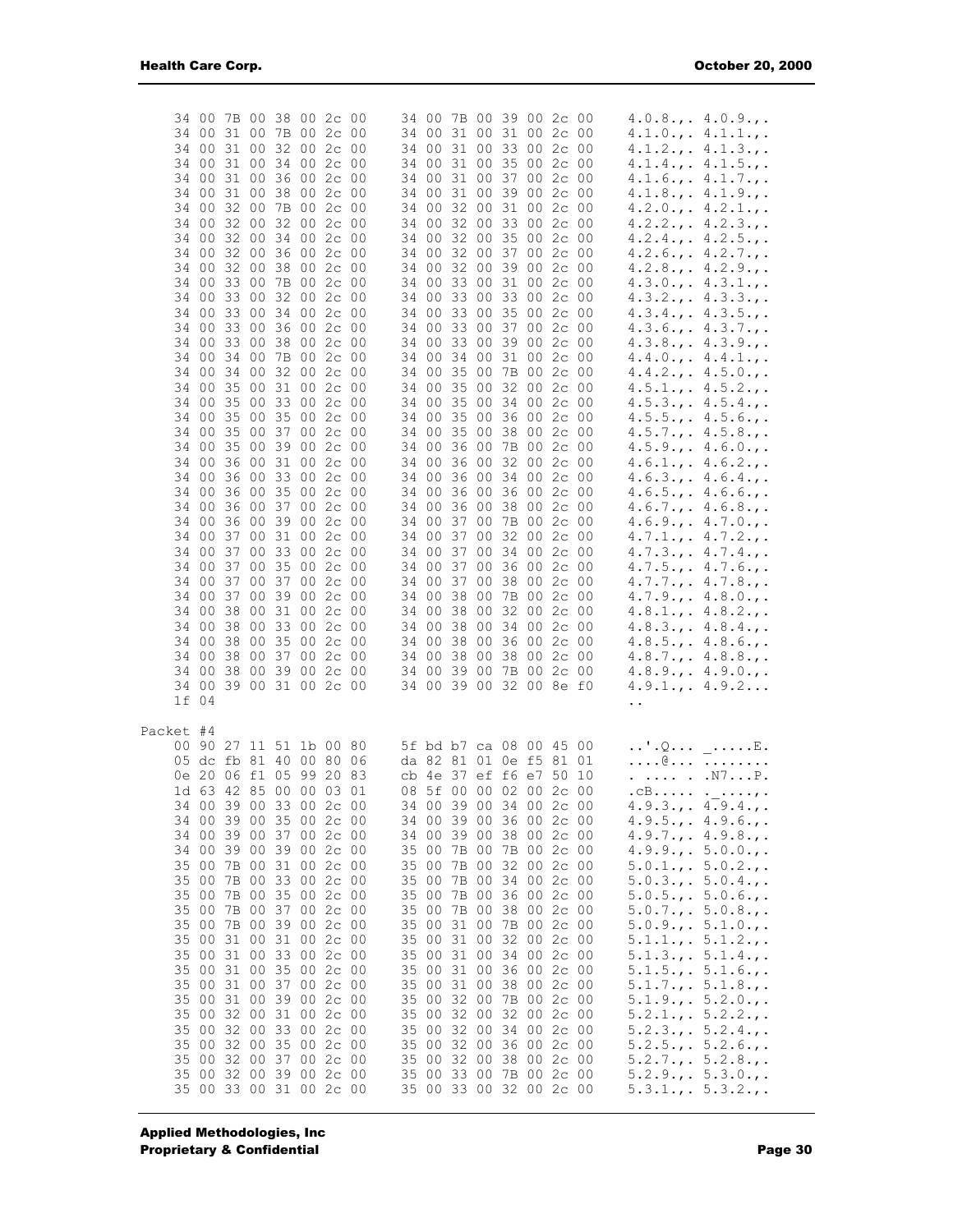| 7B 00 7B 00 37 00 7B 00<br>7B 00 2c 00 31 00<br>7B 00<br>7B 00 37 00 7B 00 31 00<br>2c 00 31 00 7B 00 7B 00<br>37 00 7B 00 32 00 2c 00<br>31 00 7B 00 7B 00 37 00<br>7.0.2., . 1.0.0.7. | 35 00 33 00 33 00 2c 00<br>33 00<br>35 00<br>35 00 33 00 37<br>35 00 33 00 39 00 2c 00<br>35 00<br>35 00 34 00 33 00 2c 00<br>35<br>34 00<br>00<br>35 00 34 00 37<br>35 00 34 00 39 00 2c 00<br>35 00 35 00 31<br>35 00 35 00 33 00 2c 00<br>35<br>35 00<br>00<br>35 00 35 00 37<br>35 00 35 00 39 00 2c 00<br>35 00 36 00<br>31<br>35 00 36 00 33 00 2c 00<br>35 00<br>36 00<br>35 00 36 00 37<br>35 00 36 00 39 00 2c 00<br>35 00<br>37 00<br>35 00 37 00 33 00 2c 00<br>35<br>00<br>37 00<br>35 00 37 00 37<br>35 00 37 00<br>35 00 38<br>00<br>35 00 38 00 33 00 2c 00<br>35<br>00<br>38 00<br>31 00<br>7B 00<br>7B 00<br>36 00 31 00 35 00 2c 00<br>32 00<br>31 00 2c 00<br>32 00 2c 00 31 00 7B 00<br>2c 00 31 00 7B 00 7B 00<br>7B 00<br>31 00<br>7B 00 7B 00<br>7B 00<br>36 00<br>36 00 35 00 7B 00 2c 00<br>35 00 39 00 2c 00 31 00<br>7B 00 2c 00<br>$2c$ 00<br>31 00<br>7B 00<br>7B 00<br>7B 00<br>36 00<br>7в<br>00<br>36<br>00<br>38 00<br>38 00 36 00 2c 00 31 00<br>37 00 2c 00 31 00 7B 00<br>2c 00 31 00 7B 00 7B 00<br>31 00 7B 00 7B 00 36 00<br>7B 00 7B 00 36 00 39 00<br>7B 00 36 00 39 00 32 00<br>36 00 39 00 34 00 2c 00<br>39 00 35 00 2c 00 31 00<br>36 00 2c 00 31 00 7B 00<br>2c 00 31 00 7B 00 7B 00 | 35 00<br>$2c$ 00<br>35 00<br>00 2c 00<br>34 00 31 00 2c 00<br>35 00 2c 00<br>35 00<br>00 2c 00<br>35 00 35<br>00 2c 00<br>35 00 2c 00<br>35 00<br>00 2c 00<br>00 2c 00<br>35 00 2c 00<br>35 00<br>00 2c 00<br>31 00 2c 00<br>35 00 37<br>35 00 2c 00<br>35 00<br>00 2c 00<br>39 00 2c 00<br>31 00 2c 00<br>35 00 2c 00<br>35 00<br>7B 00 7B 00 36 00<br>7B 00 36 00 31 00<br>36 00 31 00 34 00<br>31 00<br>7B 00<br>7B 00 36 00<br>36 00 34 00<br>34 00<br>39 00<br>$2c$ 00<br>31 00<br>31 00 7B 00<br>31 00 7B 00 7B 00<br>7B 00<br>36 00<br>38<br>00<br>36 00 38 00<br>38 00<br>34 00<br>35 00 2c 00<br>31 00 | 35 00 33 00 34 00 2c 00<br>33 00<br>36<br>2c 00<br>00<br>35 00 33 00 38 00 2c 00<br>35 00 34 00<br>7B 00 2c 00<br>35 00 34 00 32 00 2c 00<br>35 00 34 00<br>34 00 2c 00<br>34 00<br>36<br>00 2c 00<br>35 00 34 00 38 00 2c 00<br>00<br>7B 00 2c 00<br>35 00 35 00 32<br>00 2c 00<br>35 00 35 00<br>34 00 2c 00<br>35 00<br>36<br>00 2c 00<br>35 00 35 00 38 00 2c 00<br>35 00 36 00<br>7B 00 2c 00<br>35 00 36 00 32<br>00 2c 00<br>35 00 36 00<br>34 00 2c 00<br>36 00<br>36<br>00 2c 00<br>35 00 36 00 38 00 2c 00<br>35 00 37 00<br>7B 00 2c 00<br>00 32 00 2c 00<br>35 00 37 00<br>34 00 2c 00<br>37<br>00<br>36<br>00 2c 00<br>35 00 37 00 38 00 2c 00<br>35 00 38 00<br>7B 00 2c 00<br>35 00 38 00<br>32 00 2c 00<br>35 00 38 00<br>34 00 2c 00<br>38 00<br>36 00 2c 00<br>31 00 31 00 2c 00 31 00<br>33 00 2c 00 31 00 7B 00<br>2c 00 31 00<br>7B 00<br>7B 00<br>31 00 7B 00<br>7B 00 36 00<br>7B 00<br>36<br>32 00<br>00<br>7B 00 36 00 32 00 33 00<br>36 00 32 00 34 00 2c 00<br>34 00 37 00 2c 00 31 00<br>38 00 2c 00<br>31 00<br>7B 00<br>31 00<br>7B 00<br>7B 00<br>7B 00<br>7B 00 36 00<br>7B 00 7B 00<br>36 00 36 00<br>7B 00 36 00<br>36 00 31 00<br>36 00 38 00<br>31 00 2c 00<br>32 00<br>2c<br>00<br>31 00<br>33 00 2c 00<br>31 00<br>7B 00<br>2c 00 31 00<br>7 B<br>00<br>7 B<br>00<br>7B 00<br>7B 00<br>36 00<br>7B 00 7B 00 36 00 38 00<br>7B 00 36 00 38 00 38 00<br>36 00 38 00 39 00 2c 00<br>39 00 7B 00 2c 00 31 00<br>31 00 2c 00 31 00<br>7B 00<br>2c 00 31 00 7B 00<br>7B 00<br>31 00 7B 00<br>7B 00<br>36 00<br>7B 00 7B 00 36 00 39 00<br>7B 00 36 00 39 00 37 00<br>36 00 39 00 38 00 2c 00 | $5.3.3.$ , $5.3.4.$ , .<br>5.3.5., .5.3.6., .<br>$5.3.7.$ , $5.3.8.$ , .<br>$5.3.9.$ , $5.4.0.$ , .<br>5.4.1., .5.4.2., .<br>$5.4.3.$ , $5.4.4.$ , .<br>$5.4.5.$ , $5.4.6.$ , .<br>$5.4.7.$ , $5.4.8.$ , .<br>$5.4.9.$ , $5.5.0.$ , .<br>5.5.1., .5.5.2., .<br>$5.5.3.$ , $5.5.4.$ , .<br>$5.5.5.$ , $5.5.5.6.$ , .<br>$5.5.7.$ , $5.5.8.$ , .<br>$5.5.9.$ , $5.6.0.$ , .<br>$5.6.1.$ , $5.6.2.$ , .<br>$5.6.3.$ , $5.6.4.$ , .<br>$5.6.5.$ , $5.6.6.$ , .<br>$5.6.7.$ , $5.6.8.$ , .<br>$5.6.9.$ , $5.7.0.$ , .<br>5.7.1., .5.7.2., .<br>$5.7.3.$ , $5.7.4.$ , .<br>5.7.5., .5.7.6., .<br>$5.7.7.$ , $5.7.8.$ , .<br>$5.7.9.$ , $5.8.0.$ , .<br>5.8.1., . 5.8.2., .<br>5.8.3., . 5.8.4., .<br>5.8.5., .5.8.6., .<br>1.0.0.6. 1.1., .1.<br>$0.0.6.1.3.$ , $1.0.$<br>$0.6.1.4.$ , $1.0.0.$<br>6.1.5., . 1.0.0.6.<br>2.1., .1. 0.0.6.2.<br>2., .1.0.0.6.2.3.<br>, 1.0.0.6.2.4.<br>$1.0.0.6. 4.7.$ , .1.<br>0.0.6.4.8., .1.0.<br>$0.6.4.9.$ , $1.0.0.$<br>6.5.0., . 1.0.0.6.<br>$5.9.$ , $1.0.0.6.6$ .<br>0., .1.0. 0.6.6.1.<br>, 1.0.0.6.8.1.<br>1.0.0.6. 8.2., .1.<br>0.0.6.8. 3., .1.0.<br>$0.6.8.4.$ , $1.0.0.$<br>6.8.5., . 1.0.0.6.<br>$8.6.$ , $1.0.0.6.8$ .<br>7., .1.0.0.6.8.8.<br>,.1.0.0. 6.8.9.,.<br>1.0.0.6. 9.0., 1.<br>$0.0.6.9.1.$ , 1.0.<br>$0.6.9.2.$ , $1.0.0.$<br>6.9.4., . 1.0.0.6.<br>9.5., .1.0.0.6.9.<br>6., .1.0. 0.6.9.7.<br>, 1.0.0.6.9.8. |
|-----------------------------------------------------------------------------------------------------------------------------------------------------------------------------------------|------------------------------------------------------------------------------------------------------------------------------------------------------------------------------------------------------------------------------------------------------------------------------------------------------------------------------------------------------------------------------------------------------------------------------------------------------------------------------------------------------------------------------------------------------------------------------------------------------------------------------------------------------------------------------------------------------------------------------------------------------------------------------------------------------------------------------------------------------------------------------------------------------------------------------------------------------------------------------------------------------------------------------------------------------------------------------------------------------------------------------------------------------------------------------------------------------------------------------------|-----------------------------------------------------------------------------------------------------------------------------------------------------------------------------------------------------------------------------------------------------------------------------------------------------------------------------------------------------------------------------------------------------------------------------------------------------------------------------------------------------------------------------------------------------------------------------------------------------------------|------------------------------------------------------------------------------------------------------------------------------------------------------------------------------------------------------------------------------------------------------------------------------------------------------------------------------------------------------------------------------------------------------------------------------------------------------------------------------------------------------------------------------------------------------------------------------------------------------------------------------------------------------------------------------------------------------------------------------------------------------------------------------------------------------------------------------------------------------------------------------------------------------------------------------------------------------------------------------------------------------------------------------------------------------------------------------------------------------------------------------------------------------------------------------------------------------------------------------------------------------------------------------------------------------------------------------------------------------------------------------------------------------------------------------------------------------------------------------------------------------------------------------------------------------------------------------------------------------------------------------|--------------------------------------------------------------------------------------------------------------------------------------------------------------------------------------------------------------------------------------------------------------------------------------------------------------------------------------------------------------------------------------------------------------------------------------------------------------------------------------------------------------------------------------------------------------------------------------------------------------------------------------------------------------------------------------------------------------------------------------------------------------------------------------------------------------------------------------------------------------------------------------------------------------------------------------------------------------------------------------------------------------------------------------------------------------------------------------------------------------------------------------------------------------------------------------------------------------------------------------------------------------------------------------------------------------------------------------------------------------------|
|                                                                                                                                                                                         | 31 00 7B 00 7B 00 36 00                                                                                                                                                                                                                                                                                                                                                                                                                                                                                                                                                                                                                                                                                                                                                                                                                                                                                                                                                                                                                                                                                                                                                                                                            |                                                                                                                                                                                                                                                                                                                                                                                                                                                                                                                                                                                                                 | 39 00 39 00 2c 00 31 00                                                                                                                                                                                                                                                                                                                                                                                                                                                                                                                                                                                                                                                                                                                                                                                                                                                                                                                                                                                                                                                                                                                                                                                                                                                                                                                                                                                                                                                                                                                                                                                                      | $1.0.0.6. 9.9.$ , $1.$<br>$0.0.7.0.0.$ , 1.0.<br>$0.7.0.1.$ , $1.0.0.$                                                                                                                                                                                                                                                                                                                                                                                                                                                                                                                                                                                                                                                                                                                                                                                                                                                                                                                                                                                                                                                                                                                                                                                                                                                                                             |

Applied Methodologies, Inc Proprietary & Confidential **Proprietary & Confidential**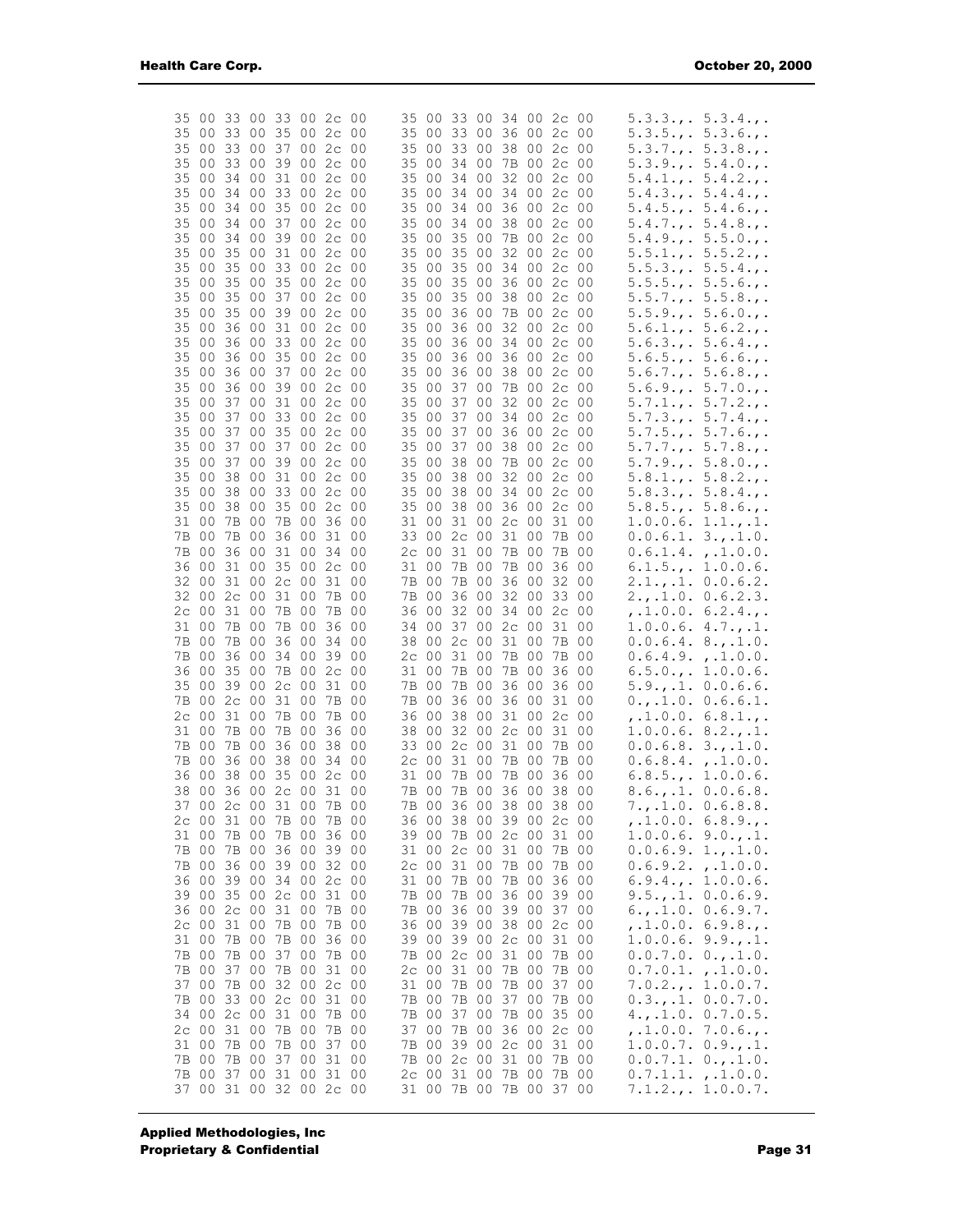|                       | 31 00 33 00 2c 00 31 00<br>34 00 2c 00<br>$2c$ 00<br>31 00                                                                                                                                                                                                                                                                                                                                                                                                                                                                                                                                                                                                 | 31 00<br>7B 00                                                                                                                                                                                                                   |                               | 31 00<br>7 B<br>7B 00                                                                                                                                                                                                                                                  | 00                                                                      | 7B 00<br>7B 00<br>37 00                                                                                                                                                                                                                                                                                                                                       |                                                  |                | 7B 00<br>37 00                                                                                                                                                                                |    | 37 00<br>31 00                                                                                                                                                                                                                    |                                                       | 31 00                                                                                                                                                                                                                                                                                    |                | 7B 00 7B 00 37 00 31 00<br>35 00<br>36 00 2c 00<br>31 00 37 00 2c 00 31 00                                                                                                                                                                                                                                                                                                                                                                                                                                                                                                                                                                                                                                                 |                                                              | $1.3.$ , $1.0.0.7.1.$<br>4., .1.0. 0.7.1.5.<br>, 1.0.0.7.1.6.<br>1.0.0.7. 1.7., .1.                                                                                                                                                                                                                                                                                                                                                                                                                                                                                                                                                                                                                                                                                                                                                                                                                                                                                                                                                                                     |                                 |
|-----------------------|------------------------------------------------------------------------------------------------------------------------------------------------------------------------------------------------------------------------------------------------------------------------------------------------------------------------------------------------------------------------------------------------------------------------------------------------------------------------------------------------------------------------------------------------------------------------------------------------------------------------------------------------------------|----------------------------------------------------------------------------------------------------------------------------------------------------------------------------------------------------------------------------------|-------------------------------|------------------------------------------------------------------------------------------------------------------------------------------------------------------------------------------------------------------------------------------------------------------------|-------------------------------------------------------------------------|---------------------------------------------------------------------------------------------------------------------------------------------------------------------------------------------------------------------------------------------------------------------------------------------------------------------------------------------------------------|--------------------------------------------------|----------------|-----------------------------------------------------------------------------------------------------------------------------------------------------------------------------------------------|----|-----------------------------------------------------------------------------------------------------------------------------------------------------------------------------------------------------------------------------------|-------------------------------------------------------|------------------------------------------------------------------------------------------------------------------------------------------------------------------------------------------------------------------------------------------------------------------------------------------|----------------|----------------------------------------------------------------------------------------------------------------------------------------------------------------------------------------------------------------------------------------------------------------------------------------------------------------------------------------------------------------------------------------------------------------------------------------------------------------------------------------------------------------------------------------------------------------------------------------------------------------------------------------------------------------------------------------------------------------------------|--------------------------------------------------------------|-------------------------------------------------------------------------------------------------------------------------------------------------------------------------------------------------------------------------------------------------------------------------------------------------------------------------------------------------------------------------------------------------------------------------------------------------------------------------------------------------------------------------------------------------------------------------------------------------------------------------------------------------------------------------------------------------------------------------------------------------------------------------------------------------------------------------------------------------------------------------------------------------------------------------------------------------------------------------------------------------------------------------------------------------------------------------|---------------------------------|
| Packet #5<br>37<br>34 | 7B 00<br>00 90<br>02 d3 fc 81 40<br>0e 20 06 f1 05 99 20 83<br>1d 63<br>32 00<br>39 00<br>$2c$ 00<br>31 00<br>7B 00<br>7B 00<br>00<br>33 00 36 00 2c 00<br>37 00 2c 00<br>$2c$ 00<br>31 00<br>7B 00<br>7B 00<br>37 00<br>00<br>36 00 2c 00<br>$2c$ 00<br>31 00<br>7B 00<br>7B 00<br>37 00<br>35 00<br>34 00 2c 00<br>2c 00<br>31 00<br>7B 00<br>7B 00<br>37 00 36 00<br>36 00<br>32 00 2c 00<br>$2c$ 00<br>31 00<br>7B 00<br>4e 00<br>2e 00 4c 00 73 00 74 00<br>6c 00 69 00 6b 00 65 00<br>69 00 74 00 68 00 25 00<br>44 00 45 00 52 00 20 00<br>6e 00 74 00 49 00 44 00<br>53 00 74 00 72 00 2c 00<br>49 00 44 00 2e 00 49 00<br>00 00 00 00 01 38 01 20 | 7B 00 37 00 32 00<br>98 16 00 00 2c 00<br>2c 00<br>31 00<br>7B 00<br>37 00<br>33 00<br>31 00<br>7B 00<br>34 00<br>31 00<br>7B 00<br>7B 00<br>37 00<br>35 00<br>33 00<br>31 00<br>7B 00<br>7B 00<br>31 00<br>7В<br>7B 00<br>44 00 | 7B 00<br>7B 00<br>37 00<br>00 | 38 00 2c 00<br>31 00<br>7B 00<br>7B 00<br>37<br>33 00<br>35 00<br>31 00<br>7B 00<br>$7\,\mathrm{B}$<br>37<br>35 00 2c 00<br>31 00<br>7B<br>7B 00<br>37 00<br>35<br>2c 00<br>31 00<br>7B 00<br>7B 00<br>37 00<br>35<br>31 00 2c 00<br>31<br>$7\,\mathrm{B}$<br>7B<br>20 | 00<br>00<br>00<br>00<br>00<br>00<br>00<br>00<br>00<br>37 00 36<br>00 45 | 27 11 51 1b 00 80<br>00 80 06<br>31 00<br>7B 00<br>7B 00<br>37 00<br>33 00<br>34 00<br>$2c$ 00<br>31 00<br>7B 00<br>7B 00<br>37 00<br>34 00<br>37 00 34 00 33 00<br>34 00 2c 00<br>31 00<br>7B 00<br>7B 00<br>37 00<br>35 00<br>31 00<br>32 00 2c 00<br>31 00<br>7B 00<br>7B 00<br>37 00<br>35 00<br>39 00<br>7B 00 2c 00<br>31 00<br>7B 00<br>7B 00<br>37 00 | - 00<br>00                                       | 33<br>37<br>35 | 31 00<br>7B 00<br>7B 00<br>$2c$ 00<br>31 00<br>7B 00<br>34 00<br>32 00<br>7B 00<br>7B 00<br>37 00<br>2c 00<br>31 00<br>7B 00<br>$2c$ 00<br>31 00<br>7B 00<br>7B 00<br>37 00<br>36 00<br>6e 00 | 00 | 7B 00<br>7B 00<br>37<br>00 2c 00<br>31 00<br>7B 00<br>7 B<br>33<br>2c 00<br>2c 00 31 00<br>31 00 7B 00<br>7B 00<br>37 00<br>34 00<br>31 00<br>7B 00<br>7B<br>38 00 2c 00<br>31 00<br>7B 00<br>7B 00<br>37<br>36<br>35<br>36 00 29 | 00<br>00<br>00<br>7B 00 37 00 35<br>00 36<br>00<br>00 | 37 00 20 49 6f 88<br>7B 00<br>37 00<br>33 00<br>33 00 32 00 2c 00<br>31 00<br>7B 00<br>7B<br>7B 00 2c 00<br>31 00<br>7B 00<br>7B 00<br>37 00<br>34 00<br>38 00<br>34 00 39 00 2c 00<br>7B 00 2c 00 31 00<br>7B 00<br>7B 00<br>37<br>00 37 00 2c 00<br>31 00<br>7B 00<br>7B 00<br>$2c$ 00 | 00<br>00<br>00 | 5f bd b7 ca 08 00 45 00<br>dc 8b 81 01 0e f5 81 01<br>d1 02 37 ef f6 e7 50 18<br>37 00<br>32 00<br>7B<br>37 00 33 00 31 00 2c 00<br>31 00<br>7B 00<br>7B 00<br>37<br>37 00 33 00<br>7B 00 37 00 33 00 38 00<br>00 39 00 2c 00<br>31 00<br>7B<br>7B<br>37 00<br>34<br>37 00<br>2 <sub>c</sub><br>31 00<br>7B 00<br>7В<br>37 00<br>35<br>00 35 00<br>37 00 35 00 36 00 2c 00<br>31 00<br>7B 00<br>7В<br>37 00<br>37 00 36 00<br>33 00<br>34 00 2c 00<br>31 00<br>00 20 00 41 00<br>74 00 49 00 44 00<br>4e 00 61 00 6d 00 20 00<br>20 00 27 00 73 00 6d 00<br>27 00 20 00 4f 00 52 00<br>42 00 59 00 20 00 45 00<br>2e 00 4e 00 61 00 6d 00<br>20 00 45 00 6e 00 74 00<br>44 00 20 00 00 01 38 08<br>00 00 00 01 38 00 00 00 | - 0 0<br>00<br>- 00<br>- 00<br>00<br>00<br>- 00<br>00<br>-00 | $0.0.7.2.7.$ Io.<br>$\ldots$ ' $\Omega \ldots$ $\ldots$ $\ldots$ E.<br>. @<br>$.C. \ldots, . 1.0.0.7.$<br>$2.8.$ , $1.0.0.7.2.$<br>9., .1.0. 0.7.3.0.<br>, 1.0.0.7.3.1.,<br>1.0.0.7.3.2., .1.<br>$0.0.7.3.3.$ , $1.0.$<br>$0.7.3.4.$ , $1.0.0.$<br>7.3.5., . 1.0.0.7.<br>3.6., .1. 0.0.7.3.<br>7., .1.0. 0.7.3.8.<br>, 1.0.0.7.3.9.<br>1.0.0.7.4.0., .1.<br>0.0.7.4.2., .1.0.<br>$0.7.4.3.$ , $1.0.0.$<br>$7.4.4.$ , $1.0.0.7.$<br>4.5., .1. 0.0.7.4.<br>6., .1.0. 0.7.4.7.<br>, 1.0.0.7.4.8.<br>$1.0.0.7.4.9.$ , 1.<br>$0.0.7.5.$ $0.$ , $1.0.$<br>$0.7.5.1.$ , $1.0.0.$<br>$7.5.2.$ , 1.0.0.7.<br>5.3., .1.0.0.7.5.<br>4., .1.0. 0.7.5.5.<br>, 1.0.0.7.5.6.<br>$1.0.0.7. 5.7.$ , 1.<br>0.0.7.5.8., .1.0.<br>$0.7.5.9.$ , $1.0.0.$<br>7.6.0., . 1.0.0.7.<br>6.1., .1. 0.0.7.6.<br>2., .1.0. 0.7.6.3.<br>, 1.0.0.7.6.4.<br>$1.0.0.7. 6.5.$ , .1.<br>$0.0.7.6. 6.)$ . A.<br>N.D. .E. n.t.I.D.<br>L.s.t. N.a.m. .<br>l.i.k.e. .'.s.m.<br>i.t.h.%. '. . O.R.<br>$D.E.R.$ $B.Y.$ $.E.$<br>n.t.I.D.  N.a.m.<br>S.t.r., E.n.t.<br>I.DI. D3.<br>$\ldots 8 - \ldots 8 - \ldots$ |                                 |
|                       |                                                                                                                                                                                                                                                                                                                                                                                                                                                                                                                                                                                                                                                            |                                                                                                                                                                                                                                  |                               |                                                                                                                                                                                                                                                                        |                                                                         |                                                                                                                                                                                                                                                                                                                                                               |                                                  |                |                                                                                                                                                                                               |    |                                                                                                                                                                                                                                   |                                                       |                                                                                                                                                                                                                                                                                          |                |                                                                                                                                                                                                                                                                                                                                                                                                                                                                                                                                                                                                                                                                                                                            |                                                              | The SQL server will respond with the column headings or table description information:                                                                                                                                                                                                                                                                                                                                                                                                                                                                                                                                                                                                                                                                                                                                                                                                                                                                                                                                                                                  |                                 |
|                       |                                                                                                                                                                                                                                                                                                                                                                                                                                                                                                                                                                                                                                                            |                                                                                                                                                                                                                                  |                               |                                                                                                                                                                                                                                                                        |                                                                         |                                                                                                                                                                                                                                                                                                                                                               | 00 80 5 £ bd b7 ca 00 90 27 11 51 1b 08 00 45 00 |                |                                                                                                                                                                                               |    |                                                                                                                                                                                                                                   |                                                       |                                                                                                                                                                                                                                                                                          |                |                                                                                                                                                                                                                                                                                                                                                                                                                                                                                                                                                                                                                                                                                                                            |                                                              |                                                                                                                                                                                                                                                                                                                                                                                                                                                                                                                                                                                                                                                                                                                                                                                                                                                                                                                                                                                                                                                                         | $\overline{1}$ 0 $\overline{F}$ |

 00 80 5f bd b7 ca 00 90 27 11 51 1b 08 00 45 00 ..\_..... '.Q...E.  $01 \t{95} \t{81} \t{01} \t{0e} \t{20} \t{81} \t{01}$  0e f5 05 99 06 f1 37 ef f6 e7 20 83 d3 ad 50 18 ......7. .. ...P. 7f ff 20 be 00 00 04 01 01 6f 00 00 00 00 81 0c ................................<br>00 00 00 09 00 a7 82 00 06 4e 00 61 00 6d 00 53 .............N.a.m.s 00 00 00 09 00 a7 82 00 06 4e 00 61 00 6d 00 53 ........ .N.a.m.S 00 a7 23 00 06 4c 00 73<br>00 00 00 09 00 a7 23 00 00 74 00 4e 00 61 00 6d 00 00 00 09 00 a7 23 00 .t.N.a.m .......#.<br>06 46 00 73 00 74 00 4e 00 61 00 6d 00 00 00 09 .F.s.t.N .a.m.... 06 46 00 73 00 74 00 4e 00 61 00 6d 00 00 00 09 .F.s.t.N .a.m.... 00 a7 14 00 02 49 00 44 00 00 00 09 00 a7 0a 00 .....I.D ........ 00 09 00 a7 14 00 05 45

Applied Methodologies, Inc **Proprietary & Confidential**  Page 32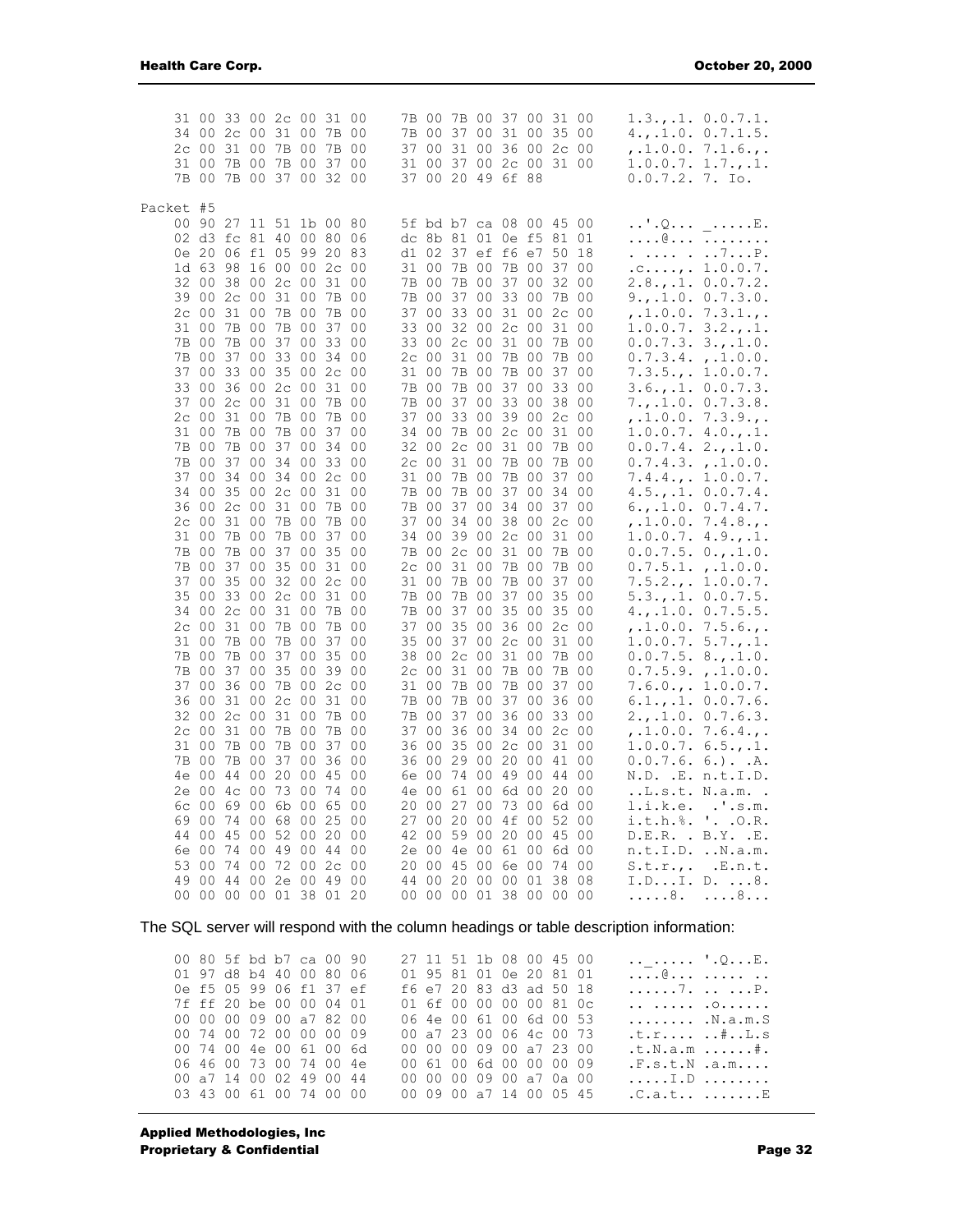| 00 78 00 74 00 49 00 44 |  |  |  |  | 00 00 00 09 00 26 04 06 |  |  |  | $. \times . t . I . D$      |
|-------------------------|--|--|--|--|-------------------------|--|--|--|-----------------------------|
| 4f 00 72 00 67 00 53 00 |  |  |  |  | 79 00 73 00 00 00 08 00 |  |  |  | 0.r.q.S. y.s                |
| 38 06 45 00 6e 00 74 00 |  |  |  |  | 53 00 79 00 73 00 00 00 |  |  |  | 8.E.n.t. S.y.s              |
| 09 00 a7 11 00 03 53 00 |  |  |  |  | 73 00 6e 00 00 00 09 00 |  |  |  | $\ldots \ldots S.$ $\ldots$ |
| 6f 08 03 44 00 6f 00 62 |  |  |  |  | 00 00 00 09 00 a7 02 00 |  |  |  | $0.0000$                    |
| 03 53 00 65 00 78 00 00 |  |  |  |  | 00 00 00 38 07 72 00 6f |  |  |  | .S.e. x. 8.r. o             |
| 00 77 00 73 00 74 00 61 |  |  |  |  | 00 74 00 a4 1a 00 05 00 |  |  |  | W.S.t.a.t.                  |
| 45 00 6e 00 74 00 49 00 |  |  |  |  | 44 00 06 00 45 00 6e 00 |  |  |  | E.n.t.I. DE.n.              |
| 74 00 44 00 65 00 6d 00 |  |  |  |  | a5 24 00 01 01 00 02 01 |  |  |  | $t.D.e.m. S.$               |
| 00 03 01 00 04 01 00 05 |  |  |  |  | 01 00 06 01 00 07 01 00 |  |  |  |                             |
| 08 01 00 09 02 00       |  |  |  |  |                         |  |  |  |                             |

#### The Terminal Server will acknowledge and send a fetch command

|  |  |  | 00 6c fd 81 40 00 80 06 |  |  |  |  | dd f2 81 01 0e f5 81 01 | . 1. . 0. |                   |
|--|--|--|-------------------------|--|--|--|--|-------------------------|-----------|-------------------|
|  |  |  | 0e 20 06 f1 05 99 20 83 |  |  |  |  | d3 ad 37 ef f8 56 50 18 |           |                   |
|  |  |  | 22 38 ac e2 00 00 03 01 |  |  |  |  | 00 44 00 00 01 00 0e 00 |           | $"8$ $D$          |
|  |  |  | 73 00 70 00 5f 00 63 00 |  |  |  |  | 75 00 72 00 73 00 6f 00 |           | s.p. .c. u.r.s.o. |
|  |  |  | 72 00 66 00 65 00 74 00 |  |  |  |  | 63 00 68 00 02 00 00 00 |           | r.f.e.t. c.h      |
|  |  |  | 38 5c 40 3d 7c 00 00 38 |  |  |  |  | 01 00 00 00 00 00 38 00 |           | $8\le -1.8$ 8.    |
|  |  |  | 00 00 00 00 00 38 64 00 |  |  |  |  | 00 00 69 38 1c 5f       | 8d. i8.   |                   |

Then the SQL server will return the data in as many as five sequential packets stuffed to 1518 bytes for a very efficient transmission (note the data is returned without the period delimiter):

#### One packet shown only:

|  | 00 80 5f bd b7 ca 00 90 |  |  |       |    |  | 27 11 51 1b 08 00 45 00 |          |                                |                             | $\ldots$ '.QE.                                  |
|--|-------------------------|--|--|-------|----|--|-------------------------|----------|--------------------------------|-----------------------------|-------------------------------------------------|
|  | 05 dc d9 b4 40 00 80 06 |  |  |       |    |  | fc 4f 81 01 0e 20 81 01 |          |                                |                             | . @     . O                                     |
|  | 0e f5 05 99 06 f1 37 ef |  |  |       |    |  | f8 56 20 83 d3 f1 50 10 |          |                                |                             | $\ldots \ldots 7. \quad \ldots \quad \ldots P.$ |
|  | 7f bb 87 fa 00 00 04 00 |  |  |       |    |  | 10 00 00 00 00 00 d1 13 |          |                                |                             | .                                               |
|  | 00 53 4d 49 54 48 20 48 |  |  |       |    |  | 4f 55 53 45 20 52 45 53 |          |                                |                             | . SMART H OUSE RES                              |
|  | 2e 2c 20 20 12 00 53 4d |  |  |       |    |  | 49 54 48 20 48 4f 55 53 |          |                                |                             | .,  SM ITH HOUS                                 |
|  | 45 20 52 45 53 2e 20 20 |  |  |       |    |  | 0b 00 20 20 20 20 20 20 |          |                                | ERES.                       |                                                 |
|  | 20 20 20 20 20 08 00 30 |  |  |       |    |  | 30 34 30 36 36 35 32 ff |          |                                |                             | $\ldots 0$ 0406652.                             |
|  | ff ff ff 04 37 00 00 00 |  |  |       |    |  | 7c 34 06 00 00 00 00 00 |          |                                |                             | $\ldots 7 \ldots$  4                            |
|  | 00 01 00 00 00 d1 0b 00 |  |  |       |    |  | 53 4d 49 54 48 2c 20 41 |          |                                |                             | $\ldots \ldots$ SMART, A                        |
|  | 44 41 20 12 00 53 4d 49 |  |  |       | 54 |  | 48 20 20 20 20 20 20    |          |                                | DA SMI TH                   |                                                 |
|  | 20 20 20 20 20 20 20 0b |  |  |       |    |  | 00 41 44 41 20 20 20 20 |          |                                |                             | . . ADA                                         |
|  | 20 20 20 20 08 00 30 30 |  |  |       | 33 |  | 33 37 39 39 33 ff ff    |          |                                | $\ldots$ 00 337993          |                                                 |
|  | ff ff 04 21 00 00 00 49 |  |  |       |    |  | 28 05 00 09 00 33 36 34 |          |                                |                             | $\dots ! \dots I$ $(\dots .364)$                |
|  | 33 34 33 38 39 38 08 48 |  |  |       |    |  | 1b 00 00 00 00          | 00 00 01 |                                | $343898.H$                  |                                                 |
|  | 00 46 01 00 00 00 d1 0f |  |  |       |    |  | 00 53 4d 49 54 48 2c 20 |          |                                | $,F \ldots \ldots$ . SMART, |                                                 |
|  | 41 44 41 4c 49 4e 45 20 |  |  |       |    |  | 12 00 53 4d 49 54 48 20 |          |                                | ADALINE                     | SMART                                           |
|  | 20 20 20 20 20 20 20 20 |  |  |       |    |  | 20 20 20 20 07 00 41 44 |          |                                |                             | $\ldots$ AD                                     |
|  | 41 4c 49 4e 45 08 00 30 |  |  |       |    |  | 30 33 33 37 39 39 34 ff |          |                                | ALINE0 0337994.             |                                                 |
|  | ff ff ff 04 4f 00 00 00 |  |  |       |    |  |                         |          | 4a 28 05 00 09 00 31 35        |                             | $\ldots 0 \ldots$ J( $\ldots 15$                |
|  | 38 32 32 37 37 30 35 08 |  |  |       |    |  |                         |          | 60  09  00  00  00  00  00  00 | $8227705.$                  |                                                 |
|  | 01 00 46 01 00 00 00 d1 |  |  |       |    |  | 0e 00 53 4d 49 54 48 2c |          |                                |                             | $\ldots$ $F \ldots \ldots$ $\ldots$ SMART,      |
|  | 20 41 44 52 45 4e 41 20 |  |  |       |    |  | 12 00 53 4d 49 54 48 20 |          |                                | ADRENA SMART                |                                                 |
|  | 20 20 20 20 20 20 20 20 |  |  |       |    |  | 20 20 20 20 06 00 41 44 |          |                                |                             | $\ldots$ AD                                     |
|  | 52 45 4e 41 08 00 30 30 |  |  |       |    |  |                         |          | 33 33 37 39 39 35 ff ff        | RENA00 337995               |                                                 |
|  | ff ff 04 3d 00 00 00 4b |  |  |       |    |  | 28 05 00 09 00 32 35 30 |          |                                |                             | $\ldots = \ldots K$ (250)                       |
|  | 37 32 37 30 39 30       |  |  | 08 9e |    |  | 42 00 00 00 00          | 00 00 01 |                                |                             | 727090 B                                        |
|  | 00 46 01 00 00 00 d1 0f |  |  |       |    |  | 00 53 4d 49 54 48 2c 20 |          |                                |                             | $.F. \ldots$ . SMART,                           |
|  | 41 44 52 45 4e 49 41 20 |  |  |       |    |  | 12 00 53 4d 49 54 48 20 |          |                                | ADRENIA SMART               |                                                 |
|  | 20 20 20 20 20 20 20 20 |  |  |       | 20 |  | 20 20 20 0b 00 41 44    |          |                                |                             | . . AD                                          |
|  | 52 45 4e 49 41 20 20 20 |  |  |       |    |  | 20 08 00 30 30 33 33 37 |          |                                | RENIA  00337                |                                                 |
|  | 39 39 36 ff ff ff ff 04 |  |  |       |    |  | 3d 00 00 00 4c 28 05 00 |          |                                |                             | $996 = $                                        |
|  | 09 00 30 30 30 30 30 30 |  |  |       |    |  | 30 30 30 08 60 42 00 00 |          |                                |                             | $.0000000000.$ `B                               |
|  | 00 00 00 00 01 00 46 01 |  |  |       |    |  | 00 00 00 d1 0d 00 53 4d |          |                                |                             | $\ldots$ $F. \ldots$ $SM$                       |
|  | 49 54 48 2c 20 41 4c 49 |  |  |       |    |  | 43 45 20 12 00 53 4d 49 |          |                                |                             | ITH, ALI CE  SMI                                |
|  |                         |  |  |       |    |  |                         |          |                                |                             |                                                 |

Applied Methodologies, Inc **Proprietary & Confidential**   $\blacksquare$   $\blacksquare$   $\blacksquare$   $\blacksquare$   $\blacksquare$   $\blacksquare$   $\blacksquare$   $\blacksquare$   $\blacksquare$   $\blacksquare$   $\blacksquare$   $\blacksquare$   $\blacksquare$   $\blacksquare$   $\blacksquare$   $\blacksquare$   $\blacksquare$   $\blacksquare$   $\blacksquare$   $\blacksquare$   $\blacksquare$   $\blacksquare$   $\blacksquare$   $\blacksquare$   $\blacksquare$   $\blacksquare$   $\blacksquare$   $\bl$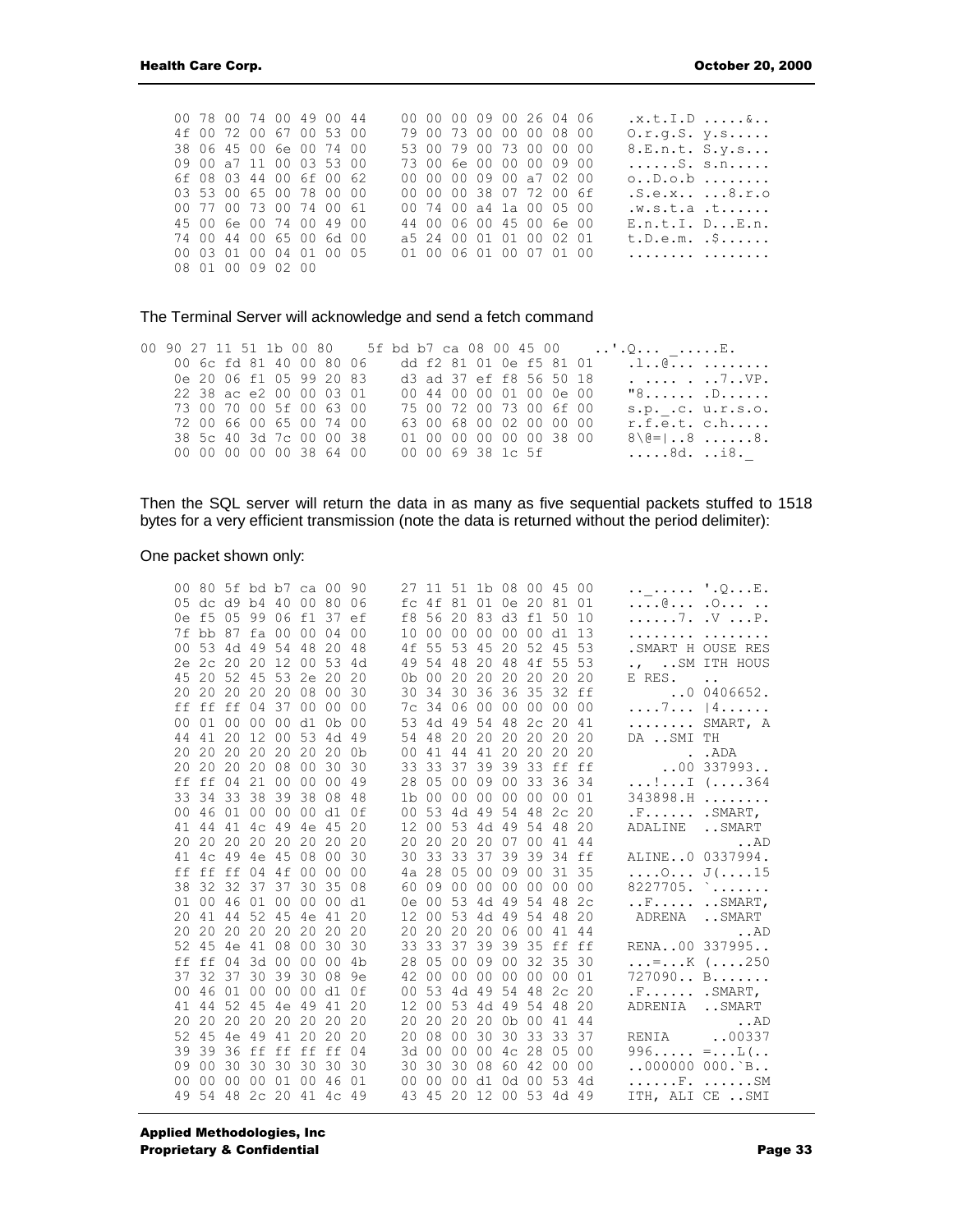|                         |  |  | 54 48 20 20 20 20 20 20                            |  |  |                   |  | 20 20 20 20 20 20 20 05                            |                         | TН                                                                         |                                                                       |
|-------------------------|--|--|----------------------------------------------------|--|--|-------------------|--|----------------------------------------------------|-------------------------|----------------------------------------------------------------------------|-----------------------------------------------------------------------|
|                         |  |  | 00 41 4c 49 43 45 08 00                            |  |  |                   |  | 30 30 33 36 32 30 34 33                            |                         |                                                                            | .ALICE 00362043                                                       |
|                         |  |  | 00 00 00 00 04 44 00 00                            |  |  |                   |  | 00 3b 86 05 00 09 00 30                            |                         |                                                                            | $\ldots \ldots \mathbb{D} \ldots \ldots \mathbb{D} \ldots \mathbb{D}$ |
|                         |  |  | 32 39 32 34 34 32 36 31                            |  |  |                   |  | 08 06 1e 00 00 00 00 00                            |                         |                                                                            | 29244261                                                              |
| 00 01 00 46 01 00 00 00 |  |  |                                                    |  |  |                   |  | d1 0f 00 53 4d 49 54 48                            |                         |                                                                            | $\ldots$ $F \ldots$ $\ldots$ SMART                                    |
| 2c 20 41 4c 49 53 54 45 |  |  |                                                    |  |  |                   |  | 4e 20 12 00 53 4d 49 54                            |                         |                                                                            | , ALISTE N SMIT                                                       |
|                         |  |  | 48 20 20 20 20 20 20 20                            |  |  |                   |  | 20 20 20 20 20 20 07 00                            |                         | H.                                                                         |                                                                       |
| 41 4c 49 53 54 45 4e 08 |  |  |                                                    |  |  |                   |  | 00 30 30 32 30 33 37                               | 30                      | ALISTEN. . 0020370                                                         |                                                                       |
|                         |  |  | 35 ff ff ff ff 04 24 00                            |  |  |                   |  | 00 00 b9 1b 03 00 09 00                            |                         | $5$ \$.                                                                    |                                                                       |
|                         |  |  | 33 34 35 31 34 32 39 31                            |  |  |                   |  | 37 08 08 12 00 00 00 00                            |                         | $34514291$ 7                                                               |                                                                       |
| 00 00 01 00 46 01 00 00 |  |  |                                                    |  |  |                   |  | 00 d1 0c 00 53 4d 49 54                            |                         |                                                                            | $\ldots$ . F. $\ldots$ $\ldots$ SMIT                                  |
| 48 2c 20 41 4c 4d 41 20 |  |  |                                                    |  |  |                   |  | 12 00 53 4d 49 54 48 20                            |                         | H, ALMA SMART                                                              |                                                                       |
|                         |  |  | 20 20 20 20 20 20 20 20                            |  |  |                   |  | 20 20 20 20 04 00 41 4c                            |                         |                                                                            | $\ldots$ AL                                                           |
|                         |  |  | 4d 41 08 00 30 30 32 30                            |  |  |                   |  | 33 37 30 36 ff ff ff ff                            |                         | MA0020 3706                                                                |                                                                       |
| 04 24 00 00 00 ba 1b 03 |  |  |                                                    |  |  |                   |  | 00 09 00 32 35 36 34 36                            |                         | $.$ \$ $25646$                                                             |                                                                       |
| 33 31 39 34 08 12 36 00 |  |  |                                                    |  |  |                   |  | 00 00 00 00 00 01 00 46                            |                         | 31946F                                                                     |                                                                       |
| 4d 41 20 12 00 53 4d 49 |  |  | 01 00 00 00 d1 0c 00 53                            |  |  |                   |  | 4d 49 54 48 2c 20 41 4c<br>54 48 20 20 20 20 20 20 |                         | MA  SMI TH                                                                 | $\ldots \ldots S$ MITH, AL                                            |
|                         |  |  | 20 20 20 20 20 20 20 04                            |  |  |                   |  | 00 41 4c 4d 41 08 00 30                            |                         |                                                                            | . . ALMA 0                                                            |
| 30 32 30 33 37 30 37 ff |  |  |                                                    |  |  |                   |  | ff ff ff 04 24 00 00 00                            |                         |                                                                            | $0203707. \ldots$ \$                                                  |
| bb 1b 03 00 09 00 33 35 |  |  |                                                    |  |  |                   |  | 33 33 30 30 39 39 32 08                            |                         |                                                                            | $\ldots \ldots 35$ 3300992.                                           |
| 12 36 00 00 00 00 00 00 |  |  |                                                    |  |  |                   |  | 01 00 46 01 00 00 00 d1                            |                         |                                                                            | $.6$ $.F$                                                             |
| 0e 00 53 4d 49 54 48 2c |  |  |                                                    |  |  |                   |  | 20 41 4e 47 45 4c 41 20                            |                         | $\ldots$ SMART,                                                            | ANGELA                                                                |
| 12 00 53 4d 49 54 48 20 |  |  |                                                    |  |  |                   |  | 20 20 20 20 20 20 20 20                            |                         | SMART                                                                      |                                                                       |
| 20 20 20 20 06 00 41 4e |  |  |                                                    |  |  |                   |  | 47 45 4c 41 08 00 30 30                            |                         |                                                                            | $\ldots$ AN GELA00                                                    |
| 33 33 37 39 39 37 ff ff |  |  |                                                    |  |  |                   |  | ff ff 04 2b 00 00 00 4d                            |                         |                                                                            | $337997$ +M                                                           |
| 28 05 00 09 00 30 30 30 |  |  |                                                    |  |  |                   |  | 30 30 30 30 30 30 08 9d                            |                         |                                                                            | $( \ldots 000 000000 \ldots )$                                        |
|                         |  |  | 66 00 00 00 00 00 00 01                            |  |  |                   |  | 00 46 01 00 00 00 d1 0d                            |                         |                                                                            | $f$ $F$                                                               |
|                         |  |  | 00 53 4d 49 54 48 2c 20                            |  |  |                   |  | 41 4e 49 54 41 20 12 00                            |                         | .SMART,                                                                    | ANITA                                                                 |
|                         |  |  | 53 4d 49 54 48 20 20 20                            |  |  |                   |  | 20 20 20 20 20 20 20 20                            |                         | SMART                                                                      |                                                                       |
| 20 20 0b 00 41 4e 49 54 |  |  |                                                    |  |  |                   |  | 41 20 20 20 20 20 20 08                            |                         | ANIT A                                                                     | $\sim$ $\sim$                                                         |
|                         |  |  | 00 30 30 33 38 34 31 31                            |  |  |                   |  | 38 00 00 00 00 04 24 00                            |                         |                                                                            | $.0038411$ 8\$.                                                       |
| 00 00 76 dc 05 00 09 00 |  |  |                                                    |  |  |                   |  | 33 35 35 32 34 38 32 30                            |                         |                                                                            | $v$ 35524820                                                          |
|                         |  |  | 36 08 ec 20 00 00 00 00                            |  |  |                   |  | 00 00 01 00 46 01 00 00                            |                         |                                                                            | $6$ $F$                                                               |
| 00 d1 0b 00 53 4d 49 54 |  |  |                                                    |  |  |                   |  | 48 2c 20 41 4e 4e 20 12                            |                         |                                                                            | $\ldots$ SMIT H, ANN.                                                 |
| 00 53 4d 49 54 48 20 20 |  |  |                                                    |  |  |                   |  | 20 20 20 20 20 20 20 20                            |                         | .SMART                                                                     |                                                                       |
|                         |  |  | 20 20 20 0b 00 41 4e 4e                            |  |  |                   |  | 20 20 20 20 20 20 20 20                            |                         | $\ldots$ ANN                                                               |                                                                       |
| 08 00 30 30 33 39 35 32 |  |  |                                                    |  |  |                   |  | 32 30 ff ff ff ff 04 3d                            |                         |                                                                            | $.003952 20 =$                                                        |
|                         |  |  | 00 00 00 d4 07 06 00 09<br>31 37 08 57 3f 00 00 00 |  |  |                   |  | 00 30 32 38 33 32 33 39<br>00 00 00 01 00 46 01 00 |                         |                                                                            | $\ldots \ldots \ldots 0283239$<br>$17. W? \ldots \ldots F.$           |
| 00 00 d1 0c 00 53 4d 49 |  |  |                                                    |  |  |                   |  | 54 48 2c 20 41 4e 4e 41                            |                         |                                                                            | $\ldots$ . SMI TH, ANNA                                               |
| 20 12 00 53 4d 49 54 48 |  |  |                                                    |  |  |                   |  | 20 20 20 20 20 20 20 20                            |                         | SMART                                                                      |                                                                       |
| 20 20 20 20 20 0b 00 41 |  |  |                                                    |  |  |                   |  | 4e 4e 41 20 20 20 20 20                            |                         | $\ldots$ A NNA                                                             |                                                                       |
|                         |  |  | 20 20 08 00 30 30 34 31                            |  |  |                   |  |                                                    |                         |                                                                            |                                                                       |
| 04 4f 00 00 00 96 4d 06 |  |  |                                                    |  |  |                   |  |                                                    |                         | 33 30 37 38 ff ff ff ff 11 0041 3078<br>00 09 00 31 38 31 30 35 .0M. 18105 |                                                                       |
|                         |  |  | 39 31 30 31 08 1a 14 00                            |  |  |                   |  | 00 00 00 00 00 01 00 46                            |                         | $9101$ F                                                                   |                                                                       |
| 01 00 00 00 d1 0c 00 53 |  |  |                                                    |  |  |                   |  |                                                    | 4d 49 54 48 2c 20 41 4e | $\ldots \ldots S$ MITH, AN                                                 |                                                                       |
| 4e 45 20 12 00 53 4d 49 |  |  |                                                    |  |  |                   |  | 54 48 20 20 20 20 20 20                            |                         | NE SMI TH                                                                  |                                                                       |
| 20 20 20 20 20 20 20 04 |  |  |                                                    |  |  |                   |  | 00 41 4e 4e 45 08 00 30                            |                         |                                                                            | . . ANNE0                                                             |
| 30 32 30 33 37 30 38 ff |  |  |                                                    |  |  |                   |  | ff ff ff 04 24 00 00 00                            |                         |                                                                            | $0203708. \ldots$ \$                                                  |
| bc 1b 03 00 09 00 33 32 |  |  |                                                    |  |  |                   |  | 33 30 31 38 34 32 32 08                            |                         |                                                                            | $\ldots \ldots 32$ 3018422.                                           |
| e4 11 00 00 00 00 00 00 |  |  |                                                    |  |  |                   |  | 01 00 46 01 00 00 00 d1                            |                         |                                                                            | . F                                                                   |
| 0c 00 53 4d 49 54 48 2c |  |  |                                                    |  |  |                   |  | 20 41 4e 4e 45 20 12 00                            |                         |                                                                            | $\ldots$ SMART, ANNE                                                  |
|                         |  |  | 53 4d 49 54 48 20 20 20                            |  |  |                   |  | 20 20 20 20 20 20 20 20                            |                         | SMART                                                                      |                                                                       |
| 20 20 0b 00 41 4e 4e 45 |  |  |                                                    |  |  |                   |  | 20 20 20 20 20 20 20 08                            |                         | $\ldots$ ANNE                                                              | $\sim$ $\sim$                                                         |
|                         |  |  | 00 30 30 33 33 37 39 39                            |  |  |                   |  | 38 ff ff ff ff 04 3d 00                            |                         |                                                                            | $.0033799$ 8=                                                         |
| 00 00 4e 28 05 00 09 00 |  |  |                                                    |  |  |                   |  | 30 33 30 31 36 36 38 37                            |                         |                                                                            | N( 03016687)                                                          |
| 33 08 46 1f 00 00 00 00 |  |  |                                                    |  |  |                   |  | 00 00 01 00 46 01 00 00                            |                         |                                                                            | $3.F$ $F$                                                             |
| 00 d1 12 00 53 4d 49 54 |  |  |                                                    |  |  |                   |  | 48 2c 20 41 4e 4e 4d 41                            |                         |                                                                            | $\ldots$ SMIT H, ANNMA                                                |
| 52 49 45 20 4d 20 12 00 |  |  |                                                    |  |  | 53 4d fd 36 64 82 |  |                                                    |                         | RIE M  SM.6d.                                                              |                                                                       |

Record #16 Captured on 10.18.00 at 17:21:05.927439097 Length = 1518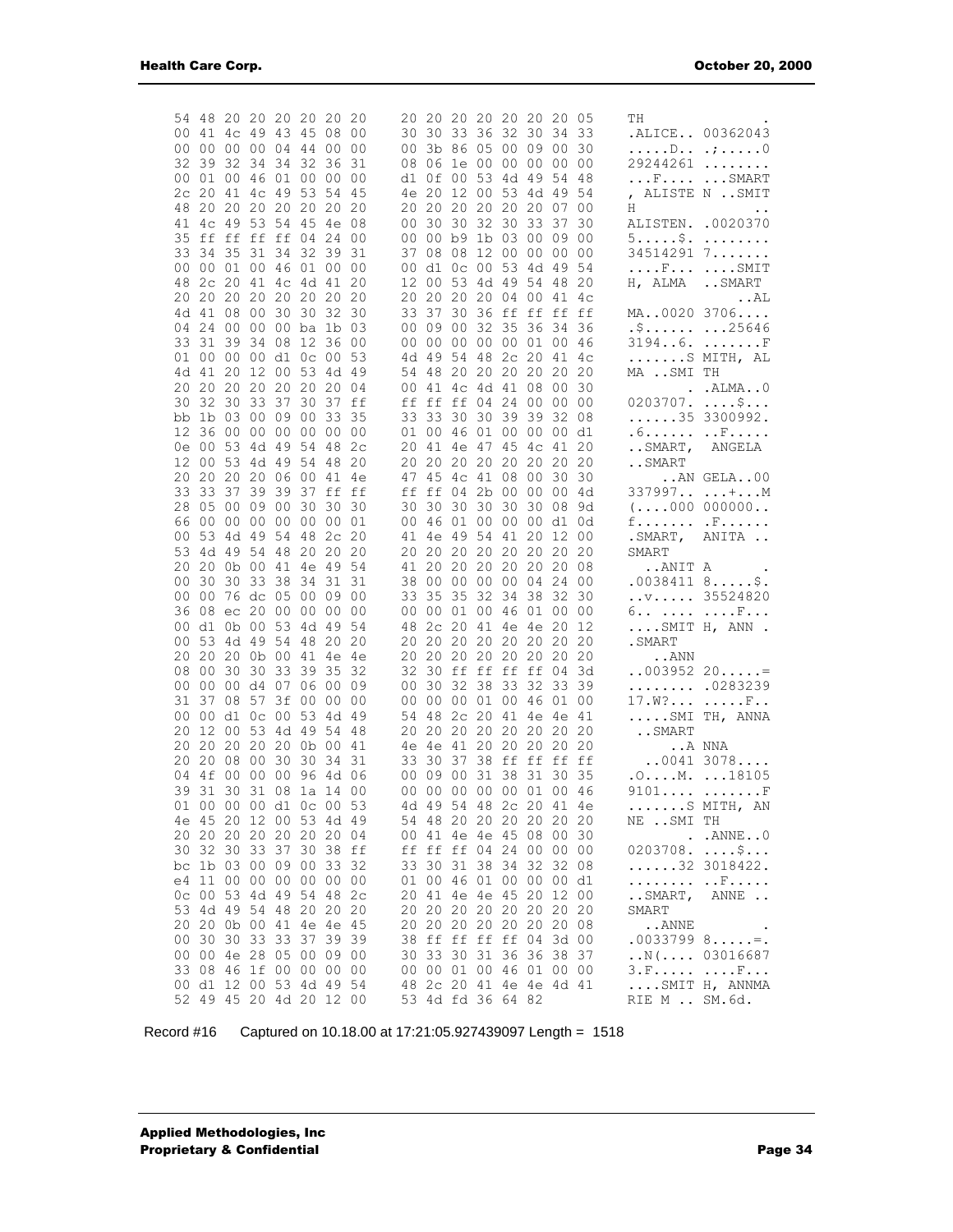**Recommendation** SQL SERVER 2000 beta testing for increased performance and flexibility. However, with limited DBA level access to the current SQL engine and no official HEALTH CARE CO. DBA this option may not have any benefit. If HEALTH CARE CO. cannot qualify and correct the SQL server performance issues before moving them over to SQL Server 2000 some issues may be corrected but not any of the coding related ones.

**Recommendation:** Determine if the period delimiter is an issue.

**Recommendation**: Discover which queries and application functions are setting the Urgent Message Bit and research of SQL server is actually assigning a higher priority over other packets. This will require a SQL server support expert or a DBA familiar with this level of detail.

**Recommendation:** Look into using alternative methods of replication if the transaction based becomes too processing intensive. Using the Snapshot or Merge method may change the overall behavior of the application system's logical flow of transaction processing and data uniqueness, but may increase integrity and uptime plus reduce processing overhead on the SQL servers.

**Recommendation:** Optimizing Server Performance Using Memory Configuration Options The memory manager component of Microsoft SQL Server eliminates the need for manual management of the memory available to SQL Server. When SQL Server starts, it dynamically determines how much memory to allocate based on how much memory the operating system and other applications are currently using. As the load on the computer and SQL Server changes, so does the memory allocated. The following server configuration options can be used to configure memory usage and affect server performance:

- **min server memory**
- **max server memory**
- **max worker threads**
- **index create memory**
- **min memory per query**

The **min server memory** server configuration option can be used to ensure that SQL Server starts with at least the minimum amount of allocated memory and does not release memory below this value. This configuration option can be set to a specific value based on the size and activity of your SQL Server. Always set the **min server memory** server configuration option to some reasonable value to ensure that the operating system does not request too much memory from SQL Server, affecting SQL Server performance.

The **max server memory** server configuration option can be used to specify the maximum amount of memory SQL Server can allocate when it starts and while it runs. This configuration option can be set to a specific value if you know there are multiple applications running at the same time as SQL Server and you want to guarantee that these applications have sufficient memory to run. If these other applications, such as Web or e-mail servers, request memory only as needed, then do not set the **max server memory** server configuration option, because SQL Server will release memory to them as needed. However, applications often use whatever memory is available when they start and do not request more if needed. If an application that behaves in this manner runs on the same computer at the same time as SQL Server, set the **max server memory** server configuration option to a value that guarantees that the memory required by the application is not allocated by SQL Server.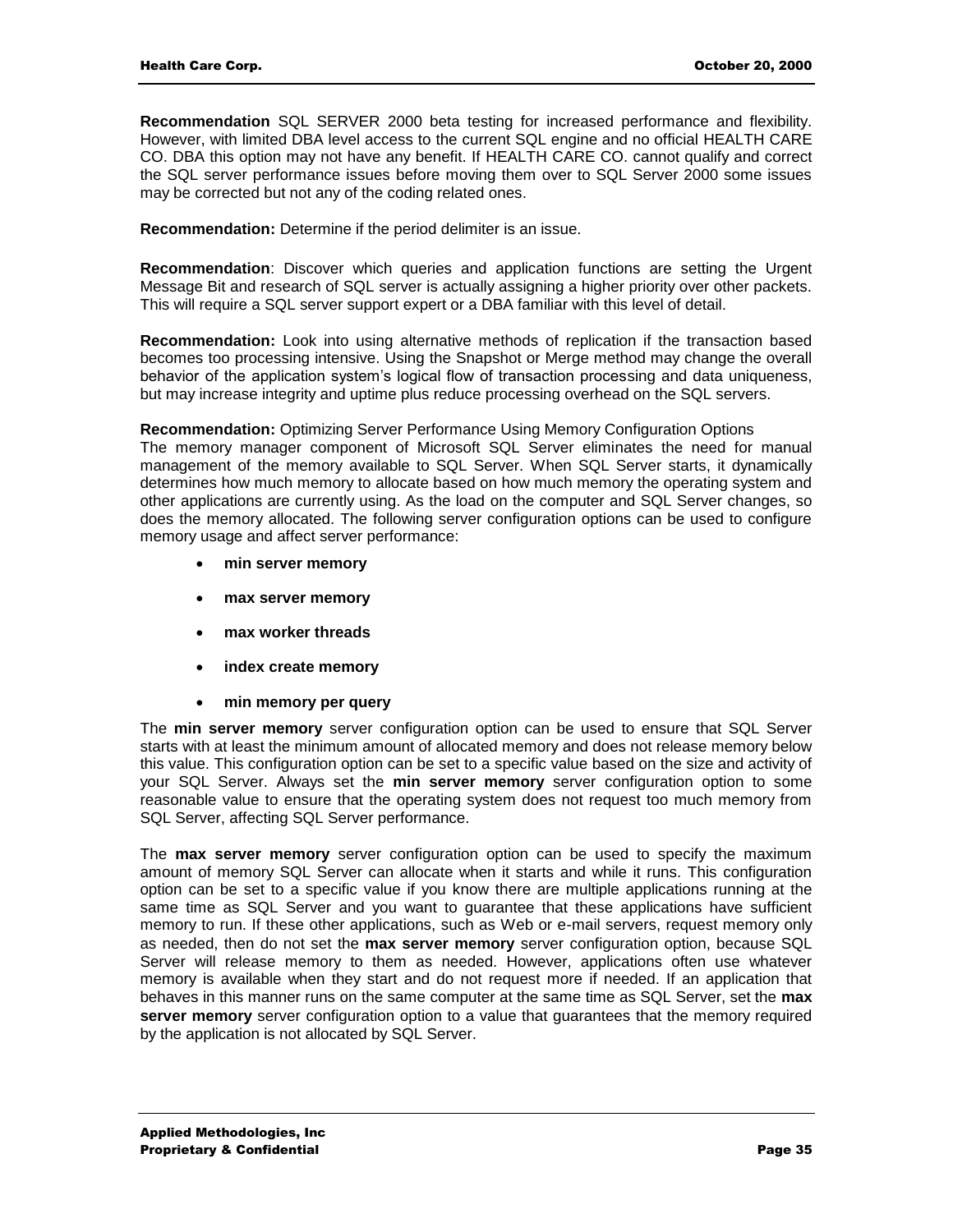Do not set **min server memory** and **max server memory** server configuration options to the same value, thereby fixing the amount of memory allocated to SQL Server. Dynamic memory allocation will give you the best overall performance over time.

The **max worker threads** server configuration option can be used to specify the number of threads used to support the users connected to SQL Server. The default setting of 255 can be slightly too high for some configurations, depending on the number of concurrent users. Because each worker thread is allocated, even if it is not being used (because there are fewer concurrent connections than allocated worker threads), memory resources that can be better utilized by other operations, such as the buffer cache, can be unused. Generally, this configuration value should be set to the number of concurrent connections, but cannot exceed 1,024.

The **index create memory** server configuration option controls the amount of memory used by sort operations during index creation. Creating an index on a production system is usually an infrequently performed task, often scheduled as a job to execute during off-peak time. Therefore, when creating indexes infrequently and during off-peak time, increasing this number can improve the performance of index creation. Keep the **min memory per query** configuration option at a lower number, however, so the index creation job will still start even if all the requested memory is not available.

The **min memory per query** server configuration option can be used to specify the minimum amount of memory that will be allocated for the execution of a query. When there are many queries executing concurrently in a system, increasing the value of the **min memory per query**  can help improve the performance of memory-intensive queries, such as substantial sort and hash operations. However, do not set the **min memory per query** server configuration option too high, especially on very busy systems, because the query will have to wait until it can secure the minimum memory requested or until the value specified in the **query wait** server configuration option is exceeded. If more memory is available than the specified minimum value required to execute the query, the query is allowed to make use of the additional memory, provided that the memory can be used effectively by the query.

**Recommendation:** Optimizing Server Performance Using I/O Configuration Options. The following server configuration options can be used to configure I/O usage and affect server performance:

- **max async IO**
- **recovery interval**

The **max async IO** server configuration option can be used to configure the maximum number of outstanding asynchronous disk I/O requests that the computer can issue against a file. Generally, leave the **max async IO** server configuration option at the default value of 32. For very sophisticated I/O subsystems with many disks and controllers, the value can be increased to 64 or possibly higher. Monitor disk write activity using Windows NT Performance Monitor, and watch for spikes caused by the lazy writer. If spikes occur that cause the **LogicalDisk: %Disk Time** counter to peak, then lower the value of this configuration option. If your I/O activity is low, consider raising this value.

The **recovery interval** server configuration option controls when SQL Server issues a checkpoint in each database. By default, SQL Server determines the best time to perform checkpoint operations. However, to determine if this is the appropriate setting, monitor disk write activity on the database files using Windows NT Performance Monitor. Spikes of activity that cause disk utilization to reach 100 percent can affect performance. Changing this parameter to cause the checkpoint process to occur less often can improve overall performance in this situation. However, continue to monitor performance to determine if the new value has had a positive effect on performance.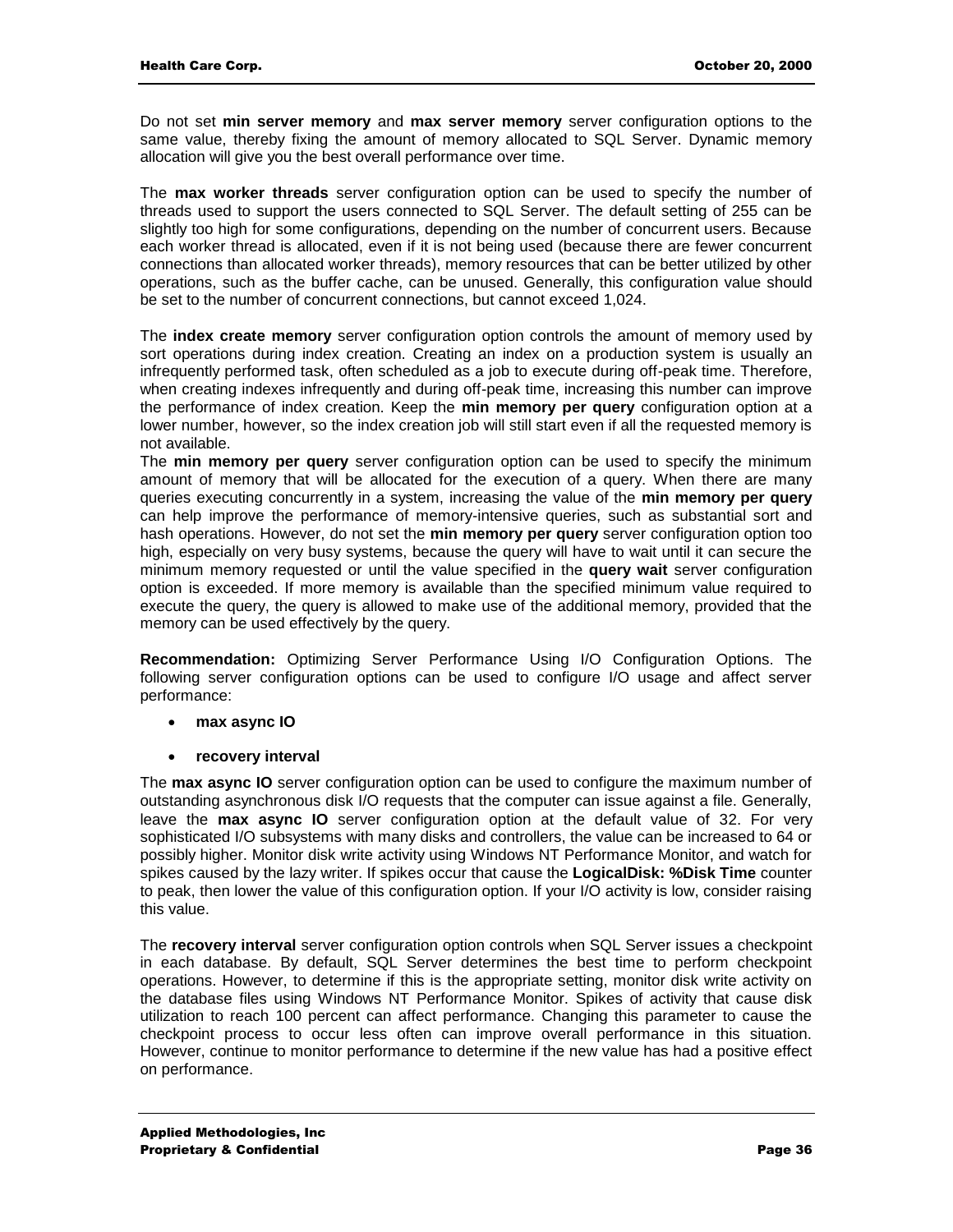**Recommendation:** Verifying the cursor types used and utilize cursor optimization options.

#### **Cursor Implementations**

SQL Server supports three cursor implementations:

#### **Transact-SQL cursors**

Are based on the DECLARE CURSOR syntax and are used mainly in Transact-SQL scripts, stored procedures, and triggers. Transact-SQL cursors are implemented on the server. Transact-SQL statements sent from the client to the server, or contained in batches, stored procedures, or triggers manage them.

#### **Application programming interface (API) server cursors**

Support the API cursor functions in OLE DB, ODBC and DB-Library. API server cursors are implemented on the server. Each time a client application calls an API cursor function, the SQL Server OLE DB provider, ODBC driver, or DB-Library dynamic-link library (DLL) transmits the request to the server for action against the API server cursor.

#### **Client cursors**

Are implemented internally by the SQL Server ODBC driver, the DB-Library DLL, and by the DLL that implements the ADO API. Client cursors are implemented by caching all the result set rows on the client. Each time a client application calls an API cursor function, the SQL Server ODBC driver, the DB-Library DLL, or the ADO DLL performs the cursor operation on the result set rows cached on the client.

Because Transact-SQL cursors and API server cursors are implemented on the server, they are referred to collectively as server cursors.

Do not mix the use of these various types of cursors. If you execute a DECLARE CURSOR and OPEN statement from an application, first set the API cursor attributes to their defaults. If you set API cursor attributes to something other than their defaults and then execute a DECLARE CURSOR and OPEN statement, you are asking SQL Server to map an API cursor over a Transact-SQL cursor. For example, do not set the ODBC attributes that call for mapping a keysetdriven cursor over a result set, and then use that statement handle to execute a DECLARE CURSOR and OPEN calling for an INSENSITIVE cursor.

A potential drawback of server cursors is that they currently do not support all Transact-SQL statements. Server cursors do not support Transact-SQL statements that generate multiple result sets; therefore, they cannot be used when the application executes a stored procedure or a batch that contain more than one SELECT statement. Server cursors also do not support SQL statements that contain the keywords COMPUTE, COMPUTE BY, FOR BROWSE, or INTO. Please refer to any of the traces in this document or reference the complete set of traces left by AMI to determine the cursor types used.

#### **Server Cursors vs. Default Result Sets**

Using a cursor is less efficient than using a default result set. In a default result set the only packet sent from the client to the server is the packet containing the statement to execute. When using a server cursor, each FETCH statement must be sent from the client to the server, where it must be parsed and compiled into an execution plan.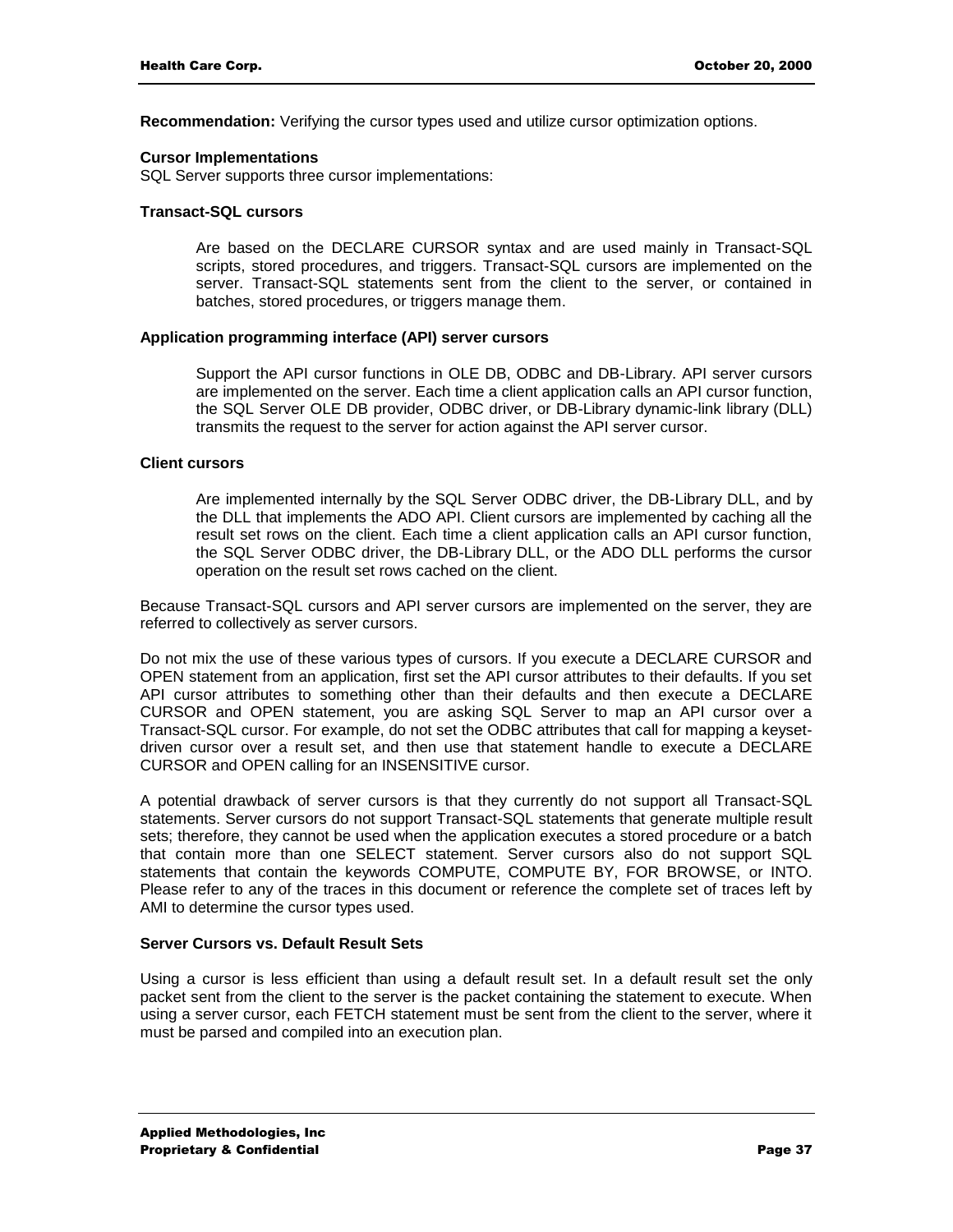If a Transact-SQL statement will return a relatively small result set that can be cached in the memory available to the client application and you know before executing the statement that you must retrieve the entire result set, use a default result set. Use server cursors only when cursor operations are required to support the functionality of the application, or when only part of the result set is likely to be retrieved.

#### **Server Cursors vs. Client Cursors**

There are several advantages to using server cursors instead of client cursors:

• Performance

If you are going to access a fraction of the data in the cursor (typical of many browsing applications), using server cursors provides optimal performance because only fetched data is sent over the network. Client cursors cache the entire result set on the client.

Additional cursor types

If the SQL Server ODBC driver used only client cursors, it could support only forward-only and static cursors. By using API server cursors the driver can also support keyset-driven and dynamic cursors. SQL Server also supports the full range of cursor concurrency attributes only through server cursors. Client cursors are limited in the functionality they support.

• More accurate positioned updates

Server cursors directly support positioned operations, such as the ODBC **SQLSetPos** function or UPDATE and DELETE statements with the WHERE CURRENT OF clause. Client cursors, on the other hand, simulate positioned cursor updates by generating a Transact-SQL searched UPDATE statement, which leads to unintended updates if more than one row matches the WHERE clause conditions of the UPDATE statement.

• Memory usage

When using server cursors, the client does not need to cache large amounts of data or maintain information about the cursor position because the server does that.

• Multiple active statements

When using server cursors, no results are left outstanding on the connection between cursor operations. This allows you to have multiple cursor-based statements active at the same time.

The operation of all server cursors, except static or insensitive cursors, depends on the schema of the underlying tables. Any schema changes to those tables after a cursor has been declared results in an error on any subsequent operation on that cursor.

#### **Cursor Programming Details**

Choosing the correct cursor options is an important part of developing a SQL Server application.

Using block cursors can reduce the number of network roundtrips between the client and SQL Server, thereby improving performance. SQL Server may implicitly convert a cursor type if you execute a Transact-SQL statement not supported by the cursor type you requested. SQL Server populates the keyset of a large keyset-driven cursor asynchronously, which shortens the time between when the cursor is opened and when you can fetch the first rows.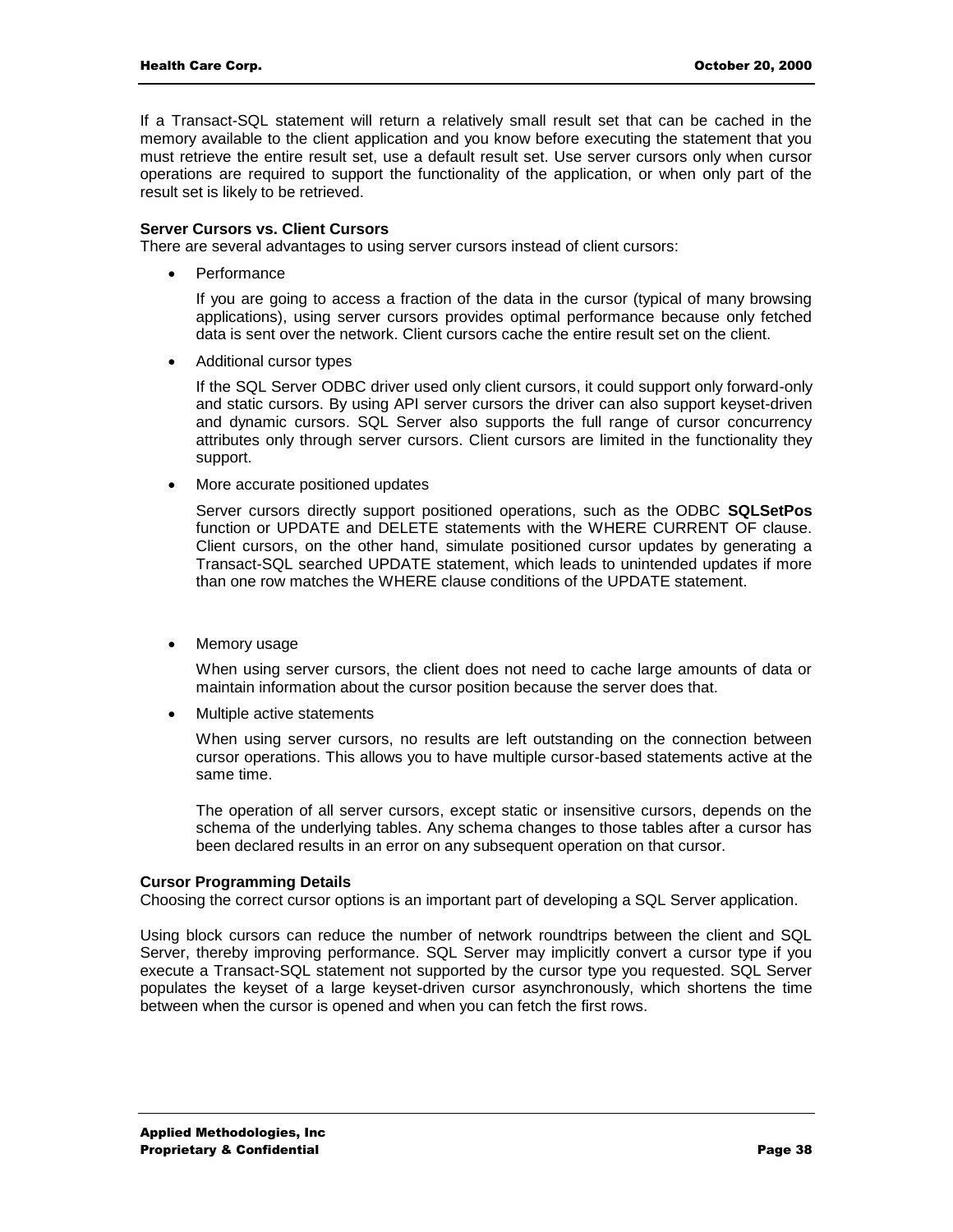#### **Fast Forward-only Cursors**

SQL Server implements a performance optimization called a fast forward-only cursor. Fast forward-only cursors are supported in two environments:

- Transact-SQL cursors can specify the FAST\_FORWARD clause on DECLARE CURSOR. This opens an optimized forward-only, read-only cursor.
- Applications using the Microsoft SQL Server ODBC driver can set the driver-specific statement attribute SQL\_SOPT\_SS\_CURSOR\_OPTIONS to SQL\_CO\_FFO or SQL\_CO\_FFO\_AF. Setting SQL\_CO\_FFO requests that the cursor be opened with the same optimizations as the FAST\_FORWARD clause on DECLARE CURSOR. SQL\_CO\_FFO\_AF request that an autofetch option also be enabled.

#### **Using the Autofetch Option**

Although some performance improvements are realized by specifying FAST\_FORWARD on DECLARE CURSOR, or by specifying SQL\_CO\_FFO in ODBC applications, the most important performance gain comes from specifying SQL\_CO\_FFO\_AF in ODBC applications to enable the autofetch option. Autofetch enables two optimizations that can significantly reduce network traffic:

- When the cursor is opened, the first row or batch of rows is automatically fetched from the cursor. This saves having to send a fetch request across the network.
- When a fetch hits the end of the cursor, the cursor is automatically closed. This saves having to send a separate close request across the network.

The most dramatic improvement is seen when processing cursors with relatively small result sets that can be cached in the memory of an application. The fast forward-only cursor with autofetch enabled represents the most efficient method of getting a result set into an ODBC application. When the autofetch option is on for a cursor containing *n* rows, an ODBC application can:

- Specify a rowset size of *n*+1.
- Allocate arrays of *n*+1 variables to hold the data from the result set columns.
- Bind the result set columns to the arrays.
- Execute the SQL statement that generates the cursor.

When the SQL Server ODBC driver executes the statement, it requests that the cursor be opened. Because autofetch is enabled, the server fetches and sends back *n* rows. The server fits as many rows as possible into each network packet returned to the client. When the server attempts to fetch the row at *n*+1 it detects the end of the cursor and automatically closes the cursor. When the application then executes **SQLCloseCursor** or **SQLFreeStmt** the ODBC driver does not have to send any close request to the server. The entire operation is done with only one packet being sent from the client to the server, and a minimal number of packets being returned from the server to the client.

#### **Implicit Conversion of Fast Forward-only Cursors**

Fast forward-only cursors are implicitly converted to other cursor types when:

- If the SELECT statement joins one or more tables with triggers to tables without triggers, the cursor is converted to a static cursor.
- If the SELECT statement references **text**, **ntext**, or **image** columns the cursor is converted to a dynamic cursor if the OLE DB Provider for SQL Server or the SQL Server ODBC driver are used.
- If a fast forward-only cursor is not read-only, it is converted to a dynamic cursor.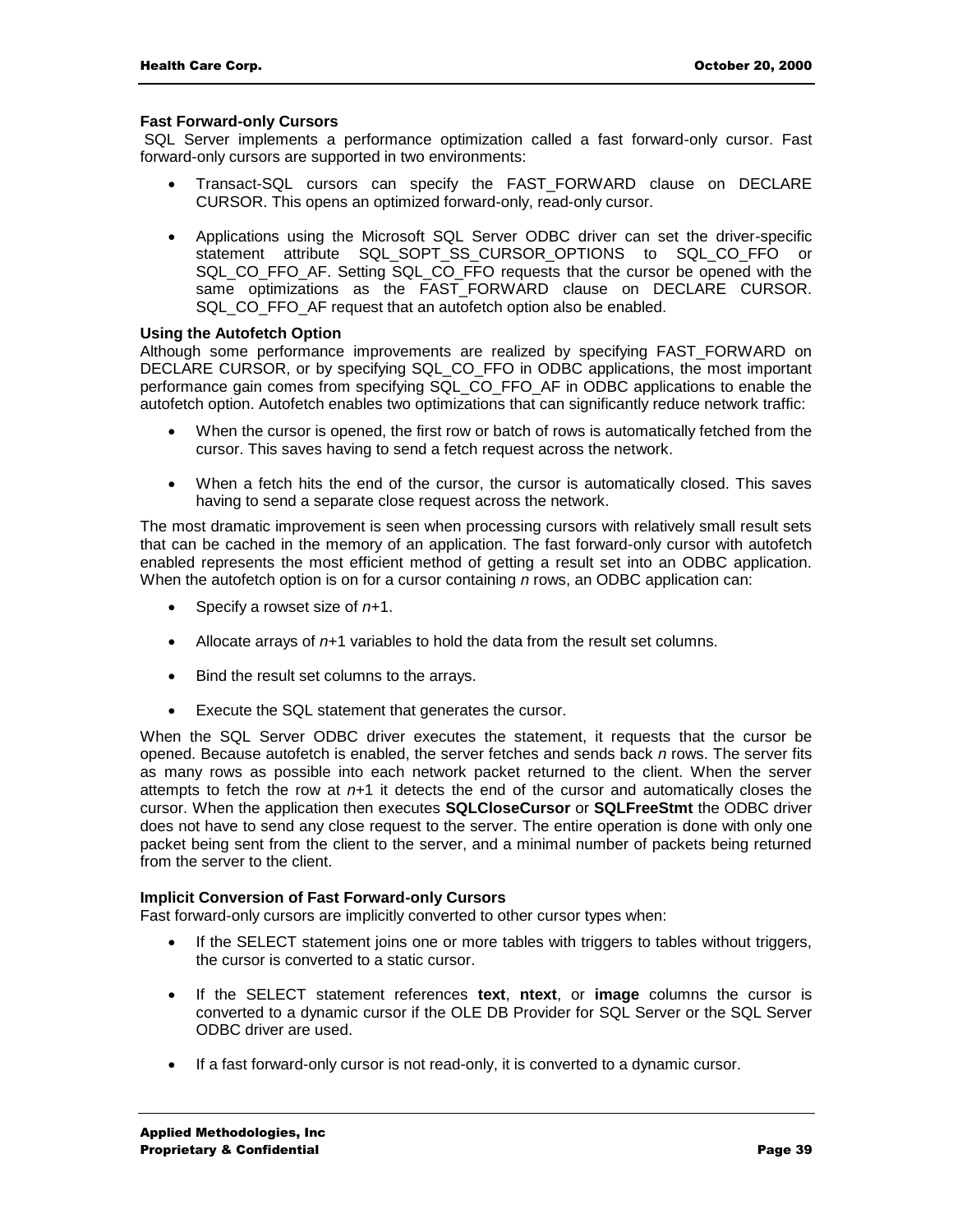• If the SELECT statement is a distributed query that references one or more remote tables on linked servers, the cursor is converted to a keyset-driven cursor

**Recommendation:** Reviewing the types of indices used and determine if the following index types can be applied to increase performance.

#### **Using Clustered Indexes**

A clustered index determines the storage order of data in a table. A clustered index is analogous to a telephone directory, which arranges data by last name. Because the clustered index dictates the physical storage order of the data in the table, a table can contain only one clustered index. However, the index can comprise multiple columns (a composite index), like the way a telephone directory is organized by last name and first name.

A clustered index is particularly efficient on columns often searched for ranges of values. Once the row with the first value is found using the clustered index, rows with subsequent indexed values are guaranteed to be physically adjacent. For example, if an application frequently executes a query to retrieve records between date ranges, a clustered index can quickly locate the row containing the beginning date, and then retrieve all adjacent rows in the table until the last date is reached. This can help increase the performance of this type of query. Also, if there is a column(s), which is used frequently to sort the data retrieved from a table, it can be advantageous to cluster (physically sort) the table on that column(s) to save the cost of a sort each time the column(s) is queried.

Clustered indexes are also efficient for finding a specific row when the indexed value is unique. For example, the fastest way to find a particular employee using the unique employee ID column **emp\_id** would be to create a clustered index or PRIMARY KEY constraint on the **emp\_id** column.

#### **Using Nonclustered Indexes**

A nonclustered index is analogous to an index in a textbook. The data is stored in one place, the index in another, with pointers to the storage location of the data. The items in the index are stored in the order of the index key values, but the information in the table is stored in a different order (which can be dictated by a clustered index). If no clustered index is created on the table, the rows are not guaranteed to be in any particular order.

Similar to the way you use an index in a book, SQL Server searches for a data value by searching the nonclustered index to find the location of the data value in the table and then retrieves the data directly from that location. This makes nonclustered indexes the optimal choice for exact match queries because the index will contain entries describing the exact location in the table of the data values being searched for in the queries. If the underlying table is sorted using a clustered index, the location is the clustering key value; otherwise, the location is the row ID (RID) comprised of the file number, page number, and slot number of the row. For example, to search for an employee ID (**emp\_id**) in a table that has a nonclustered index on the **emp\_id** column, SQL Server looks through the index to find an entry that lists the exact page and row in the table where the matching **emp\_id** can be found, and then goes directly to that page and row.

#### **Using Unique Indexes**

A unique index ensures that the indexed column contains no duplicate values. In the case of multicolumn unique indexes, the index ensures that each combination of values in the indexed column is unique. For example, if a unique index **full\_name** is created on a combination of **last name, first name**, and **middle initial** columns, no two people could have the same full name in the table.

Both clustered and nonclustered indexes can be unique. Therefore, provided that the data in the column is unique, you can create both a unique, clustered index and multiple unique, nonclustered indexes on the same table.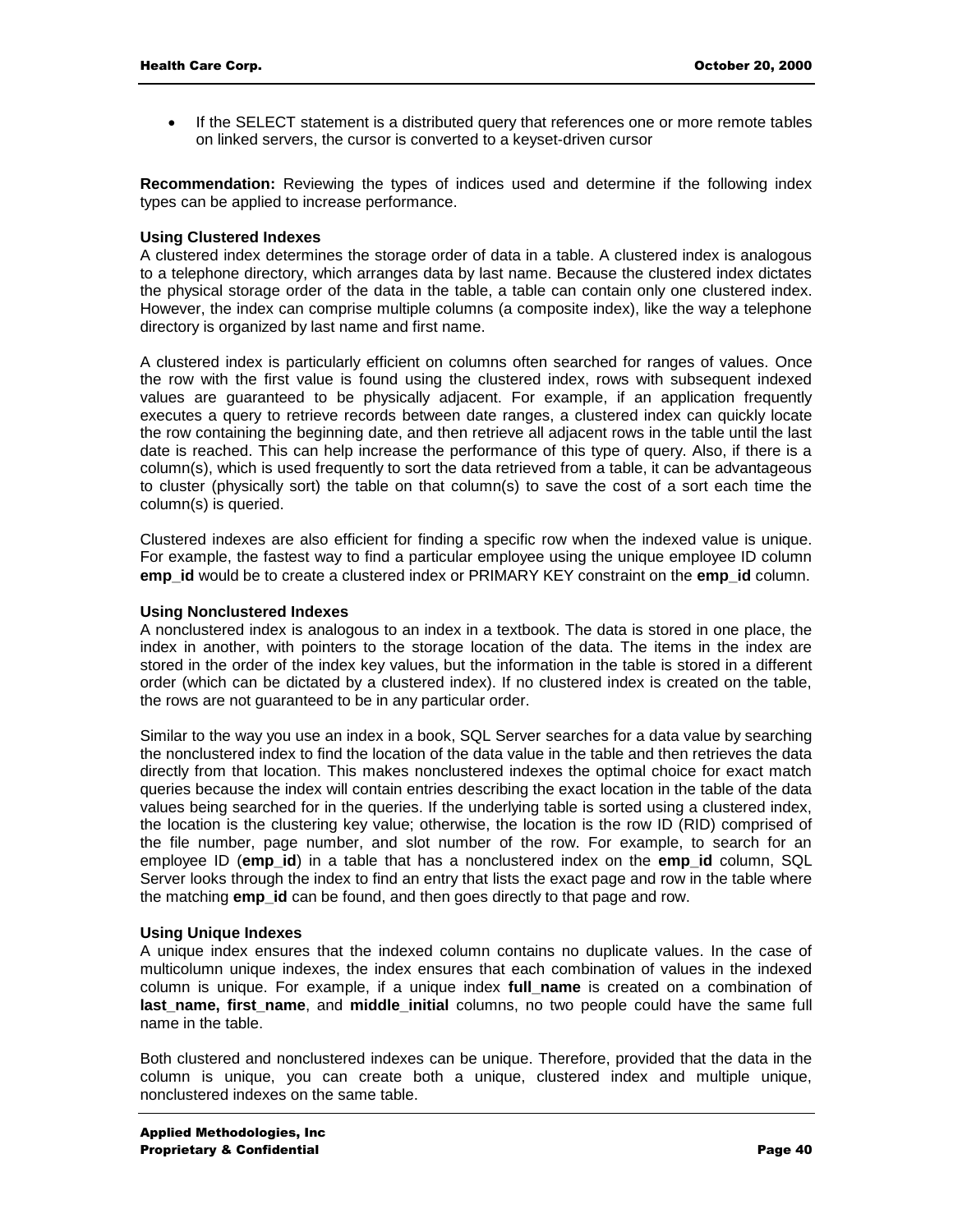If the columns in a WHERE clause use the equals operator  $(=)$  with leading columns in the index, the query optimizer uses the unique index to process the query. This is because few rows will fit the query, so using the index has a minimal fixed cost. For example, if the query searched for the **last name** and **first name** columns, the **full name** index would be used even though the **middle\_initial** column is not specified.

#### **Considerations**

Specifying a unique index makes sense only when uniqueness is a characteristic of the data itself. If uniqueness must be enforced to ensure data integrity, create a UNIQUE or PRIMARY KEY constraint on the column rather than a unique index. For example, if you plan to query frequently on the Social Security number (**ssn**) column in the employee table (where the primary key is **emp id**), and you want to ensure that Social Security numbers are unique, create a unique constraint on **ssn**. If the user enters the same Social Security number for more than one employee, an error is displayed.

#### **Fill Factor**

When you create a clustered index, the data in the table is stored in the data pages of the database according to the order of the values in the indexed columns. When new rows of data are inserted into the table or the values in the indexed columns are changed, Microsoft® SQL Server™ may have to reorganize the storage of the data in the table to make room for the new row and maintain the ordered storage of the data. This also applies to nonclustered indexes; when data is added or changed, SQL Server may have to reorganize the storage of the data in the nonclustered index pages.

When adding a new row to a full index page, SQL Server will move approximately half the rows to a new page to make room for the new row, a reorganization known as a page split. This can impair performance and fragment the storage of the data in a table.

When creating an index, you can specify a fill factor to leave extra gaps and reserve a percentage of free space on each leaf level page of the index to accommodate future expansion in the storage of the table's data and reduce the potential for page splits. The fill factor value is a percentage from 0 to 100 that specifies how much to fill the data pages after the index is created. A value of 100 means the pages will be full and will take the least amount of storage space. This setting should be used only when there will be no changes to the data, for example, on a readonly table. A lower value leaves more empty space on the data pages, which reduces the need to split data pages as indexes grow but requires more storage space. This setting is more appropriate when there will be changes to the data in the table.

The fill factor option is provided for fine-tuning performance. However, the server-wide default fill factor, specified using the sp configure system stored procedure, is the best choice in the majority of situations.

**Note** Even for a heavy INSERT/UPDATE oriented application, the number of database reads typically outnumber database writes by a factor of 5 to 10. Therefore, specifying a fill factor other than the default can degrade database read performance by an amount inversely proportional to the fill factor setting. For example, a fill factor value of 50 percent can cause database read performance to degrade by two times.

### Network Analysis

The Network aspect of this analysis included reviewing the major components that link the other systems components together. This includes all of the routers and switches in the path between a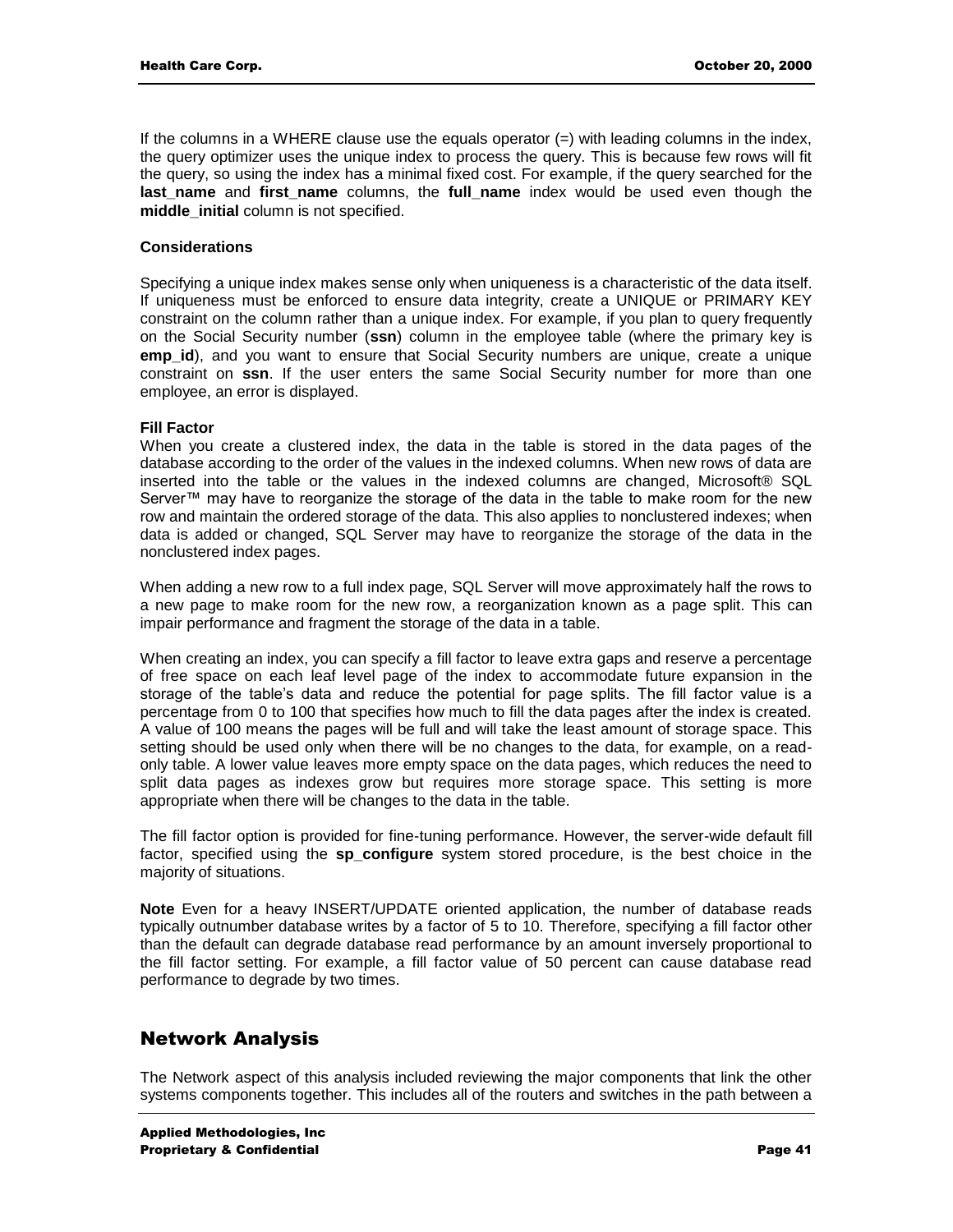Thin Client, Terminal and SQL server. Please refer to the diagram in the Professional Sumary section for a basic review of the network

The network as a whole is the most efficient of the components analyzed. The current network infrastructure provides ample bandwidth for the home office and server segments and well for the remote offices. The Virtual LANs(Vlan) used to support the core of the network and the Terminal/SQL servers are handling and processing the traffic adequately.

The Vlan 14 segment (SQL/Terminal Server segment) average around 50% utilization with peaks up to 100%. However this is only looking at a 100mbs at a time on a segment that technically has 3.2 gigabytes allocated to it. The utilization on VLAN 10 (core segment) segment is much lower around 20%.

For the most part the payload to overhead distribution for SQL TDS packets is very efficient. The following pie chart depicts the percentage distribution from a large query.



The majority of the traffic analyzed was on Vlan 14 so our focus will start hear

Excessive amounts of Window Zero were observed during the analysis. All of the Terminal Servers were advertising that their receive window is zero and sending it to the SQL servers. This activity is the result of the Terminal Servers becoming over burdened with data traffic. It was noted that the network interfaces on the Terminal Servers and SQL serves average from 1-2Mbs per second and have peaked as high as 8Mbs per second. Since these interfaces are running at 100mbs and operating in full duplex mode this is not an issue. The issue is further up the packet processing level particularly the IP stack.

The Terminal Server had a TCP receive window size of 8k. The receive window is a flow control mechanism for TCP to use to prevent it from getting overrun with data streams. Since TCP works with streams of data instead of fixed blocks like UDP, a flow control mechanism is needed. When a workstation or server is receiving a stream of data from another peer it will start to fill it's receive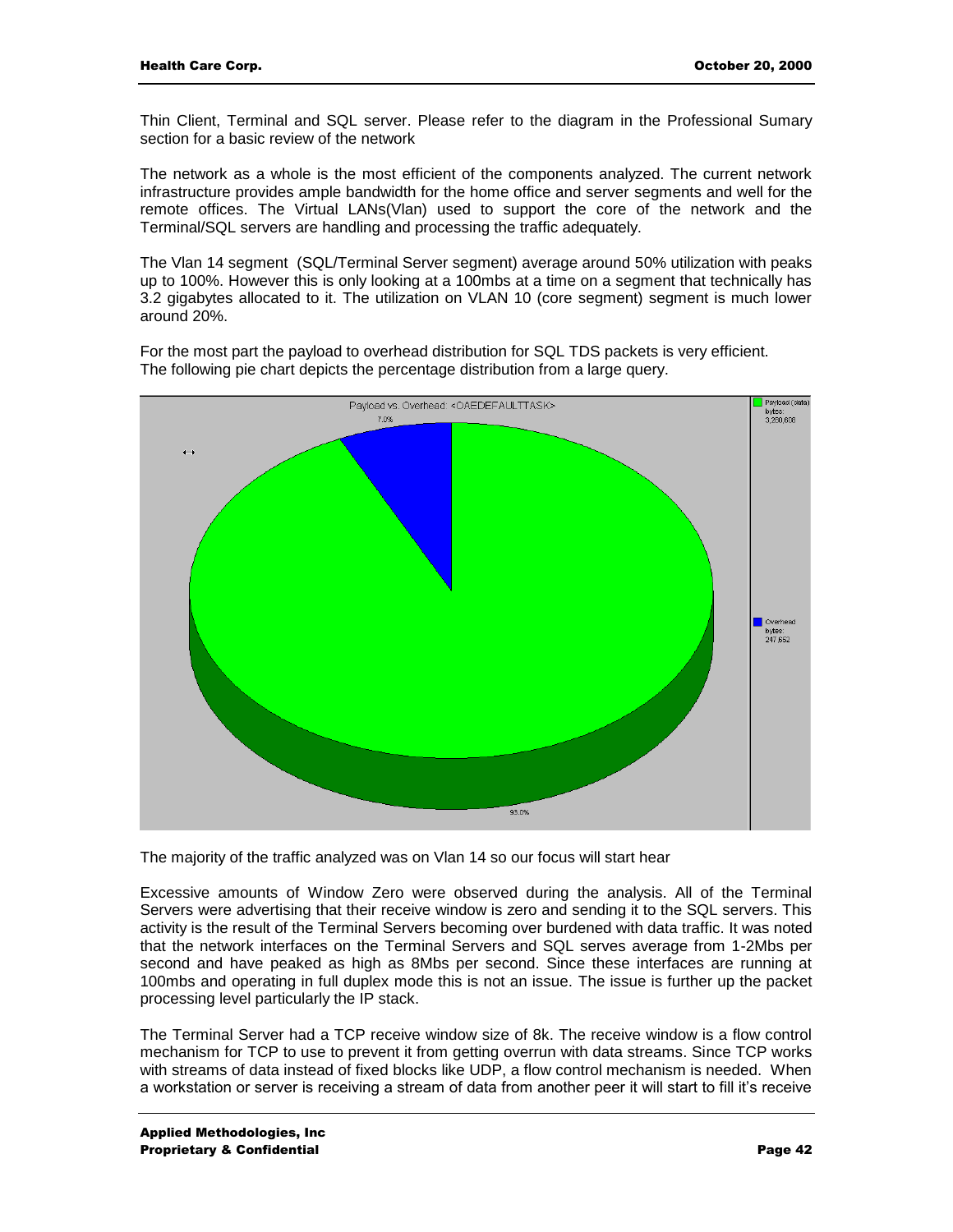buffer. When that station sends an acknowledgment it will advertise how many bytes are left in the buffer, thus prompting the peer to continue to transmit. Usually the buffer will reset after a few packets and will not decrement too much. If the peer however, receives an acknowledgment packet with a window size of zero the peer will stop transmitting to that station until it receives an acknowledgment with a higher window size value. The result of this happening too often may cause unnecessary CPU utilization for the processing in the IP stack that may degrade the overall CPU performance of the server.

Another problem is that upper layer protocols for that TCP session may time out before the peer receives an acknowledgment packet with a new window size. The time-out may cause an entire packet to be re-transmitted thus increasing the number of packets on the network

Following is an excerpt of a packet trace during this activity between Terminal Servers 8 and 2 and SQL servers SBDBMS 2 and 3.

**46:27.652 129.1.14.17 129.1.14.32 TCP S=4253 D=1433 ACK=396104054 WIN=0 46:27.941 129.1.14.10 129.1.14.31 TCP S=1841 D=1433 ACK=396473269 WIN=0 46:27.941 129.1.14.17 129.1.14.32 TCP S=4253 D=1433 ACK=396104054 WIN=0333**

That is exactly what was happening on the Vlan 14 segment. All of the Terminal Servers were sending Zero Window packets to the SQL servers because the sheer volume of SQL and NetBIOS transactions were over running the IP stack. The SQL servers were also resending packets because of time-outs. A significant amount of retransmissions were also noted on this segment. The Zero Windows were noted in the other direction as well, that is the SQL servers were advertising them, but it was not nearly prevalent.

The Window size on the Terminal and SQL servers were set to the Windows NT default of 8k.

#### **Recommendation: Increase the Window size to 32k on all servers**

A change was made to all of the servers during the analysis period and the Window size was changed to 32k. Further analysis showed that this activity has significantly decreased. Whether this change showed any indicated performance improvement to the system as a whole is pending.

The presence of encapsulated NetBIOS on this segment was noted. NetBIOS is an older protocol and is considered in legacy status. This protocol was used for simple peer-to-peer file sharing between several computers on a non-routed network. Windows NT still supports this protocol in all of its versions. NetBIOS has no logical network layer addressing so it cannot be routed only bridged. For Microsoft to get around this it encapsulated the NetBIOS packet in a TCP/IP packet. The encapsulated NetBIOS packet can now traverse networks and is no longer limited to one broadcast domain. The encapsulation does add packet-processing overhead for the workstation or server's protocol stack and can result in additional CPU cycles to perform this operation. In addition the payload to overhead distribution in each packet is inefficient. In HEALTH CARE CO.'s case the NetBIOS traffic is only used on Vlan 14 and thus may not need to be encapsulated and with the volume of activity may mitigate some CPU overhead on the servers.

The Pathways applications use this protocol for some of its functions and these details will be explained in the Pathways Analysis section of this report.

The ratio of NetBIOS packets to SQL Server TDS packets on Vlan 14 is 75% to 25%.

**Recommendation:** Employ native Net BIOS protocol on all of the servers on Vlan 14 to further increase protocol efficiency and reduce protocol stack CPU processing.

*Keep in mind that if the IT staff uses the Encapsulated NetBIOS to administer and transfer files between servers outside of Vlan 14 then this option may not be a viable one.*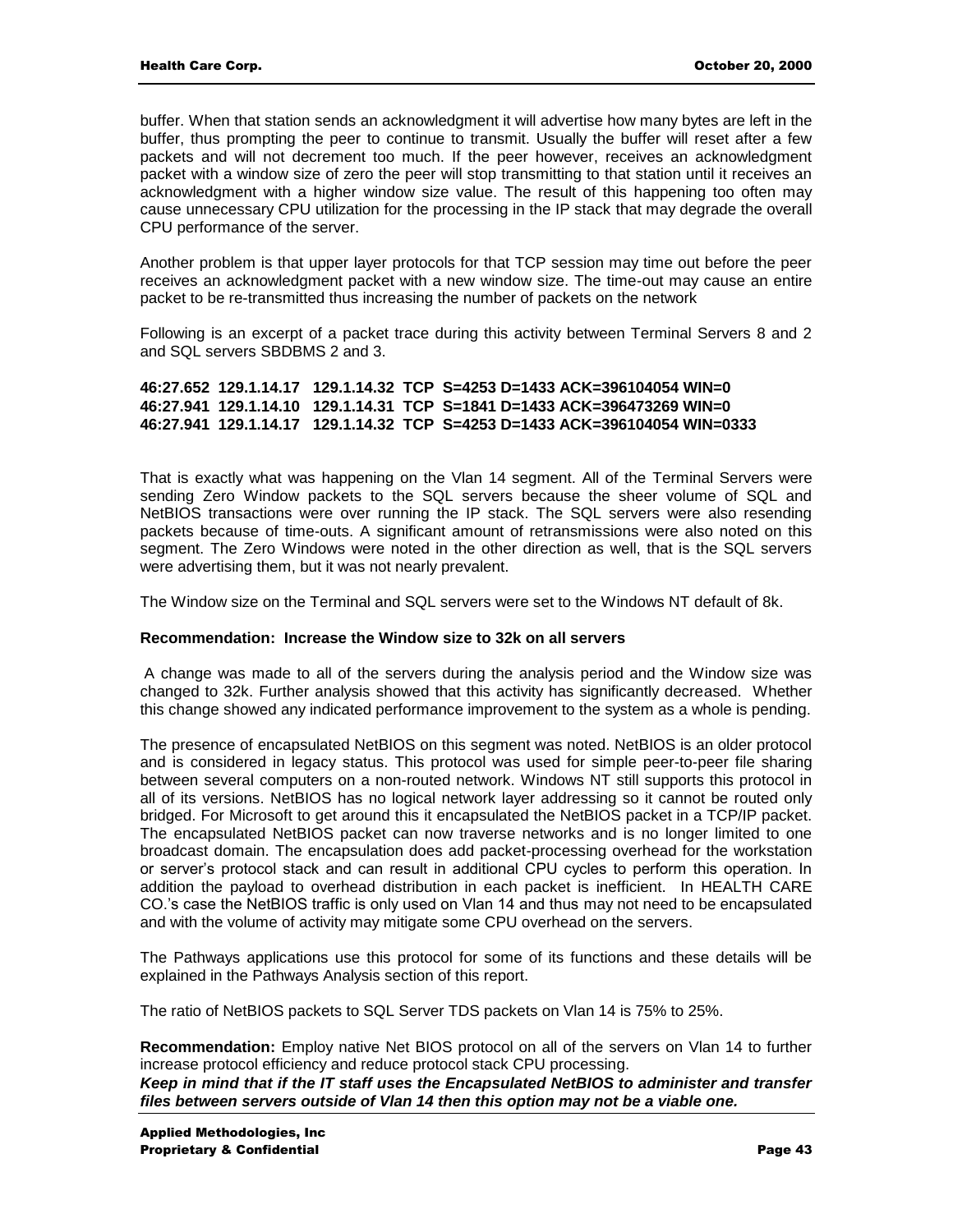As stated in the executive summary the efficient use of sliding window operation was observed and is mostly used for SQL Server packets data resulting from queries originated form the Terminal Servers.

The following trace is an excerpt of what was observed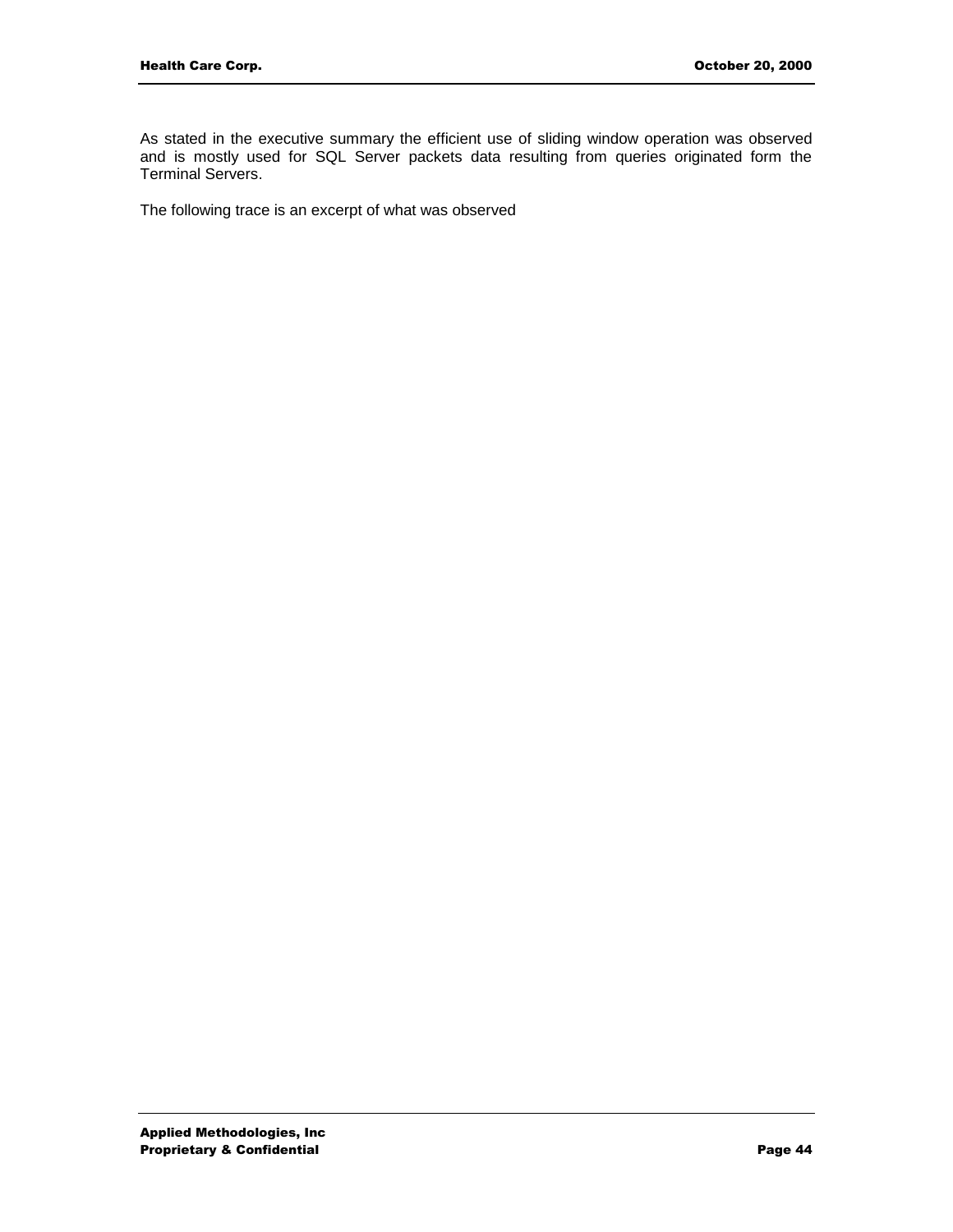Frame# LEN Time

 **23 126 17:29:38.506374 129.1.14.245 sbdbms3.healthcarei ETHER 00-80-5F-BD-B7-CA -> sbdbms3.healthcarei Proto=IP IP 129.1.14.245 -> sbdbms3.healthcarei Id=1120 TCP t1090 -> t1433 Flags=.AP... Seq=0012881451 Ack=0150593358 TDS RmtProcCall 24 1518 17:29:38.511776 sbdbms3.healthcarei 129.1.14.245 ETHER sbdbms3.healthcare00-80-5F-BD-B7-CA -> 00-80-5F-BD-B7-CA Proto=IP IP sbdbms3.healthcarei -> 129.1.14.245 Id=3d71 TCP t1433 -> t1090 Flags=.A.... Seq=0150593358 Ack=0012881519 25 1518 17:29:38.511899 sbdbms3.healthcarei 129.1.14.245 ETHER sbdbms3.healthcare00-80-5F-BD-B7-CA -> 00-80-5F-BD-B7-CA Proto=IP IP sbdbms3.healthcarei -> 129.1.14.245 Id=3e71 TCP t1433 -> t1090 Flags=.A.... Seq=0150594818 Ack=0012881519 26 1234 17:29:38.512017 sbdbms3.healthcarei 129.1.14.245 ETHER sbdbms3.healthcare00-80-5F-BD-B7-CA -> 00-80-5F-BD-B7-CA Proto=IP IP sbdbms3.healthcarei -> 129.1.14.245 Id=3f71 TCP t1433 -> t1090 Flags=.AP... Seq=0150596278 Ack=0012881519 27 1518 17:29:38.513459 sbdbms3.healthcarei 129.1.14.245 ETHER sbdbms3.healthcare00-80-5F-BD-B7-CA -> 00-80-5F-BD-B7-CA Proto=IP IP sbdbms3.healthcarei -> 129.1.14.245 Id=4171 TCP t1433 -> t1090 Flags=.A.... Seq=0150597454 Ack=0012881519 28 1518 17:29:38.513582 sbdbms3.healthcarei 129.1.14.245 ETHER sbdbms3.healthcare00-80-5F-BD-B7-CA -> 00-80-5F-BD-B7-CA Proto=IP IP sbdbms3.healthcarei -> 129.1.14.245 Id=4271 TCP t1433 -> t1090 Flags=.A.... Seq=0150598914 Ack=0012881519 29 1234 17:29:38.513700 sbdbms3.healthcarei 129.1.14.245 ETHER sbdbms3.healthcare00-80-5F-BD-B7-CA -> 00-80-5F-BD-B7-CA Proto=IP IP sbdbms3.healthcarei -> 129.1.14.245 Id=4371 TCP t1433 -> t1090 Flags=.AP... Seq=0150600374 Ack=0012881519 30 64 17:29:38.518848 129.1.14.245 sbdbms3.healthcarei ETHER 00-80-5F-BD-B7-CA -> sbdbms3.healthcarei Proto=IP IP 129.1.14.245 -> sbdbms3.healthcarei Id=1220 TCP t1090 -> t1433 Flags=.A.... Ack=0150596278 31 64 17:29:38.518946 129.1.14.245 sbdbms3.healthcarei ETHER 00-80-5F-BD-B7-CA -> sbdbms3.healthcarei Proto=IP IP 129.1.14.245 -> sbdbms3.healthcarei Id=1320 TCP t1090 -> t1433 Flags=.A.... Ack=0150598914 32 64 17:29:38.519045 129.1.14.245 sbdbms3.healthcarei ETHER 00-80-5F-BD-B7-CA -> sbdbms3.healthcarei Proto=IP IP 129.1.14.245 -> sbdbms3.healthcarei Id=1420 TCP t1090 -> t1433 Flags=.A.... Ack=0150601550 33 1518 17:29:38.519894 sbdbms3.healthcarei 129.1.14.245 ETHER sbdbms3.healthcare00-80-5F-BD-B7-CA -> 00-80-5F-BD-B7-CA Proto=IP IP sbdbms3.healthcarei -> 129.1.14.245 Id=4971 TCP t1433 -> t1090 Flags=.A.... Seq=0150601550 Ack=0012881519 34 175 17:29:38.520012 sbdbms3.healthcarei 129.1.14.245 ETHER sbdbms3.healthcare00-80-5F-BD-B7-CA -> 00-80-5F-BD-B7-CA Proto=IP IP sbdbms3.healthcarei -> 129.1.14.245 Id=4a71 TCP t1433 -> t1090 Flags=.AP... Seq=0150603010 Ack=0012881519**  35 64 17:29:38.521317 129.1.14.245 sbdbms3.healthcarei ETHER 00-80-5F-BD-B7-CA -> sbdbms3.healthcarei<br>129.1.14.245 -> sbdbms3.healthcarei Id=1520 TCP t1090 -> t1433 Flags=.A.... Ack=0150603127 t1090 -> t1433 Flags=.A.... Ack=0150603127  **36 126 17:29:38.600033 129.1.14.245 sbdbms3.healthcarei ETHER 00-80-5F-BD-B7-CA -> sbdbms3.healthcarei Proto=IP IP 129.1.14.245 -> sbdbms3.healthcarei Id=1620 TCP t1090 -> t1433 Flags=.AP... Seq=0012881519 Ack=0150603127 TDS RmtProcCall 37 1518 17:29:38.604769 sbdbms3.healthcarei 129.1.14.245 ETHER sbdbms3.healthcare00-80-5F-BD-B7-CA -> 00-80-5F-BD-B7-CA Proto=IP IP sbdbms3.healthcarei -> 129.1.14.245 Id=7071 TCP t1433 -> t1090 Flags=.A.... Seq=0150603127 Ack=0012881587 38 1518 17:29:38.604892 sbdbms3.healthcarei 129.1.14.245 ETHER sbdbms3.healthcare00-80-5F-BD-B7-CA -> 00-80-5F-BD-B7-CA Proto=IP IP sbdbms3.healthcarei -> 129.1.14.245 Id=7171 TCP t1433 -> t1090 Flags=.A.... Seq=0150604587 Ack=0012881587 39 1234 17:29:38.605010 sbdbms3.healthcarei 129.1.14.245 ETHER sbdbms3.healthcare00-80-5F-BD-B7-CA -> 00-80-5F-BD-B7-CA Proto=IP IP sbdbms3.healthcarei -> 129.1.14.245 Id=7271 TCP t1433 -> t1090 Flags=.AP... Seq=0150606047 Ack=0012881587 40 1518 17:29:38.606350 sbdbms3.healthcarei 129.1.14.245 ETHER sbdbms3.healthcare00-80-5F-BD-B7-CA -> 00-80-5F-BD-B7-CA Proto=IP IP sbdbms3.healthcarei -> 129.1.14.245 Id=7371 TCP t1433 -> t1090 Flags=.A.... Seq=0150607223 Ack=0012881587 41 1518 17:29:38.606474 sbdbms3.healthcarei 129.1.14.245 ETHER sbdbms3.healthcare00-80-5F-BD-B7-CA -> 00-80-5F-BD-B7-CA Proto=IP IP sbdbms3.healthcarei -> 129.1.14.245 Id=7471 TCP t1433 -> t1090 Flags=.A.... Seq=0150608683 Ack=0012881587 42 1234 17:29:38.606591 sbdbms3.healthcarei 129.1.14.245 ETHER sbdbms3.healthcare00-80-5F-BD-B7-CA -> 00-80-5F-BD-B7-CA Proto=IP IP sbdbms3.healthcarei -> 129.1.14.245 Id=7571 TCP t1433 -> t1090 Flags=.AP... Seq=0150610143 Ack=0012881587 43 64 17:29:38.611917 129.1.14.245 sbdbms3.healthcarei ETHER 00-80-5F-BD-B7-CA -> sbdbms3.healthcarei Proto=IP IP 129.1.14.245 -> sbdbms3.healthcarei Id=1720 TCP t1090 -> t1433 Flags=.A.... Ack=0150606047**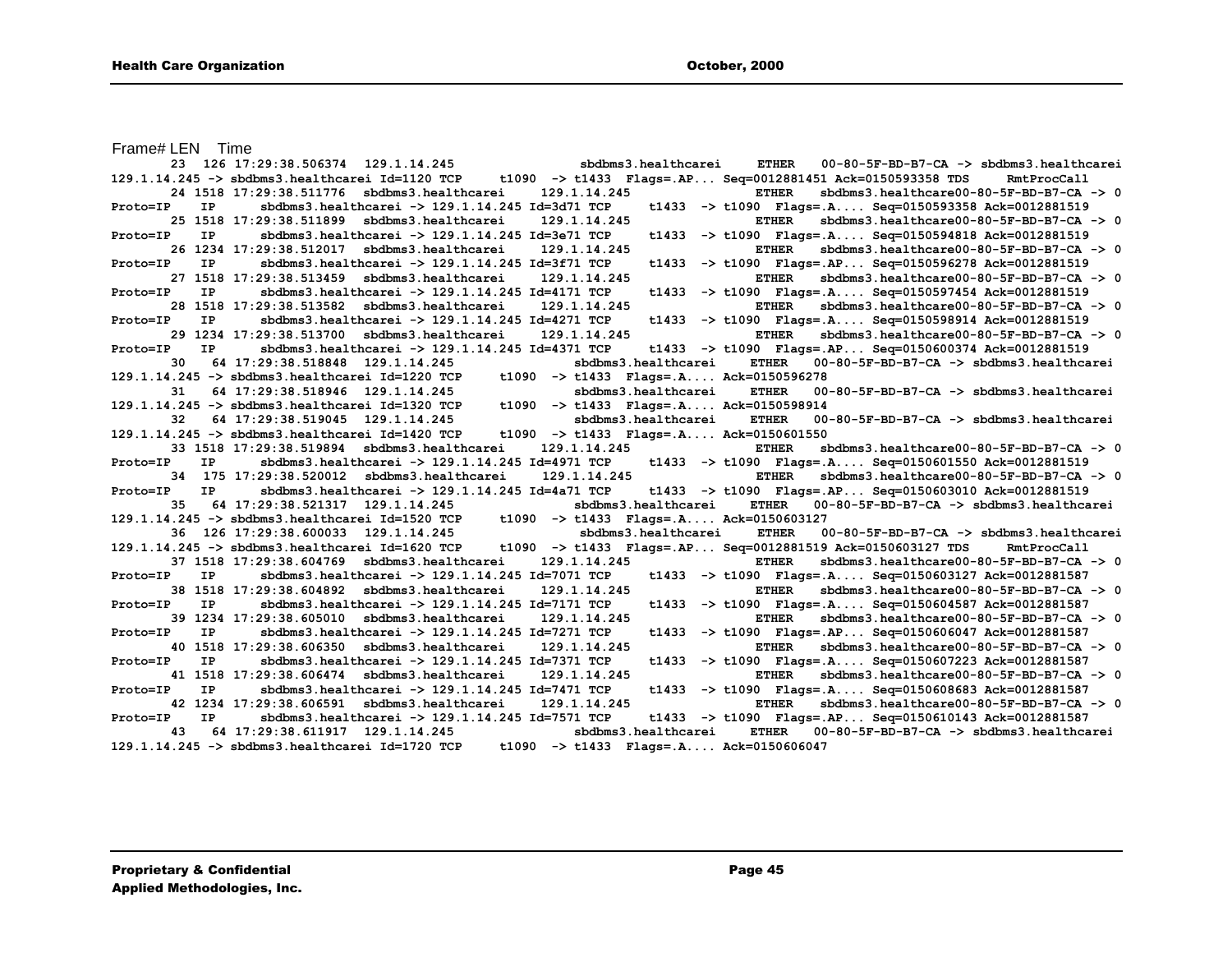As you can see there are 6 packets sent from the SQL server all sized at 1518 bytes carrying a full payload of data before an acknowledgment is sent. This is an extremely efficient operation. This behavior is exceptional and shows that the network and the protocol stack on the servers are handling the data accordingly. It is ironic to note that in lieu of this preferred behavior the volume of such packets caused the Terminal Servers to choke resulting in the Zero Window issue.

After careful inspection of the routers in the home office and branch locations a slight discrepancy was noted as to the configuration of the Frame-Relay encapsulation. On the Home office routers the Frame-Relay encapsulation is set to IETF RFC 1490 and the remote office router is set to Cisco. The use of mismatched encapsulations is not a major issue for the CSU/DSU is processing both types. IETF RFC 1490 is a standard for multi-protocol over Frame-Relay. Since HEALTH CARE CO. is only using IP then IETF is not necessary. Cisco is the default encapsulation. Use the Cisco mode when connecting two Cisco devices and use the IETF mode when connecting your Cisco router to a non-Cisco router using Frame-Relay.

**Recommendation:** HEALTH CARE CO. should consult with their Frame-Relay provider to verify what encapsulation they are using and set both the Home office and remote routers accordingly.

IPX Type 20 propagation capability was noted on the LAN interfaces only for routers LAKESNY1 and 5.

NetBIOS over IPX uses Type 20 propagation broadcast packets that reach all networks to get information about the named nodes on the network. NetBIOS uses a broadcast mechanism to get this information, because it does not implement a network layer. Routers normally block all broadcast requests. By enabling Type 20 packet propagation, IPX interfaces on the router may accept and forward Type 20 packets.

When an interface configured for Type 20 propagation receives a Type 20 packet, Cisco IOS software processes the packet according to Novell specifications. Cisco IOS software propagates the packet to the next interface. The Type 20 packet can be propagated for up to eight hop counts.

Before forwarding (flooding) the packets, the router performs loop detection as described by the IPX router specification.

You can configure the Cisco IOS software to apply extra checks to Type 20 propagation packets above and beyond the loop detection described in the IPX specification. These checks are the same ones that are applied to help all-nets broadcast packets. They can limit unnecessary duplication of Type 20 broadcast packets. The extra helper checks are as follows:

- Accept Type 20 propagation packets only on the primary network, which is the network that is the primary path back to the source network.
- Forward Type 20 propagation packets only via networks that do not lead back to the source network.

Although this extra checking increases the robustness of Type 20 propagation packet handling by decreasing the amount of unnecessary packet replication, it has the following two side effects:

- If Type 20 packet propagation is not configured on all interfaces, these packets might be blocked when the primary interface changes.
- It might be impossible to configure an arbitrary, manual spanning tree for Type 20 packet propagation.

**Recommendation:** Remove the IPX type 20 if there is no longer a dependency for this feature across router segments.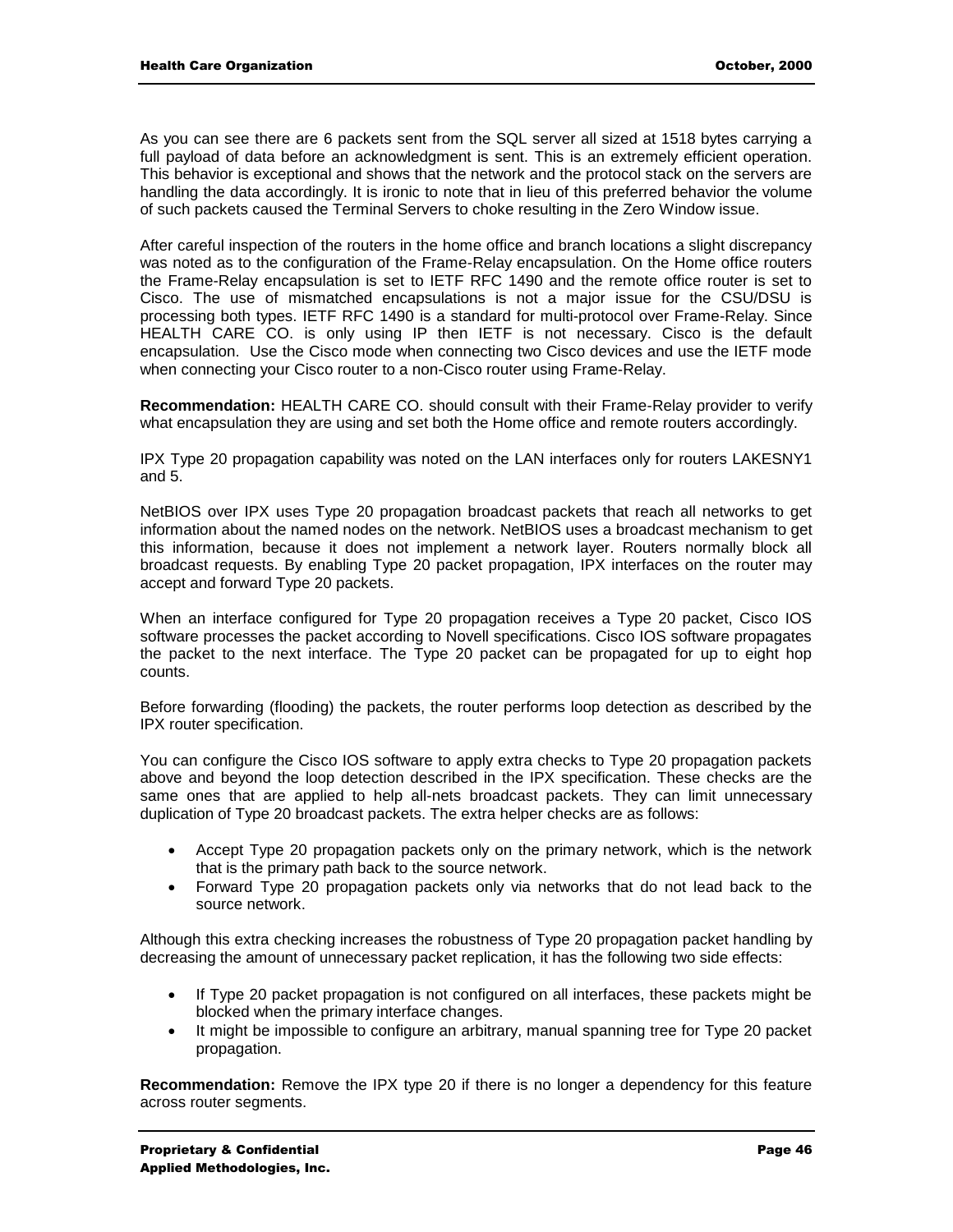The Frame-Relay links to the branch offices operational performance is exceptional. The packet flow is mostly between Thin Client and Terminal Servers. The behavior of this flow is different from that noted on the VLAN 10 and 14 segments. The packet flow observed on the Frame-Relay links is based on a chatty ping-pong type of flow using small packets sizes averaging 64 bytes and maximums up to 250 bytes at times. This ping-pong behavior is acceptable for the traffic type is derived from keyboard and mouse movement plus screens of information from the Terminal Servers being sent to the Thin Client. This type of traffic is considered chatty but since there is no volume of data sent at any one time ever sent to a Thin Client but small streams of data this is acceptable and works well on low speed WAN links. Below is an excerpt from a trace that shows the typical type of Thin Client packet flow:

| Frm#           | <i><b>Len</b></i> | <i>Source</i> | Destination |  |                                                                        |
|----------------|-------------------|---------------|-------------|--|------------------------------------------------------------------------|
| $3^{\circ}$    | 67                | 172.27.239.10 |             |  | 129.1.14.19 t1201 -> t1494 Flags=.AP Seg=0082670452 Ack=0161442956     |
| $\overline{4}$ | 103               | 129.1.14.19   |             |  | 172.27.239.10 t1494 -> t1201 Flags=.AP Seg=0161442956 Ack=0082670461   |
| $5 -$          | 67                | 172.27.239.10 |             |  | 129.1.14.19 t1201 -> t1494 Flags=.AP Seg=0082670461 Ack=0161443001     |
| 6              | 498               | 129.1.14.19   |             |  | $172.27.239.10$ t1494 -> t1201 Flags=.AP Seg=0161443001 Ack=0082670470 |
| $7^{\circ}$    | 67                | 172.27.239.10 |             |  | $129.1.14.19$ t1201 -> t1494 Flags=.AP Seq=0082670470 Ack=0161443441   |

For specific charts outlining the utilization of the network segments, WAN circuits, protocol distribution and device statistics please see Appendix III Network Statistics and Graphs.

# Thin Client Analysis

The Thin Clients operate in a consistent manner and there were no immediate issues uncovered in their operation. The performance and network analysis shows currently this component is operating efficiently.

The Thin Clients are manufactured from View Point Technologies. The model mostly deployed in the field is the TC200 Boundless. This unit provides a 486 processor running at 66Mhz and has 8mbs of RAM. There is also no hard disk is installed. This is acceptable for no Windows operating system is loaded locally. The Thin Client can use dial up PPP or TCP/IP to connect to a server. The Thin Client connects to the Terminal Server over the WAN using TCP/IP and sending data on the TCP ports of 1207 for ICA mouse and keyboard input and 1494 as the Terminal Server receiving port.

There were no significant trends noticed. However, during the isolated Terminal Server testing the Thin Client did outperform a Fat Client on some occasions. This suggests that the Thin Clients are not to be considered a bottleneck point at all in the transaction path due to their light processing overhead since only screen and keyboard/mouse data are sent and received from the units.

**Recommendation:** If performance begins to suffer even more and by protocol analysis HEALTH CARE CO. observers the 1K windows zeroing out, adjust the window to 8k.

**Recommendation:** If the Frame-Relay link becomes congested try utilizing the TCP Slow Start option to enhance performance. Use this option only if the Thin Client is timing out due to heavy traffic volumes and congestion on its Fame-Relay link

To avoid congestion, the TCP standard now recommends using two techniques: **slaw-start** and **multiplicative decrease**. They are related and can be implemented easily. Each TCP connection must remember the size of the receiver's window. To control congestion TCP maintains a second limit called the congestion window limit or congestion window. In the steady state on a noncongested connection, the congestion window is the same size as the receiver's window.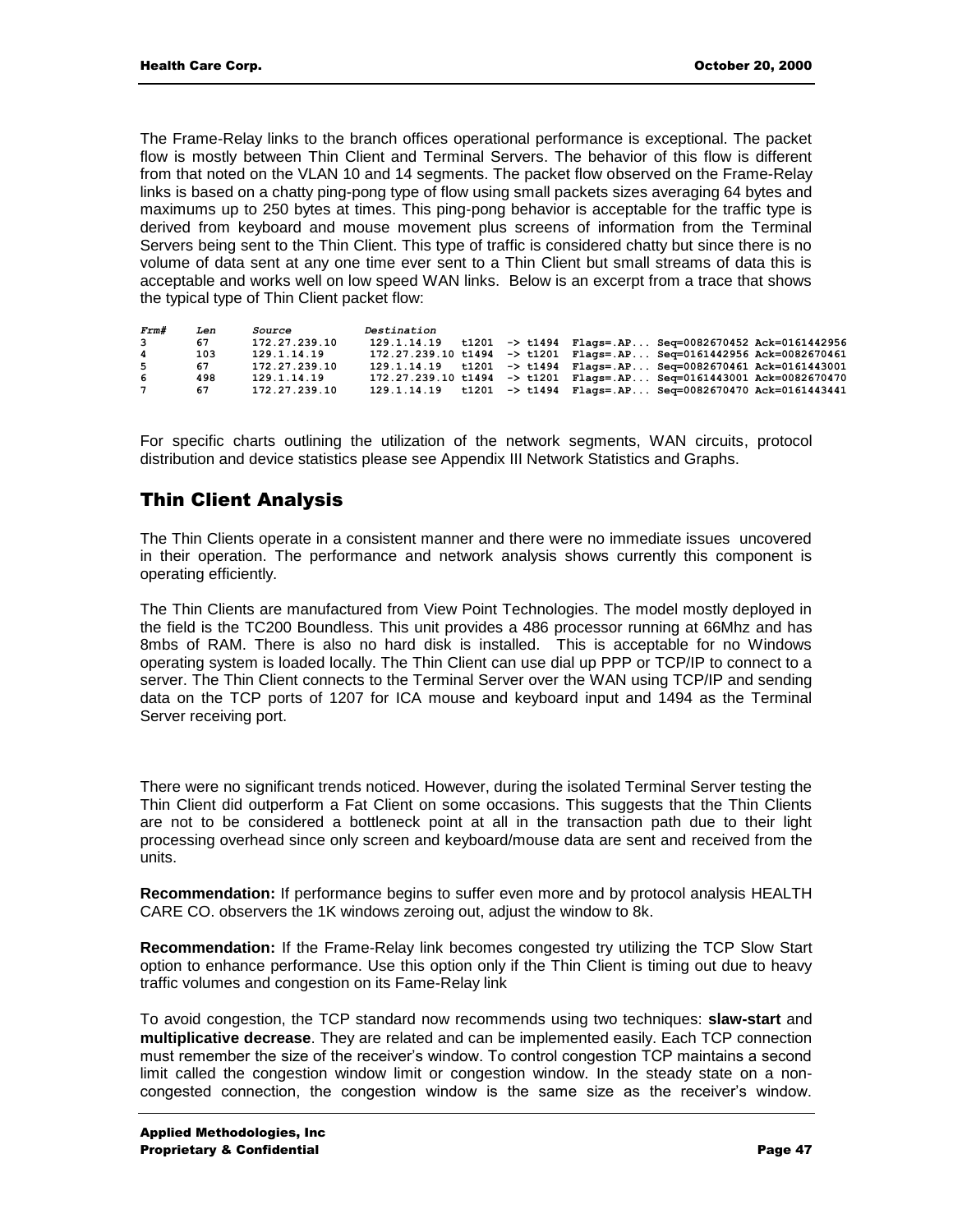Reducing the congestion window reduces the traffic TCP will inject into the connection. To estimate congestion window size, TCP assumes that most datagram loss comes from congestion and uses the following strategy:

**Slow-Start (additive) recovery:** Whenever starting traffic on a new connection or increasing traffic after a period of congestion, start the congestion window at the size of a single segment and increase the congestion window by one segment each time an acknowledgement arrives.

**Multiplicative Decrease Congestion Avoidance:** Upon loss of a segment, reduce the congestion window by half (down from a minimum of at least one segment). For those segments that remain in the allowed window, back off the retransmission timer exponentially.

The Thin Client does support slow start but the default is to not have it enabled.

### Pathways Analysis

The analysis of Pathways was conducted by observing traffic patterns on Vlan 14 to understand the types of packet flow and transactions used between the Terminal Servers and SQL servers. A functional analysis of some of the widely used applications functions was performed against a single Fat Client on Vlan 14. This Fat Client in essence was basically a client acting as a single user Terminal Server. Our concentration was focused on what happens on the wire when Pathway program modules are loaded and actions are performed in the Pathways menu system. This analysis helps AMI to determine what and were any type performance issues may be present.

HEALTH CARE CO. IT support staff noted that the most widely used Pathways application modules are s follows:

**Intake FastPad Billing Payroll Scheduling Customer Maintenance Gentrans**

AMI only tested some of the application functions in a controlled manner with HEALTH CARE CO. personnel. Testing of every function would require additional time and was beyond he scope of this document.

The application modules reacted in an inconsistent manner based on their function. For example some function will exchange data in a very efficient manner across the network, other functions will also utilize the network efficiently but delays were noted at the SQL servers. Still other functions used a combination of inefficient protocols such as (NetBIOS) to gather data from a different server and efficient protocol (TDS) to gather data from a SQL server.

Let's delve into the mechanics of some of these functions, starting with the loading of the Pathways application.

When the application loads there is some communication to the SQL servers occurring. This transmission activity results in 35 frames and completes in less than one second. This transmission consists of the application and SQL server exchanging version, language and ODBC information. Cursors are open for date and time information. This communication is a dependency so if there is a delay at the SQL server it will be felt by the user.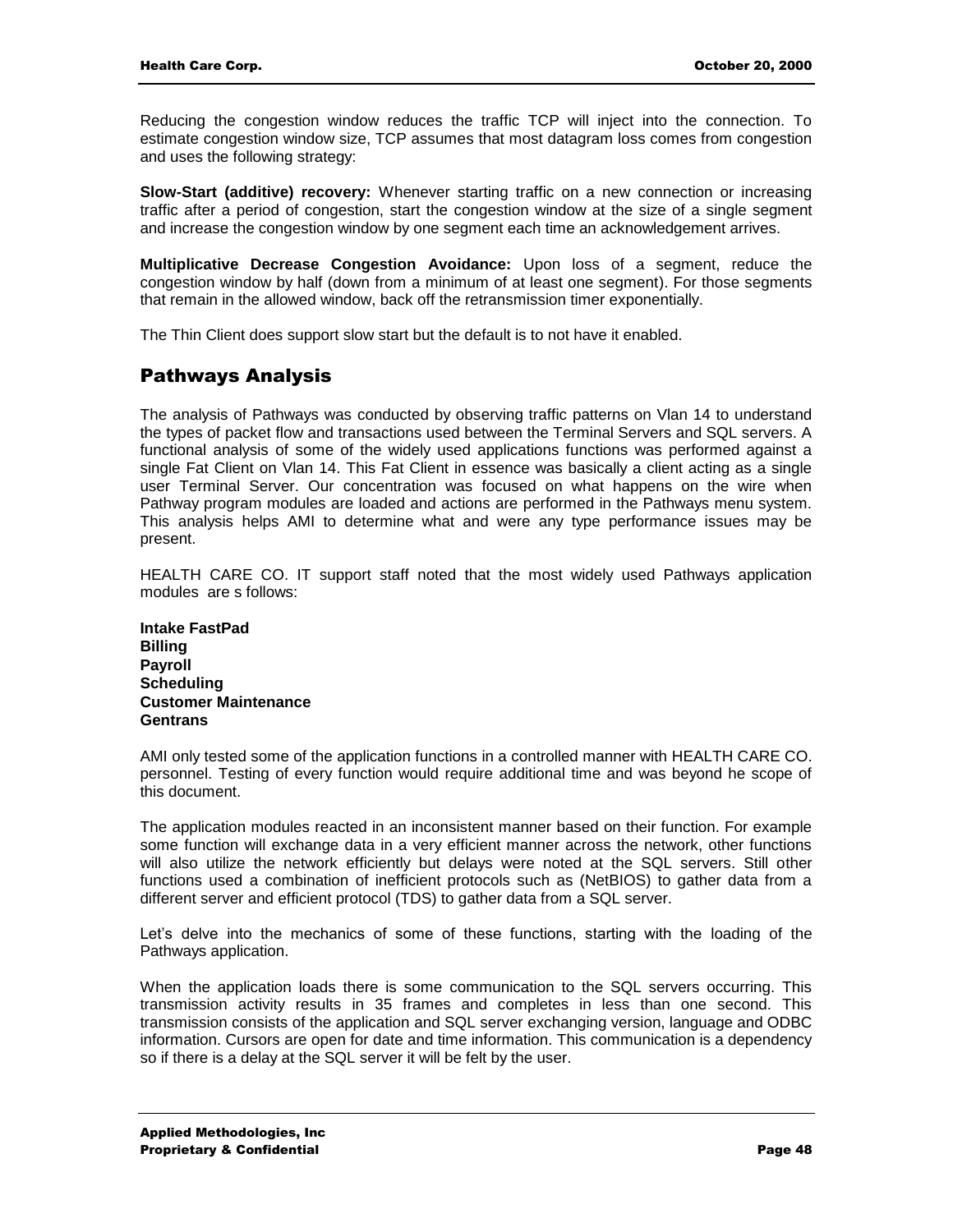Loading of Intake FastPad from the menu also results in traffic. An hourglass was observed and this was not only due to the loading of executable modules which was discussed in the Terminal Server section of this report but that 306 packets sending queries and performing cursor operations for eight seconds is occurring in the background. Again, a dependency on the SQL server plus the overhead to loading the modules and the Terminal Server to Thin Client overhead could result in perceived delays to the user for a seamlessly normal operation. The network is handling the packets efficiently and responses are in the milliseconds.

An example of a cursor operation observed is below:

```
00000010: 00 f1 ec 10 40 00 80 06 ee de 81 01 0e f5 81 01 |.ñì.@........õ..
00000020: 0e 20 04 3d 05 99 00 a2 66 18 08 d6 cb ba 50 18 |. .=.™.¢f..Ö˺P.
00000030: 20 7f 88 1e 00 00 03 01 00 c9 00 00 01 00 0d 00 | ........É......
00000040: 73 00 70 00 5f 00 63 00 75 00 72 00 73 00 6f 00 |s.p._.c.u.r.s.o.
00000050: 72 00 6f 00 70 00 65 00 6e 00 00 00 00 01 38 00 |r.o.p.e.n.....8.
00000060: 00 00 00 00 00 e7 80 00 80 00 53 00 45 00 4c 00 |.....ç....S.E.L.
00000070: 45 00 43 00 54 00 20 00 4e 00 61 00 6d 00 2c 00 |E.C.T. .N.a.m.,.
00000080: 20 00 50 00 77 00 64 00 2c 00 20 00 53 00 65 00 | .P.w.d.,. .S.e.
00000090: 63 00 4c 00 76 00 6c 00 2c 00 20 00 4f 00 72 00 |c.L.v.l.,. .O.r.
000000A0: 67 00 46 00 6c 00 74 00 20 00 46 00 52 00 4f 00 |g.F.l.t. .F.R.O.
000000B0: 4d 00 20 00 55 00 73 00 72 00 20 00 20 00 57 00 |M. .U.s.r. . .W.
000000C0: 48 00 45 00 52 00 45 00 20 00 55 00 73 00 72 00
000000D0: 49 00 44 00 20 00 3d 00 20 00 27 00 46 00 41 00 |I.D. .=. .'.F.A.
000000E0: 52 00 42 00 49 00 32 00 27 00 00 01 38 08 00 00 |R.B.I.2.'...8...
000000F0: 00 00 01 38 01 20 00 00 00 01 38 00 00 00 00 |...8. ....8....
```
Again note the use of the period delimiter. This was discussed in the SQL server section but is prevalent in Pathways transactions.

There is a know problem that HEALTH CARE CO. has been grappling with regarding a runaway query in Intake FastPad. When a user in Intake FastPad uses the find tab to locate a patient named Smith for example. If the user inadvertently or purposely at the find prompt does not enter in any character but just leaves it blank and the enter key is pressed, the user will wait over 5 minutes while the application performs a full table scan against the SQL server for all patient names.

This results in an error message as follows:

**"Runtime 6 overflow'** with an okay button. The user presses the return key and the application will respond with **"runtime error 440 automation error"**

The user will then be exited from just the FastPad application module only but the Pathways menu is still available. AMI also observed that even though the user is no longer in FastPad the query is still being executed and the traffic is still present on the wire long after the error message was presented.

A detailed look into the packet traces provides the queries that are executed here is a piece of that initial query:

00000000: 00 90 27 11 51 1b 00 80 5f bd b7 ca 08 00 45 00 |..'.Q... ....E. 00000010: 05 dc bb 18 40 00 80 06 1a ec 81 01 0e f5 81 01 |.Ü..@....i...õ..<br>00000020: 0e 20 04 40 05 99 00 ae 4e f8 08 e3 cd a3 50 10 |..@.IM..AíffP. 00000020: 0e 20 04 40 05 99 00 ae 4e f8 08 e3 cd a3 50 10 00000030: 1e 81 08 d2 00 00 03 00 10 00 00 00 01 00 0d 00 |...Ò............ 00000040: 73 00 70 00 5f 00 63 00 75 00 72 00 73 00 6f 00 |s.p. .c.u.r.s.o. 00000050: 72 00 6f 00 70 00 65 00 6e 00 00 00 00 01 38 00  $|r.\circ.\overline{p}.e.n.\ldots.8$ . 00000060: 00 00 00 00 00 e7 8c 16 8c 16 53 00 65 00 6c 00 |.....çŒ.Œ.S.e.l. 00000070: 65 00 63 00 74 00 20 00 43 00 6f 00 75 00 6e 00 |e.c.t. .C.o.u.n.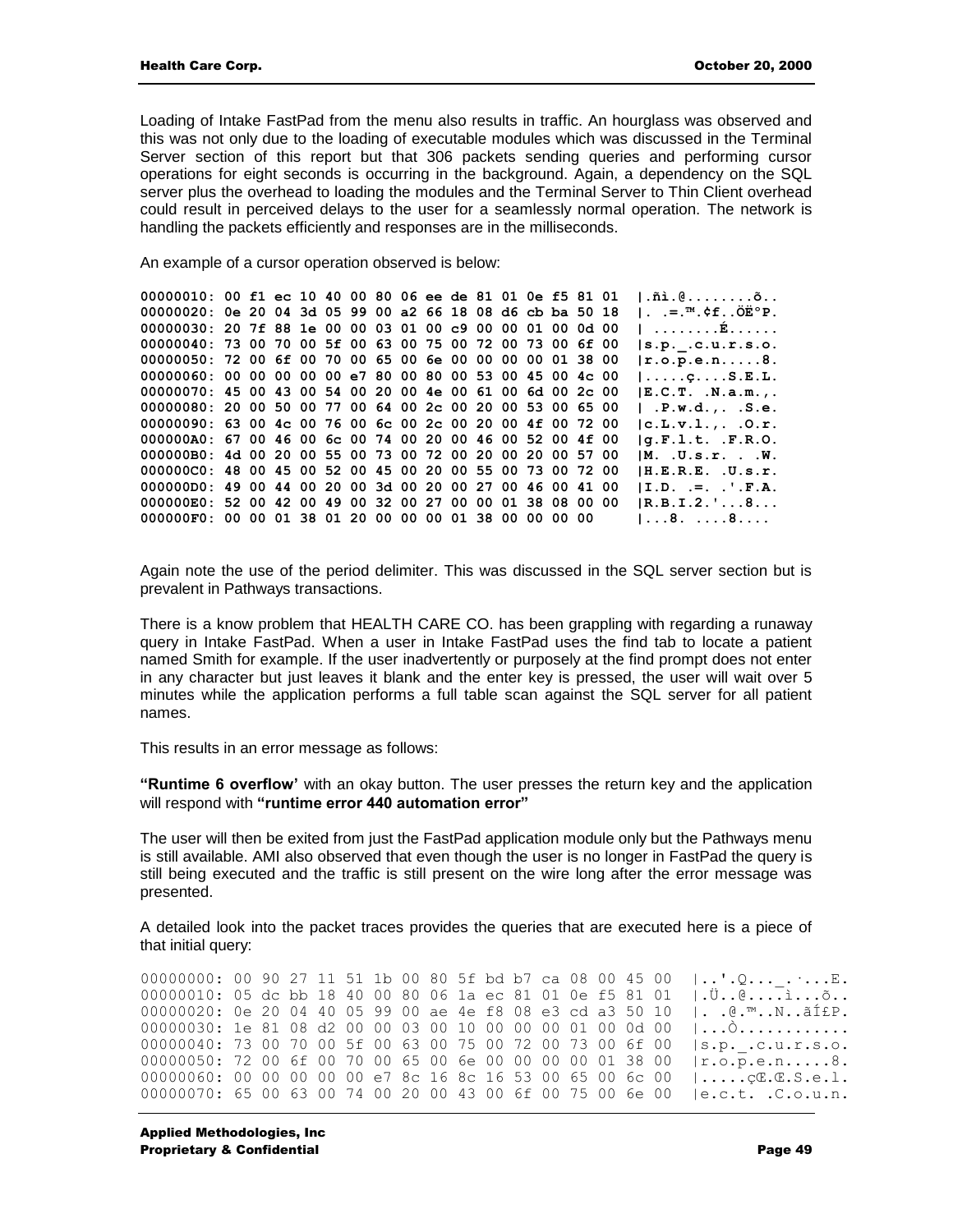| 00000080: 74 00 28 00 2a 00 29 00 20 00 46 00 52 00 4f 00 |  |  |  |  |  |                |  |     |    | $\mathsf{It.}$ $( .^*, )$ . $. \mathbb{F.}\mathbb{R.}\mathbb{O}.$                      |
|-----------------------------------------------------------|--|--|--|--|--|----------------|--|-----|----|----------------------------------------------------------------------------------------|
| 00000090: 4d 00 20 00 45 00 6e 00 74 00 49 00 44 00 20 00 |  |  |  |  |  |                |  |     |    | $M.$ $.$ E.n.t. I.D. $.$                                                               |
| 000000A0: 4c 00 45 00 46 00 54 00 20 00 4a 00 4f 00 49 00 |  |  |  |  |  |                |  |     |    | L.E.F.T. J.O.I.                                                                        |
| 000000B0: 4e 00 20 00 45 00 6e 00 74 00 44 00 65 00 6d 00 |  |  |  |  |  |                |  |     |    | IN. .E.n.t.D.e.m.                                                                      |
| 000000C0: 20 00 4f 00 4e 00 20 00 45 00 6e 00 74 00 49 00 |  |  |  |  |  |                |  |     |    | $.0. N.$ $. E.n.t.I.$                                                                  |
| 000000D0: 44 00 2e 00 45 00 6e 00 74 00 53 00 79 00 73    |  |  |  |  |  |                |  |     | 00 | DE.n.t.S.y.s.                                                                          |
| 000000E0: 20 00 3d 00 20 00 45 00 6e 00 74 00 44 00       |  |  |  |  |  |                |  | -65 | 00 | $:=. E.n.t.D.e.$                                                                       |
| 000000F0: 6d 00 2e 00 45 00 6e 00 74 00 53 00 79 00 73    |  |  |  |  |  |                |  |     | 00 | $\mathsf{m} \dots \mathsf{E} \dots \mathsf{t} \dots \mathsf{S} \cdot \mathsf{y} \dots$ |
| 00000100: 20 00 57 00 48 00 45 00 52 00 45 00 20 00 45 00 |  |  |  |  |  |                |  |     |    | W.H.E.R.E. L. L. E.                                                                    |
| 00000110: 6e 00 74 00 49 00 44 00 2e 00 54 00 79 00 70    |  |  |  |  |  |                |  |     | 00 | n.t.I.DT.y.p.                                                                          |
| 00000120: 20 00 3d 00 20 00 27 00 50 00 27 00 20 00 41 00 |  |  |  |  |  |                |  |     |    |                                                                                        |
| 00000130: 4e 00 44 00 20 00 45 00 6e 00 74 00 49 00 44 00 |  |  |  |  |  |                |  |     |    | $\texttt{NN.D.}\quad \texttt{.E.n.t. I.D.}$                                            |
| 00000140: 2e 00 4f 00 72 00 67 00 53 00 79 00 73 00 20    |  |  |  |  |  |                |  |     | 00 | .0.r.q.S.y.s.                                                                          |
| 00000150: 49 00 4e 00 20 00 28 00 31 00 2c 00 33 00 2c 00 |  |  |  |  |  |                |  |     |    | $I.N.$ $(0.1.7.3.7.$                                                                   |
| 00000160: 34 00 2c 00 35 00 2c 00 36 00 2c 00 32 00 30    |  |  |  |  |  |                |  |     | 00 | 14.7.5.7.6.7.2.0.                                                                      |
| 00000170: 2c 00 32 00 31 00 2c 00 32 00 32 00 2c 00 32 00 |  |  |  |  |  |                |  |     |    | $\vert$ , .2.1., .2.2., .2.                                                            |
| 00000180: 33 00 2c 00 32 00 34 00 2c 00 32 00 35 00 2c 00 |  |  |  |  |  |                |  |     |    | 3.7.3.4.7.2.5.7.                                                                       |
| 00000190: 32 00 34 00 2c 00 32 00 37 00 2c 00 32 00 38    |  |  |  |  |  |                |  |     | 00 | $12.6.$ , $2.7.$ , $1.8.$                                                              |
| 000001A0: 2c 00 32 00 39 00 2c 00 33 00 30                |  |  |  |  |  | 00 2c 00 33 00 |  |     |    | 1, 2.9, 3.0, 3.3.                                                                      |
| 000001B0: 31 00 2c 00 33 00 32 00 2c 00 33 00 33 00 2c 00 |  |  |  |  |  |                |  |     |    | 1.7.3.2.7.3.3.7.                                                                       |

This query is in six packets long and a second similar query is executed before the stream of data is to be returned:

| 00000020: 0e 20 04 40 05 99 00 ae 65 d5 08 e3 ce 3e 50 18<br>00000030: 1d e6 21 c5 00 00 03 01 00<br>00000040:<br>00000050:<br>00000060:                                                                                                                                                                                                                                          | 72 00<br>38 5c 00 2f                                                                         | 73 00                                                                                                                                                                                                                                                                                                                                      | 70<br>66 00 65 00                                                                                                            | 00                                                                                                                                                                                           | 5f 00                                                                                                                      | 34 00 00                                                                                                                                                                                                      | 63 00<br>74 00                                                                                                                                  |                                                                      | 75<br>63<br>38 02 00                                                                                                                  | 44<br>0 <sup>0</sup><br>00                                                                                     | 0 <sup>0</sup><br>72<br>68<br>00                                                                                                    | 00<br>00<br>00<br>00                                                                                                                                                                                                        | 01<br>73<br>00                                                                                           | 00 <sub>o</sub><br>00 <sub>o</sub><br>02 00<br>0 <sub>0</sub>                                                                                                                                                               | 0e<br>6f<br>00<br>38                                                                                     | 00<br>0 <sup>0</sup><br>00<br>01                                                                                                                                                                                                                                                                                           | $ \ldots $ Ă $\ldots$ . D $\ldots$ . .<br> s.p. c.u.r.s. o.<br> r.f.e.t.c.h<br>$ 8 \rangle$ ./488.                                                                                                                                                                                                                                                                                                                                                                                                                                                                                              |
|-----------------------------------------------------------------------------------------------------------------------------------------------------------------------------------------------------------------------------------------------------------------------------------------------------------------------------------------------------------------------------------|----------------------------------------------------------------------------------------------|--------------------------------------------------------------------------------------------------------------------------------------------------------------------------------------------------------------------------------------------------------------------------------------------------------------------------------------------|------------------------------------------------------------------------------------------------------------------------------|----------------------------------------------------------------------------------------------------------------------------------------------------------------------------------------------|----------------------------------------------------------------------------------------------------------------------------|---------------------------------------------------------------------------------------------------------------------------------------------------------------------------------------------------------------|-------------------------------------------------------------------------------------------------------------------------------------------------|----------------------------------------------------------------------|---------------------------------------------------------------------------------------------------------------------------------------|----------------------------------------------------------------------------------------------------------------|-------------------------------------------------------------------------------------------------------------------------------------|-----------------------------------------------------------------------------------------------------------------------------------------------------------------------------------------------------------------------------|----------------------------------------------------------------------------------------------------------|-----------------------------------------------------------------------------------------------------------------------------------------------------------------------------------------------------------------------------|----------------------------------------------------------------------------------------------------------|----------------------------------------------------------------------------------------------------------------------------------------------------------------------------------------------------------------------------------------------------------------------------------------------------------------------------|-------------------------------------------------------------------------------------------------------------------------------------------------------------------------------------------------------------------------------------------------------------------------------------------------------------------------------------------------------------------------------------------------------------------------------------------------------------------------------------------------------------------------------------------------------------------------------------------------|
| 00000010:<br>00000020:<br>00000030:<br>00000040:<br>00000050:<br>00000060:                                                                                                                                                                                                                                                                                                        | 72                                                                                           | 00 57 c1 18<br>0e 20 04 40<br>1d bd b6<br>73 00 70<br>0 <sub>0</sub><br>38 5c 00 2f 34                                                                                                                                                                                                                                                     | 63                                                                                                                           | 1c<br>0 <sup>0</sup><br>0 <sub>0</sub>                                                                                                                                                       | 05<br>0 <sub>0</sub><br>5f                                                                                                 | 40 00 80 06 1a 71 81 01 0e f5 81<br>99<br>00<br>00<br>6c 00 6f 00                                                                                                                                             | 00<br>03<br>63                                                                                                                                  | ae 66<br>01<br>0 <sup>0</sup>                                        | 00 <sup>o</sup><br>75<br>73                                                                                                           | 19<br>2f<br>0 <sup>0</sup><br>0 <sub>0</sub>                                                                   | 0 <sup>0</sup><br>72<br>65                                                                                                          | 08 e3<br>0 <sup>0</sup><br>0 <sup>0</sup><br>0 <sup>0</sup>                                                                                                                                                                 | ce<br>01<br>73<br>0 <sub>0</sub>                                                                         | 67 50<br>00<br>00<br>0 <sub>0</sub>                                                                                                                                                                                         | 0e<br>6f<br>0 <sub>0</sub>                                                                               | 01<br>18<br>0 <sub>0</sub><br>0 <sup>0</sup><br>0 <sub>0</sub>                                                                                                                                                                                                                                                             | N0qq5 <br>$\vert \cdot \vert$ . $\theta$ . In. f. . $\tilde{a}$ . gP.<br>$  \ldots \mathbb{I} \ldots \ldots \ldots \rangle$<br> s.p. c.u.r.s. o.<br> r.c.1.0.s.e<br>$18 \cdot .74$                                                                                                                                                                                                                                                                                                                                                                                                              |
| $  \ldots  $ $\ldots$ $\Omega$ $\ldots$ $\ldots$ $\ldots$ $\ldots$ $\ldots$ $\ldots$<br>00000010: 05 dc c2 18<br>00000020:<br>00000030:<br>00000040:<br>00000050:<br>00000060:<br>00000070:<br>00000080:<br>00000090:<br>000000A0:<br>000000B0:<br>000000C0:<br>000000D0:<br>000000E0:<br>000000F0:<br>00000100:<br>00000110:<br>00000120:<br>00000130:<br>00000140:<br>00000150: | 72<br>0 <sub>0</sub><br>45<br>44<br>2c<br>4c<br>45<br>45<br>74<br>2e<br>45<br>67<br>74<br>79 | 0e 20 04 40<br>1d a7 15 70<br>73 00<br>00 <sup>o</sup><br>0 <sub>0</sub><br>0 <sup>0</sup><br>0 <sup>0</sup><br>0 <sub>0</sub><br>00<br>00<br>74 00<br>74 00<br>0 <sub>0</sub><br>0 <sup>0</sup><br>0 <sub>0</sub><br>0 <sup>0</sup><br>0 <sup>0</sup><br>0 <sup>0</sup><br>0 <sub>0</sub><br>65 00 6d 00 2e 00 53 00 73 00 6e 00 2c 00 20 | 70<br>6f<br>0 <sub>0</sub><br>43<br>2e 00<br>20<br>73<br>6e 00<br>4e00<br>49 00<br>6e 00<br>2c<br>45<br>6e<br>53<br>49<br>73 | 00<br>0 <sup>0</sup><br>0 <sup>0</sup><br>0 <sup>0</sup><br>0 <sub>0</sub><br>00<br>0 <sub>0</sub><br>0 <sup>0</sup><br>0 <sub>0</sub><br>0 <sup>0</sup><br>0 <sup>0</sup><br>0 <sub>0</sub> | 05<br>0 <sup>0</sup><br>5f 00<br>70<br>0 <sup>0</sup><br>54<br>4e 00<br>45<br>44 00<br>74 00<br>20<br>78<br>74<br>79<br>44 | 40 00 80 06 13 ec 81 01 0e f5 81<br>99 00<br>0 <sup>0</sup><br>e7<br>00<br>00<br>74 00<br>74 00<br>61 00<br>0 <sub>0</sub><br>0 <sup>0</sup><br>0 <sup>0</sup><br>0 <sup>0</sup><br>0 <sup>0</sup><br>$2c$ 00 | 03<br>63<br>00 65 00<br>d0<br>20<br>61 00<br>6e 00<br>4e 00<br>49 00<br>6d 00<br>2e 00<br>49 00<br>45<br>74 00<br>49<br>73 00<br>2e 00<br>20 00 | 0 <sup>0</sup><br>00<br>17<br>00<br>0 <sup>0</sup><br>0 <sup>0</sup> | 10<br>75<br>6e<br>d0<br>45 00<br>6d 00<br>74 00<br>61 00<br>44 00<br>$2c$ 00<br>49<br>44 00<br>6e 00<br>49<br>44 00<br>2c<br>45<br>45 | 0 <sup>0</sup><br>0 <sup>0</sup><br>00<br>17<br>00<br>0 <sup>0</sup><br>00<br>0 <sup>0</sup><br>0 <sup>0</sup> | 0 <sup>0</sup><br>72<br>0 <sup>0</sup><br>53<br>6e<br>53<br>49<br>6d<br>2e 00<br>20<br>44<br>2e<br>74<br>44<br>2e<br>20<br>6e<br>6e | 0 <sup>0</sup><br>0 <sup>0</sup><br>0 <sup>0</sup><br>0 <sup>0</sup><br>00<br>0 <sup>0</sup><br>0 <sup>0</sup><br>00 <sup>o</sup><br>0 <sub>0</sub><br>00<br>00<br>0 <sub>0</sub><br>0 <sup>0</sup><br>00<br>00<br>00<br>00 | 01<br>73<br>00<br>45<br>74<br>74<br>44<br>2c<br>46<br>45<br>2c<br>43<br>49<br>2c<br>4f<br>45<br>74<br>74 | ae 66 48 08 e3 ce 7d 50<br>00<br>00 <sub>o</sub><br>01<br>0 <sup>0</sup><br>0 <sup>0</sup><br>00<br>00<br>00<br>00<br>00 <sup>o</sup><br>00 <sup>o</sup><br>00 <sub>o</sub><br>0 <sub>0</sub><br>00<br>00<br>00<br>00<br>00 | 0d<br>6f<br>38<br>4c<br>49<br>72<br>2e<br>20<br>73<br>6e<br>20<br>61<br>44<br>20<br>72<br>6e<br>53<br>44 | 01<br>10<br>0 <sub>0</sub><br>0 <sup>0</sup><br>00<br>0 <sup>0</sup><br>0 <sup>0</sup><br>00<br>0 <sub>0</sub><br>0 <sup>0</sup><br>0 <sup>0</sup><br>0 <sub>0</sub><br>0 <sup>0</sup><br>0 <sup>0</sup><br>0 <sub>0</sub><br>0 <sup>0</sup><br>0 <sup>0</sup><br>0 <sup>0</sup><br>00<br>0 <sub>0</sub><br>0 <sub>0</sub> | .Ü@ìõ<br>$\vert \cdot$ $\mathbb{S} \cdot \mathbb{p}$<br> s.p. c.u.r.s. o.<br>$ r.$ o.p.e.n $8.$<br>$  \ldots$ . ÇĐ.Đ.S.E.L.<br> E.C.T. . E.n.t.I.<br> DN.a.m.S.t.r.<br>$\vert$ , . $E.n.t.I.D$<br> L.s.t.N.a.m., .<br> E.n.t.I.D. F.s.<br>$\vert t.N.a.m., E.n. \rangle$<br>$\lfloor t \cdot I \cdot D \cdot \ldots I \cdot D \cdot r \rfloor$ .<br> E.n.t.I.DC.a.<br>$\lfloor t \ldots E \ldots t \rfloor$ .<br>$\vert$ $E$ .x.t.I.D.,<br>E.n.t.I.D.0.r.<br> q.S.y.S., E.n.<br>$\lfloor t \cdot I \cdot D \cdot \ldots E \cdot n \cdot t \cdot S \cdot$<br> y.s., E.n.t.D.<br>$ e.m.$ $S.s.n.$ |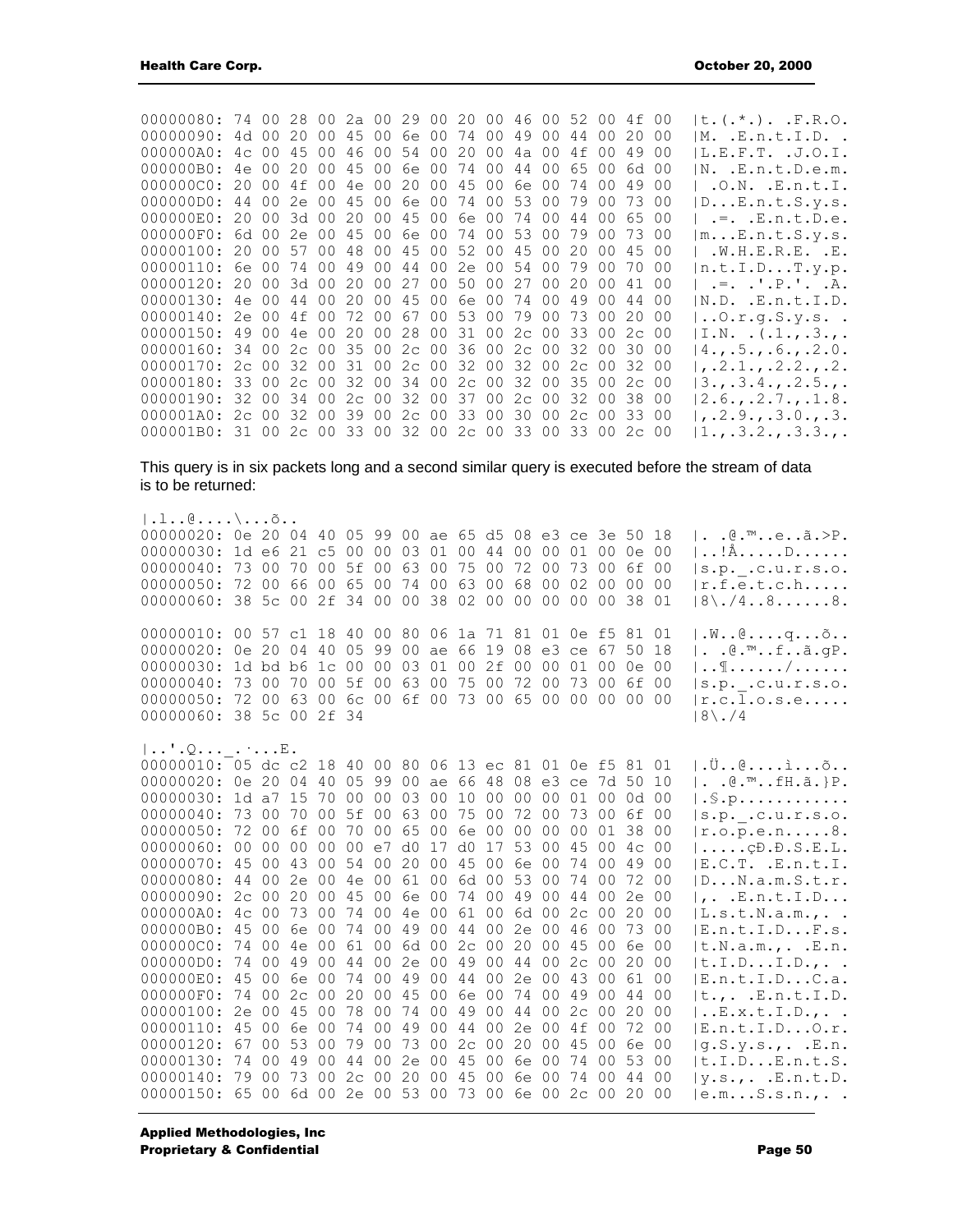| 00000160: 45 00 6e 00 74 00 44 00 65 00 6d 00 2e 00 44 00 |                                                 |  |                                                 |  |  |  |  |  | $E.n.t.D.e.m.$ . $D.$                                          |
|-----------------------------------------------------------|-------------------------------------------------|--|-------------------------------------------------|--|--|--|--|--|----------------------------------------------------------------|
| 00000170: 6f 00 62 00 2c 00 20 00 45 00 6e 00 74 00 44 00 |                                                 |  |                                                 |  |  |  |  |  | $ {\tt o.b.}$ , ${\tt E.n.t.D.}$                               |
| 00000180: 65 00 6d 00 2e 00 53 00 65 00 78 00 20 00 46 00 |                                                 |  |                                                 |  |  |  |  |  | $e.m.$ $S.e.$ x. $.F.$                                         |
| 00000190: 52 00 4f 00 4d 00 20 00 45 00 6e 00 74 00 49 00 |                                                 |  |                                                 |  |  |  |  |  | IR.O.M. .E.n.t.I.                                              |
| 000001A0: 44 00 20 00 4c 00 45 00 46 00 54 00 20 00 4a 00 |                                                 |  |                                                 |  |  |  |  |  | ID. .L.E.F.T. .J.                                              |
| 000001B0: 4f 00 49 00 4e 00 20 00 45 00 6e 00 74 00 44 00 |                                                 |  |                                                 |  |  |  |  |  | 10.I.N. .E.n.t.D.                                              |
| 000001C0: 65 00 6d 00 20 00 4f 00 4e 00 20 00 45 00 6e 00 |                                                 |  |                                                 |  |  |  |  |  | e.m. . O.N. . E.n.                                             |
| 000001D0: 74 00 49 00 44 00 2e 00 45 00 6e 00 74 00 53 00 |                                                 |  |                                                 |  |  |  |  |  | $\lfloor$ t.I.D $\text{E.n.t.S.}$                              |
| 000001E0: 79 00 73 00 20 00 3d 00 20 00 45 00 6e 00 74 00 |                                                 |  |                                                 |  |  |  |  |  | $V.S. := E.n.t.$                                               |
| 000001F0: 44 00 65 00 6d 00 2e 00 45 00 6e 00 74 00 53 00 |                                                 |  |                                                 |  |  |  |  |  | $ D.\texttt{e.m.}.\texttt{E.n.t.S.}$                           |
| 00000200: 79 00 73 00 20 00 57 00 48 00 45 00 52 00 45 00 |                                                 |  |                                                 |  |  |  |  |  | $ v.s.$ . $W.H.E.R.E.$                                         |
| 00000210: 20 00 45 00 6e 00 74 00 49 00 44 00 2e 00 54 00 |                                                 |  |                                                 |  |  |  |  |  | E.n.t.I.D. T.                                                  |
| 00000220: 79 00 70 00 20 00 3d 00 20 00 27 00 50 00 27 00 |                                                 |  |                                                 |  |  |  |  |  | $ y.p. := . \cdot \cdot P.$                                    |
| 00000230: 20 00 41 00 4e 00 44 00 20 00 45 00 6e 00 74 00 |                                                 |  |                                                 |  |  |  |  |  | .A.N.D. .E.n.t.                                                |
| 00000240:                                                 |                                                 |  | 49 00 44 00 2e 00 4f 00 72 00 67 00 53 00 79 00 |  |  |  |  |  | I.D.0.r. q.S.v.                                                |
| 00000250:                                                 | 73 00 20 00 49 00 4e 00 20 00 28 00 31 00 2c 00 |  |                                                 |  |  |  |  |  | $\mathsf{S.}$ . I.N. $\mathsf{.}$ $(.\mathsf{1.},\mathsf{1.})$ |
| 00000260:                                                 |                                                 |  | 33 00 2c 00 34 00 2c 00 35 00 2c 00 36 00 2c 00 |  |  |  |  |  | 13., .4., .5., .6., .                                          |
| 00000270: 32 00 30 00 2c 00 32 00 31 00 2c 00 32 00 32 00 |                                                 |  |                                                 |  |  |  |  |  | $12.0.$ , .2.1., .2.2.                                         |
| 00000280: 2c 00 32 00 33 00 2c 00 32 00 34 00 2c 00 32 00 |                                                 |  |                                                 |  |  |  |  |  | 1, 2.3, 7.2.4, 7.2.                                            |
|                                                           |                                                 |  |                                                 |  |  |  |  |  |                                                                |

**Recommendation**: Perform research into correcting these queries or put in an application control or message box prompting the user not to do this. This action results in thousand of frames needlessly processed by the already overburdened Terminal and SQL servers.

There was no List of Value scrolling traffic observed on a list as patients that is returned to FastPad.

A search for all Patients named Smith resulted in an efficient result set in only 98 frames using sliding windows for a total time of 6 seconds.

However a different search show the variable levels of delays that result in inconsistent service levels and expectations for Thin Client users. An example is shown in the Intake FastPad search for patients named Johnson.

This simple search was longer and was clocked at 12 seconds. There were three delay points over two seconds which shows back to back delays from the database server.

The following delay was 3 seconds due to a cursor operation at frames 7 and 8.

| Relative | Sequence | <b>Butes</b> | Pavload | Source Node     | Source Port   Destination Node | Dest. Port | <b>Description</b>                                  |
|----------|----------|--------------|---------|-----------------|--------------------------------|------------|-----------------------------------------------------|
| 0.00500  |          | 60           |         | 0 129 1 14 32   | 1433 129 1 14 245              |            | 1092 TCP:Ack Sea# 151133178 Ack# 13415567 Win 32767 |
| 3.94509  |          | 209          |         | 155 129 1 14 32 | 1433 129 1 14 245              |            | 1092 MS SQL:TDS[1] {CURDELETE ID(00000100), table:} |
| 3.94526  |          | 122          |         | 68 129 1 14 245 | 1092 129.1.14.32               |            | 1433 MS SQL:RPC ()                                  |

This delay was 4 seconds for another cursor operation at frame 20.

| Relative | Sequence i      | <b>Butes</b> | Payload | Source Node       | Source Port    Destination Node | Dest. Port | <b>Description</b>                                       |
|----------|-----------------|--------------|---------|-------------------|---------------------------------|------------|----------------------------------------------------------|
| 4.00479  | 19              | 741          |         | 687 129 1 14 245  | 1092 129 1 14 32                |            | 1433 MS SOL: TDS Continuation                            |
| 4.21972  | 20 <sup>1</sup> | 60           |         | 0 129 1 14 32     | 1433 129 1 14 245               |            | 1092 TCP:Ack Sea# 151133396 Ack# 13421925 Win 32080      |
| 8.65914  |                 | 421          |         | 367 129.1.14.32   | 1433 129 1 14 245               |            | 1092 MS SQL:TDSf11 (CURDELETE ID(00000900), table:}      |
| 8.65948  | 22              | 122          |         | 68 129 1 14 245   | 1092 129.1.14.32                |            | 1433 MS SQL:RPC ()                                       |
| 8.65958  | 23              | .514         |         | 1.460 129.1.14.32 | 1433 129.1.14.245               |            | 1092 MS SQL:TDS[2] (ROW "JOHNSON, ") (EVENTNOTICE OHNSON |

Another 2 second delay towards the end of the trace at frame 78.

| 9.11455  | 77. | 4551 | 401 129 1 14 245 | 1092 129 1 14:32  | 1433 MS SQL:TDS Continuation                         |
|----------|-----|------|------------------|-------------------|------------------------------------------------------|
| 9.11492  | 78  |      | 0 129 1 14 32    | 1433 129 1.14 245 | 1092 TCP:Ack Sea# 151167650 Ack# 13428477 Win 32767  |
| 11.21975 | 79  | 342  | 288 129 1 14 32  | 1433 129 1 14 245 | 1092 MS SQL:TDS[1] {CURDELETE ID(00000800), table:A} |
| 11.22002 | 80  | 122  | 68 129 1.14 245  | 1092 129 1.14.32  | 1433 MS SQL:RPC ()                                   |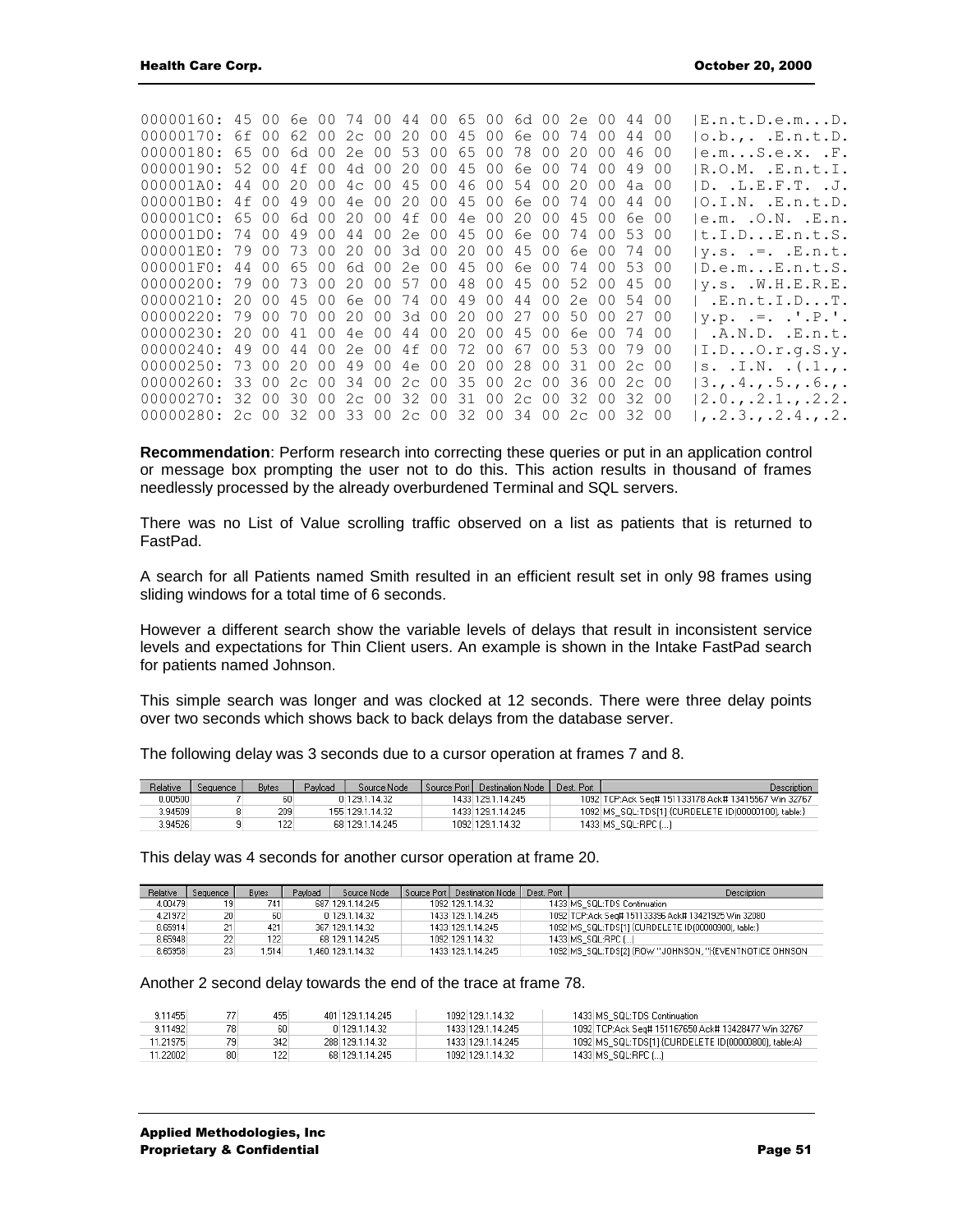These delays add up 9 seconds of the12 second transaction time. The delays were attributable to the SQL server processing the cursor and preparing to send the column description fields to the

application:<br>  $-5.1 \cdot 0.1 \cdot 1.0$ <br>  $-5.1 \cdot 0.1 \cdot 1.0$ <br>  $+5.1 \cdot 0.1 \cdot 1.0$ <br>  $+5.1 \cdot 0.1 \cdot 1.0$ <br>  $+5.1 \cdot 0.1 \cdot 1.0$ <br>  $+5.1 \cdot 0.1 \cdot 1.0$ <br>  $+5.1 \cdot 0.1 \cdot 1.0$ <br>  $+5.1 \cdot 0.1 \cdot 1.0$ <br>  $+5.1 \cdot 0.1 \cdot 1.0$ <br>  $+5.1 \cdot 0.1 \cdot 1.0$ <br>  $+5.1 \cdot$ 

The queries that may be checked are as follows:

This query is continued for four additional packets. Only the actual DML is listed for review.

| $^{\prime}$ , Q , ,                                                                                                                                                                                                                                                                                                                                                                                                                                                                          |  |
|----------------------------------------------------------------------------------------------------------------------------------------------------------------------------------------------------------------------------------------------------------------------------------------------------------------------------------------------------------------------------------------------------------------------------------------------------------------------------------------------|--|
|                                                                                                                                                                                                                                                                                                                                                                                                                                                                                              |  |
| $\begin{array}{lll} \left(\begin{array}{lll} 0 & -1 & E \\ 0 & 0 & E \\ \end{array}\right) & \left(\begin{array}{lll} 0 & 0 & E \\ 0 & 0 & E \\ \end{array}\right) & \left(\begin{array}{lll} 0 & 0 & E \\ 0 & 0 & E \\ \end{array}\right) & \left(\begin{array}{lll} 0 & 0 & E \\ 0 & 0 & E \\ \end{array}\right) & \left(\begin{array}{lll} 0 & 0 & E \\ 0 & 0 & E \\ \end{array}\right) & \left(\begin{array}{lll} 0 & 0 & E \\ 0 & 0 & E \\ \end{array}\right) & \left(\begin{array}{ll$ |  |
| 110 Q                                                                                                                                                                                                                                                                                                                                                                                                                                                                                        |  |
| $[\tt{s.p.}\_\tt{c.a.r.s.o.}$                                                                                                                                                                                                                                                                                                                                                                                                                                                                |  |
|                                                                                                                                                                                                                                                                                                                                                                                                                                                                                              |  |
|                                                                                                                                                                                                                                                                                                                                                                                                                                                                                              |  |
|                                                                                                                                                                                                                                                                                                                                                                                                                                                                                              |  |
|                                                                                                                                                                                                                                                                                                                                                                                                                                                                                              |  |
|                                                                                                                                                                                                                                                                                                                                                                                                                                                                                              |  |
| L.E.F.T. J.0.I.                                                                                                                                                                                                                                                                                                                                                                                                                                                                              |  |
| N. .E.n.t.D.e.m.                                                                                                                                                                                                                                                                                                                                                                                                                                                                             |  |
| $[0.0, N, \ldots, E, n, t, I]$                                                                                                                                                                                                                                                                                                                                                                                                                                                               |  |
| $ D\ldots E,n,t$ , $S$ , $y$ , $s$ ,                                                                                                                                                                                                                                                                                                                                                                                                                                                         |  |
| $ \hspace{-.02in}-$ . $E$ . ${\tt n.t. D.e.}$<br>$\left[\begin{smallmatrix}\mathrm{m.} \end{smallmatrix}\right]$ . E.n.t.S.y.s.                                                                                                                                                                                                                                                                                                                                                              |  |
| $W.H.E.R.E.$ . $E.E.$                                                                                                                                                                                                                                                                                                                                                                                                                                                                        |  |
| $\vert$ n.t.I.D.T.y.p.                                                                                                                                                                                                                                                                                                                                                                                                                                                                       |  |
|                                                                                                                                                                                                                                                                                                                                                                                                                                                                                              |  |
| $P_1 = 1.7 P_1 + 1.4 P_2$<br>N.D. E.n.t.I.D.                                                                                                                                                                                                                                                                                                                                                                                                                                                 |  |
|                                                                                                                                                                                                                                                                                                                                                                                                                                                                                              |  |
|                                                                                                                                                                                                                                                                                                                                                                                                                                                                                              |  |
|                                                                                                                                                                                                                                                                                                                                                                                                                                                                                              |  |
|                                                                                                                                                                                                                                                                                                                                                                                                                                                                                              |  |
| m.D. e.f. t.1.D.<br>1.0.r.g.S.y.s.<br>1.N. (.13)<br>4562.2.0.<br>32.42.52.<br>2.62.72.8.<br>2.93.03.<br>13.23.3<br>3.43.53.6.                                                                                                                                                                                                                                                                                                                                                                |  |
|                                                                                                                                                                                                                                                                                                                                                                                                                                                                                              |  |
|                                                                                                                                                                                                                                                                                                                                                                                                                                                                                              |  |
|                                                                                                                                                                                                                                                                                                                                                                                                                                                                                              |  |
|                                                                                                                                                                                                                                                                                                                                                                                                                                                                                              |  |

and another.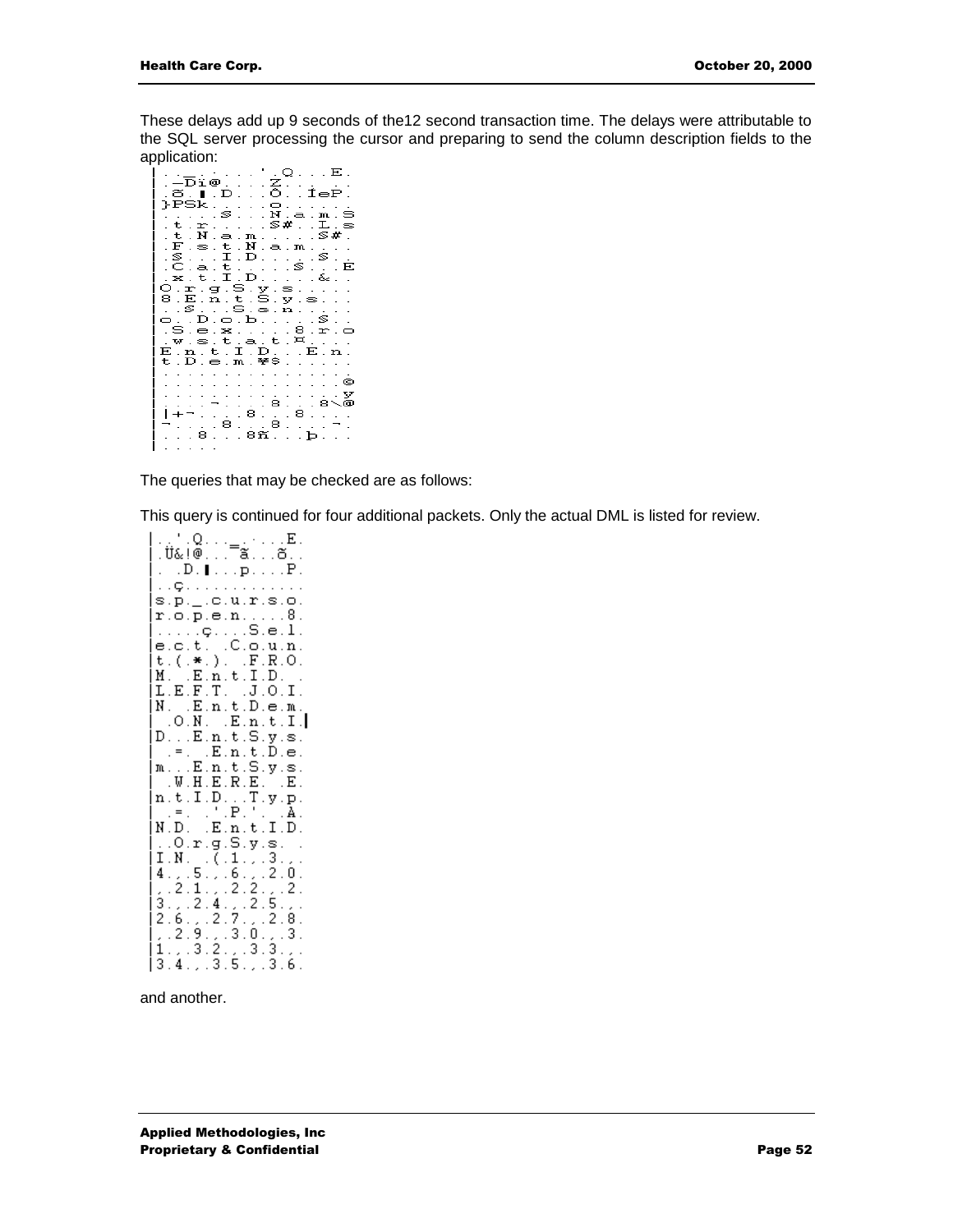| . D . I<br>بر .<br>.<br>.sô. .                                                                                                                                                 | ΟP                                                                                                                                                                                                                      |
|--------------------------------------------------------------------------------------------------------------------------------------------------------------------------------|-------------------------------------------------------------------------------------------------------------------------------------------------------------------------------------------------------------------------|
| $\left[\begin{smallmatrix} 1 & 1 \\ 0 & 1 \end{smallmatrix}\right]$                                                                                                            | $\circ$<br>s                                                                                                                                                                                                            |
|                                                                                                                                                                                | 8<br>$\cdot$                                                                                                                                                                                                            |
|                                                                                                                                                                                | E<br>.cS.E.L<br>T. .E.n.t.I<br>M.a.m.S.t.r                                                                                                                                                                              |
| Ε<br>D<br>$\ddot{\phantom{a}}$ .                                                                                                                                               |                                                                                                                                                                                                                         |
|                                                                                                                                                                                |                                                                                                                                                                                                                         |
|                                                                                                                                                                                |                                                                                                                                                                                                                         |
|                                                                                                                                                                                |                                                                                                                                                                                                                         |
|                                                                                                                                                                                | D. . N. a.m. S. t.r.<br>L. s. t. N. a.m.<br>L. s. t. N. a.m.<br>E. n. t. I. D. F. s.<br>t. N. a.m. E. n.<br>t. I. D. C. a.<br>t. E. x. t. I. D. E. n. t. I. D. 0. r.<br>E. n. t. I. D. 0. r.<br>g.                      |
|                                                                                                                                                                                |                                                                                                                                                                                                                         |
|                                                                                                                                                                                |                                                                                                                                                                                                                         |
|                                                                                                                                                                                |                                                                                                                                                                                                                         |
|                                                                                                                                                                                |                                                                                                                                                                                                                         |
|                                                                                                                                                                                |                                                                                                                                                                                                                         |
|                                                                                                                                                                                |                                                                                                                                                                                                                         |
|                                                                                                                                                                                | E.n.t.I.DC.r<br>g.S.y.s., E.n.t.S<br>y.s., E.n.t.D<br>y.s., E.n.t.D<br>e.mS.s.n., D<br>e.mS.s.n., D<br>c.mS.e.x.F<br>R.O.ME.F.T.J<br>D.I.NE.F.T.J<br>D.I.NE.F.T.J<br>t.I.DE.n.t.S<br>y.s=E.n.t.S<br>y.sW.H.E.R.E<br>y.s |
|                                                                                                                                                                                |                                                                                                                                                                                                                         |
|                                                                                                                                                                                |                                                                                                                                                                                                                         |
|                                                                                                                                                                                | $\begin{array}{c} \mathbf{1} \\ \mathbf{1} \\ \mathbf{1} \\ \mathbf{1} \end{array}$                                                                                                                                     |
|                                                                                                                                                                                |                                                                                                                                                                                                                         |
|                                                                                                                                                                                |                                                                                                                                                                                                                         |
|                                                                                                                                                                                |                                                                                                                                                                                                                         |
|                                                                                                                                                                                |                                                                                                                                                                                                                         |
|                                                                                                                                                                                |                                                                                                                                                                                                                         |
|                                                                                                                                                                                | E<br>T<br>'                                                                                                                                                                                                             |
|                                                                                                                                                                                | t                                                                                                                                                                                                                       |
|                                                                                                                                                                                | y                                                                                                                                                                                                                       |
| y.s. .W.H.E.R.<br>  .E.n.t.I.D<br>  y.p. .=. .' .P.<br>  .A.N.D. .E.n.<br>  I.DO.r.g.S.<br>  s. .I.N. .(.1.<br>  3456.<br>  2.02.12.<br>  2.32.4<br>  52.62.7.<br>  2.82.62.7. | $\frac{1}{2}$ $\frac{2}{0}$ $\frac{2}{3}$                                                                                                                                                                               |
|                                                                                                                                                                                |                                                                                                                                                                                                                         |
|                                                                                                                                                                                |                                                                                                                                                                                                                         |
|                                                                                                                                                                                |                                                                                                                                                                                                                         |
|                                                                                                                                                                                |                                                                                                                                                                                                                         |

Otherwise, the data was sent in milliseconds using large packs and employing sliding windows.

This activity suggests that either the cursors and queries must be looked at or the database is very busy and is taking longer than necessary for simple operations.

**Recommendation:** Investigate into optimizing query/cursor performance or verifying the accuracy of these queries. Look into whether the Multiphase Query Optimizer is used.

Pathway application modules are dependent on open connections to the SQL server. This can enhance performance but at the same time cause a ripple effect to the end users, for performance issues at the SQL server can impact the modules running on the Terminal Servers.

An experiment was conducted to validate this behavior. On our test Fat Client the application was sitting idle in Intake FastPad. The network cable was pulled out to simulate a network failure or hiccup. The application then presented the following error message:

"Run Time error 4002 A8501(ms)(odbc sql server driver)(tcp/ip sockets)(general network error) when the OK button is pressed the user is then exited completely from the application altogether.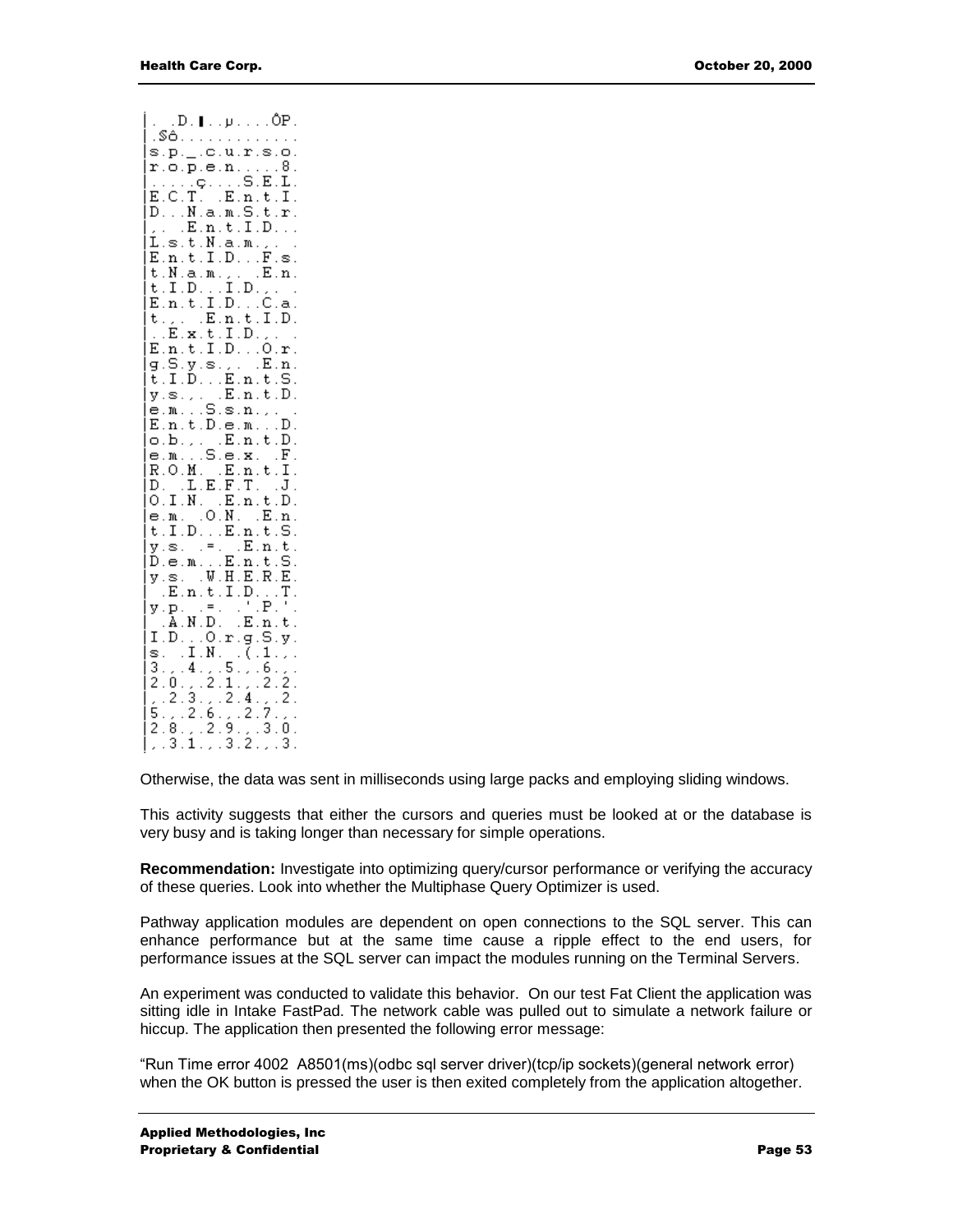This behavior shows that the application is not very resilient to network or SQL server performance issues. It does not recover gracefully from simple network issues. The Winsock routines may not be optimized to return control back to the application efficiently.

**Recommendation:** Check into the application network library API function calls to determine if coding changes can be applied to the application so simple disruptions do not force a complete shutdown of the application for the user.

**Recommendation:** Check into Winsock implementation regarding graceful recovery if the application is not handling this activity. The use of Asynchronous based Winsock function should be in use.

Similar delays were noted in the Customer Maintenance application module. When performing a search to select a customer, delays over 2 seconds were noted from the database server.

|  | Below is a five second delay from back to back SQL server packets |  |
|--|-------------------------------------------------------------------|--|
|--|-------------------------------------------------------------------|--|

| Relative        | Sequence             | <b>Butes</b> | Pavload | Source Node        | I Source Port I Destination Node | Dest. Port | Description                                            |
|-----------------|----------------------|--------------|---------|--------------------|----------------------------------|------------|--------------------------------------------------------|
| 27.89493        | 170                  | 436          |         | 382 129 1.14 245   | 1098 129 1 14:32                 |            | 1433 MS SQL:TDS Continuation                           |
| 27.89528        | 171                  | 60           |         | 0 129 1 14 32      | 1433 129 1 14 245                |            | 1098 TCP:Ack Seq# 152156948 Ack# 14471637 Win 32767    |
| 32.28610        | 172                  | 93           |         | 39 129 1 14 32     | 1433 129.1.14.245                |            | 1098 MS SQL:TDS[1] {CURDELETE ID(00000900), table: [c} |
| 32.34103        | 173                  | .514         |         | 1.460 129.1.14.245 | 1098 129 1 14:32                 |            | 1433 MS SQL:SQL Language UNICODE(0)select ENTID.NAMSTF |
| $- - - - - - -$ | $\sim$ $\sim$ $\sim$ | .            |         | .                  | .                                |            |                                                        |

Here was the last Select statement used before the above delay:

MS SOL:

SQL Language UNICODE(0)select count(\*)as cnt FROM (ENTID INNER JOIN PAT ON E SQL Language UNICODE(U)Select Count(\*)as Cht FROM (ENIID INNER JOIN FAI ON E<br>NTID.ENTSYS = PAT.PATSYS) LEFT JOIN ENTDEM ON ENTID.ENTSYS = ENTDEM.ENTSYS<br>WHERE ENTID.ORGSYS IN (1.3.4.5.6.20.21.22.23.24.25.26.27.28.29.30.31.3 147, 148, 149, 150, 151, 152, 153, 154, 155, 156, 157, 158, 159, 160, 161, 162, 163, 164, 166 , 170, 171, 172, 173, 174, 175, 176, 177, 178, 179, 180, 181, 182, 183, 184, 185,

This query continues for several packets.

A second 2 SQL server delay was noted again for a cursor operation:

| <b>Relative</b> | Sequence | <b>Butes</b> | Pavload | Source Node       | Source Port   Destination Node | Dest. Port 1 | <b>Description</b>                                  |
|-----------------|----------|--------------|---------|-------------------|--------------------------------|--------------|-----------------------------------------------------|
| 32.34574        | 1791     | 894          |         | 840 129 1.14 245  | 1098 129 1.14.32               |              | 1433 MS SQL:TDS Continuation                        |
| 32.50581        | 1801     | 60           |         | 0 129 1 14 32     | 1433 129 1 14 245              |              | 1098 TCP:Ack Seq# 152156987 Ack# 14478033 Win 31927 |
| 34.72552        | 181      | .514         |         | 1.460 129.1.14.32 | 1433 129.1.14.245              |              | 1098 MS SQL:TDS[1] {CURDELETE ID(00000900), table:} |
| 34.72673        | 182      | .514         |         | 1.460 129.1.14.32 | 1433 129 1 14 245              |              | 1098 MS SQL:TDS Continuation                        |

The query sent last before this delay was noted:

MS SQL:

SQL Language UNICODE(0)select ENTID.NAMSTR AS NAME, ENTID.ID AS ID, ENTID.AC TSTS AS ACT, ENTDEM. SSN AS SOCSEC, ENTDEM. DOB AS BIRTHDATE, ENTID. ORGSYS AS ORGSYS, ENTID. CAT AS CATEGORY, ENTDEM. SEX AS SEX, ENTID. EXTID. ORGSYS AS ORGSYS, ENTID. CAT AS CATEGORY, ENTDEM. SEX AS SEX, ENTID. EXTID AS JOIN ENTDEM ON ENTID.ENTSYS = ENTDEM.ENTSYS WHERE ENTID.ORGSYS IN (1,3,4,5,6,20,21,22,23,24,25,26,27,28,29,30,31,32,33,34,35,36,37,38,39,40,41,42,43,44<br>6,20,21,22,23,24,25,26,27,28,29,30,31,32,33,34,35,36,37,38,39,40,41,42 5, 96, 97, 98, 99, 100, 101, 102, 103, 104, 105, 107, 108, 109, 110, 111, 112, 113, 114, 115, 11 6, 117, 118, 119, 120, 121, 122, 123, 124, 125, 126, 127, 128, 129, 130, 131, 132

工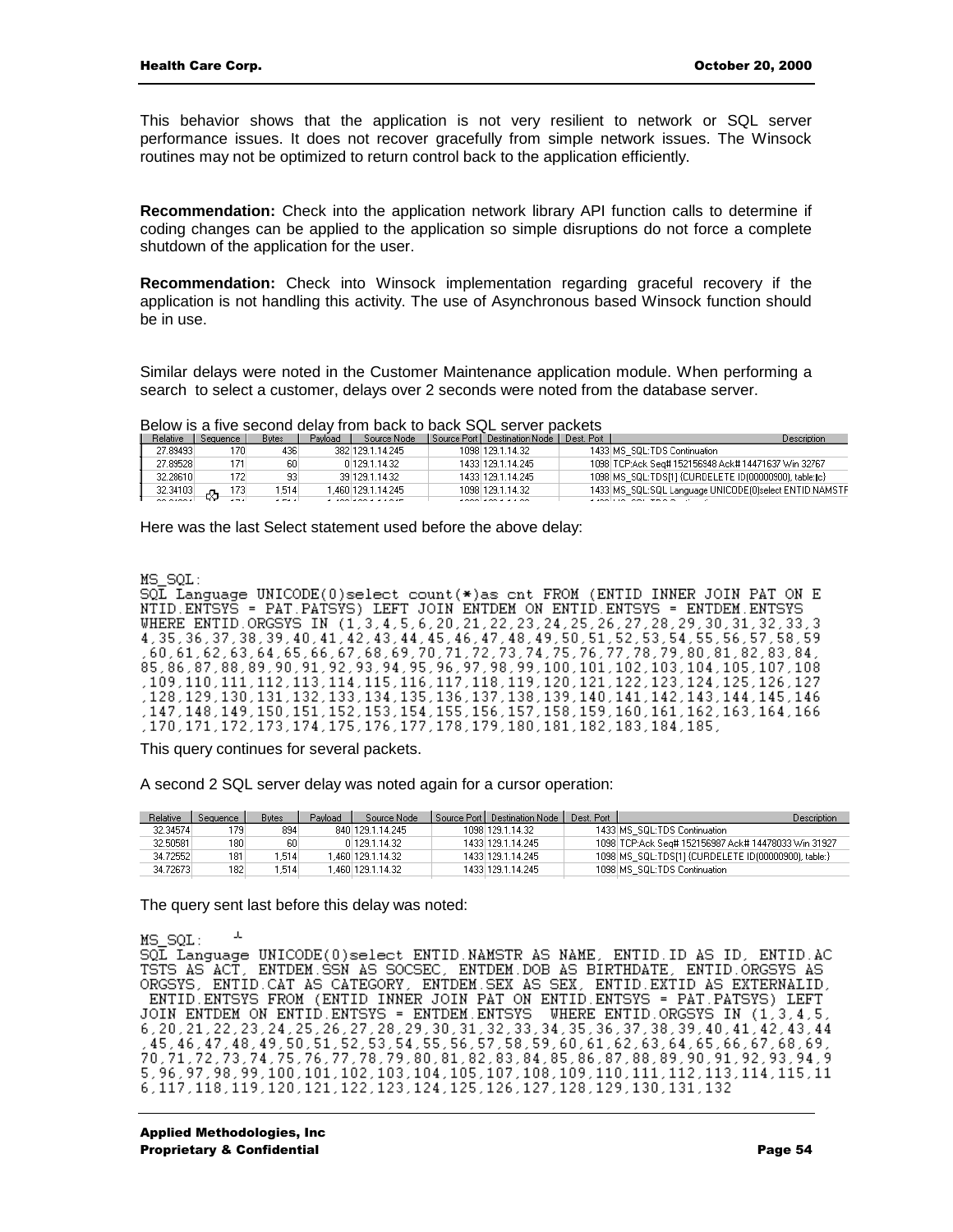|                 | manner over the network. |              |         |                   |  |                                |            |                                                     |  |  |  |  |
|-----------------|--------------------------|--------------|---------|-------------------|--|--------------------------------|------------|-----------------------------------------------------|--|--|--|--|
| <b>Relative</b> | Sequence                 | <b>Butes</b> | Pavload | Source Node       |  | Source Port   Destination Node | Dest, Port | Description                                         |  |  |  |  |
| 32.34574        | 179                      | 894          |         | 840 129.1.14.245  |  | 1098 129.1.14.32               |            | 1433 MS SQL:TDS Continuation                        |  |  |  |  |
| 32.50581        | 180                      | 60           |         | 0 129 1.14 32     |  | 1433 129.1.14.245              |            | 1098 TCP:Ack Seg# 152156987 Ack# 14478033 Win 31927 |  |  |  |  |
| 34.72552        | 181                      | 1.514        |         | 1,460 129.1.14.32 |  | 1433 129.1.14.245              |            | 1098 MS_SQL:TDS[1] {CURDELETE ID(00000900), table:} |  |  |  |  |
| 34.72673        | 182                      | 1.514        |         | 1.460 129.1.14.32 |  | 1433 129.1.14.245              |            | 1098 MS SQL:TDS Continuation                        |  |  |  |  |
| 34.72794        | 183                      | 1.230        |         | 1.176 129.1.14.32 |  | 1433 129.1.14.245              |            | 1098 MS_SQL:TDS Continuation                        |  |  |  |  |
| 34.72892        | 184                      | 1,514        |         | 1.460 129.1.14.32 |  | 1433 129.1.14.245              |            | 1098 MS SQL:TDS Continuation                        |  |  |  |  |
| 34.73012        | 185                      | 1,514        |         | 1,460 129.1.14.32 |  | 1433 129.1.14.245              |            | 1098 MS_SQL:TDS Continuation                        |  |  |  |  |
| 34.73195        | 186                      | 60           |         | 0 129 1.14 245    |  | 1098 129.1.14.32               |            | 1433 TCP:Ack Seq# 14478033 Ack# 152159907 Win 8760  |  |  |  |  |
| 34.73139        | 187                      | 60           |         | 0 129.1.14.245    |  | 1098 129.1.14.32               |            | 1433 TCP:Ack Seg# 14478033 Ack# 152162543 Win 8760  |  |  |  |  |
| 34.73144        | 188                      | 1,514        |         | 1,460 129.1.14.32 |  | 1433 129.1.14.245              |            | 1098 MS_SQL:TDS Continuation                        |  |  |  |  |
| 34.73265        | 189                      | 1.514        |         | 1,460 129.1.14.32 |  | 1433 129.1.14.245              |            | 1098 MS_SQL:TDS Continuation                        |  |  |  |  |
| 34.73386        | 190                      | 1,514        |         | 1.460 129.1.14.32 |  | 1433 129.1.14.245              |            | 1098 MS SQL:TDS Continuation                        |  |  |  |  |
| 34.73508        | 191                      | 946          |         | 892 129.1.14.32   |  | 1433 129.1.14.245              |            | 1098 MS SQL:TDS Continuation                        |  |  |  |  |
| 34.73583        | 192                      | 60           |         | 0 129 1.14 245    |  | 1098 129.1.14.32               |            | 1433 TCP:Ack Seq# 14478033 Ack# 152165463 Win 8760  |  |  |  |  |
| 34.73588        | 193                      | 60           |         | 0 129.1.14.245    |  | 1098 129.1.14.32               |            | 1433 TCP:Ack Seq# 14478033 Ack# 152168383 Win 8760  |  |  |  |  |
| 34.73593        | 194                      | 60           |         | 0 129.1.14.245    |  | 1098 129.1.14.32               |            | 1433 TCP:Ack Seq# 14478033 Ack# 152169275 Win 7868  |  |  |  |  |
| 34.73598        | 195                      | 1,514        |         | 1.460 129.1.14.32 |  | 1433 129.1.14.245              |            | 1098 MS_SQL:TDS Continuation                        |  |  |  |  |
| 34.73719        | 196                      | 1,514        |         | 1,460 129.1.14.32 |  | 1433 129.1.14.245              |            | 1098 MS_SQL:TDS Continuation                        |  |  |  |  |
| 34.73840        | 197                      | 1.230        |         | 1.176 129.1.14.32 |  | 1433 129.1.14.245              |            | 1098 MS_SQL:TDS Continuation                        |  |  |  |  |
| 34.73938        | 198                      | 1.514        |         | 1.460 129.1.14.32 |  | 1433 129.1.14.245              |            | 1098 MS SQL:TDS Continuation                        |  |  |  |  |
| 34.74059        | 199                      | 1,514        |         | 1,460 129.1.14.32 |  | 1433 129.1.14.245              |            | 1098 MS_SQL:TDS Continuation                        |  |  |  |  |
| 34.74181        | 200                      | 729          |         | 675 129.1.14.32   |  | 1433 129.1.14.245              |            | 1098 MS_SQL:TDS Continuation                        |  |  |  |  |
| 34.74239        | 201                      | 60           |         | 0 129 1.14 245    |  | 1098 129.1.14.32               |            | 1433 TCP:Ack Sea# 14478033 Ack# 152172195 Win 8760  |  |  |  |  |
| 34.74244        | 202                      | 60           |         | 0 129.1.14.245    |  | 1098 129.1.14.32               |            | 1433 TCP:Ack Seg# 14478033 Ack# 152173371 Win 7584  |  |  |  |  |
| 34.74248        | 203                      | 60           |         | 0 129 1.14 245    |  | 1098 129.1.14.32               |            | 1433 TCP:Ack Seg# 14478033 Ack# 152174831 Win 8760  |  |  |  |  |
| 34.74253        | 204                      | 60           |         | 0 129 1.14 245    |  | 1098 129.1.14.32               |            | 1433 TCP:Ack Seq# 14478033 Ack# 152176966 Win 8760  |  |  |  |  |

However once the initial delay has passed the SQL server does send the data in an efficient manner over the network:

The TDS continuation packets containing the data:



**Recommendation:** Investigate into optimizing query/cursor performance or verifying the accuracy of these queries. The parsing and processing time at the SQL server regardless of whether it is due to the SQL server's sizing or an inefficient query. The delays do ripple back to the Thin Client user.

On the Fat Client the following observations were made in regards to the CPU utilization when loading different Pathways modules.

**Loading Payroll 50% spike Scheduling 60% spike**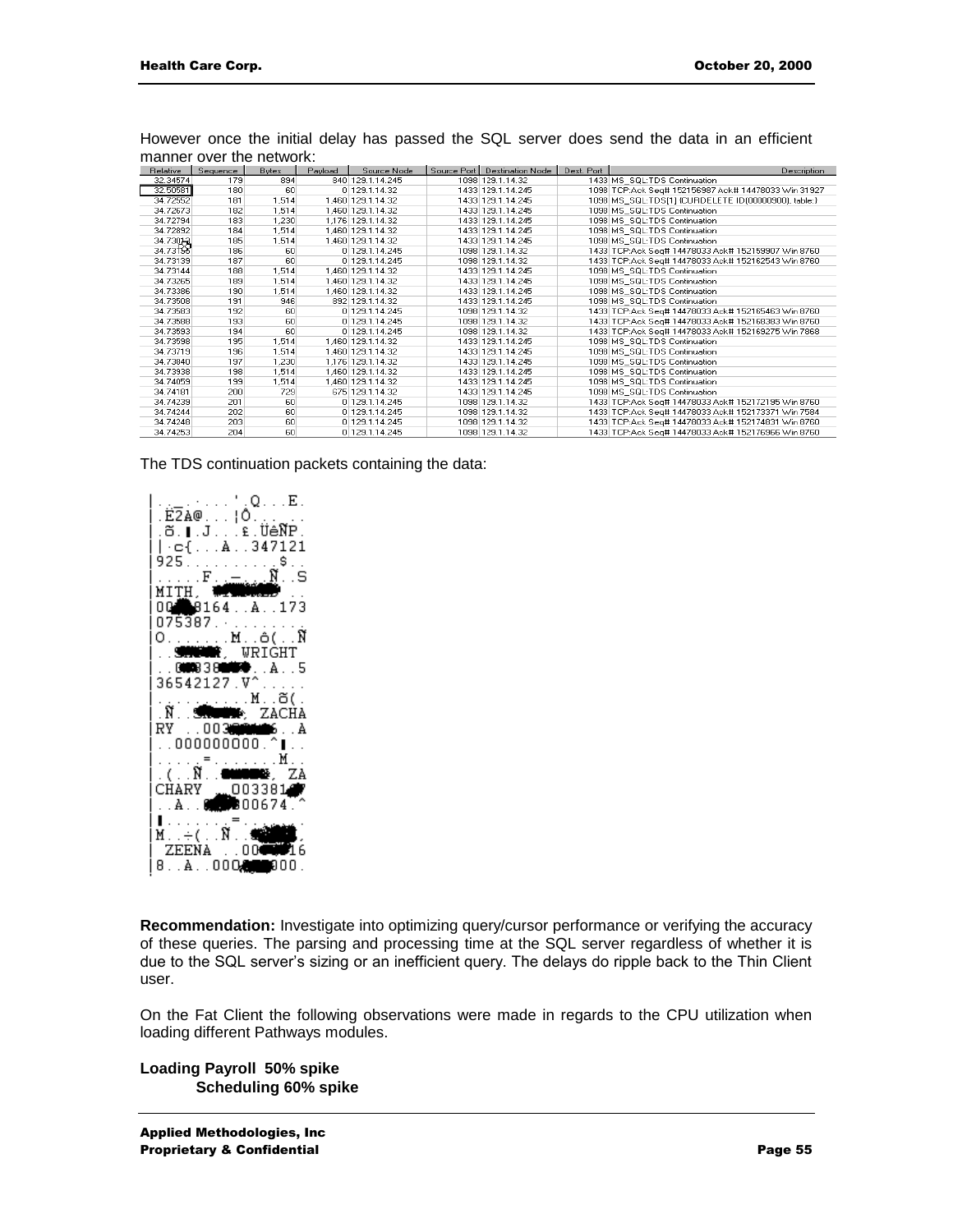#### **Bill Processing 70% spike Intake FastPad 40% - slowest to load due to traffic dependencies to SQL server.**

Please refer to the Terminal Server Analysis section for additional tests with the Fat Client.

Further analysis was conducted with HEALTH CARE CO. Pathways support personnel to step AMI through several popular user functions and recorded the performance activity. Here is what was discovered:

Bill Processing was interesting for we were able to observe first hand a tremendous delay in the View/Print Existing Claims function. There was no hourglass icon, which could leave the user to believe that application has frozen during the delay, plus there is no other control and the mouse pointer was no longer visible. The delay was calculated to over one minute of SQL TDS processing and another over 2 minutes of NetBIOS processing. There was no one back to back packet delay as in other functions. These delays are the results of just the volume of data being retrieved using inefficient methods. The following conversation map shows the relationships that are formed during this popularly used transaction.

The amount of data sent to and from the SQL server in the form of many cursor commands is represented by the node with the address of 129.1.14.32 and the NetBIOS traffic is represented by the address of 129.1.14.30. The Fat Client is 129.1.14.245.



As you can see the misappropriate use of the legacy protocol over the more efficient one is occurring. Why is NetBIOS being used??

To answer that question we will follow the transaction through its sequence of events. First, several Select commands and cursor operations are executed before some initial data is returned.

One of the commands is as follows: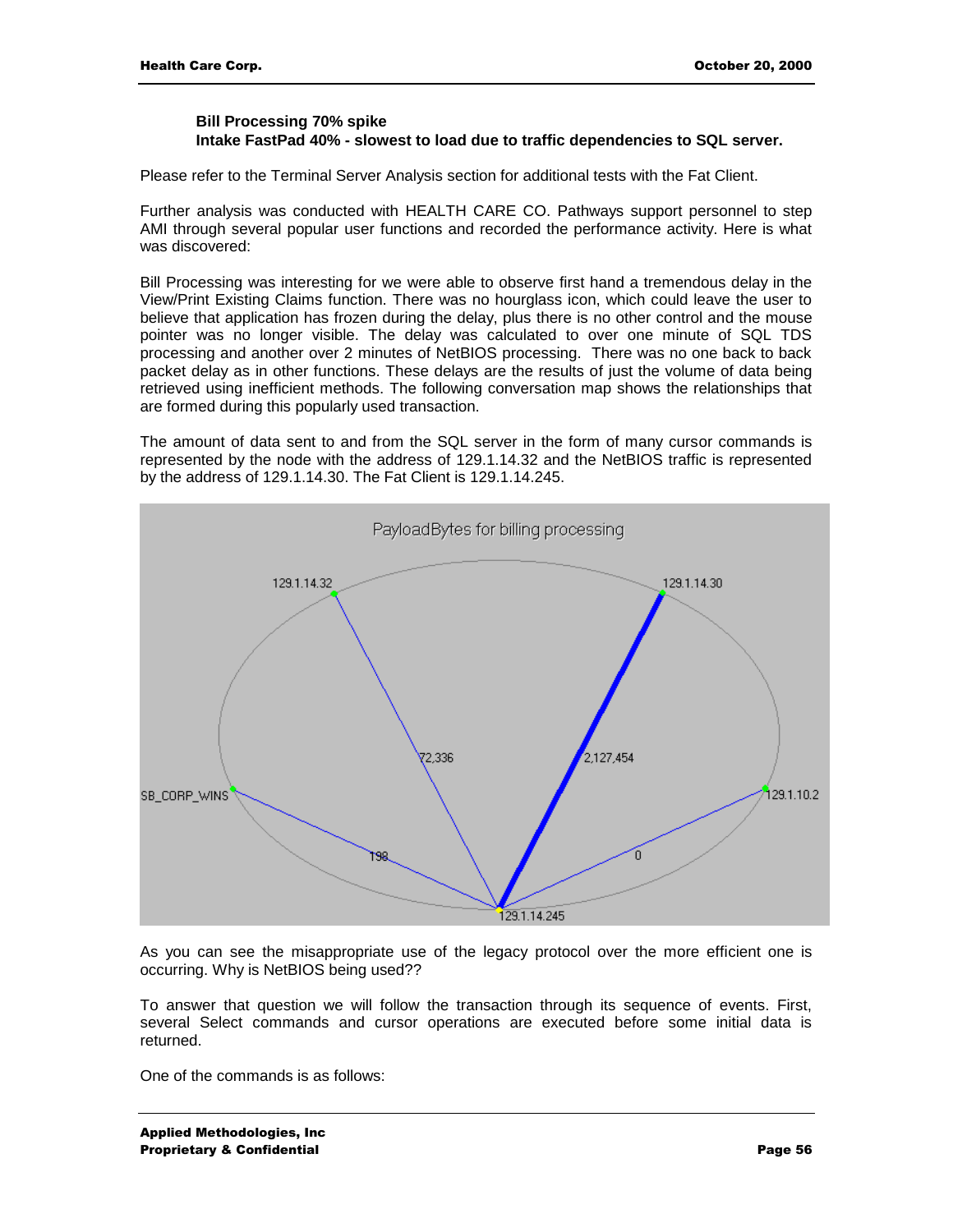| $\begin{bmatrix} \ldots & 0 & \ldots & \ldots & E \\ \ldots & 0 & \ldots & 0 & \ldots & 0 \\ \ldots & 0 & \ldots & 0 & \ldots & 0 \\ \ldots & 0 & \ldots & \ldots & \ldots & 0 \end{bmatrix}$ |
|-----------------------------------------------------------------------------------------------------------------------------------------------------------------------------------------------|
|                                                                                                                                                                                               |
|                                                                                                                                                                                               |
| \$ . + s.                                                                                                                                                                                     |
| $ \mathtt{e}.\mathtt{l}.\mathtt{e}.\mathtt{c}.\mathtt{t}$ . . $\ast$ . .                                                                                                                      |
| $\mathbf{F.R.O.M.}$ . $\mathbf{U.s.r.}$                                                                                                                                                       |
| $ \texttt{c.l.s.o.r.g.} \,$ .                                                                                                                                                                 |
| H.E.R.E. .C.1.s.                                                                                                                                                                              |
| $ I.D.$ $\ldots$ $i.n.$ $\ldots$ ( $\ldots$ $\mathbf{s}.$                                                                                                                                     |
| le.1.e.c.t. .C.1.                                                                                                                                                                             |
| s.I.D. .f.r.o.m.                                                                                                                                                                              |
| $\vert$ .U.s.r.C.l.s.L.                                                                                                                                                                       |
| In.k. .w.h.e.r.e.                                                                                                                                                                             |
| .U.s.r.I.D. .=.                                                                                                                                                                               |
| $\ldots$ $E.M.O.R.A.N.$                                                                                                                                                                       |
| . ( . '                                                                                                                                                                                       |

After several Select command and cursor operations are performed, some data will be returned as such:

| . $\vec{U}\vec{t}$ K@a <sup>1</sup>                                  |
|----------------------------------------------------------------------|
| $\mathfrak{S}.\mathsf{L}.\mathsf{C} \cong \ldots \oplus \mathsf{P}.$ |
| ~©`ß. rket. Mark                                                     |
|                                                                      |
|                                                                      |
| etN%( GARD<br>EN GROVE. Sarden                                       |
| GroveIo <u>c</u> a                                                   |
| tionLocationN&                                                       |
| <b>INDIANAP</b>                                                      |
| OLIS. Indianapol                                                     |
| is AreaMa                                                            |
| rketMarketÑ'                                                         |
| DALLAS ARE                                                           |
| A. Dallas Area                                                       |
|                                                                      |
| MarketMar<br>ketN(KAN                                                |
| SAS. Kansas                                                          |
| .MarketMarket                                                        |
|                                                                      |
| N)SOUTHW<br>EST MOSouthwes                                           |
| t Missouri                                                           |
| .MarketMarketÑ                                                       |
| $*$ 2SPASADE                                                         |
| NACT. S Pasadena                                                     |
| Certified                                                            |
|                                                                      |

Then the following NetBIOS sequence starts: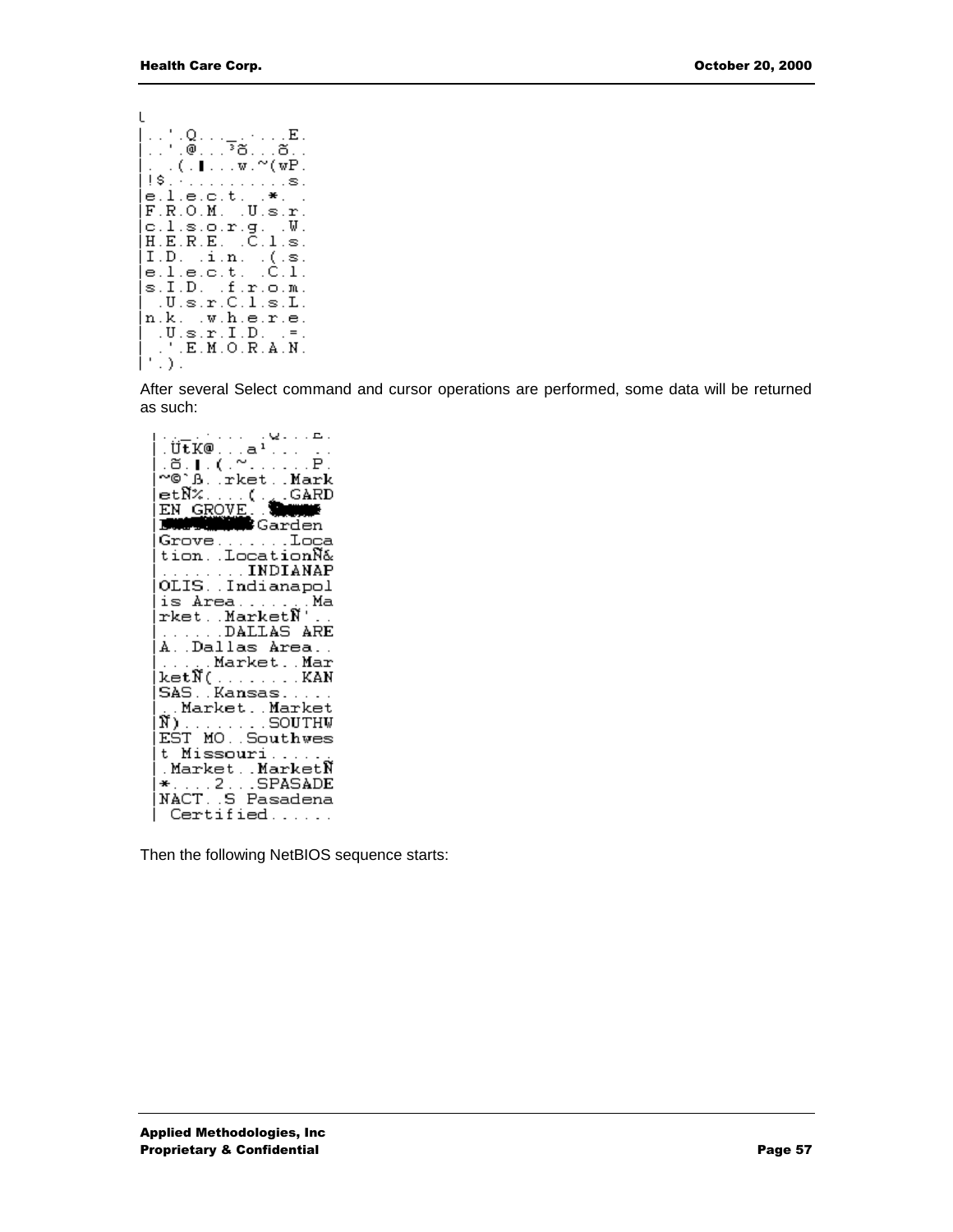| Relative | Sequence | <b>Bytes</b> | Payload | Source Node       | Source Port   Destination Node | Dest. Port | Description                                                      |
|----------|----------|--------------|---------|-------------------|--------------------------------|------------|------------------------------------------------------------------|
| 4.22510  | 143      | 101          |         | 47 129.1.14.245   | 1063 129.1.14.32               |            | 1433 MS_SQL:RPC ()                                               |
| 4.23000  | 144      | 76           |         | 22 129 1.14 32    | 1433 129.1.14.245              |            | 1063 MS SQL:TDS[2] {RETURNSTATUS 0}{DONEPROC (Comp               |
| 4.33400  | 145      | 60           |         | 0 129 1.14 245    | 1063 129.1.14.32               |            | 1433 TCP:Ack Sea# 1233377 Ack# 394142709 Win 8284                |
| 4.33405  | 146      | 60           |         | 0 129.1.14.245    | 1064 129.1.14.32               |            | 1433 TCP:Ack Seq# 1234583 Ack# 394194900 Win 8470                |
| 17.90400 | 147      | 92           |         | 50 129.1.14.245   | 137 SB_CORP_WINS               |            | 137 UDP NETBIOS:Name Service Query Request for SBDBMS'           |
| 17.90407 | 148      | 104          |         | 62 SB CORP WINS   | 137 129.1.14.245               |            | 137 UDP NETBIOS:Name Service Query Response for SBDBM            |
| 17.90900 | 149      | 60           |         | 0 129 1.14 245    | 1065 129.1.14.30               |            | 139 TCP:Connection setup Seq# 1248695 Ack# 0 Win 8192            |
| 17.90905 | 150      | 60           |         | 0 129 1.14 30     | 139 129 1.14 245               |            | 1065 TCP:Connection setup reply Seq# 394251364 Ack# 124869       |
| 17.90910 | 151      | 60           |         | 0 129.1.14.245    | 1065 129.1.14.30               |            | 139 TCP:Ack Seq# 1248696 Ack# 394251365 Win 8760                 |
| 17.90914 | 152      | 126          |         | 68 129.1.14.245   | 1065 129.1.14.30               |            | 139 TCP NETBIOS:Session Request Called=SBDBMS1 Calling=          |
| 17.90924 | 153      | 60           |         | 0 129.1.14.30     | 139 129.1.14.245               |            | 1065 TCP NETBIOS: Positive Session Response                      |
| 17.90929 | 154      | 228          |         | 137 129.1.14.245  | 1065 129.1.14.30               |            | 139 SMB:Negotiate Pid(CAFE) PC NETWORK PROGRAM 1.0%              |
| 17.90948 | 155      | 163          |         | 38 129.1.14.30    | 139 129.1.14.245               |            | 1065 SMBReply:Negotiated Pid(CAFE) NT LM 0.12                    |
| 18,00400 | 156      | 238          |         | 121 129 1.14 245  | 1065 129.1.14.30               |            | 139 SMB:Session Setup (ANDX 75) Pid(CAFE) Client @ using W       |
| 18,00419 | 157      | 212          |         | 115 129.1.14.30   | 139 129 1.14 245               |            | 1065 SMBReply:Session Setup (ANDX 75) Pid(CAFE) Action 0000      |
| 18,04000 | 158      | 320          |         | 203 129.1.14.245  | 1065 129.1.14.30               |            | 139 SMB: Session Setup (ANDX 75) Pid(CAFE) Client farb@STA       |
| 18.04500 | 159      | 218          |         | 121 129.1.14.30   | 139 129.1.14.245               |            | 1065 SMBReply:Session Setup (ANDX 75) Pid(CAFE) Action 0000      |
| 18.05900 | 160      | 176          |         | 55 129.1.14.245   | 1065 129.1.14.30               |            | 139 SMB: Transaction2(Query Path Info) Pid(CAFE) Info Level 00   |
| 18.05914 | 161      | 158          |         | 47 129.1.14.30    | 139 129.1.14.245               |            | 1065 SMBReply: Transaction2(Query Path Info) Pid(CAFE)           |
| 18,06500 | 162      | 138          |         | 47 129.1.14.245   | 1065 129.1.14.30               |            | 139 SMB:Check Directory Pid(CAFE) Tid(0802)\PWHC\WORKF           |
| 18.06511 | 163      | 93           |         | 2 129 1.14 30     | 139 129.1.14.245               |            | 1065 SMBReply: Check Directory Pid(CAFE)                         |
| 18,06518 | 164      | 186          |         | 65 129 1.14 245   | 1065 129.1.14.30               |            | 139 SMB: Transaction2(Find First) Pid(6C40) Flags(00AA) Searchi  |
| 18,06900 | 165      | 1,514        |         | 1,403 129.1.14.30 | 139 129 1.14 245               |            | 1065 SMBReply: Transaction2(Find First) Pid(6C40) Number of Enti |
| 18.07021 | 166      | 1,514        |         | 1,456 129.1.14.30 | 139 129.1.14.245               |            | 1065 TCP NETBIOS:Session                                         |
| 18.07142 | 167      | 1,494        |         | 1,436 129.1.14.30 | 139 129.1.14.245               |            | 1065 TCP NETBIOS:Session                                         |
| 18.07262 | 168      | 60           |         | 0 129.1.14.245    | 1065 129.1.14.30               |            | 139 TCP:Ack Seq# 1249730 Ack# 394254863 Win 8760                 |
| 18.25400 | 169      | 60           |         | 0 129.1.14.245    | 1065 129.1.14.30               |            | 139 TCP:Ack Seq# 1249730 Ack# 394256303 Win 7320                 |
| 18.25900 | 170      | 1,514        |         | 1,403 129.1.14.30 | 139 129.1.14.245               |            | 1065 SMBReply: Transaction2 Pid(6C40)                            |
| 18.26021 | 171      | 1,514        |         | 1,456 129.1.14.30 | 139 129.1.14.245               |            | 1065 TCP NETBIOS:Session                                         |
| 18.26142 | 172      | 1,494        |         | 1,436 129.1.14.30 | 139 129.1.14.245               |            | 1065 TCP NETBIOS:Session                                         |
| 18.26262 | 173      | 60           |         | 0 129.1.14.245    | 1065 129.1.14.30               |            | 139 TCP:Ack Seq# 1249730 Ack# 394259223 Win 8760                 |
| 18.45400 | 174      | 60           |         | 0 129.1.14.245    | 1065 129.1.14.30               |            | 139 TCP:Ack Seq# 1249730 Ack# 394260663 Win 7320                 |
| 18.45900 | 175      | 1,514        |         | 1,403 129.1.14.30 | 139 129.1.14.245               |            | 1065 SMBReply: Transaction2 Pid(6C40)                            |
| 18,46100 | 176      | 1,514        |         | 1,456 129.1.14.30 | 139 129.1.14.245               |            | 1065 TCP NETBIOS:Session Message                                 |
| 18.46221 | 177      | 1,494        |         | 1,436 129.1.14.30 | 139 129 1.14 245               |            | 1065 TCP NETBIOS:Session                                         |
| 18.46341 | 178      | 60           |         | 0 129 1.14 245    | 1065 129.1.14.30               |            | 139 TCP:Ack Seq# 1249730 Ack# 394263583 Win 8760                 |
| 18.65400 | 179      | 60           |         | 0 129.1.14.245    | 1065 129.1.14.30               |            | 139 TCP:Ack Seg# 1249730 Ack# 394265023 Win 7320                 |
| 18.66000 | 180      | 1,514        |         | 1,403 129.1.14.30 | 139 129.1.14.245               |            | 1065 SMBReply: Transaction2 Pid(6C40)                            |
| 18.66121 | 181      | 1,514        |         | 1,456 129.1.14.30 | 139 129 1.14 245               |            | 1065 TCP NETBIOS:Session                                         |

As you can see there is a dependency to find the other SQL server but the question remains why is this NetBIOS present?

After reviewing the traces with HEALTH CARE CO. Pathways support personnel we uncovered that after the initial sequence of the transaction talks to the SQL server. The NetBIOS portion of the transaction, which is the larger of the two protocol operations, is the result of the application pulling/reading static claim numbers from a file on a different server.

This NetBIOS sequence continues for several thousand frames and is far less efficient then the observed sliding window based TDS sequences.

This is what the NetBIOS packets contain from the static file on a different server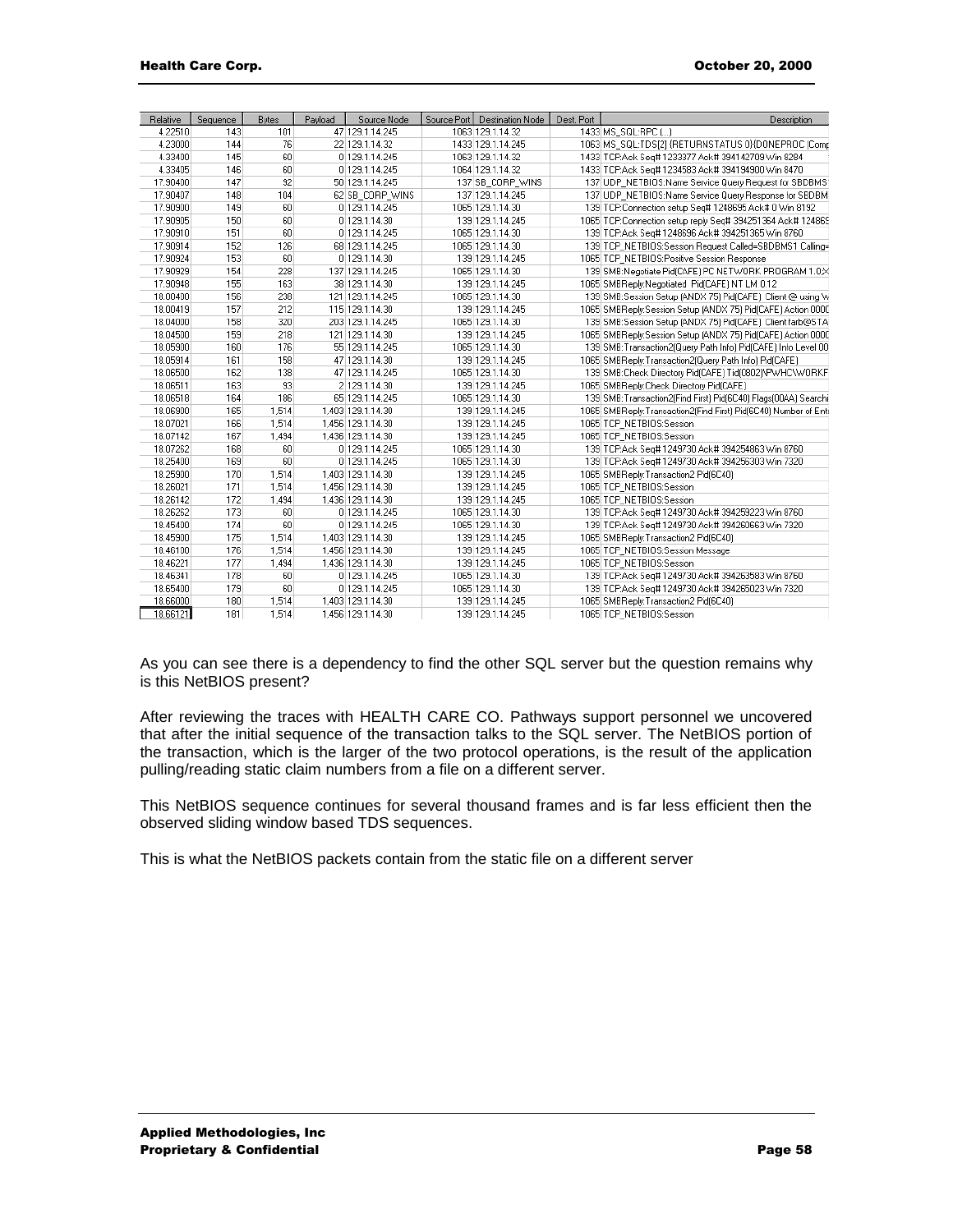| $[ \begin{array}{ll} 1, & 0, & 1, & 0, \\ 0, & 0, & 0, & 0, \\ 0, & 0, & 0, & 0, \\ \end{array} \bigr] \begin{array}{ll} \times & 0.5 & 0.5 \\ \times & 0.5 & 0.5 \\ \times & 0.5 & 0.5 \\ \times & 0.5 & 0.5 \\ \times & 0.5 & 0.5 \\ \times & 0.5 & 0.5 \\ \times & 0.5 & 0.5 \\ \end{array} \bigr] \begin{array}{ll} \times & 0.5 & 0.5 \\ \times & 0.5 & 0.5 \\ \times & 0.5 & 0.5 \\ \times$ |
|---------------------------------------------------------------------------------------------------------------------------------------------------------------------------------------------------------------------------------------------------------------------------------------------------------------------------------------------------------------------------------------------------|
|                                                                                                                                                                                                                                                                                                                                                                                                   |
| İ                                                                                                                                                                                                                                                                                                                                                                                                 |
|                                                                                                                                                                                                                                                                                                                                                                                                   |
|                                                                                                                                                                                                                                                                                                                                                                                                   |
|                                                                                                                                                                                                                                                                                                                                                                                                   |
| $\frac{1}{2}$                                                                                                                                                                                                                                                                                                                                                                                     |
|                                                                                                                                                                                                                                                                                                                                                                                                   |
|                                                                                                                                                                                                                                                                                                                                                                                                   |
|                                                                                                                                                                                                                                                                                                                                                                                                   |
|                                                                                                                                                                                                                                                                                                                                                                                                   |
|                                                                                                                                                                                                                                                                                                                                                                                                   |
|                                                                                                                                                                                                                                                                                                                                                                                                   |
| $\frac{1}{2}$<br>$\frac{1}{2}$                                                                                                                                                                                                                                                                                                                                                                    |
|                                                                                                                                                                                                                                                                                                                                                                                                   |
| き<br>立                                                                                                                                                                                                                                                                                                                                                                                            |
|                                                                                                                                                                                                                                                                                                                                                                                                   |
|                                                                                                                                                                                                                                                                                                                                                                                                   |
| $\frac{1}{2}$<br>$\frac{1}{2}$<br>$\frac{1}{2}$ .                                                                                                                                                                                                                                                                                                                                                 |
|                                                                                                                                                                                                                                                                                                                                                                                                   |
|                                                                                                                                                                                                                                                                                                                                                                                                   |
|                                                                                                                                                                                                                                                                                                                                                                                                   |

Other application function may use the NetBIOS transport, as was verified in general traces and protocol distribution statistics gathered. AMI did not review all application functions for this activity would be beyond the scope of this project. So, it currently is unclear exactly how many different application functions use TDS and NetBIOS in a transaction.

**Recommendation:** Consider eliminating the NetBIOS portion of the communication and having the static claim number information in another table for more efficient retrieval.

The Scheduling function also had a major delay when performing an office search for every employee with their name beginning with R. Again there was no hourglass to depict to the user a waiting period. This is not a Terminal Server presentation issue for these tests were done on a Fat Client and the application modules are executed locally.

A major delay of 25 seconds was noted from back to back packets during a DML process:

| <b>Relative</b> | Sequence | <b>Butes</b> | Pavload | Source Node        | ∣Source Port∣ Destination Node ∣ | Dest, Port | <b>Description</b>                                                                                                                                                                                                                                                                                                                                                                   |
|-----------------|----------|--------------|---------|--------------------|----------------------------------|------------|--------------------------------------------------------------------------------------------------------------------------------------------------------------------------------------------------------------------------------------------------------------------------------------------------------------------------------------------------------------------------------------|
| 9.29100         | 21       | .514         |         | 1.460 129.1.14.245 | 1082 129.1.14.32                 |            | 1433 MS SQL:TDS Continuation                                                                                                                                                                                                                                                                                                                                                         |
| 9.29221         | 22       | 352          |         | 298 129 1.14 245   | 1082 129.1.14.32                 |            | 1433 MS SQL:TDS Continuation                                                                                                                                                                                                                                                                                                                                                         |
| 9.29249         | 23       | 60           |         | 0 129 1 14 32      | 1433 129.1.14.245                |            | 1082 TCP:Ack Sea# 395247453 Ack# 2307414 Win 32767                                                                                                                                                                                                                                                                                                                                   |
| 34.34100        | 24       | 93           |         | 39 129 1.14.32     | 1433 129.1.14.245                |            | 1082 MS SQL:TDSf11 (CURDELETE ID(00000900), table:jc}                                                                                                                                                                                                                                                                                                                                |
| 34,35000        | 25       | .514         |         | 1.460 129.1.14.245 | 1082 129.1.14.32                 |            | 1433 MS SQL:SQL Language UNICODE(0)select DISTINCT ENTIL                                                                                                                                                                                                                                                                                                                             |
| 34.35500        | 26       | .514         |         | 1.460 129.1.14.245 | 1082 129.1.14.32                 |            | 1433 MS SQL:TDS Continuation                                                                                                                                                                                                                                                                                                                                                         |
| 34.35621        | 27       | 60           |         | 0 129 1 14 32      | 1433 129.1.14.245                |            | 1082 TCP:Ack Sea# 395247492 Ack# 2310334 Win 32767                                                                                                                                                                                                                                                                                                                                   |
| of company      | CO.      | a coo        |         | .                  | ************                     |            | $\overline{a}$ $\overline{a}$ $\overline{b}$ $\overline{b}$ $\overline{c}$ $\overline{a}$ $\overline{c}$ $\overline{c}$ $\overline{c}$ $\overline{c}$ $\overline{c}$ $\overline{c}$ $\overline{c}$ $\overline{c}$ $\overline{c}$ $\overline{c}$ $\overline{c}$ $\overline{c}$ $\overline{c}$ $\overline{c}$ $\overline{c}$ $\overline{c}$ $\overline{c}$ $\overline{c}$ $\overline{$ |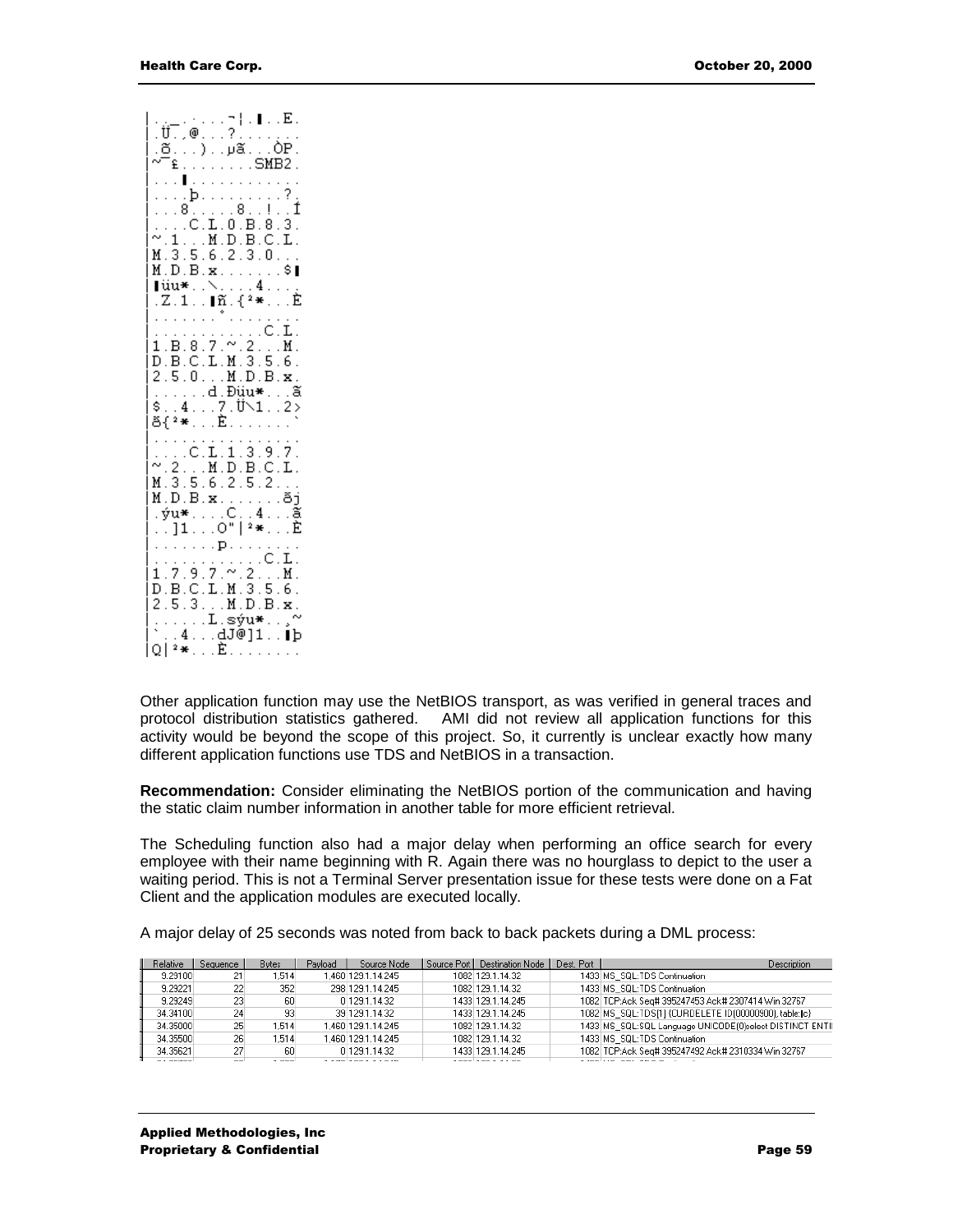**Recommendation:** Consider making a change to the application code to exhibit some form of message or hourglass during these operations. Have these messages be consistent across all functions. And again look into query optimization options.

The Custom Customer Intake Report Payer Report function also reported tremendous delays during the analysis.

This delay is attributed the overwhelming number of cursor and DML activity repeated plus the dependency to communicate to other servers. The Dependency are depicted in the following conversation map:



The trace the cursor and DML activity is repeated for 14000+ fames thus resulting in a 7 minute delay due to the chatty nature of this transaction. An excerpt of the chatty nature of the packet flow is below. Note the frame numbers and relative time in seconds.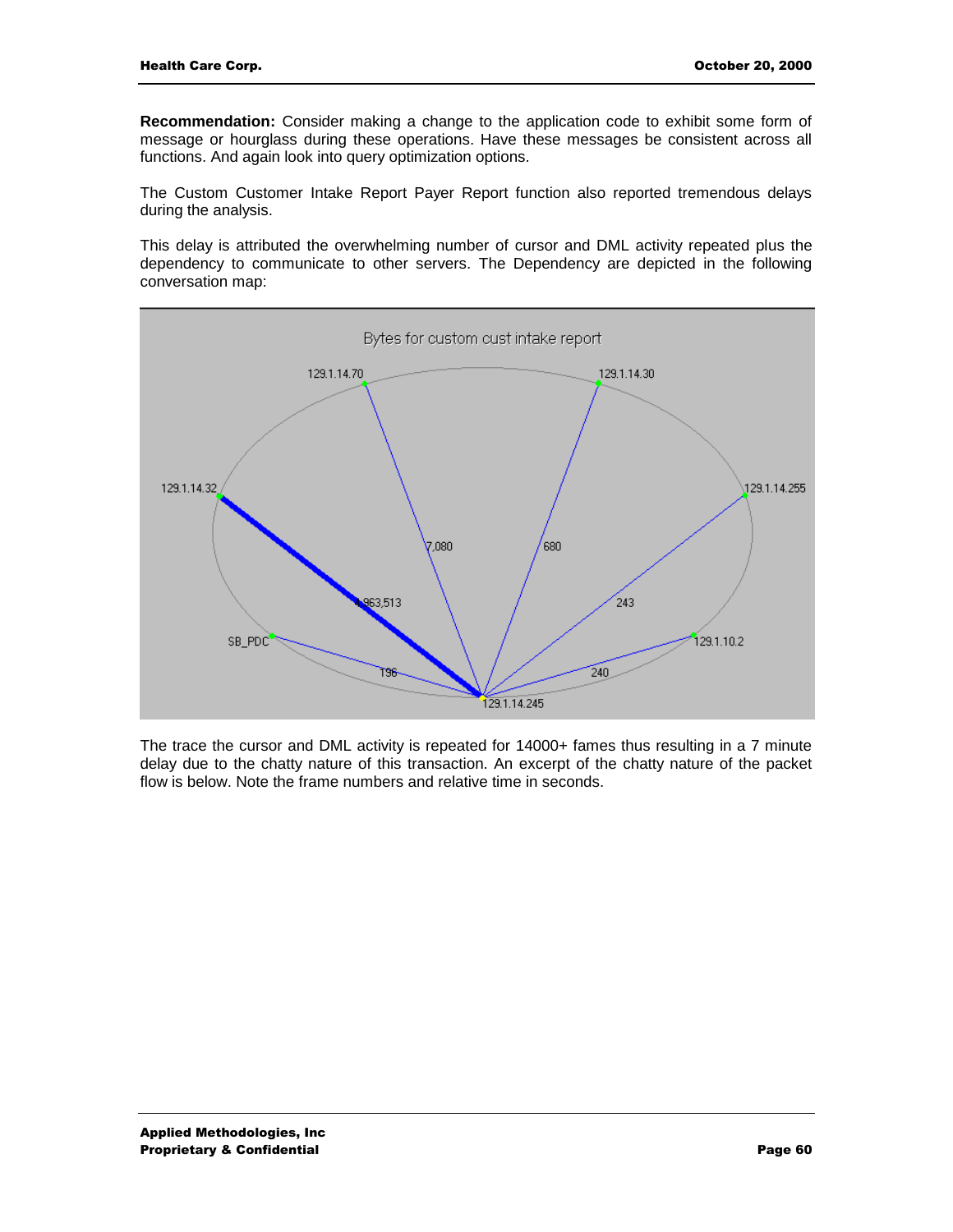|         | Relative         | Sequence     | Bytes         | Pavload | Source Node       | Source Port   Destination Node | Dest, Port | Description                                                                                                     |
|---------|------------------|--------------|---------------|---------|-------------------|--------------------------------|------------|-----------------------------------------------------------------------------------------------------------------|
| 14728   | 436.35100        | 14728        | 235           |         | 181 129.1.14.245  | 1084 129.1.14.32               |            | 1433 MS SQL:RPC ()                                                                                              |
| 14729   | 436.41500        | 14729        | 1,126         |         | 1,072 129.1.14.32 | 1433 129.1.14.245              |            | 1084 MS SQL:TDS[1] (CURDELETE ID(00000800), table:P}                                                            |
| 14730   | 436.42100        | 14730        | 178           |         | 124 129 1.14 245  | 1084 129.1.14.32               |            | 1433 MS SQL:RPC ()                                                                                              |
| 14731   | 436.43000        | 14731        | 281           |         | 227 129.1.14.32   | 1433 129.1.14.245              |            | 1084 MS_SQL:TDS[3] {RETURNSTATUS 0}{DONEPROC (Mc                                                                |
| 14732   | 436.44000        | 14732        | 122           |         | 68 129 1.14 245   | 1084 129.1.14.32               |            | 1433 MS SQL:RPC ()                                                                                              |
| 14733   | 436.44600        | 14733        | 85            |         | 31 129 1.14 32    | 1433 129.1.14.245              |            | 1084 MS_SQL:TDS[3] {DONEINPROC (More results to come,R                                                          |
| 14734   | 436.44607        | 14734        | 122           |         | 68 129.1.14.245   | 1084 129.1.14.32               |            | 1433 MS_SQL:RPC ()                                                                                              |
| 14735   | 436,46000        | 14735        | 301           |         | 247 129.1.14.32   | 1433 129.1.14.245              |            | 1084 MS_SQL:TDS[1] (ROW "VIRGINIA SUFFOLK PEF                                                                   |
| 14736   | 436.46600        | 14736        | 233           |         | 179 129 1.14 245  | 1084 129.1.14.32               |            | 1433 MS SQL:RPC []                                                                                              |
| 14737   | 436.51500        | 14737        | 1,126         |         | 1,072 129.1.14.32 | 1433 129.1.14.245              |            | 1084   MS_SQL:TDS[1] {CURDELETE ID(00000800), table:P}                                                          |
| 14738   | 436.52500        | 14738        | 178           |         | 124 129 1.14 245  | 1084 129.1.14.32               |            | 1433 MS_SQL:RPC ()                                                                                              |
| 14739   | 436,54000        | 14739        | 257           |         | 203 129.1.14.32   | 1433 129.1.14.245              |            | 1084 MS SQL:TDS[3] {RETURNSTATUS 0}{DONEPROC (Mc                                                                |
| 14740   | 436,54600        | 14740        | 122           |         | 68 129 1.14 245   | 1084 129.1.14.32               |            | 1433 MS_SQL:RPC ()                                                                                              |
| 14741   | 436,55500        | 14741        | 85            |         | 31 129.1.14.32    | 1433 129.1.14.245              |            | 1084 MS_SQL:TDS[3] {DONEINPROC (More results to come,R                                                          |
| 14742   | 436.56100        | 14742        | 233           |         | 179 129 1.14 245  | 1084 129.1.14.32               |            | 1433 MS SQL:RPC ()                                                                                              |
| 14743   | 436,60500        | 14743        | 1,126         |         | 1.072 129.1.14.32 | 1433 129.1.14.245              |            | 1084 MS SQL:TDS[1] {CURDELETE ID(00000800), table:P}                                                            |
| 14744   | 436.61000        | 14744        | 178           |         | 124 129 1.14 245  | 1084 129.1.14.32               |            | 1433 MS_SQL:RPC ()                                                                                              |
| 14745   | 436.63100        | 14745        | 222           |         | 168 129.1.14.32   | 1433 129.1.14.245              |            | 1084 MS_SQL:TDS[5] (RETURNSTATUS 0){DONEPROC (Mc                                                                |
| 14746   | 436.63600        | 14746        | 122           |         | 68 129.1.14.245   | 1084 129.1.14.32               |            | 1433 MS SQL:RPC ()                                                                                              |
| 14747   | 436.64500        | 14747        | 85            |         | 31 129.1.14.32    | 1433 129.1.14.245              |            | 1084 MS_SQL:TDS[3] {DONEINPROC (More results to come,R                                                          |
| 14748   | 436.65100        | 14748        | 233           |         | 179 129 1.14 245  | 1084 129.1.14.32               |            | 1433 MS SQL:RPC ()                                                                                              |
| 14749   | 436.69500        | 14749        | 1,126         |         | 1.072 129.1.14.32 | 1433 129.1.14.245              |            | 1084 MS_SQL:TDS[1] {CURDELETE ID(00000800), table:P}                                                            |
| 14750   | 436,70100        | 14750        | 178           |         | 124 129 1.14 245  | 1084 129.1.14.32               |            | 1433 MS_SQL:RPC ()                                                                                              |
| 14751   | 436.71600        | 14751        | 282           |         | 228 129.1.14.32   | 1433 129.1.14.245              |            | 1084 MS_SQL:TDS[3] (RETURNSTATUS 0){DONEPROC (Mc                                                                |
| 14752   | 436.72100        | 14752        | 122           |         | 68 129.1.14.245   | 1084 129.1.14.32               |            | 1433 MS SQL:RPC ()                                                                                              |
| 14753   | 436.72600        | 14753        | 85            |         | 31 129 1.14 32    | 1433 129.1.14.245              |            | 1084 MS SQL:TDS[3] {DONEINPROC (More results to come,R                                                          |
| 14754   | 436.73100        | 14754        | 235           |         | 181 129.1.14.245  | 1084 129.1.14.32               |            | 1433 MS SQL:RPC ()                                                                                              |
| 14755   | 436.77000        | 14755        | 1,126         |         | 1,072 129.1.14.32 | 1433 129.1.14.245              |            | 1084 MS SQL:TDS[1] {CURDELETE ID(00000800), table:P}                                                            |
| 14756   | 436,77600        | 14756        | 178           |         | 124 129 1.14 245  | 1084 129.1.14.32               |            | 1433 MS SQL:RPC ()                                                                                              |
| 14757   | 436.79000        | 14757        | 516           |         | 462 129.1.14.32   | 1433 129.1.14.245              |            | 1084 MS_SQL:TDS[3] (RETURNSTATUS 0) {DONEPROC (Mc                                                               |
| 14758   | 436.80000        | 14758        | 122           |         | 68 129.1.14.245   | 1084 129.1.14.32               |            | 1433 MS SQL:RPC ()                                                                                              |
| 14759   | 436,81000        | 14759        | 85            |         | 31 129 1.14 32    | 1433 129.1.14.245              |            | 1084 MS_SQL:TDS[3] {DONEINPROC (More results to come,R                                                          |
| 14760   | 436.81007        | 14760        | 122           |         | 68 129.1.14.245   | 1084 129.1.14.32               |            | 1433 MS SQL:RPC ()                                                                                              |
| 14761   | 436.82100        | 14761        | 85            |         | 31 129.1.14.32    | 1433 129.1.14.245              |            | 1084 MS_SQL:TDS[3] {DONEINPROC (More results to come,R                                                          |
| 14762   | 436.82107        | 14762        | 122           |         | 68 129.1.14.245   | 1084 129.1.14.32               |            | 1433 MS SQL:RPC ()                                                                                              |
| 14763   | 436.82600        | 14763        | 85            |         | 31 129 1.14 32    | 1433 129.1.14.245              |            | 1084 MS SQL:TDS[3] {DONEINPROC (More results to come,R                                                          |
| 14764   | 436.82607        | 14764        | 126           |         | 72 129.1.14.245   | 1084 129.1.14.32               |            | 1433 MS_SQL:SQL Language UNICODE(0)if @@TRANCOUN                                                                |
| 14765   | 436.83500        | 14765        | 89            |         | 35 129 1.14.32    | 1433 129.1.14.245              |            | 1084 MS_SQL:TDS[3] {DONE (More results to come)}{DONE (I                                                        |
| 1.10000 | <b>Ann onton</b> | <b>ALANO</b> | $\sim$ $\sim$ |         | olanos as cost    | ************                   |            | a root work in a consideration of the operation of the constant of the constant of the constant of the constant |

**Recommendation:** Research into optimizing the number of cursor functions and mitigate the chatty nature of this function. The network can handle and process these packets but the sheer volume causes the application to wait and digest all of this information. be available for backward compatibility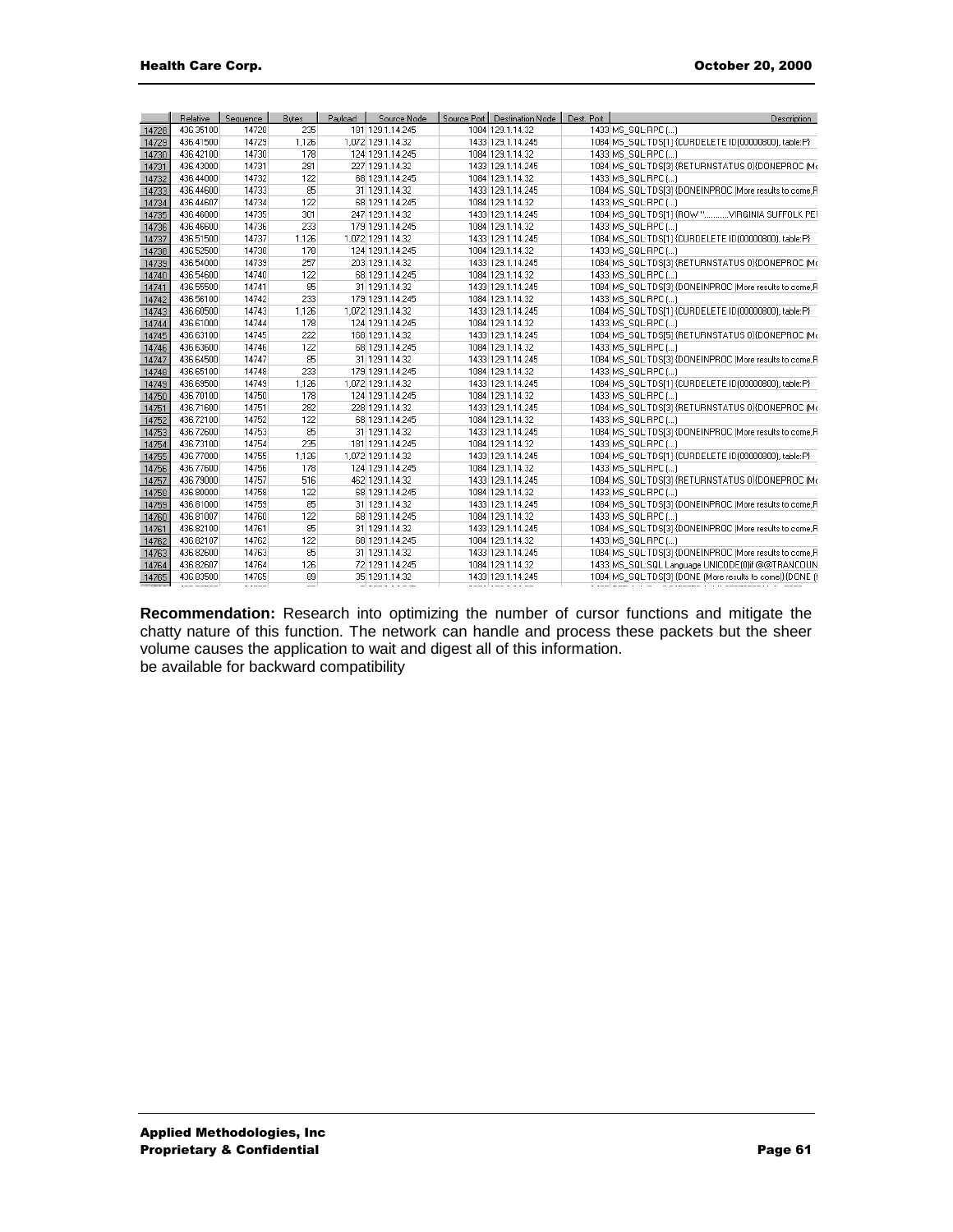# Appendices: Analysis Statistics, Graphs And Supplemental Information

# Appendix I - Terminal Server information

No additional information.

# Appendix II - SQL Server information

No additional information.

# Appendix III - Network Statistics and Graphs

**Router and switch log information**

| End Time:<br>PortType:<br>Metric: | Start Time:                   |                | Lake> (enable) sh top 65 inter 300<br>10/09/2000, 12:40:57<br>10/09/2000, 12:45:58<br>all<br>util |                     |                     |                     |                    |                        |
|-----------------------------------|-------------------------------|----------------|---------------------------------------------------------------------------------------------------|---------------------|---------------------|---------------------|--------------------|------------------------|
|                                   | Port Band- Uti Bytes<br>width | 옹              | $(Tx + Rx)$                                                                                       | Pkts<br>$(Tx + Rx)$ | Bcst<br>$(Tx + Rx)$ | Mcst<br>$(TX + Rx)$ | Error Over<br>(RX) | flow                   |
| 3/1                               | 10                            | 90             | 322786496                                                                                         | 903393              | 533                 | 2929                | $\Omega$           | $\Omega$               |
| 4/16                              | 10                            | $\overline{4}$ | 14814549                                                                                          | 25731               | 332                 | 227                 | $\circ$            | $\circ$                |
| 4/10                              | 100                           | 3              | 227445135                                                                                         | 328480              | 753                 | 220                 | $\Omega$           | $\Omega$               |
| 4/8                               | 100                           | 2              | 218930761                                                                                         | 310889              | 753                 | 220                 | $\circ$            | $\circ$                |
| 3/11                              | 100                           | $2^{\circ}$    | 194171551                                                                                         | 281623              | 753                 | 220                 | $\circ$            | 0                      |
| 4/7                               | 100                           | $\overline{2}$ | 161898754                                                                                         | 289951              | 753                 | 220                 | $\circ$            | $\mathbf 0$            |
| 5/6                               | 100                           | $\overline{2}$ | 155207144                                                                                         | 235584              | 752                 | 220                 | $\circ$            | $\mathbf 0$            |
| 5/3                               | 100                           | $\mathbf{1}$   | 108247813                                                                                         | 183944              | 753                 | 220                 | $\circ$            | $\mathbf{0}$           |
| 3/7                               | 100                           | $\mathbf{1}$   | 97371682                                                                                          | 165771              | 753                 | 220                 | 0                  | $\mathbf 0$            |
| 5/8                               | 100                           | $\mathbf{1}$   | 93742023                                                                                          | 176507              | 752                 | 220                 | $\circ$            | $\mathbf{0}$           |
| 1/1                               | 100                           | $\mathbf{1}$   | 72613222                                                                                          | 247331              | $\circ$             | 247331              | 2003               | $\mathbf 0$            |
| 4/3                               | 10                            | $\mathbf{1}$   | 3683272                                                                                           | 9456                | 390                 | 252                 | $\Omega$           | $\Omega$               |
| 4/5                               | 100                           | 0              | 70140150                                                                                          | 203557              | 753                 | 220                 | $\circ$            | $\mathbf 0$            |
| 4/6                               | 100                           | $\mathbf{0}$   | 61885976                                                                                          | 176821              | 753                 | 220                 | $\circ$            | $\mathbf 0$            |
| 4/2                               | 10                            | $\circ$        | 2685216                                                                                           | 10251               | 278                 | 219                 | $\circ$            | $\circ$                |
| 4/24                              | 100                           | $\mathbf{0}$   | 50156424                                                                                          | 334249              | 191                 | 292                 | $\circ$            | $\circ$                |
| 3/12                              | 100                           | $\Omega$       | 52019763                                                                                          | 115638              | 753                 | 220                 | $\circ$            | $\mathbf{0}$           |
| 3/9                               | 100                           | 0              | 48393975                                                                                          | 106095              | 753                 | 220                 | $\circ$            | $\mathbf 0$            |
| 5/24                              | 100                           | 0              | 42624512                                                                                          | 78735               | 753                 | 219                 | $\circ$            | $\mathbf{0}$           |
| 5/7                               | 100                           | 0              | 43493266                                                                                          | 53206               | 752                 | 220                 | $\circ$            | 0                      |
| 3/6                               | 100                           | $\Omega$       | 36568918                                                                                          | 105049              | 753                 | 220                 | $\circ$            | $\Omega$               |
| 4/11                              | 100                           | 0              | 34265765                                                                                          | 113375              | 753                 | 220                 | $\circ$            | $\mathbf 0$            |
| 3/8                               | 100                           | 0              | 30704528                                                                                          | 66378               | 753                 | 220                 | $\circ$<br>$\circ$ | $\circ$<br>$\mathbf 0$ |
| 4/9<br>5/20                       | 100                           | 0<br>0         | 18659097                                                                                          | 43410               | 753                 | 220                 | $\circ$            | $\mathbf 0$            |
| 5/10                              | 100<br>100                    | 0              | 17270586<br>13147834                                                                              | 32114<br>19506      | 589<br>752          | 292<br>220          | $\circ$            | $\mathbf{0}$           |
| 4/20                              | 100                           | 0              | 11886768                                                                                          | 16479               | 585                 | 220                 | 0                  | $\mathbf 0$            |
| 1/2                               | 100                           | 0              | 8478118                                                                                           | 42497               | 0                   | 42497               | 140                | $\circ$                |
| 5/9                               | 100                           | 0              | 6463064                                                                                           | 14946               | 752                 | 220                 | $\circ$            | $\mathbf{0}$           |
| 4/1                               | 10                            | $\Omega$       | 316259                                                                                            | 2481                | 218                 | 219                 | $\Omega$           | $\mathbf{0}$           |
| 4/17                              | 10                            | $\Omega$       | 264872                                                                                            | 2288                | 145                 | 231                 | $\circ$            | $\mathbf 0$            |
| 3/15                              | 100                           | $\mathbf{0}$   | 5026180                                                                                           | 26417               | 587                 | 292                 | $\circ$            | $\mathbf 0$            |
| 3/17                              | 100                           | 0              | 4744308                                                                                           | 26554               | 587                 | 292                 | $\circ$            | $\mathbf 0$            |
| 3/24                              | 100                           | 0              | 3991198                                                                                           | 9539                | $\circ$             | 220                 | 0                  | 0                      |
| 3/23                              | 10                            | 0              | 197841                                                                                            | 1533                | 95                  | 219                 | 0                  | 0                      |
| 4/19                              | 100                           | 0              | 3269939                                                                                           | 7622                | 585                 | 220                 | $\circ$            | $\mathbf 0$            |
| 5/21                              | 100                           | 0              | 3095540                                                                                           | 11996               | 589                 | 292                 | 0                  | $\circ$                |
| 3/22                              | 100                           | 0              | 2805401                                                                                           | 9728                | 586                 | 225                 | $\circ$            | $\mathbf 0$            |
| 5/1                               | 10                            | 0              | 132013                                                                                            | 1633                | 753                 | 220                 | 0                  | $\circ$                |
| 4/15                              | 10                            | $\circ$        | 121270                                                                                            | 662                 | 407                 | 220                 | $\circ$            | $\mathbf 0$            |
| 3/13                              | 10                            | $\circ$        | 104814                                                                                            | 562                 | 337                 | 221                 | $\circ$            | $\mathbf 0$            |
| 5/16                              | 100                           | $\circ$        | 1904448                                                                                           | 3865                | 588                 | 292                 | $\Omega$           | $\mathbf 0$            |
| 4/14                              | 10                            | 0              | 92441                                                                                             | 486                 | 266                 | 220                 | 0                  | $\mathbf 0$            |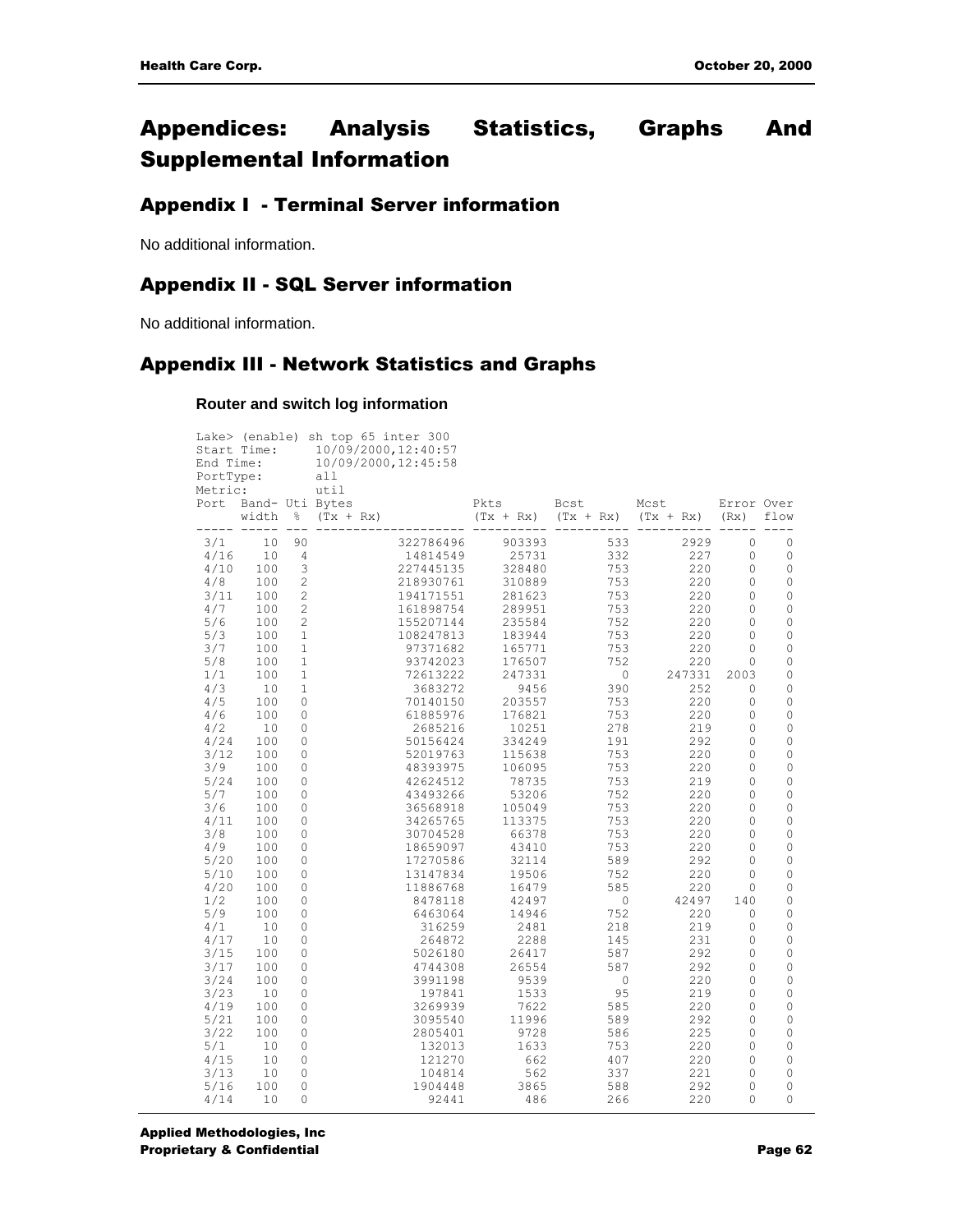|                                                                                                                                                                                                                                                                                                                                                 | 5/23<br>5/12<br>4/22<br>3/18<br>5/17<br>4/21<br>5/4<br>3/16<br>3/21<br>3/20<br>4/18<br>4/12<br>3/19<br>5/14<br>4/13<br>4/23<br>5/19<br>3/14<br>3/5<br>5/11<br>5/13<br>5/15                                                                                               |                                                                                                                                                                                                                                                                                      | 100<br>100<br>100<br>100<br>100<br>100<br>100<br>100<br>100<br>100<br>100<br>100<br>100<br>100<br>100<br>100<br>100<br>100<br>100<br>100<br>100<br>100 | 0<br>0<br>0<br>0<br>0<br>0<br>0<br>0<br>0<br>0<br>0<br>0<br>0<br>0<br>0<br>$\circ$<br>$\circ$<br>$\circ$<br>$\circ$<br>$\circ$<br>$\circ$<br>0 | Lake (enable) sh top 65 interval 300<br>Start Time: 10/09/2000,12:46:23                                                                                                                                                                                                                                                                                                                                                                                    | 1748353<br>1480319<br>1171171<br>1037547<br>986271<br>707357<br>659224<br>611657<br>547330<br>292058<br>285065<br>195714<br>158621<br>156590<br>155430<br>156704<br>163118<br>177382<br>85788<br>89037<br>0<br>25256                                                                                                                                             | 7555<br>9500<br>5713<br>12478<br>4862<br>4467<br>6347<br>2611<br>2663<br>2226<br>1448<br>1614<br>845<br>821<br>811<br>879<br>936<br>1195<br>973<br>995<br>$\overline{0}$<br>290                                                                                                                                                 | 753<br>753<br>585<br>587<br>588<br>585<br>752<br>587<br>587<br>753<br>585<br>753<br>586<br>585<br>585<br>588<br>588<br>587<br>753<br>752<br>$\overline{0}$<br>8                                                                                                                                                                   | 219<br>220<br>220<br>292<br>292<br>220<br>220<br>292<br>297<br>220<br>220<br>220<br>220<br>219<br>220<br>291<br>292<br>292<br>220<br>220<br>220                                                                                                                           | $\overline{0}$                                                                                                                                                                                                                                                                                                           | 0<br>0<br>0<br>0<br>0<br>0<br>0<br>0<br>0<br>0<br>0<br>0<br>0<br>0<br>0<br>0<br>0<br>0<br>0<br>0<br>0<br>0 | 0<br>0<br>0<br>$\circ$<br>0<br>0<br>0<br>0<br>0<br>0<br>0<br>0<br>0<br>0<br>0<br>0<br>0<br>0<br>$\circ$<br>$\circ$<br>0<br>0 |
|-------------------------------------------------------------------------------------------------------------------------------------------------------------------------------------------------------------------------------------------------------------------------------------------------------------------------------------------------|--------------------------------------------------------------------------------------------------------------------------------------------------------------------------------------------------------------------------------------------------------------------------|--------------------------------------------------------------------------------------------------------------------------------------------------------------------------------------------------------------------------------------------------------------------------------------|--------------------------------------------------------------------------------------------------------------------------------------------------------|------------------------------------------------------------------------------------------------------------------------------------------------|------------------------------------------------------------------------------------------------------------------------------------------------------------------------------------------------------------------------------------------------------------------------------------------------------------------------------------------------------------------------------------------------------------------------------------------------------------|------------------------------------------------------------------------------------------------------------------------------------------------------------------------------------------------------------------------------------------------------------------------------------------------------------------------------------------------------------------|---------------------------------------------------------------------------------------------------------------------------------------------------------------------------------------------------------------------------------------------------------------------------------------------------------------------------------|-----------------------------------------------------------------------------------------------------------------------------------------------------------------------------------------------------------------------------------------------------------------------------------------------------------------------------------|---------------------------------------------------------------------------------------------------------------------------------------------------------------------------------------------------------------------------------------------------------------------------|--------------------------------------------------------------------------------------------------------------------------------------------------------------------------------------------------------------------------------------------------------------------------------------------------------------------------|------------------------------------------------------------------------------------------------------------|------------------------------------------------------------------------------------------------------------------------------|
| End Time:<br>PortType:<br>Metric:                                                                                                                                                                                                                                                                                                               |                                                                                                                                                                                                                                                                          |                                                                                                                                                                                                                                                                                      | all<br>util                                                                                                                                            |                                                                                                                                                | 10/09/2000, 12:51:25                                                                                                                                                                                                                                                                                                                                                                                                                                       | Pkts Best                                                                                                                                                                                                                                                                                                                                                        |                                                                                                                                                                                                                                                                                                                                 | Mcst                                                                                                                                                                                                                                                                                                                              | Error Over                                                                                                                                                                                                                                                                |                                                                                                                                                                                                                                                                                                                          |                                                                                                            |                                                                                                                              |
|                                                                                                                                                                                                                                                                                                                                                 | ----- ----- ---                                                                                                                                                                                                                                                          |                                                                                                                                                                                                                                                                                      |                                                                                                                                                        | Port Band- Uti Bytes<br>width % (Tx + Rx)                                                                                                      |                                                                                                                                                                                                                                                                                                                                                                                                                                                            | $(TX + Rx)$ $(TX + Rx)$ $(TX + Rx)$                                                                                                                                                                                                                                                                                                                              |                                                                                                                                                                                                                                                                                                                                 | ------ ----- ----                                                                                                                                                                                                                                                                                                                 | (Rx)                                                                                                                                                                                                                                                                      | flow                                                                                                                                                                                                                                                                                                                     |                                                                                                            |                                                                                                                              |
| 1/1<br>1/2<br>2/15<br>2/3<br>2/27<br>2/13<br>3/32<br>2/2<br>5/18<br>2/45<br>4/6<br>5/2<br>4/7<br>3/43<br>5/47<br>4/41<br>5/27<br>5/42<br>3/11<br>2/24<br>2/46<br>3/10<br>3/48<br>3/30<br>2/11<br>4/21<br>3/3<br>4/9<br>4/3<br>2/16<br>2/10<br>4/24<br>3/19<br>3/24<br>3/4<br>4/20<br>4/8<br>5/32<br>3/44<br>5/29<br>2/6<br>3/18<br>4/43<br>2/47 | 100<br>100<br>10<br>10<br>10<br>10<br>10<br>10<br>10<br>10<br>10<br>10<br>10<br>10<br>10<br>10<br>10<br>10<br>10<br>10<br>10 0<br>10<br>10<br>10<br>10<br>10<br>10<br>10<br>10<br>10<br>10<br>10<br>10<br>10<br>10<br>10<br>10<br>10<br>10<br>10<br>10<br>10<br>10<br>10 | 1<br>$\overline{0}$<br>$\overline{0}$<br>$\overline{\phantom{0}}$<br>$\circ$<br>0<br>0<br>0<br>0<br>0<br>0<br>0<br>0<br>0<br>0<br>0<br>0<br>0<br>0<br>0<br>$\mathbb O$<br>0<br>0<br>0<br>0<br>0<br>0<br>0<br>0<br>0<br>0<br>0<br>0<br>0<br>0<br>0<br>0<br>0<br>0<br>0<br>0<br>0<br>0 |                                                                                                                                                        |                                                                                                                                                | 79984427<br>65244413<br>1935320<br>1360089<br>826777<br>855096<br>618303<br>580332<br>506478<br>503042<br>544616<br>403649<br>451898<br>440916<br>382847<br>363630<br>357968<br>358512<br>358812<br>348619<br>344638<br>332910<br>320031<br>278625<br>277425<br>220681<br>214279<br>210901<br>192927<br>189343<br>189383<br>170601<br>164910<br>160147<br>156926<br>156530<br>155213<br>150756<br>152553<br>149710<br>148982<br>135766<br>134933<br>134621 | 237075<br>165476<br>9899<br>7254<br>6036<br>4497<br>3887<br>5079<br>3257<br>3661<br>2402<br>3246<br>1901<br>1897<br>2319<br>1877<br>2181<br>2202<br>2718<br>2636<br>2488<br>2039<br>2329<br>2113<br>2338<br>1629<br>2004<br>1187<br>1943<br>1214<br>2008<br>1113<br>1735<br>1834<br>1717<br>1095<br>1400<br>1458<br>1400<br>1217<br>1138<br>1379<br>1281<br>1188 | $\circ$<br>$\overline{0}$<br>276<br>276<br>238<br>276<br>238<br>276<br>277<br>238<br>277<br>277<br>277<br>238<br>228<br>224<br>231<br>229<br>276<br>276<br>238<br>276<br>238<br>238<br>276<br>277<br>276<br>277<br>277<br>276<br>238<br>277<br>276<br>276<br>276<br>277<br>277<br>230<br>238<br>230<br>276<br>276<br>235<br>238 | 237075 21876<br>165476 1610<br>220<br>220<br>221<br>220<br>221<br>220<br>219<br>221<br>219<br>219<br>219<br>221<br>221<br>221<br>221<br>221<br>220<br>220<br>221<br>220<br>221<br>221<br>220<br>219<br>220<br>219<br>219<br>220<br>221<br>219<br>220<br>220<br>220<br>219<br>219<br>221<br>221<br>221<br>220<br>220<br>221<br>221 | 0<br>0<br>60<br>0<br>$\circ$<br>79<br>97<br>0<br>0<br>0<br>0<br>0<br>0<br>10<br>0<br>0<br>0<br>0<br>$\overline{0}$<br>8<br>$7\phantom{.0}$<br>37<br>0<br>0<br>0<br>0<br>4<br>1<br>$\mathbb O$<br>15<br>0<br>0<br>0<br>0<br>$\mathbf 1$<br>0<br>0<br>0<br>0<br>0<br>0<br>3 | 0<br>0<br>0<br>0<br>0<br>0<br>0<br>0<br>0<br>0<br>0<br>0<br>0<br>0<br>0<br>0<br>0<br>0<br>0<br>0<br>0<br>$\mathbb O$<br>0<br>0<br>0<br>$\mathbb O$<br>$\mathbb O$<br>$\circ$<br>0<br>0<br>$\mathbb O$<br>$\mathbb O$<br>0<br>$\mathbb O$<br>$\mathbb O$<br>0<br>0<br>$\mathbb O$<br>0<br>0<br>$\mathbb O$<br>0<br>0<br>0 |                                                                                                            |                                                                                                                              |

Applied Methodologies, Inc Proprietary & Confidential **Proprietary & Confidential**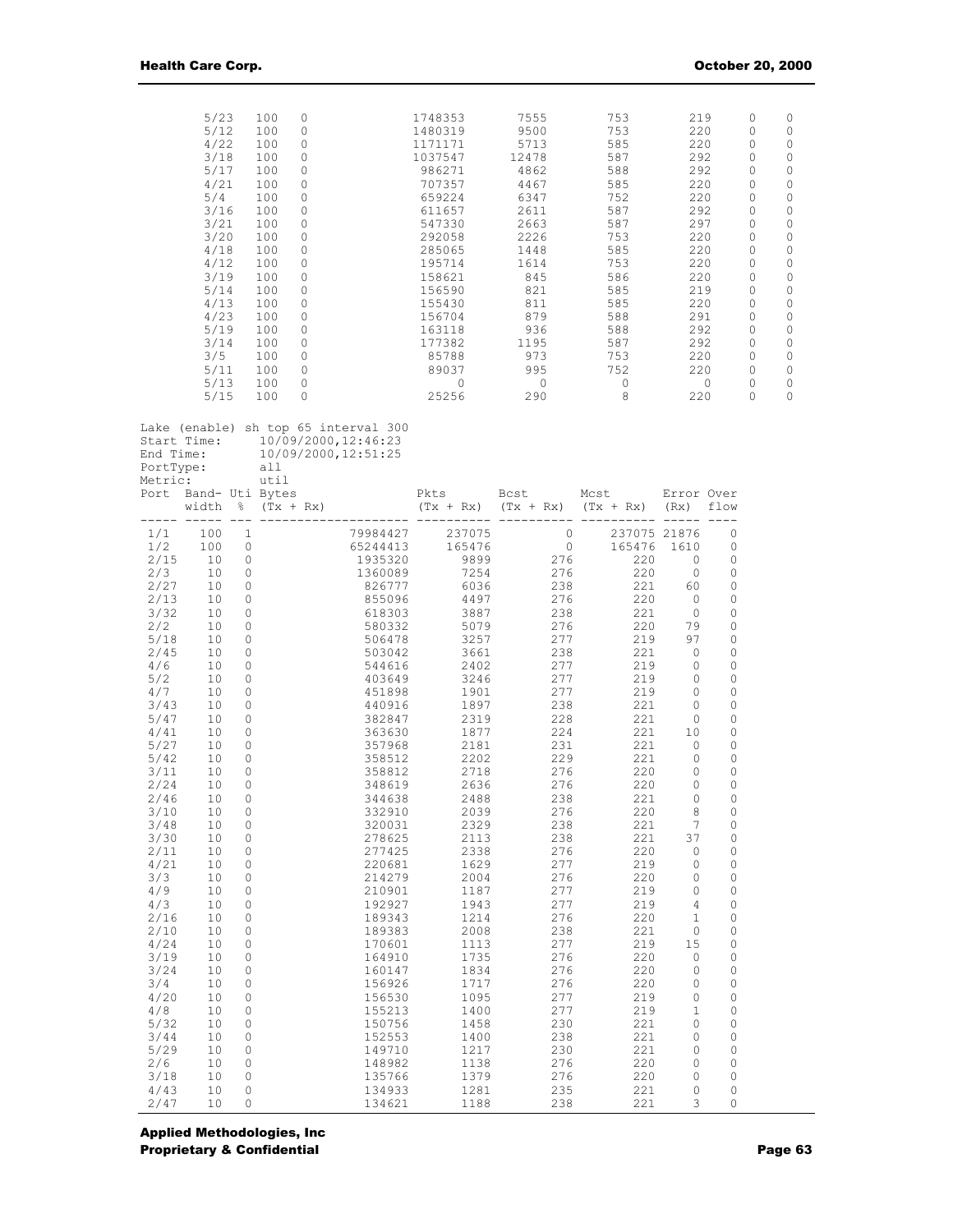| 3/13                              | 10                                                             | 0  | 132736                                                                                                                    | 1372  | 276  | 220                                         | 0                  | 0        |
|-----------------------------------|----------------------------------------------------------------|----|---------------------------------------------------------------------------------------------------------------------------|-------|------|---------------------------------------------|--------------------|----------|
| 2/32                              | 10                                                             | 0  | 131100                                                                                                                    | 1273  | 238  | 221                                         | 0                  | 0        |
| 2/36                              | 10                                                             | 0  | 131541                                                                                                                    | 1279  | 238  | 221                                         | 0                  | 0        |
| 5/8                               | 10                                                             | 0  | 125644                                                                                                                    | 1333  | 277  | 219                                         | 0                  | 0        |
| 2/39                              | 10                                                             | 0  | 124440                                                                                                                    | 1323  | 238  | 221                                         | 0                  | 0        |
| 2/42                              | 10                                                             | 0  | 125558                                                                                                                    | 1276  | 238  | 221                                         | 0                  | 0        |
| 3/2                               | 10                                                             | 0  | 125426                                                                                                                    | 1265  | 276  | 220                                         | 0                  | 0        |
| 2/8                               | 10                                                             | 0  | 122388                                                                                                                    | 1317  | 276  | 220                                         | 0                  | 0        |
| 5/41                              | 10                                                             | 0  | 117769                                                                                                                    | 1240  | 229  | 221                                         | 0                  | 0        |
| 2/17                              | 10                                                             | 0  | 117064                                                                                                                    | 1153  | 276  | 220                                         | 0                  | 0        |
| 4/1                               | 10                                                             | 0  | 116415                                                                                                                    | 1129  | 166  | 221                                         | 0                  | 0        |
| 2/44                              | 10                                                             | 0  | 107122                                                                                                                    | 949   | 238  | 221                                         | 0                  | 0        |
| 3/15                              | 10                                                             | 0  | 102899                                                                                                                    | 1055  | 276  | 220                                         | 0                  | 0        |
| 5/28                              | 10                                                             | 0  | 102655                                                                                                                    | 1094  | 230  | 221                                         | 0                  | 0        |
| 2/21                              | 10                                                             | 0  | 103367                                                                                                                    | 1108  | 276  | 220                                         | 0                  | 0        |
| 5/23                              | 10                                                             | 0  | 99696                                                                                                                     | 1068  | 277  | 219                                         | 0                  | 0        |
| 2/20                              | 10                                                             | 0  | 101951                                                                                                                    | 1043  | 276  | 220                                         | 0                  | 0        |
| 2/43                              | 10                                                             | 0  | 100372                                                                                                                    | 974   | 238  | 221                                         | 0                  | 0        |
| 5/43                              | 10                                                             | 0  | 101708                                                                                                                    | 1116  | 278  | 220                                         | 0                  | 0        |
| 2/48                              | 10                                                             | 0  | 101144                                                                                                                    | 1045  | 238  | 221                                         | 0                  | 0        |
| 4/16                              | 10                                                             | 0  | 100330                                                                                                                    | 1100  | 277  | 219                                         | 0                  | 0        |
| End Time:<br>PortType:<br>Metric: | Start Time:<br>Port Band- Uti Bytes<br>width<br>---- ----- --- | ိင | Lake> (enable) sh top 65 interval 300<br>10/09/2000,17:43:42<br>10/09/2000, 17:48:44<br>all<br>util<br>Bytes<br>(Tx + Rx) | Pkts  | Bost | Mcst<br>$(Tx + Rx)$ $(Tx + Rx)$ $(Tx + Rx)$ | Error Over<br>(Rx) | flow     |
| 2/25                              | 10                                                             | 0  | 1217600                                                                                                                   | 8277  | 270  | 220                                         | 0                  | 0        |
| 2/44                              | 10                                                             | 0  | 784124                                                                                                                    | 1877  | 270  | 220                                         | 180                | 0        |
| 5/47                              | 10                                                             | 0  | 530899                                                                                                                    | 6367  | 256  | 218                                         | 0                  | 0        |
| 3/29                              | 10                                                             | 0  | 414180                                                                                                                    | 3646  | 266  | 220                                         | 0                  | 0        |
| 5/40                              | 10                                                             | 0  | 431421                                                                                                                    | 1750  | 256  | 218                                         | 1                  | 0        |
| 5/21                              | 10                                                             | 0  | 417756                                                                                                                    | 1851  | 249  | 221                                         | 0                  | 0        |
| 5/48                              | 10                                                             | 0  | 405509                                                                                                                    | 2330  | 256  | 218                                         | 0                  | 0        |
| 1/1                               | 100                                                            | 0  | 7758543                                                                                                                   | 38829 | 0    | 38829                                       | 1064               | 0        |
| 3/17                              | 10                                                             | 0  | 248041                                                                                                                    | 1547  | 248  | 221                                         | 0                  | 0        |
| 2/17                              | 10                                                             | 0  | 229537                                                                                                                    | 1126  | 248  | 221                                         | 0                  | 0        |
| 4/28                              | 10                                                             | 0  | 184908                                                                                                                    | 1263  | 260  | 218                                         | 0                  | 0        |
| 3/37                              | 10                                                             | 0  | 176516                                                                                                                    | 1236  | 265  | 220                                         | 0                  | 0        |
| 4/14                              | 10                                                             | 0  | 170840                                                                                                                    | 1935  | 300  | 219                                         | 1                  | 0        |
| 4/12                              | 10                                                             | 0  | 165302                                                                                                                    | 1501  | 248  | 220                                         | 3                  | 0        |
| 2/46                              | 10                                                             | 0  | 154326                                                                                                                    | 1173  | 270  | 220                                         | 0                  | 0        |
| 2/15                              | 10                                                             | 0  | 152090                                                                                                                    | 1228  | 248  | 221                                         | 0                  | 0        |
| 4/40                              | 10                                                             | 0  | 143050                                                                                                                    | 1606  | 259  | 218                                         | 0                  | 0        |
| 3/6                               | 10                                                             | 0  | 131509                                                                                                                    | 1335  | 248  | 221                                         | 0                  | 0        |
| 5/18                              | 10                                                             | 0  | 124843                                                                                                                    | 1284  | 249  | 221                                         | 0                  | 0        |
| 5/23                              | 10                                                             | 0  | 124587                                                                                                                    | 1271  | 249  | 221                                         | 0                  | 0        |
| 2/39                              | 10                                                             | 0  | 121420                                                                                                                    | 1141  | 270  | 220                                         | 7                  | 0        |
| 2/19                              | 10                                                             | 0  | 120203                                                                                                                    | 1277  | 248  | 221                                         | $\Omega$           | $\Omega$ |
| 2/42                              | 10                                                             | 0  | 120722                                                                                                                    | 1148  | 270  | 220                                         | $\mathbb O$        | 0        |
| 3/27                              | 10                                                             | 0  | 111830                                                                                                                    | 1206  | 267  | 220                                         | 0                  | 0        |
| 4/39                              | 10                                                             | 0  | 108122                                                                                                                    | 1266  | 259  | 218                                         | 0                  | 0        |
| 4/42                              | 10                                                             | 0  | 106441                                                                                                                    | 1247  | 258  | 218                                         | 0                  | 0        |
| 4/46                              | 10                                                             | 0  | 106441                                                                                                                    | 1247  | 258  | 218                                         | 0                  | 0        |
| 2/4                               | 10                                                             | 0  | 97362                                                                                                                     | 1052  | 300  | 221                                         | 0                  | 0        |
| 2/48                              | 10                                                             | 0  | 96313                                                                                                                     | 1005  | 270  | 220                                         | 0                  | 0        |
| 2/30                              | 10                                                             | 0  | 96090                                                                                                                     | 997   | 270  | 220                                         | 0                  | 0        |
| 4/44                              | 10                                                             | 0  | 93009                                                                                                                     | 1000  | 258  | 218                                         | 0                  | 0        |
| 2/35                              | 10                                                             | 0  | 93779                                                                                                                     | 982   | 270  | 220                                         | 0                  | 0        |
| 2/36                              | 10                                                             | 0  | 93907                                                                                                                     | 984   | 270  | 220                                         | 0                  | 0        |
| 2/23                              | 10                                                             | 0  | 94175                                                                                                                     | 972   | 248  | 221                                         | 0                  | 0        |
| 2/47                              | 10                                                             | 0  | 94281                                                                                                                     | 988   | 271  | 220                                         | 0                  | 0        |
| 2/24                              | 10                                                             | 0  | 95340                                                                                                                     | 1048  | 247  | 221                                         | 0                  | 0        |
| 2/27                              | 10                                                             | 0  | 94115                                                                                                                     | 986   | 270  | 220                                         | 0                  | 0        |
| 2/28                              | 10                                                             | 0  | 94163                                                                                                                     | 988   | 270  | 220                                         | 0                  | 0        |
| 2/29                              | 10                                                             | 0  | 93907                                                                                                                     | 984   | 270  | 220                                         | 0                  | 0        |
| 4/32                              | 10                                                             | 0  | 90291                                                                                                                     | 995   | 260  | 218                                         | 0                  | 0        |
| 3/20                              | 10                                                             | 0  | 90031                                                                                                                     | 959   | 248  | 221                                         | 0                  | 0        |
| 4/43                              | 10                                                             | 0  | 90897                                                                                                                     | 997   | 258  | 218                                         | 0                  | 0        |
| 3/25                              | 10                                                             | 0  | 92529                                                                                                                     | 984   | 267  | 220                                         | 0                  | 0        |
| 2/18                              | 10                                                             | 0  | 91825                                                                                                                     | 953   | 248  | 221                                         | 0                  | 0        |
| 3/36                              | 10                                                             | 0  | 91141                                                                                                                     | 974   | 265  | 220                                         | 0                  | 0        |

Applied Methodologies, Inc Proprietary & Confidential **Proprietary & Confidential**